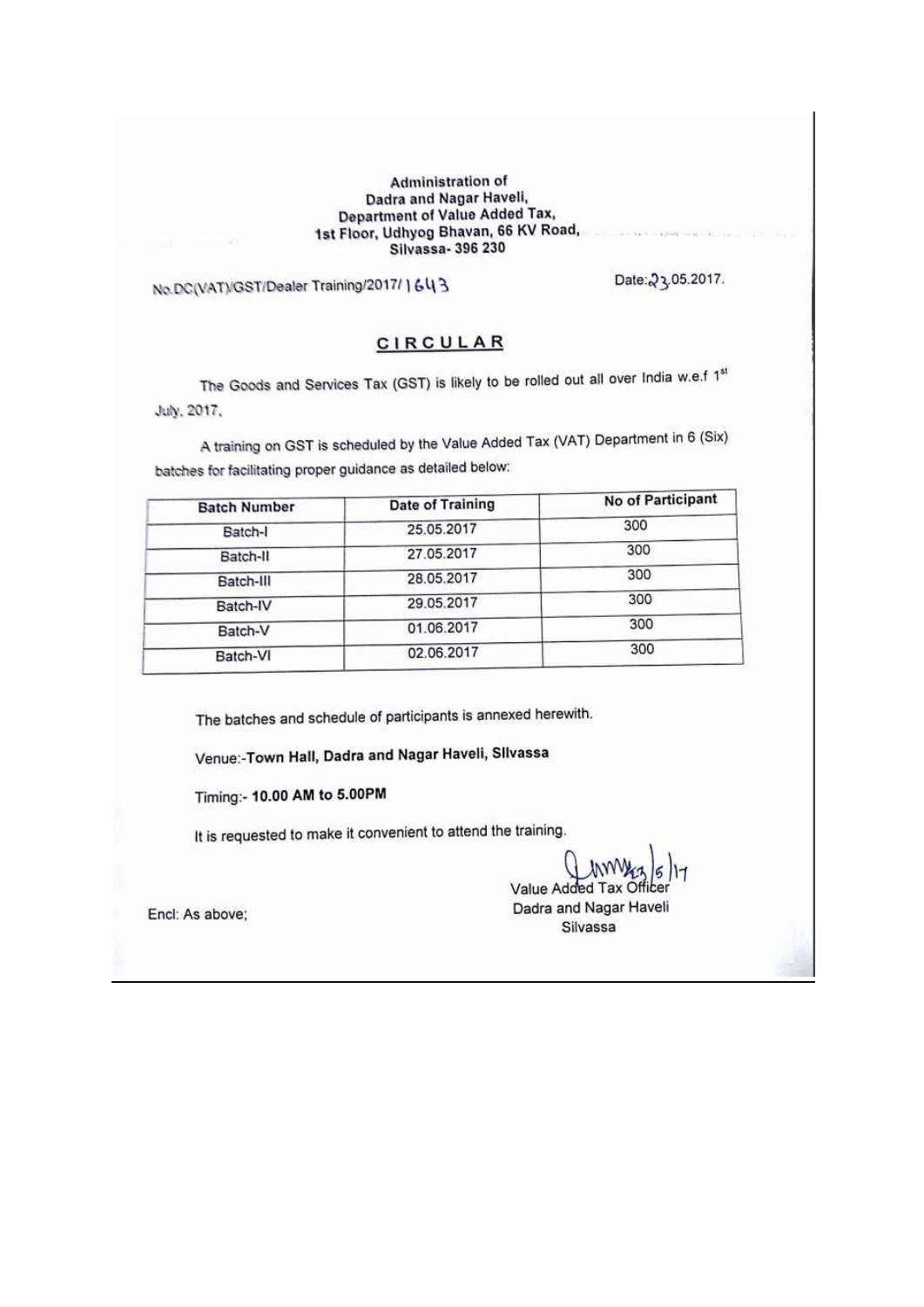# **BATCH-I**

| SR.N           |             |                                                                   |                                |
|----------------|-------------|-------------------------------------------------------------------|--------------------------------|
| O              | TIN NO.     | <b>TRADE NAME</b>                                                 | <b>NATURE OF BUSINESS</b>      |
| $\mathbf{1}$   | 26000001017 | <b>VEDANTA LIMITED</b>                                            | <b>MANUFACTURER</b>            |
| $\overline{2}$ | 26000001442 | RELIANCE INDUSTRIES LIMITED                                       | MANUFACTURER, TRADER           |
| 3              | 26000000685 | <b>BHILOSA INDUSTRIES PVT LTD</b>                                 | <b>MANUFACTURER</b>            |
| $\overline{4}$ | 26000000564 | ALOK INDUSTRIES LTD.                                              | <b>MANUFACTURER</b>            |
|                |             |                                                                   | MANUFACTURER, TRADER,          |
| 5              | 26000003393 | APAR INDUSTRIES LTD.                                              | LEASING                        |
| 6              | 26000001753 | JBF INDUSTRIES LTD.                                               | <b>MANUFACTURER</b>            |
| $\overline{7}$ | 26000001930 | Hindustan Unilever Ltd.                                           | <b>MANUFACTURER</b>            |
| 8              | 26000004116 | SANATHAN TEXTILES PVT. LTD.                                       | <b>MANUFACTURER</b>            |
| 9              | 26000001596 | CASTROL INDIA LTD.                                                | Manufacturer                   |
| 10             | 26002000032 | STERLITE TECHNOLOGIES LTD.                                        | <b>MANUFACTURER</b>            |
| 11             | 26002001019 | <b>JSK INDUSTRIES PVT. LTD</b>                                    | <b>MANUFACTURER</b>            |
| 12             | 26000000865 | PRECISION WIRE INDIA LTD.                                         | <b>MANUFACTURER and TRADER</b> |
|                |             | STERLITE POWER TRANSMISSION                                       |                                |
| 13             | 26502014139 | LIMITED                                                           | MANUFACTURER, TRADER           |
| 14             | 26000003348 | HUBERGROUP INDIA PRIVATE LIMITED                                  | <b>MANUFACTURER</b>            |
| 15             | 26000002636 | SAVITA OIL TECHNOLOGIES LTD.                                      | <b>MANUFACTURER</b>            |
| 16             | 26500468102 | KLJ PLASTICIZERS LIMITED, UNIT-III                                | <b>MANUFACTURER</b>            |
| 17             | 26002000639 | M/S KKALPANA INDUSTRIES (INDIA) LTD                               | <b>MANUFACTURER</b>            |
| 18             | 26000001432 | <b>GULF OIL LUBRICANTS INDIA LIMITED</b>                          | Manufacturer                   |
|                |             | SALASAR COPPER (PROP. RAM RATNA                                   |                                |
| 19             | 26002000843 | WIRE LTD.)                                                        | <b>MANUFACTURER</b>            |
| 20             | 26002000945 | R. R. KABEL LIMITED (UNIT-2)                                      | <b>MANUFACTURER</b>            |
|                |             | <b>JOHNSON &amp; JOHNSON PRIVATE</b>                              |                                |
| 21             | 26001000862 | <b>LIMITED</b>                                                    | <b>MANUFACTURER</b>            |
| 22             | 26000003620 | <b>KEI INDUSTRIES LTD</b>                                         | Manufacturer                   |
| 23             | 26000004148 | <b>DNH SPINNERS PVT LTD</b>                                       | <b>MANUFACTURER</b>            |
| 24             | 26002000479 | SHUBHALAKSHMI POLYESTERS LTD.<br>STANDARD GREASES AND SPECIALITES | <b>MANUFACTURER</b>            |
| 25             | 26000001876 | PVT. LTD.                                                         | <b>MANUFACTURER</b>            |
| 26             | 26000000035 | BEEKAYLON SYNTHETICS PVT. LTD.                                    | <b>MANUFACTURER</b>            |
|                |             | KLJ POLYMERS AND CHEMICALS LTD.                                   |                                |
| 27             | 26002000342 | UNIT-II                                                           | <b>MANUFACTURER</b>            |
| 28             | 26000001126 | SUN PHARMACEUTICAL INDUSTRIES LTD                                 | MANUFACTURER, TRADER           |
| 29             | 26000003750 | RAJ PETRO SPECIALITIES PVT. LTD.                                  | <b>MANUFACTURER</b>            |
| 30             | 26000001784 | KRYFS POWER COMPONENTS LTD                                        | <b>MANUFACTURER</b>            |
| 31             | 26000000090 | <b>IPCA LABORATORIES LTD.</b>                                     | Manufacturer                   |
|                |             | AYM SYNTEX LIMITED (FORMERLY                                      |                                |
| 32             | 26000001360 | KNOWN AS WELSPUN SYNTEX LIMITED)                                  | <b>MANUFACTURER</b>            |
| 33             | 26000001414 | NILKAMAL LTD.                                                     | <b>MANUFACTURER</b>            |
| 34             | 26000001727 | M/S HUHTAMAKI PPL LTD.                                            | <b>MANUFACTURER</b>            |
| 35             | 26000000907 | HINDALCO INDUSTRIES LTD.                                          | <b>TRADER</b>                  |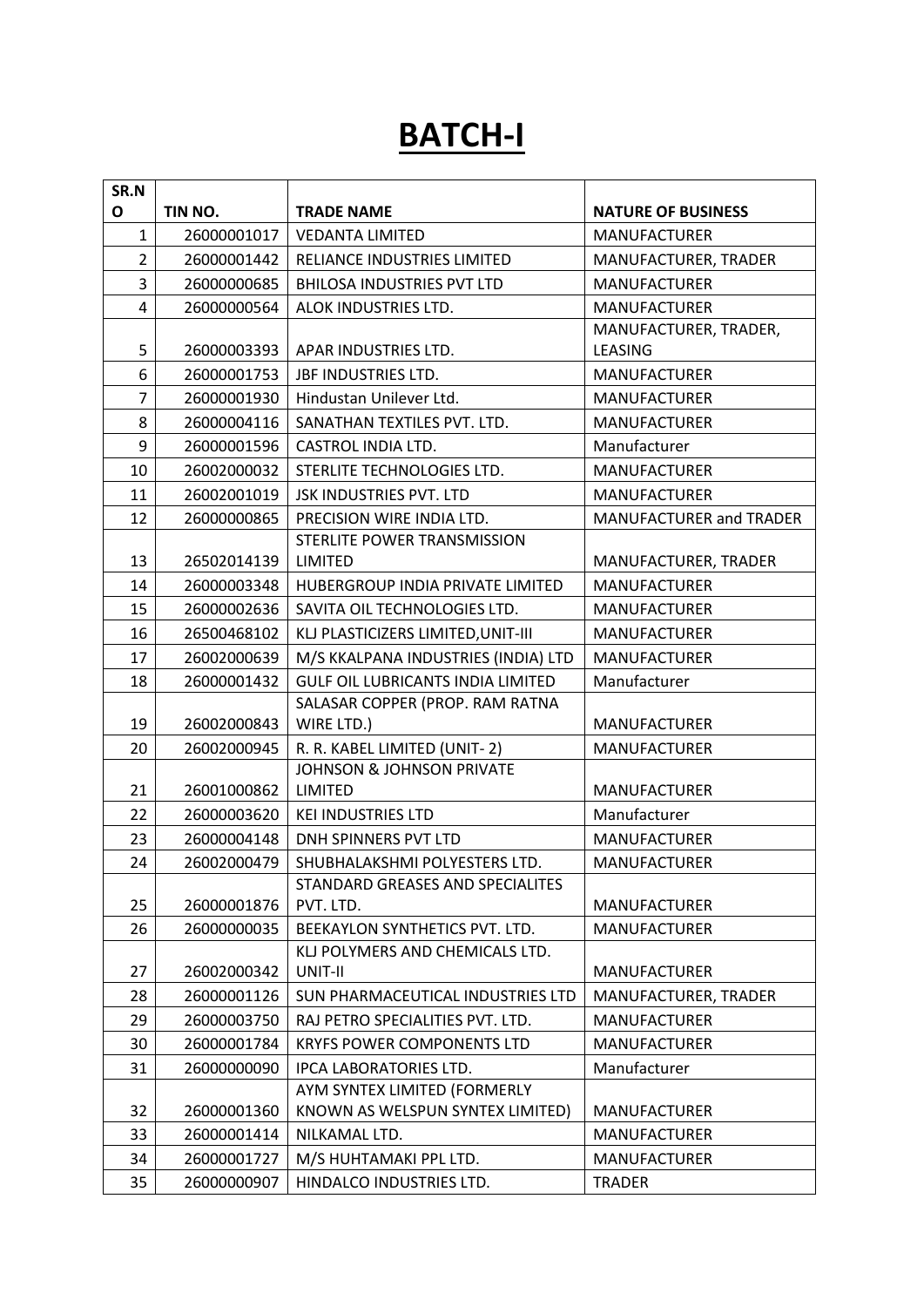| SR.N                                                                             |                                                                                                                                                                                                                |                                                                                                                                                                                                                                                                                                                                                                                          |                                                                                                                                                                                                                                                                                   |
|----------------------------------------------------------------------------------|----------------------------------------------------------------------------------------------------------------------------------------------------------------------------------------------------------------|------------------------------------------------------------------------------------------------------------------------------------------------------------------------------------------------------------------------------------------------------------------------------------------------------------------------------------------------------------------------------------------|-----------------------------------------------------------------------------------------------------------------------------------------------------------------------------------------------------------------------------------------------------------------------------------|
| O                                                                                | TIN NO.                                                                                                                                                                                                        | <b>TRADE NAME</b>                                                                                                                                                                                                                                                                                                                                                                        | <b>NATURE OF BUSINESS</b>                                                                                                                                                                                                                                                         |
| 36                                                                               | 26002000310                                                                                                                                                                                                    | UNIFY TEXTURISERS PVT. LTD.                                                                                                                                                                                                                                                                                                                                                              | <b>MANUFACTURER</b>                                                                                                                                                                                                                                                               |
| 37                                                                               | 26501658168                                                                                                                                                                                                    | <b>KEDIA BROTHERS</b>                                                                                                                                                                                                                                                                                                                                                                    | <b>TRADER</b>                                                                                                                                                                                                                                                                     |
| 38                                                                               | 26000003744                                                                                                                                                                                                    | <b>GANDHAR OIL REFINERY INDIA LTD</b>                                                                                                                                                                                                                                                                                                                                                    | <b>MANUFACTURER</b>                                                                                                                                                                                                                                                               |
| 39                                                                               | 26000001838                                                                                                                                                                                                    | HIND ALUMINIUM INDUSTRIES LTD                                                                                                                                                                                                                                                                                                                                                            | Manufacturer                                                                                                                                                                                                                                                                      |
| 40                                                                               | 26000003424                                                                                                                                                                                                    | INDIAN OIL CORPORATION LTD.                                                                                                                                                                                                                                                                                                                                                              | Manufacturer                                                                                                                                                                                                                                                                      |
|                                                                                  |                                                                                                                                                                                                                |                                                                                                                                                                                                                                                                                                                                                                                          | MANUFACTURER, TRADER,                                                                                                                                                                                                                                                             |
| 41                                                                               | 26000001205                                                                                                                                                                                                    | <b>BLUE STAR LTD.</b>                                                                                                                                                                                                                                                                                                                                                                    | <b>WORKS CONTRACTOR</b>                                                                                                                                                                                                                                                           |
| 42                                                                               | 26501240159                                                                                                                                                                                                    | VINI COSMETICS PRIVATE LIMITED                                                                                                                                                                                                                                                                                                                                                           | <b>TRADER</b>                                                                                                                                                                                                                                                                     |
| 43                                                                               | 26000003544                                                                                                                                                                                                    | HINDUSTAN PETROLIUM CORP. LTD.                                                                                                                                                                                                                                                                                                                                                           | <b>MANUFACTURER</b>                                                                                                                                                                                                                                                               |
| 44                                                                               | 26000003539                                                                                                                                                                                                    | VISEN INDUSTRIES LTD.                                                                                                                                                                                                                                                                                                                                                                    | <b>MANUFACTURER</b>                                                                                                                                                                                                                                                               |
| 45                                                                               | 26001000392                                                                                                                                                                                                    | <b>HAMILTON HOUSEWARES PVT LTD</b>                                                                                                                                                                                                                                                                                                                                                       | <b>TRADER</b>                                                                                                                                                                                                                                                                     |
| 46                                                                               | 26002000907                                                                                                                                                                                                    | STERLING GENERATORS PVT. LTD.,                                                                                                                                                                                                                                                                                                                                                           | <b>MANUFACTURER</b>                                                                                                                                                                                                                                                               |
| 47                                                                               | 26000001459                                                                                                                                                                                                    | PRINCE PIPES AND FITTINGS PVT. LTD.,                                                                                                                                                                                                                                                                                                                                                     | <b>MANUFACTURER and TRADER</b>                                                                                                                                                                                                                                                    |
| 48                                                                               | 26002000287                                                                                                                                                                                                    | COLUMBIA PETROCHEM PVT. LTD.,                                                                                                                                                                                                                                                                                                                                                            | <b>MANUFACTURER</b>                                                                                                                                                                                                                                                               |
|                                                                                  |                                                                                                                                                                                                                | INTERNATIONAL PACKAGING                                                                                                                                                                                                                                                                                                                                                                  |                                                                                                                                                                                                                                                                                   |
| 49                                                                               | 26002000150                                                                                                                                                                                                    | PRODUCTS PVT LTD                                                                                                                                                                                                                                                                                                                                                                         | <b>MANUFACTURER</b>                                                                                                                                                                                                                                                               |
| 50                                                                               | 26000002506                                                                                                                                                                                                    | TRANSPEK SILOX INDUSTRY PVT LTD                                                                                                                                                                                                                                                                                                                                                          | <b>MANUFACTURER</b>                                                                                                                                                                                                                                                               |
| 51                                                                               | 26000001685                                                                                                                                                                                                    | FILATEX INDIA LTD.                                                                                                                                                                                                                                                                                                                                                                       | <b>MANUFACTURER</b>                                                                                                                                                                                                                                                               |
|                                                                                  |                                                                                                                                                                                                                | KEDIA TEXFAB AND INDUSTRIES PVT.                                                                                                                                                                                                                                                                                                                                                         |                                                                                                                                                                                                                                                                                   |
| 52<br>53                                                                         | 26501706163                                                                                                                                                                                                    | <b>LTD</b>                                                                                                                                                                                                                                                                                                                                                                               | <b>TRADER</b>                                                                                                                                                                                                                                                                     |
|                                                                                  | 26000000922                                                                                                                                                                                                    | JAI CORP LIMITED,                                                                                                                                                                                                                                                                                                                                                                        | <b>MANUFACTURER</b>                                                                                                                                                                                                                                                               |
| 54                                                                               | 26002000414                                                                                                                                                                                                    | <b>SUNLAND ALLOYS</b>                                                                                                                                                                                                                                                                                                                                                                    | MANUFACTURER, TRADER                                                                                                                                                                                                                                                              |
| 55<br>56                                                                         | 26000001847                                                                                                                                                                                                    | KLJ PLASTICIZERS LTD.                                                                                                                                                                                                                                                                                                                                                                    | <b>MANUFACTURER</b>                                                                                                                                                                                                                                                               |
|                                                                                  | 26000001437                                                                                                                                                                                                    | TIDE WATER OIL CO. (INDIA) LTD.<br>JIWARAJKA TEXTILE INDUSTRIES                                                                                                                                                                                                                                                                                                                          | <b>MANUFACTURER</b>                                                                                                                                                                                                                                                               |
| 57                                                                               | 26002000904                                                                                                                                                                                                    |                                                                                                                                                                                                                                                                                                                                                                                          | <b>MANUFACTURER</b>                                                                                                                                                                                                                                                               |
| 58                                                                               | 26002000858                                                                                                                                                                                                    | <b>MONTAGE GLOBAL PRIVATE LIMITED</b><br><b>CLASSIC MARBLE COMPANY PRIVATE</b>                                                                                                                                                                                                                                                                                                           | <b>MANUFACTURER</b>                                                                                                                                                                                                                                                               |
| 59                                                                               | 26000003504                                                                                                                                                                                                    | LIMITED                                                                                                                                                                                                                                                                                                                                                                                  | <b>MANUFACTURER</b>                                                                                                                                                                                                                                                               |
| 60                                                                               | 26000002289                                                                                                                                                                                                    | BALMER LAWRIE AND CO. LTD.                                                                                                                                                                                                                                                                                                                                                               | Manufacturer                                                                                                                                                                                                                                                                      |
| 61                                                                               | 26000001780                                                                                                                                                                                                    | <b>NAVNEET EDUCATION LIMITED</b>                                                                                                                                                                                                                                                                                                                                                         | MANUFACTURER, OTHERS                                                                                                                                                                                                                                                              |
|                                                                                  |                                                                                                                                                                                                                |                                                                                                                                                                                                                                                                                                                                                                                          |                                                                                                                                                                                                                                                                                   |
|                                                                                  |                                                                                                                                                                                                                |                                                                                                                                                                                                                                                                                                                                                                                          |                                                                                                                                                                                                                                                                                   |
|                                                                                  |                                                                                                                                                                                                                |                                                                                                                                                                                                                                                                                                                                                                                          |                                                                                                                                                                                                                                                                                   |
|                                                                                  |                                                                                                                                                                                                                |                                                                                                                                                                                                                                                                                                                                                                                          |                                                                                                                                                                                                                                                                                   |
|                                                                                  |                                                                                                                                                                                                                |                                                                                                                                                                                                                                                                                                                                                                                          |                                                                                                                                                                                                                                                                                   |
|                                                                                  |                                                                                                                                                                                                                |                                                                                                                                                                                                                                                                                                                                                                                          |                                                                                                                                                                                                                                                                                   |
|                                                                                  |                                                                                                                                                                                                                |                                                                                                                                                                                                                                                                                                                                                                                          |                                                                                                                                                                                                                                                                                   |
|                                                                                  |                                                                                                                                                                                                                |                                                                                                                                                                                                                                                                                                                                                                                          |                                                                                                                                                                                                                                                                                   |
|                                                                                  |                                                                                                                                                                                                                |                                                                                                                                                                                                                                                                                                                                                                                          |                                                                                                                                                                                                                                                                                   |
|                                                                                  |                                                                                                                                                                                                                |                                                                                                                                                                                                                                                                                                                                                                                          |                                                                                                                                                                                                                                                                                   |
|                                                                                  |                                                                                                                                                                                                                |                                                                                                                                                                                                                                                                                                                                                                                          |                                                                                                                                                                                                                                                                                   |
|                                                                                  |                                                                                                                                                                                                                |                                                                                                                                                                                                                                                                                                                                                                                          |                                                                                                                                                                                                                                                                                   |
|                                                                                  |                                                                                                                                                                                                                |                                                                                                                                                                                                                                                                                                                                                                                          |                                                                                                                                                                                                                                                                                   |
|                                                                                  |                                                                                                                                                                                                                |                                                                                                                                                                                                                                                                                                                                                                                          |                                                                                                                                                                                                                                                                                   |
| 62<br>63<br>64<br>65<br>66<br>67<br>68<br>69<br>70<br>71<br>72<br>73<br>74<br>75 | 26000001961<br>26000003788<br>26000000671<br>26000001815<br>26000001190<br>26000003523<br>26000003512<br>26002000859<br>26000003113<br>26501664131<br>26002000608<br>26001000552<br>26002001271<br>26000001895 | IMP POWERS LTD.<br>PRINCE SWR SYSTEM PVT. LTD<br>TCPL PACKAGING LIMITED<br>MONSANTO INDIA LTD<br>RAJ RAYON INDUSTRIES LTD.<br>GRAUER AND WEIL (INDIA) LTD.<br><b>KEC INTERNATIONAL LTD</b><br>DAMODAR INDUSTRIES LTD.<br>THE SUPREME INDUSTRIES LIMITED<br><b>KEDIA ENTERPRISES</b><br>POWERICA LTD.,<br>PRATHMESH AGENCIES<br>TRANSRAIL LIGHTING LTD.<br>OMNIBUS INDUSTRIAL DEVELOPMENT | <b>MANUFACTURER</b><br><b>MANUFACTURER</b><br><b>MANUFACTURER</b><br>MANUFACTURER, OTHERS<br><b>MANUFACTURER</b><br>Manufacturer<br>Manufacturer<br><b>MANUFACTURER</b><br><b>MANUFACTURER</b><br>TRADER<br><b>MANUFACTURER</b><br><b>TRADER</b><br>MANUFACTURER<br><b>TRADER</b> |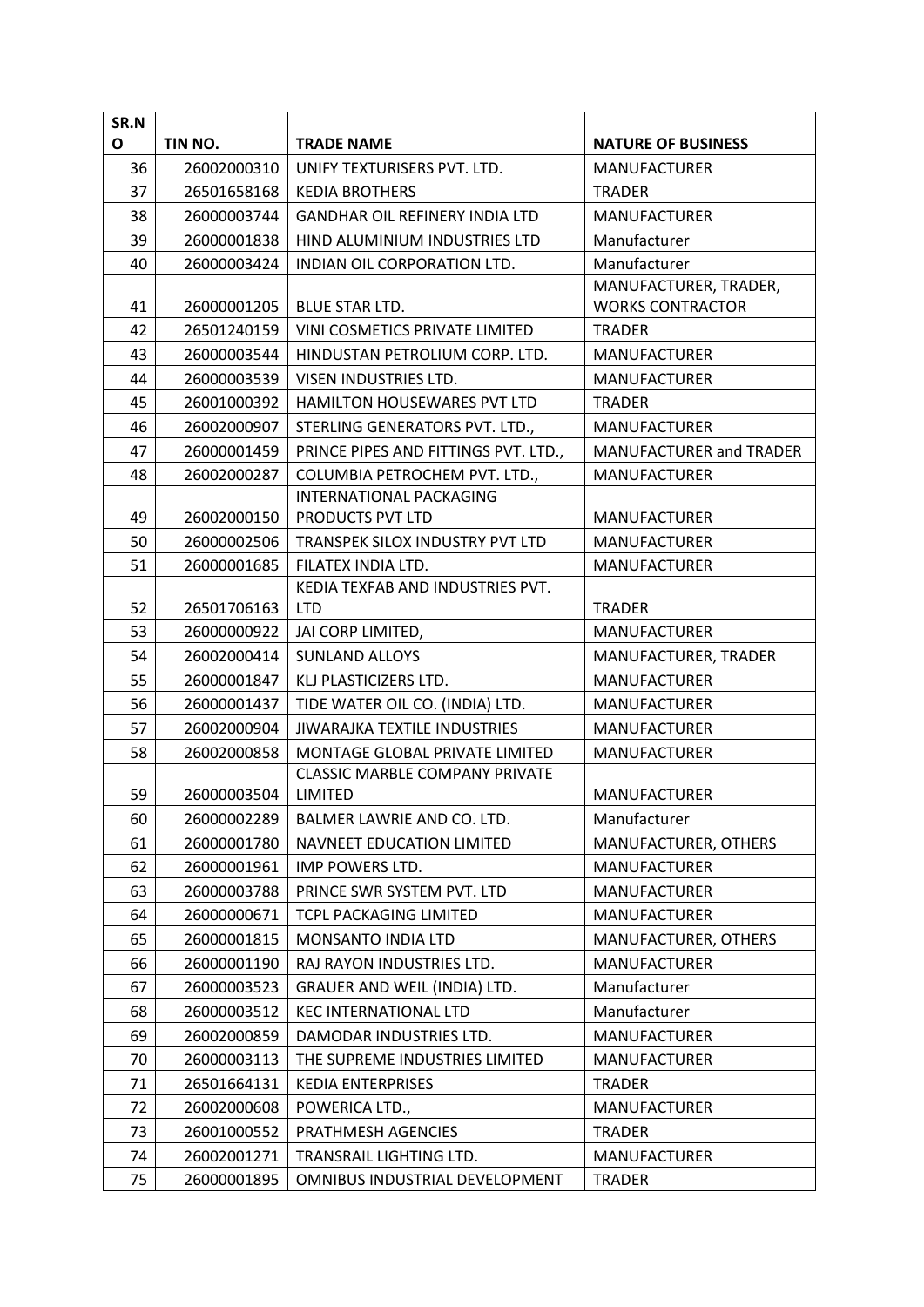| SR.N |             |                                          |                           |
|------|-------------|------------------------------------------|---------------------------|
| O    | TIN NO.     | <b>TRADE NAME</b>                        | <b>NATURE OF BUSINESS</b> |
|      |             | <b>CORPORATION</b>                       |                           |
| 76   | 26000004102 | SIDHIVINAYAK FILAMENTS PVT. LTD.         | <b>MANUFACTURER</b>       |
| 77   | 26501026153 | <b>ASAHI INDUSTRIES LIMITED</b>          | <b>MANUFACTURER</b>       |
| 78   | 26000001182 | PRESTRESS STEEL LLP                      | <b>MANUFACTURER</b>       |
| 79   | 26000002349 | <b>JHAVERI FLEXO INDIA LIMITED</b>       | <b>MANUFACTURER</b>       |
| 80   | 26001000514 | <b>TATA STEEL LIMITED</b>                | <b>TRADER</b>             |
| 81   | 26002000604 | <b>JAKSON &amp; COMPANY</b>              | <b>MANUFACTURER</b>       |
| 82   | 26002000328 | NEW INDIA CUPROTEC                       | <b>MANUFACTURER</b>       |
| 83   | 26000001280 | PHOENIX INDUSTRIES PVT. LTD.,            | <b>MANUFACTURER</b>       |
| 84   | 26002000284 | MADURA INDUSTRIAL TEXTILES LTD           | <b>MANUFACTURER</b>       |
| 85   | 26002000469 | ROSSARI BIOTECH LIMITED                  | <b>MANUFACTURER</b>       |
| 86   | 26000001744 | HINDUSTAN PENCILS PVT. LTD.              | <b>MANUFACTURER</b>       |
| 87   | 26000002538 | R R KABEL LIMITED                        | <b>MANUFACTURER</b>       |
| 88   | 26000002473 | <b>SUDHIR POWER LTD</b>                  | <b>MANUFACTURER</b>       |
| 89   | 26000002665 | PATODIA FILAMENTS P. LTD.,               | <b>MANUFACTURER</b>       |
| 90   | 26000002937 | TIME TECHNOPLAST LIMITED                 | <b>MANUFACTURER</b>       |
| 91   | 26000000991 | TUFROPES PVT. LTD.                       | <b>MANUFACTURER</b>       |
| 92   | 26002000541 | <b>SURAJ INDUSTRIES</b>                  | <b>MANUFACTURER</b>       |
|      |             | ASSOCIATED ALUMINIUM INDUSTRIES P        |                           |
| 93   | 26000002027 | LTD UNIT II                              | MANUFACTURER and TRADER   |
| 94   | 26002000736 | <b>GEELON INDUSTRIES PRIVATE LIMITED</b> | <b>MANUFACTURER</b>       |
| 95   | 26000001969 | <b>EMMBI INDUSTRIES LIMITED</b>          | <b>MANUFACTURER</b>       |
| 96   | 26000001728 | <b>AUNDE INDIA LTD</b>                   | <b>MANUFACTURER</b>       |
| 97   | 26000001564 | <b>VOLTAS LIMITED</b>                    | <b>MANUFACTURER</b>       |
| 98   | 26002000239 | Bhagwati Ferro Metal Pvt. Ltd.,          | <b>MANUFACTURER</b>       |
| 99   | 26501947148 | PANPALIA TRADING                         | <b>TRADER</b>             |
| 100  | 26002000798 | Bhumi Yarn Pvt. Ltd.,                    | <b>MANUFACTURER</b>       |
| 101  | 26000003289 | WESTERN REFRIGERATION PVT. LTD.          | <b>MANUFACTURER</b>       |
| 102  | 26000002387 | E-CON PACKAGING PVT. LTD                 | <b>MANUFACTURER</b>       |
| 103  | 26000003271 | NANDAN PETROCHEM LIMITED                 | <b>MANUFACTURER</b>       |
| 104  | 26000002864 | TEAM FERRO ALLOYS PVT. LTD.              | <b>MANUFACTURER</b>       |
| 105  | 26000001456 | MEHRA POLYTEX PRIVATE LIMITED            | <b>MANUFACTURER</b>       |
| 106  | 26000003056 | SYSTEMATIC INDUSTRIES PVT LTD            | <b>MANUFACTURER</b>       |
| 107  | 26000001469 | SARLA PERFORMANCE FIBERS LTD.            | <b>MANUFACTURER</b>       |
| 108  | 26002000296 | POLYSIL PIPES                            | <b>MANUFACTURER</b>       |
| 109  | 26002000396 | ADOR WELDING LTD.,                       | <b>MANUFACTURER</b>       |
| 110  | 26002001013 | NIKHIL ADHESIVES LIMITED                 | <b>MANUFACTURER</b>       |
|      |             | M/S VALSON POLYESTER PRIVATE             |                           |
| 111  | 26000002662 | LIMITED                                  | <b>MANUFACTURER</b>       |
| 112  | 26000001939 | DONEAR INDUSTRIES LTD.                   | <b>MANUFACTURER</b>       |
| 113  | 26501117190 | THIRUMALAI CHEMICALS LTD                 | <b>TRADER</b>             |
| 114  | 26002000460 | VASUPUJYA FILAMENTS                      | <b>MANUFACTURER</b>       |
| 115  | 26000003728 | VAIBHAV LAXMI FILAMENTS PVT. LTD.        | <b>MANUFACTURER</b>       |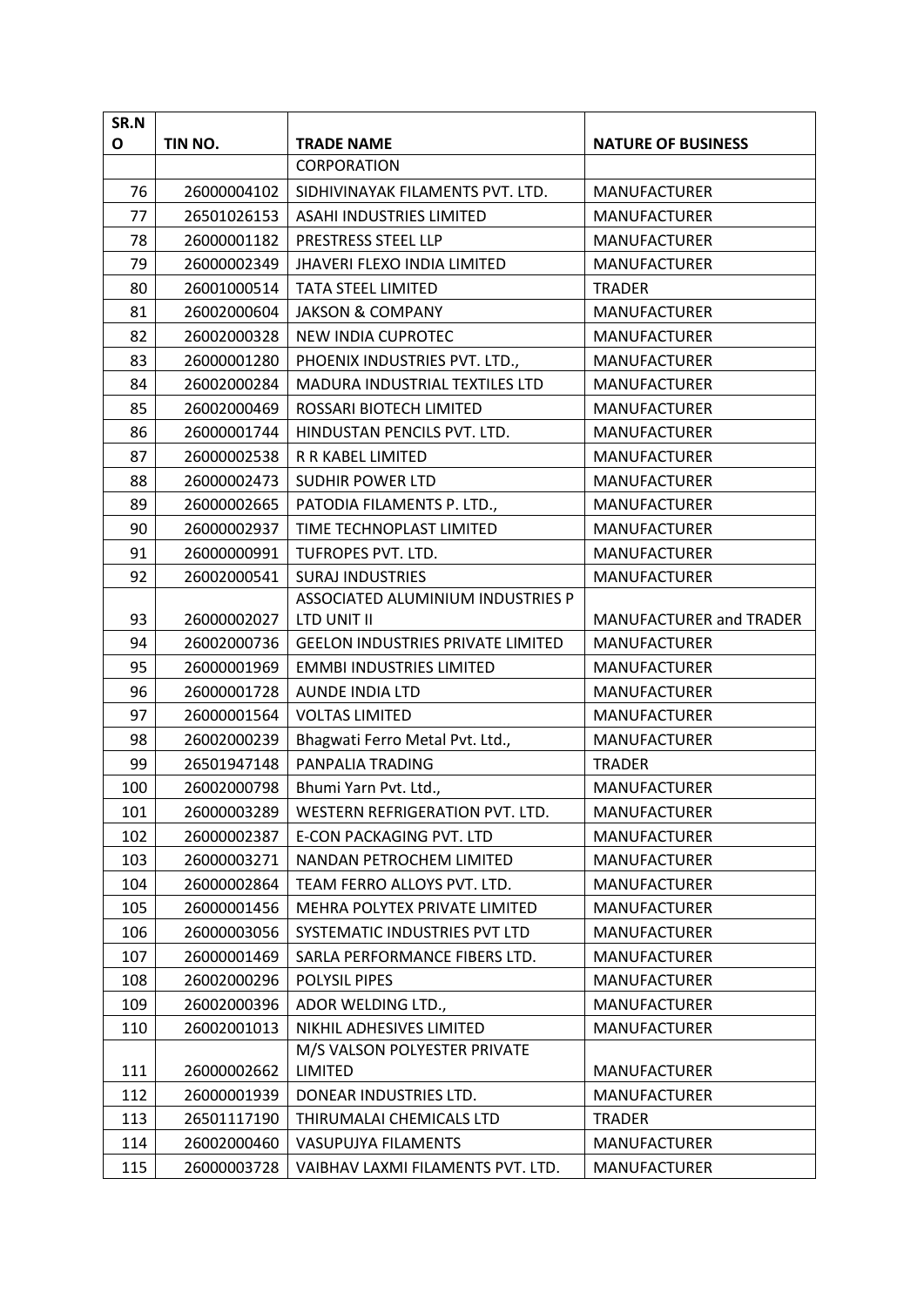| SR.N |             |                                                              |                                      |
|------|-------------|--------------------------------------------------------------|--------------------------------------|
| O    | TIN NO.     | <b>TRADE NAME</b>                                            | <b>NATURE OF BUSINESS</b>            |
| 116  | 26000003823 | HAMILTON HOUSEWARES PVT. LTD.                                | <b>MANUFACTURER</b>                  |
|      |             | <b>ALOK MASTERBATCHES PRIVATE</b>                            |                                      |
| 117  | 26002000527 | <b>LIMITED</b>                                               | <b>MANUFACTURER</b>                  |
| 118  | 26000003182 | U M CABLES LIMITED                                           | <b>MANUFACTURER</b>                  |
| 119  | 26002001028 | <b>Goel Power Engineers</b>                                  | <b>MANUFACTURER</b>                  |
| 120  | 26002000273 | JELL PHARMACEUTICAL PVT. LTD.,                               | <b>MANUFACTURER</b>                  |
| 121  | 26000000735 | SIYARAM SILK MILLS LIMITED                                   | <b>MANUFACTURER</b>                  |
| 122  | 26002001304 | <b>SRV SYNTHETICS</b>                                        | MANUFACTURER, TRADER                 |
| 123  | 26000001378 | TPL PLASTECH LTD.                                            | <b>MANUFACTURER</b>                  |
|      |             | ATLANTIC LUBRICANTS AND                                      |                                      |
| 124  | 26001000604 | SPECIALITIES P. LTD.                                         | <b>TRADER</b>                        |
| 125  | 26001001010 | KATARIA AUTOMOBILES PRIVATE<br>LIMITED                       | <b>TRADER</b>                        |
| 126  | 26000003432 | WELSET PLAST EXTRUSIONS PVT. LTD                             | <b>MANUFACTURER</b>                  |
| 127  | 26002000194 | SHRI KHEMISATI POLYSACKS PVT .LTD                            |                                      |
| 128  | 26001000277 |                                                              | <b>MANUFACTURER</b><br><b>TRADER</b> |
|      |             | I. G. PETROCHEMICALS LTD.,                                   |                                      |
| 129  | 26000002218 | LOPAREX INDIA PVT. LTD.                                      | <b>MANUFACTURER</b>                  |
| 130  | 26002000389 | KALA GENSET PVT. LTD.,                                       | <b>MANUFACTURER</b>                  |
| 131  | 26002000728 | SIGNODE INDIA LIMITED                                        | MANUFACTURER, TRADER                 |
| 132  | 26002001063 | SAMOSARAN YARNS PVT. LTD                                     | <b>MANUFACTURER</b>                  |
| 133  | 26000001508 | RAPIER MACHINERY MFG.CO. (INDIA)<br>PVT. LTD.                | <b>MANUFACTURER</b>                  |
| 134  | 26000002778 | SHEELA FOAM PRIVATE LIMITED                                  | <b>MANUFACTURER</b>                  |
| 135  | 26000001865 | <b>TEMA INDIA LIMITED</b>                                    | <b>MANUFACTURER</b>                  |
| 136  | 26002000994 | NEXT POLYMERS LIMITED                                        | <b>MANUFACTURER</b>                  |
| 137  | 26002000884 | VEER PLASTICS PVT. LTD.                                      | <b>MANUFACTURER</b>                  |
| 138  | 26002000242 | SHRI KHATU SHYAM ALLOYS PVT. LTD.                            | <b>MANUFACTURER</b>                  |
| 139  | 26000001497 |                                                              | <b>TRADER</b>                        |
|      |             | <b>GARDEN SILK MILLS LTD.</b><br><b>EXCEL CROP CARE LTD.</b> |                                      |
| 140  | 26000002031 | AUDAX PROTECTIVE FABRICS PRIVATE                             | <b>TRADER</b>                        |
| 141  | 26501034136 | <b>LIMITED</b>                                               | <b>MANUFACTURER</b>                  |
| 142  | 26002000850 | BLUE CHIP TEX INDUSTRIES LIMITED                             | <b>MANUFACTURER</b>                  |
| 143  | 26000002674 | KISAN MOULDINGS LTD.                                         | <b>MANUFACTURER</b>                  |
| 144  | 26000001718 | RACHANA PLASTICIZERS,                                        | <b>MANUFACTURER</b>                  |
|      |             | PARLE INTERNATIONAL( UNIT OF PARLE                           |                                      |
| 145  | 26000001955 | AGRO P.LTD)                                                  | <b>MANUFACTURER</b>                  |
| 146  | 26000002622 | APPLE INSULATED WIRES PVT. LTD.                              | <b>MANUFACTURER</b>                  |
| 147  | 26002000146 | DABUR INDIA LIMITED                                          | <b>MANUFACTURER</b>                  |
| 148  | 26000003814 | NITCO LIMITED                                                | <b>MANUFACTURER</b>                  |
| 149  | 26002000277 | <b>GUPTA SYNTHETICS LTD.,</b>                                | <b>MANUFACTURER</b>                  |
| 150  | 26000001428 | SUNRISE CONTAINERS LTD.                                      | <b>MANUFACTURER</b>                  |
| 151  | 26000002793 | Gujarat Copper Alloys Ltd.                                   | <b>MANUFACTURER</b>                  |
|      |             | MEERA COTTON AND SYNTHETICS                                  |                                      |
| 152  | 26002000271 | MILLS PVT. LTD                                               | <b>MANUFACTURER</b>                  |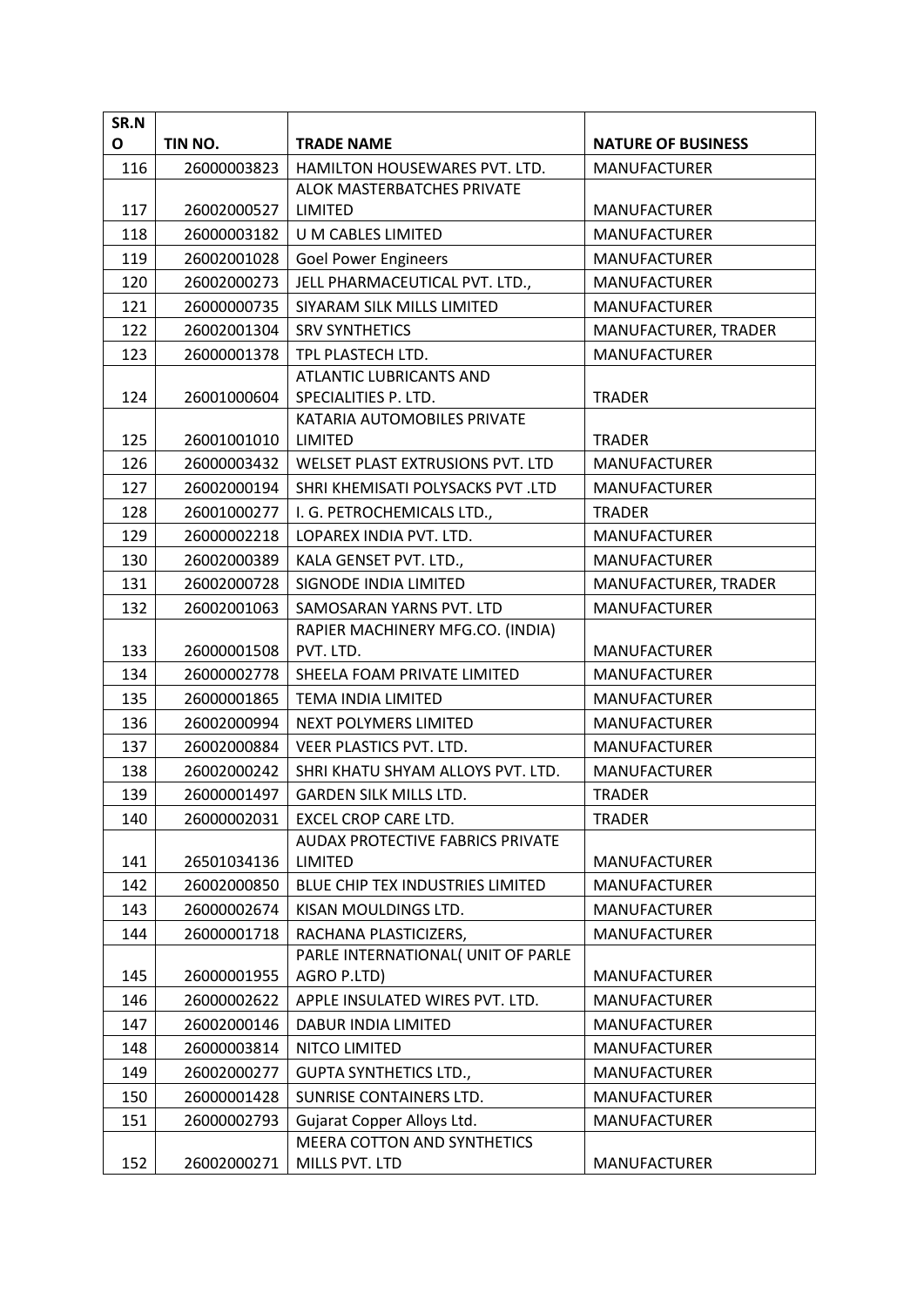| SR.N |             |                                     |                                |
|------|-------------|-------------------------------------|--------------------------------|
| O    | TIN NO.     | <b>TRADE NAME</b>                   | <b>NATURE OF BUSINESS</b>      |
| 153  | 26501690100 | <b>KEDIA INTERNATIONAL</b>          | <b>TRADER</b>                  |
| 154  | 26000003244 | AERO PHARMA (SILVASSA)              | <b>MANUFACTURER</b>            |
| 155  | 26000001023 | <b>VALSON INDUSTRIES LIMITED</b>    | <b>MANUFACTURER</b>            |
|      |             | HAMILTON WRITING INSTRUMENTS P.     |                                |
| 156  | 26002001101 | LTD.,                               | <b>MANUFACTURER</b>            |
| 157  | 26000003595 | <b>GODAVARI ALLOYS</b>              | <b>MANUFACTURER</b>            |
| 158  | 26002000737 | SMITA CONDUCTORS PVT.LTD            | MANUFACTURER, TRADER           |
| 159  | 26501661101 | <b>KUNAL ENTERPRISES</b>            | <b>TRADER</b>                  |
|      |             | M/S BHARAT INSULATION COMPANY       |                                |
| 160  | 26500094145 | (INDIA) LTD                         | <b>TRADER</b>                  |
|      |             | JINDAL PHOTO (A DIVISION OF JINDAL  |                                |
| 161  | 26000000973 | POLY FILMS LIMITED)                 | <b>MANUFACTURER and TRADER</b> |
| 162  | 26000004034 | DEEPAK POLYESTER PRIVATE LIMITED    | <b>MANUFACTURER</b>            |
| 163  | 26002001313 | ALL TIME PLASTICS P. LTD.,          | <b>MANUFACTURER</b>            |
| 164  | 26000003478 | TRANSLLOY INDIA PVT. LTD.           | <b>MANUFACTURER</b>            |
| 165  | 26000002411 | Chemco Plastic Industries Pvt. Ltd. | <b>MANUFACTURER</b>            |
| 166  | 26000002921 | PYRAMID TECHNOPLAST P.LTD.          | <b>MANUFACTURER</b>            |
| 167  | 26002000318 | <b>BHAGWAT WIRES INDUSTRIES</b>     | <b>MANUFACTURER</b>            |
| 168  | 26000002260 | <b>GLOBAL HEALTH CARE PRODUCTS</b>  | <b>MANUFACTURER</b>            |
| 169  | 26002000586 | SUMITA TEXSPIN PVT. LTD.            | MANUFACTURER                   |
| 170  | 26002000186 | AALIDHRA TEXSPIN ENGINEERS          | <b>MANUFACTURER</b>            |
| 171  | 26000003948 | <b>VIKRAM PLASTICIZERS</b>          | <b>MANUFACTURER</b>            |
| 172  | 26000003471 | RAJIV PLASTIC INDUSTRIES            | <b>MANUFACTURER</b>            |
| 173  | 26000001774 | WEENER EMPIRE PLASTICS PVT. LTD.    | <b>MANUFACTURER</b>            |
| 174  | 26000004019 | C.M.C. TEXTILES PVT. LTD.           | <b>MANUFACTURER</b>            |
| 175  | 26001001157 | B. K. POLIMEX INDIA P. LTD.,        | <b>TRADER</b>                  |
| 176  | 26000003264 | PAREKH ALUMINEX LTD                 | <b>MANUFACTURER</b>            |
|      |             | <b>BALBIR ROLLING MILLS PRIVATE</b> |                                |
| 177  | 26000003701 | <b>LIMITED</b>                      | MANUFACTURER                   |
| 178  | 26002000088 | <b>FAZE THREE LTD</b>               | <b>MANUFACTURER</b>            |
| 179  | 26501772144 | <b>KRISHNA TRADING COMPANY</b>      | <b>TRADER</b>                  |
| 180  | 26002000149 | ASCENT MEDITECH LIMITED.            | <b>MANUFACTURER</b>            |
| 181  | 26000003354 | WHEEL FLEXIBLE PACKAGING            | <b>MANUFACTURER</b>            |
| 182  | 26501689187 | <b>MARUTI TEXTILES</b>              | <b>TRADER</b>                  |
| 183  | 26000003628 | <b>EAGLE FASHIONS PVT LTD</b>       | <b>MANUFACTURER</b>            |
| 184  | 26002000856 | SINGHAL COMMODITIES PVT. LTD.       | <b>MANUFACTURER</b>            |
| 185  | 26501707173 | <b>G.G. CORPORATION</b>             | <b>TRADER</b>                  |
| 186  | 26000003610 | NAGREEKA INDCON PRODUCTS PVT.LTD    | Manufacturer                   |
| 187  | 26001001140 | FUJI FILM INDIA PVT. LTD.           | <b>TRADER</b>                  |
| 188  | 26002001254 | SHREE GINGER ENTERPRISES LIMITED    | <b>MANUFACTURER</b>            |
| 189  | 26002001098 | Abhishri Packaging Pvt. Ltd.        | <b>MANUFACTURER</b>            |
| 190  | 26002000492 | C. J. CORPORATION                   | <b>MANUFACTURER</b>            |
| 191  | 26001000036 | RATAN PETROLIEUM                    | <b>TRADER</b>                  |
| 192  | 26500144160 | GEE AAR POWER STEEL INDIA PVT LTD   | <b>MANUFACTURER</b>            |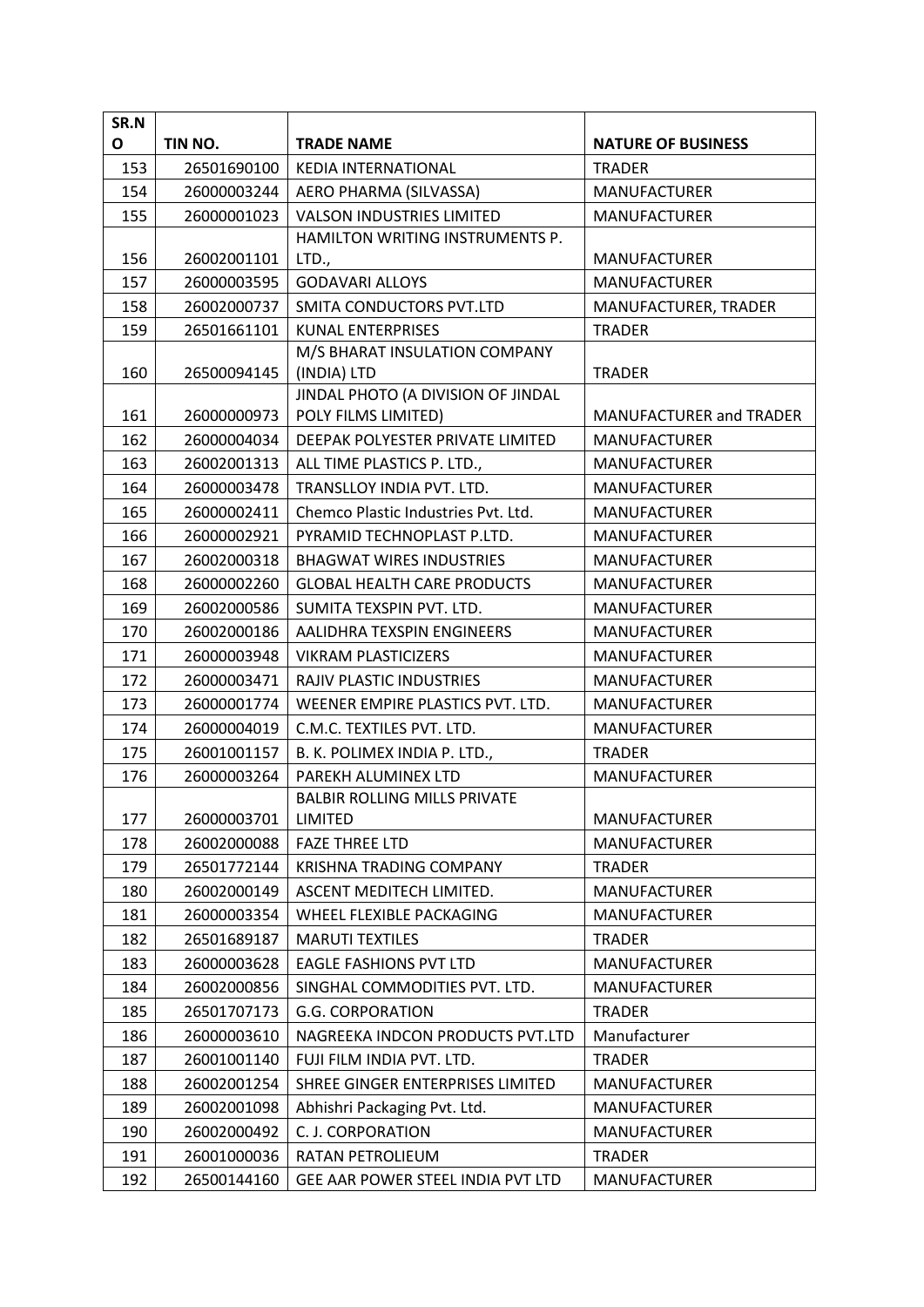| SR.N |                       |                                      |                           |
|------|-----------------------|--------------------------------------|---------------------------|
| O    | TIN NO.               | <b>TRADE NAME</b>                    | <b>NATURE OF BUSINESS</b> |
| 193  | 26000002256           | POLYGEL INDUSTRIES PVT. LTD          | Manufacturer              |
| 194  | 26000003973           | JAY JEE ENTERPRISES                  | <b>MANUFACTURER</b>       |
| 195  | 26002000408           | VI-SON WIRES PVT. LTD.               | <b>MANUFACTURER</b>       |
| 196  | 26000003587           | PARLE AGRO PVT.LTD.                  | <b>MANUFACTURER</b>       |
| 197  | 26500998164           | <b>GALAXY POLY IMPEX</b>             | <b>MANUFACTURER</b>       |
|      |                       |                                      | MANUFACTURER, WORKS       |
| 198  | 26000001227           | SHEKHAWATI POLY YARN LTD.            | <b>CONTRACTOR</b>         |
| 199  | 26001000609           | <b>HAVELI PETROLEUM</b>              | <b>TRADER</b>             |
| 200  | 26002000196           | TECHFAB INDIA INDUSTRIES LTD         | <b>MANUFACTURER</b>       |
| 201  | 26000001283           | MUTUAL INDUSTRIES LTD.               | Manufacturer              |
| 202  | 26000002520           | AARTI INDUSTRIES LTD.                | <b>MANUFACTURER</b>       |
| 203  | 26000003636           | SHAH KHETAJI DHANAJI AND CO.         | <b>TRADER</b>             |
| 204  | 26000003187           | MANIKA MOULDS PVT. LTD.              | MANUFACTURER, OTHERS      |
| 205  | 26000003851           | KARGWAL ENTERPRISES PVT.LTD.         | MANUFACTURER, OTHERS      |
| 206  | 26000002526           | RAMCO INDUSTRIES LIMITED             | <b>MANUFACTURER</b>       |
| 207  | 26000003584           | KUSUMA PHARMA                        | <b>MANUFACTURER</b>       |
| 208  | 26002000035           | SUNPLAST                             | <b>MANUFACTURER</b>       |
| 209  | 26500573182           | <b>GALAXY TRANSMISSIONS PVT. LTD</b> | <b>MANUFACTURER</b>       |
| 210  | 26000003513           | HITECH PLAST LTD. (UNIT MULTITECH)   | MANUFACTURER, OTHERS      |
| 211  | 26000002670           | AAKASH UNIVERSAL LTD.                | MANUFACTURER, OTHERS      |
| 212  | 26000003804           | KLJ RESOURCES LTD.                   | <b>TRADER</b>             |
| 213  | 26000001711           | <b>3D TECHNOPACK LTD.</b>            | <b>MANUFACTURER</b>       |
| 214  | 26501446182           | MANJEET COTTON PVT LTD               | <b>TRADER</b>             |
| 215  | 26000003775           | M/S BSA POLYCONTANER PVT LTD         | Manufacturer              |
| 216  | 26501450125           | GAMESA RENEWABLE PVT.LTD.,           | <b>TRADER</b>             |
| 217  | 26002001132           | ROCKWOOL (INDIA) PRIVATE LIMITED     | <b>MANUFACTURER</b>       |
|      |                       | TECHNOVINYL POLYMERS INDIA           |                           |
| 218  | 26000001693   LIMITED |                                      | <b>MANUFACTURER</b>       |
| 219  | 26502002116           | SIVA CORPORATION                     | <b>TRADER</b>             |
| 220  | 26000002833           | WELPACK INDUSTRIES PRIVATE LIMITED   | <b>MANUFACTURER</b>       |
| 221  | 26002000855           | PARLE PRODUCTS PVT. LTD.             | <b>MANUFACTURER</b>       |
| 222  | 26000002455           | LALITHA CHEM INDUSTRIES PVT LTD      | <b>MANUFACTURER</b>       |
| 223  | 26002001026           | EBULLIENT PACKAGING PVT. LTD.,       | <b>MANUFACTURER</b>       |
| 224  | 26000002592           | GEM AROMATICS PVT. LTD.              | <b>MANUFACTURER</b>       |
| 225  | 26501776184           | <b>SUPER TEXTILES</b>                | <b>TRADER</b>             |
| 226  | 26002000244           | DUGAR POLYMERS LTD.                  | <b>MANUFACTURER</b>       |
|      |                       | SANKHLA POLYMERS PVT. LTD. (UNIT - I |                           |
| 227  | 26000003382           | $/ \parallel$                        | <b>MANUFACTURER</b>       |
|      |                       | JAY JALARAM CONST. CO. (PETROLEUM    |                           |
| 228  | 26001000619           | DIVISION)                            | <b>TRADER</b>             |
| 229  | 26500364129           | BALBIR METALS & POWER PVT. LTD.      | <b>MANUFACTURER</b>       |
| 230  | 26002001208           | Vinod Medical Systems Pvt. Ltd.,     | <b>MANUFACTURER</b>       |
| 231  | 26000003961           | SHRI PARASNATH EXPORT                | <b>MANUFACTURER</b>       |
| 232  | 26000003090           | OVERSEAS POLYMERS PVT. LTD.          | <b>TRADER</b>             |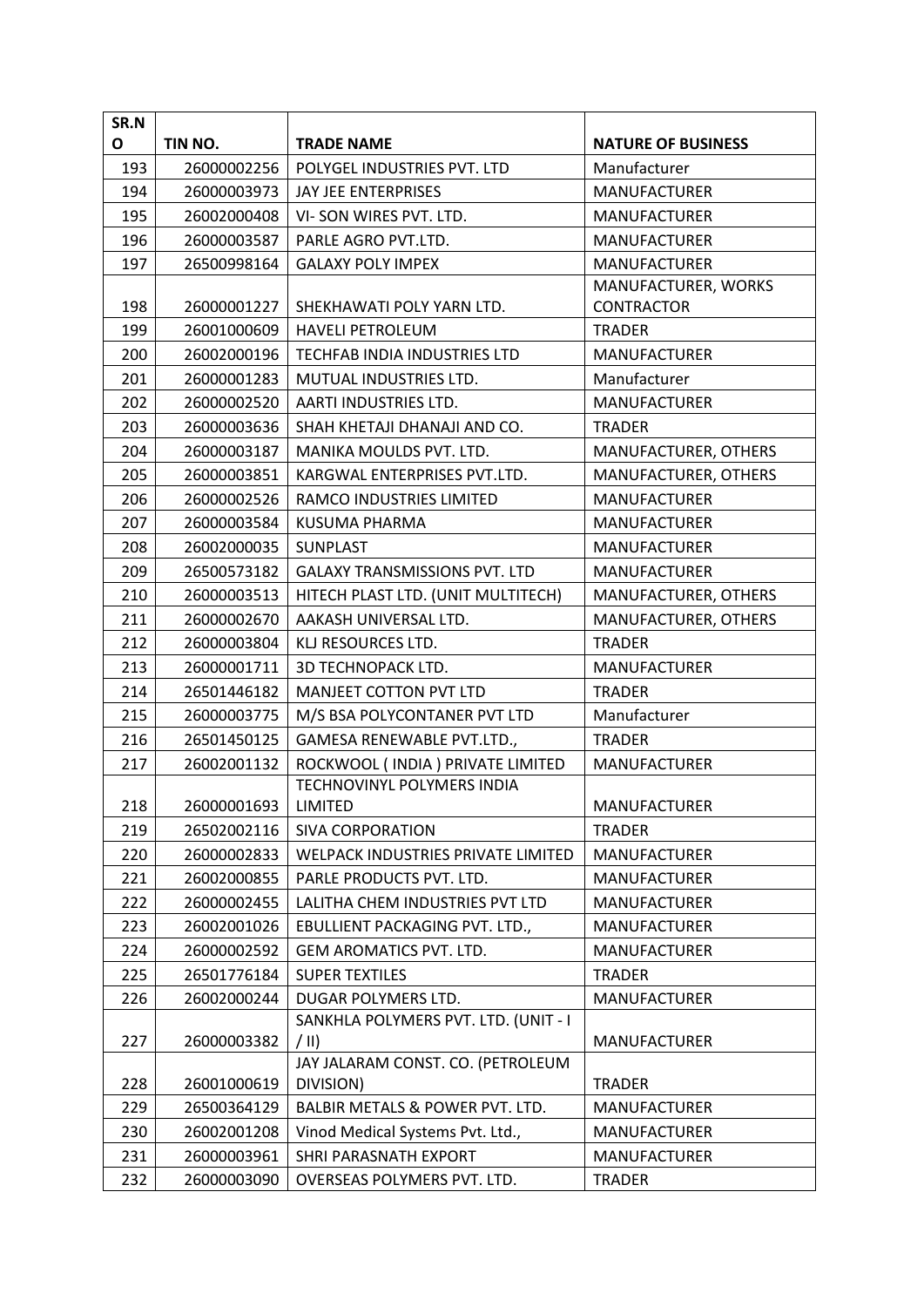| SR.N |             |                                           |                                |
|------|-------------|-------------------------------------------|--------------------------------|
| O    | TIN NO.     | <b>TRADE NAME</b>                         | <b>NATURE OF BUSINESS</b>      |
| 233  | 26000003790 | <b>KESAR IMPEX</b>                        | Manufacturer                   |
| 234  | 26000002911 | SATYEN POLYMERS PVT. LTD.                 | <b>MANUFACTURER</b>            |
|      |             | <b>TWENTY FIRST CENTURY WIRE RODS</b>     |                                |
| 235  | 26000003755 | LTD.                                      | <b>MANUFACTURER</b>            |
| 236  | 26500302188 | YASH ENTERPRISES                          | <b>MANUFACTURER</b>            |
|      |             | THE STATE TRADING CORPORATION OF          |                                |
| 237  | 26501227126 | <b>INDIA LIMITED</b>                      | <b>TRADER</b>                  |
| 238  | 26500740106 | SUN PHARMA LABORATORIES LIMITED           | <b>MANUFACTURER and TRADER</b> |
| 239  | 26002000510 | <b>ORSON CHEMICALS</b>                    | <b>MANUFACTURER</b>            |
| 240  | 26000000577 | PATEL PETROLEUM                           | <b>TRADER</b>                  |
| 241  | 26000001645 | NATIONAL PLASTIC INDUSTRIES LTD           | <b>MANUFACTURER</b>            |
| 242  | 26000002685 | EURO DECOR PVT. LTD.                      | <b>MANUFACTURER</b>            |
| 243  | 26002000039 | Charak Pharma P. Ltd.                     | <b>MANUFACTURER</b>            |
| 244  | 26000003428 | MAA ASHISH TEXTILE IND. PVT. LTD.         | <b>MANUFACTURER</b>            |
| 245  | 26500236110 | PEPSICO INDIA HOLDINGS PRIVATE<br>LIMITED | <b>TRADER</b>                  |
| 246  | 26000001511 | Alfa Packaging                            | <b>MANUFACTURER</b>            |
| 247  | 26501130126 | <b>KENOX AGRO INDUSTRIES P LTD</b>        | <b>MANUFACTURER</b>            |
| 248  | 26002000289 | JAGANNATH EXTRUSION INDIA LTD             | <b>MANUFACTURER</b>            |
| 249  | 26000002661 | RUNGTA RAYON TEX PRIVATE LIMITED          | <b>MANUFACTURER</b>            |
| 250  | 26000002889 | NICO EXTRUSIONS LIMITED                   | <b>MANUFACTURER</b>            |
| 251  | 26000003222 | <b>ISHAN INDUSTRIES</b>                   | <b>MANUFACTURER</b>            |
| 252  | 26001000872 | PUKHRAJ VIRCHAND                          | <b>MANUFACTURER</b>            |
|      |             | AMMANARUL SPINNERS PRIVATE                |                                |
| 253  | 26500199128 | <b>LIMITED</b>                            | <b>MANUFACTURER</b>            |
| 254  | 26001001355 | SAMOSARAN SYNTEX PVT. LTD.                | <b>TRADER</b>                  |
|      |             | SHREE SOAPS AND CHEMICALS                 |                                |
| 255  | 26001000411 | <b>INDUSTRIES</b>                         | <b>TRADER</b>                  |
| 256  | 26000003326 | UNIFORM SYNTHETICS                        | <b>MANUFACTURER</b>            |
| 257  | 26002001484 | NATIONAL POLYPLAST (INDIA) LTD            | <b>MANUFACTURER</b>            |
| 258  | 26002001371 | LAXMI TECHNICAL TEXTILE PVT.LTD.          | <b>MANUFACTURER</b>            |
| 259  | 26002000381 | SIDDHI FERROUS LLP.                       | <b>MANUFACTURER</b>            |
| 260  | 26000001238 | POLYSIL IRRIGATION SYSTEMS PVT. LTD       | <b>MANUFACTURER</b>            |
| 261  | 26000002565 | HINDUSTAN RUBBERS (SILVASSA)              | <b>MANUFACTURER</b>            |
| 262  | 26502029192 | SUNDARAMS TEXVENTURES LLP                 | <b>TRADER</b>                  |
| 263  | 26002000294 | SHRI KRISHNA DETCHEM PVT. LTD.,           | <b>MANUFACTURER</b>            |
|      |             | JAMES WALKER INMARCO INDUSTRIES           |                                |
| 264  | 26000001345 | PRIVATE LIMITED                           | Manufacturer                   |
| 265  | 26000002696 | PRESIDENT ENGINEERING WORKS               | MANUFACTURER, OTHERS           |
| 266  | 26000003328 | URMI POLYMERS INDUSTRIES                  | <b>MANUFACTURER</b>            |
| 267  | 26002000403 | HIGH GRADE INDUSTRIES (I) PVT. LTD.,      | <b>MANUFACTURER</b>            |
| 268  | 26000003960 | RUKSHMANI SYNTEX PVT. LTD.                | <b>MANUFACTURER</b>            |
| 269  | 26000002275 | BEICO INDUSTRIES PVT. LTD.                | <b>MANUFACTURER</b>            |
| 270  | 26002000358 | SANTOSH STEEL INDUSTRIES                  | <b>MANUFACTURER</b>            |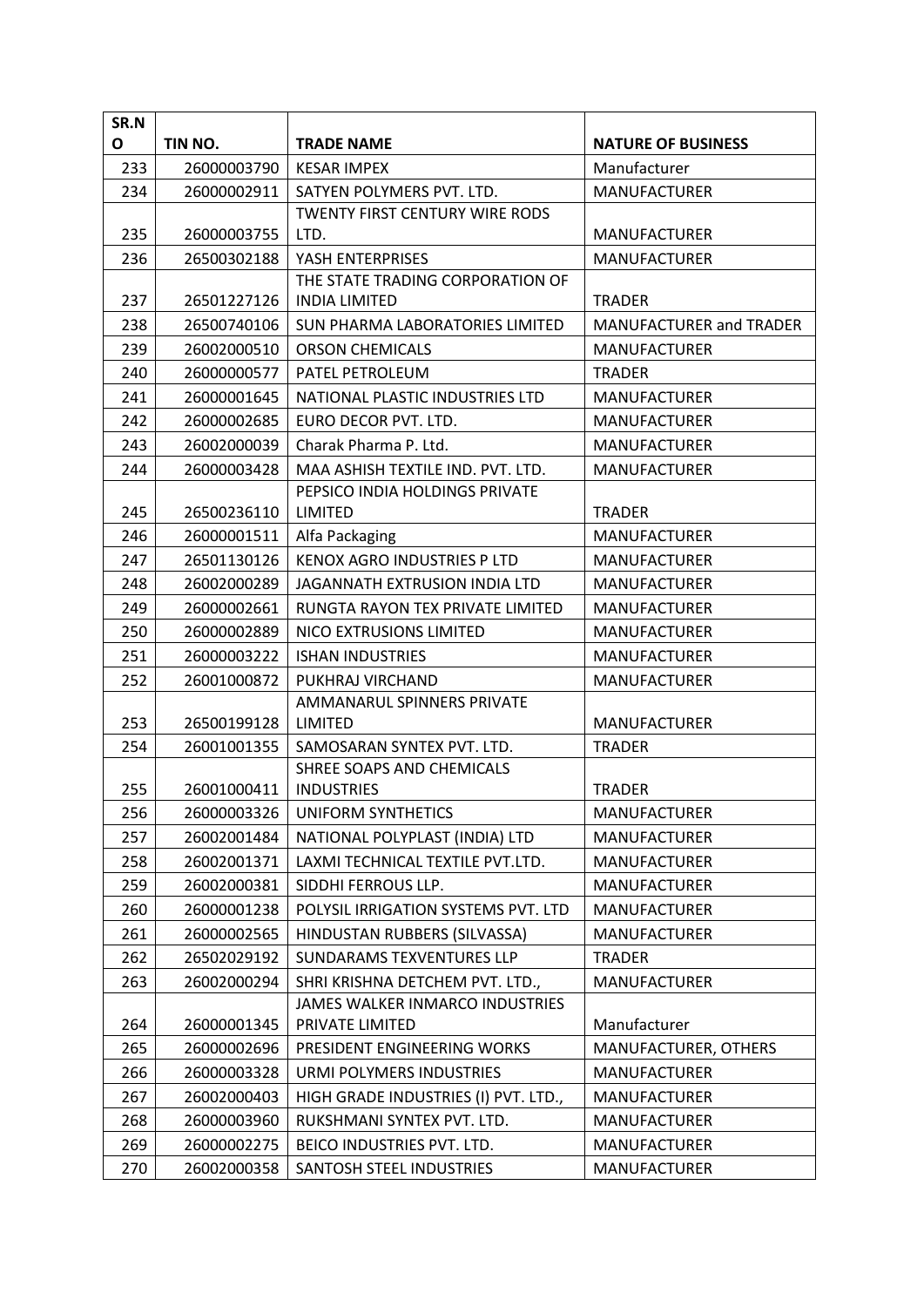| SR.N |             |                                     |                           |
|------|-------------|-------------------------------------|---------------------------|
| О    | TIN NO.     | <b>TRADE NAME</b>                   | <b>NATURE OF BUSINESS</b> |
| 271  | 26002001022 | SHRI MADHUSUDAN RAYONS PVT. LTD.    | <b>MANUFACTURER</b>       |
| 272  | 26000001599 | PREMCO GLOBAL LTD.,                 | Manufacturer              |
| 273  | 26000003263 | <b>GOLDJYOTI POLYMERS LLP</b>       | <b>MANUFACTURER</b>       |
| 274  | 26000001578 | <b>ORIENT PRESS LIMITED</b>         | <b>MANUFACTURER</b>       |
| 275  | 26000002600 | <b>ESSEL PROPACK LTD.</b>           | <b>MANUFACTURER</b>       |
| 276  | 26002001096 | SONARG PLASTICS PVT. LTD.           | <b>MANUFACTURER</b>       |
| 277  | 26501608153 | KUSUMGAR CORPORATES PVT LTD         | MANUFACTURER, TRADER      |
| 278  | 26000000264 | SUNFLAG FILAMENTS LTD.              | <b>MANUFACTURER</b>       |
| 279  | 26000003143 | K.M. ENTERPRISES                    | Manufacturer              |
| 280  | 26000003926 | Balaji Urjanix Pvt. Ltd.            | MANUFACTURER, OTHERS      |
| 281  | 26000003826 | FLORA MARMO INDUSTRIES PVT. LTD.    | <b>MANUFACTURER</b>       |
| 282  | 26002000376 | <b>RASHMI YARNS LIMITED</b>         | <b>MANUFACTURER</b>       |
|      |             | NOBLE POLYMERS( A UNIT OF SHREE     |                           |
| 283  | 26000001830 | TNB POLYMERS LTD)(U-II)             | <b>MANUFACTURER</b>       |
| 284  | 26002000432 | <b>Daman Plastics</b>               | <b>MANUFACTURER</b>       |
| 285  | 26001000644 | SHREE SAI PETROLEUM                 | Manufacturer              |
| 286  | 26002000275 | ELEGENT CASTING PVT. LTD.,          | <b>MANUFACTURER</b>       |
| 287  | 26502000193 | SRI SHIV SHANKAR & COMPANY          | <b>TRADER</b>             |
| 288  | 26002000991 | GUARNIFLON INDIA PVT. LTD.          | <b>MANUFACTURER</b>       |
| 289  | 26002001255 | SIDDHI VINAYAK INDUSTRIES           | <b>MANUFACTURER</b>       |
|      |             | AALIDHRA TEXPRO ENGINEERS PVT.      |                           |
| 290  | 26000002227 | LTD.                                | <b>MANUFACTURER</b>       |
| 291  | 26501607143 | <b>GAURISHANKAR TRADING COMPANY</b> | <b>TRADER</b>             |
| 292  | 26001001325 | AVH POLYCHEM PVT. LTD.,             | <b>TRADER</b>             |
| 293  | 26002001310 | J.K. PACKAGING                      | <b>MANUFACTURER</b>       |
| 294  | 26002001285 | SHREEJI WOOD CRAFT (P) LTD.,        | <b>MANUFACTURER</b>       |
| 295  | 26000003917 | <b>SWD INDUSTRIES</b>               | <b>MANUFACTURER</b>       |
| 296  | 26002000010 | SHREE POLYESTER IND. P. LTD.        | <b>MANUFACTURER</b>       |
| 297  | 26001001394 | AMI IMPEX                           | <b>TRADER</b>             |
| 298  | 26501945128 | <b>ANANYA TEXTILES</b>              | <b>TRADER</b>             |
| 299  | 26002000793 | SANDEEP TEXTURISERS PVT. LTD.       | <b>MANUFACTURER</b>       |
|      |             | SUDARSANAM SPINNING MILLS (A DIV.   |                           |
|      |             | OF THE RAMARAJU SURGICAL COTTON     |                           |
| 300  | 26000004013 | MILLS LTD)                          | <b>MANUFACTURER</b>       |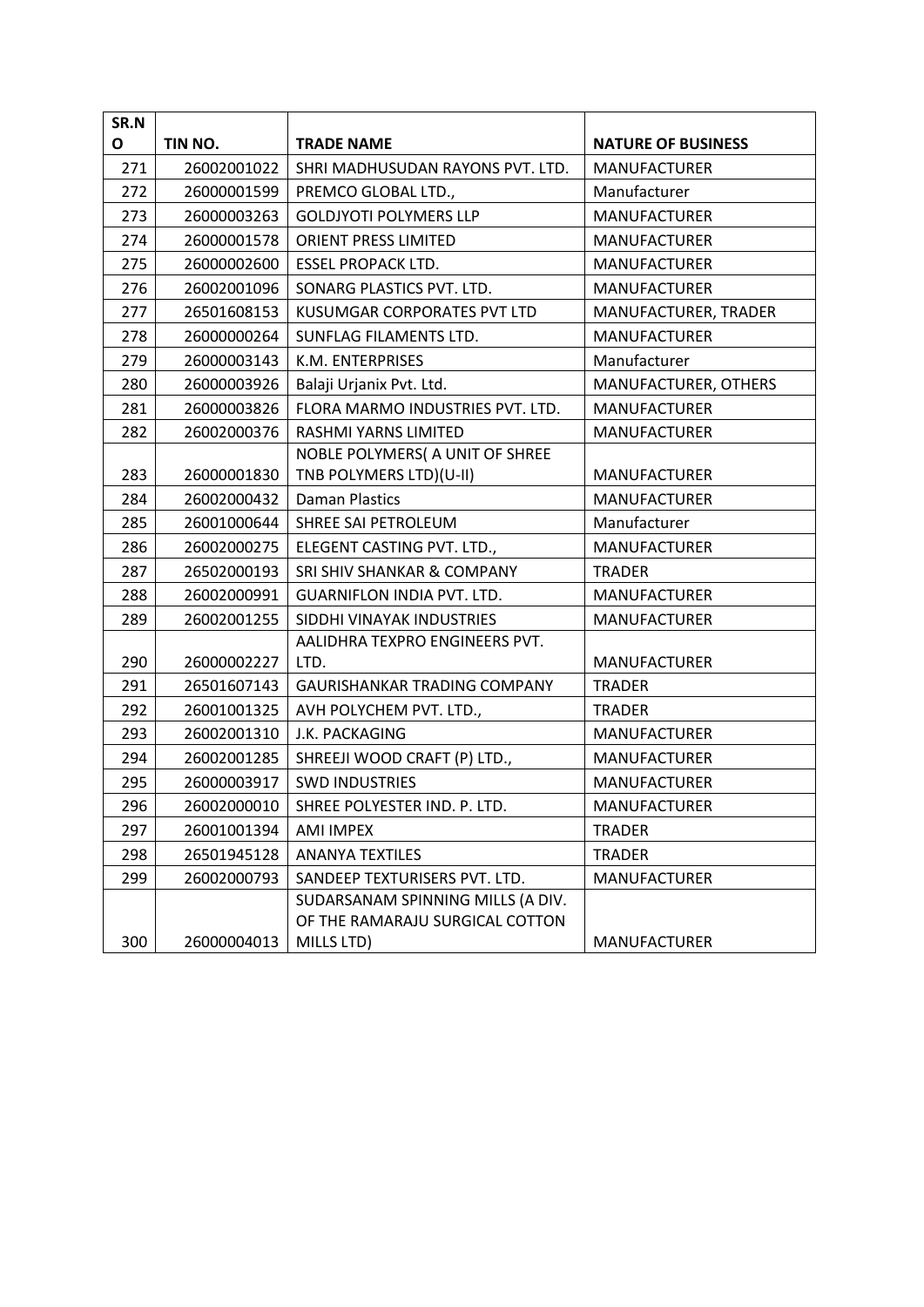# **BATCH-II**

| SR.       |             |                                   |                                |
|-----------|-------------|-----------------------------------|--------------------------------|
| <b>NO</b> | TIN NO.     | <b>TRADE NAME</b>                 | <b>NATURE OF BUSINESS</b>      |
| 301       | 26500131127 | <b>G M POLYPLAST PVT LTD</b>      | <b>MANUFACTURER</b>            |
| 302       | 26000003394 | SHYAM INGOTS PVT. LTD.            | <b>MANUFACTURER</b>            |
| 303       | 26500650176 | PERFECT FILAMENTS LTD.            | <b>TRADER</b>                  |
| 304       | 26001000441 | <b>ITC LIMITED</b>                | <b>TRADER</b>                  |
| 305       | 26500647146 | <b>EVERFLOW PETROFILS LIMITED</b> | <b>MANUFACTURER</b>            |
| 306       | 26002001462 | NIPRA PACKAGING PVT LTD           | <b>MANUFACTURER</b>            |
| 307       | 26000002472 | <b>WHEEL PACKAGING</b>            | <b>MANUFACTURER</b>            |
| 308       | 26002000910 | R. M. KNITTERS PVT. LTD.,         | <b>MANUFACTURER</b>            |
| 309       | 26000002881 | <b>GORAKHRAM HARIBUX</b>          | <b>MANUFACTURER</b>            |
| 310       | 26000002293 | Biopac India Corporation Ltd.     | <b>MANUFACTURER</b>            |
| 311       | 26501267138 | SOLTEX PETROPRODUCTS LTD          | <b>MANUFACTURER</b>            |
| 312       | 26000002935 | RONUPLATE PVT.LTD.                | <b>MANUFACTURER</b>            |
| 313       | 26002000407 | PLENCO CLOSURES PVT. LTD.         | <b>MANUFACTURER</b>            |
| 314       | 26501049189 | HLE ENGINEERS PVT. LTD.           | <b>MANUFACTURER</b>            |
|           |             | <b>AALIDHRA TEXTOOL ENGINEERS</b> |                                |
| 315       | 26000002753 | PRIVATE LIMITED                   | Manufacturer                   |
| 316       | 26002000390 | JAGRUTI SYNTHETICS LTD.,          | <b>MANUFACTURER</b>            |
| 317       | 26002001343 | SILVASSA WOVEN SACKS PVT. LTD.,   | <b>MANUFACTURER</b>            |
| 318       | 26501263195 | <b>VICKY FASHION LTD</b>          | MANUFACTURER and TRADER        |
| 319       | 26000001842 | <b>EMAMI LIMITED</b>              | Manufacturer                   |
| 320       | 26001000976 | HV Connecting Infra (I) P. Ltd.,  | <b>TRADER</b>                  |
| 321       | 26002000372 | <b>BHAGAT TEXTILE ENGINEER</b>    | <b>MANUFACTURER</b>            |
| 322       | 26001000546 | JAYANTI PETROLEUM                 | <b>TRADER</b>                  |
| 323       | 26002001030 | KONNARK POLYMER PRIVATE LIMITED   | <b>MANUFACTURER</b>            |
| 324       | 26002000220 | <b>GANPATI ALLOYS</b>             | <b>MANUFACTURER</b>            |
| 325       | 26002001226 | PARAM PACKAGING PVT. LTD          | <b>MANUFACTURER</b>            |
| 326       | 26002001457 | <b>GLOBAL PACKAGING</b>           | <b>MANUFACTURER</b>            |
| 327       | 26002001100 | <b>GLOBAL WIND POWER LTD</b>      | <b>MANUFACTURER</b>            |
| 328       | 26001000711 | <b>GOLD OIL CORPORATION</b>       | <b>MANUFACTURER</b>            |
| 329       | 26001000625 | Bhavya Petroleum                  | <b>TRADER</b>                  |
| 330       | 26500611174 | SHREE NAGANI SILK MILLS PVT. LTD. | <b>MANUFACTURER</b>            |
| 331       | 26001000132 | RAJ CONSTRUCTION CO.              | <b>TRADER</b>                  |
| 332       | 26501733142 | OM SAI ENTERPRISES                | <b>TRADER</b>                  |
| 333       | 26501931182 | <b>BLS POLYMERS LIMITED</b>       | <b>MANUFACTURER</b>            |
| 334       | 26500152143 | <b>SHREE POLYMERS</b>             | <b>MANUFACTURER</b>            |
| 335       | 26501298157 | INDIA OVERSEAS EXPORTS P LTD      | <b>TRADER</b>                  |
| 336       | 26002000437 | GIRDHAR FIBRES PVT. LTD.          | MANUFACTURER                   |
| 337       | 26000003453 | P.R. PACKAGING SERVICES           | <b>MANUFACTURER</b>            |
| 338       | 26002000172 | M. I. ALLOYS                      | <b>MANUFACTURER</b>            |
| 339       | 26002001356 | ATLANTIC POLYMERS PVT.LTD         | <b>MANUFACTURER and TRADER</b> |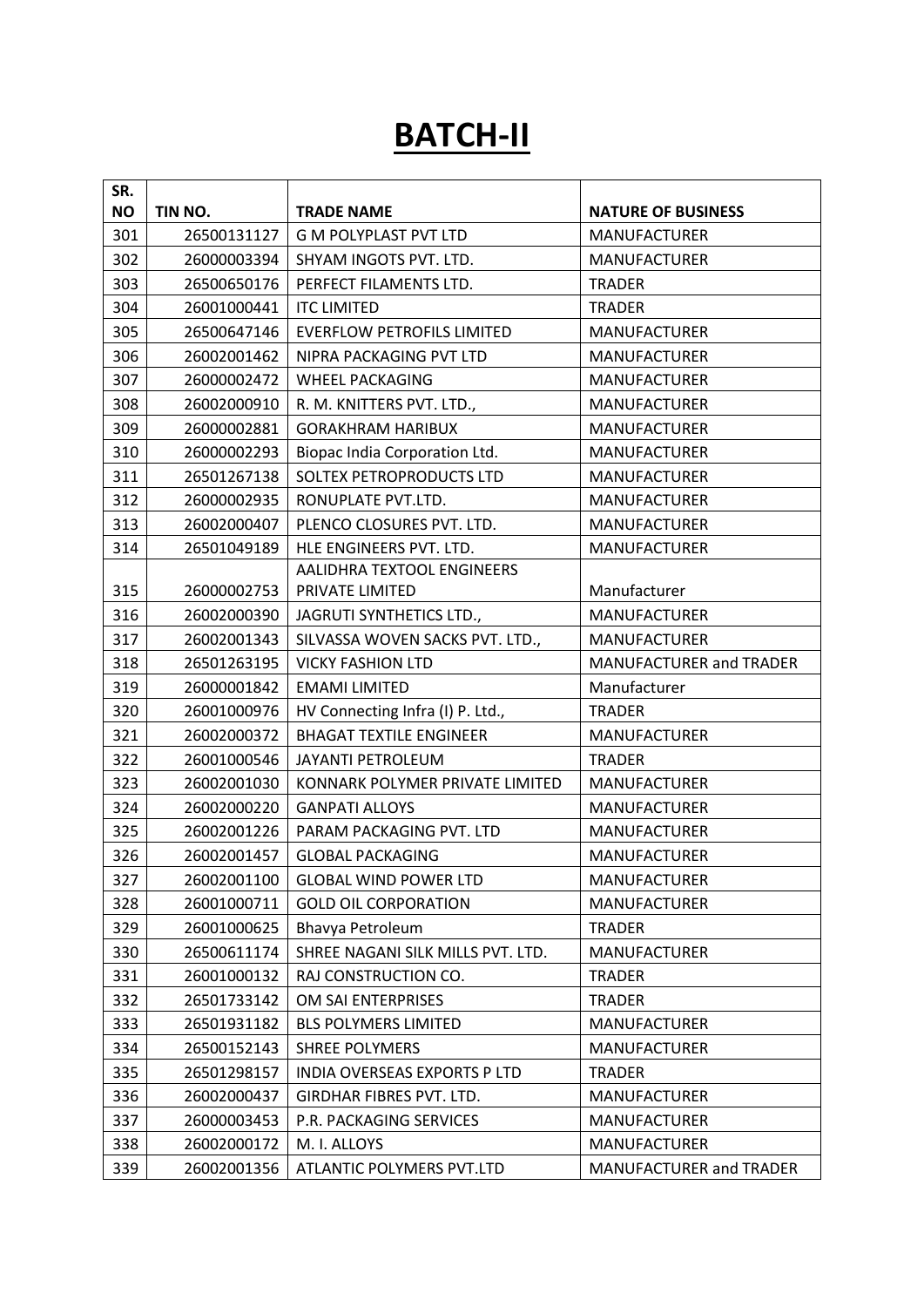| SR.       |             |                                       |                                |
|-----------|-------------|---------------------------------------|--------------------------------|
| <b>NO</b> | TIN NO.     | <b>TRADE NAME</b>                     | <b>NATURE OF BUSINESS</b>      |
| 340       | 26002000915 | LUBRIKOTE SPECIALITIES PVT. LTD.      | <b>MANUFACTURER</b>            |
| 341       | 26002001391 | <b>ARIHANT FLEXI PACK</b>             | <b>MANUFACTURER</b>            |
| 342       | 26000003503 | Heritage Marble Pvt. Ltd.             | <b>MANUFACTURER</b>            |
| 343       | 26002000874 | <b>BOMBAY REYON FASHIONS LTD.,</b>    | <b>MANUFACTURER</b>            |
| 344       | 26001001381 | RAMNIKLAL S GOSALIA AND COMPANY       | <b>TRADER</b>                  |
|           |             | ALLIANCE SUPER FINE INDUSTRIES        |                                |
| 345       | 26002000338 | LIMITED                               | <b>MANUFACTURER</b>            |
| 346       | 26001001162 | Natural Distributors Pvt. Ltd.,       | <b>TRADER</b>                  |
| 347       | 26000000855 | UNICON FIBRO CHEMICALS PVT. LTD.,     | <b>MANUFACTURER</b>            |
| 348       | 26500695141 | DADRA EXIMP PRIVATE LIMITED           | <b>TRADER</b>                  |
| 349       | 26000000253 | KAYEM SYNTHETIC PVT. LTD.             | <b>MANUFACTURER</b>            |
| 350       | 26500119104 | <b>GULNAR PLASTICS PVT. LTD.</b>      | <b>MANUFACTURER</b>            |
| 351       | 26000002576 | RISHIKESH FILAMENTS P.LTD.            | <b>MANUFACTURER</b>            |
| 352       | 26000003392 | SIDDHI PLAST                          | <b>MANUFACTURER</b>            |
| 353       | 26002001140 | SUDHIR TRANSFORMERS LIMITED           | <b>MANUFACTURER</b>            |
| 354       | 26000001191 | <b>EVERLON SYNTHETICS LTD.</b>        | Manufacturer                   |
| 355       | 26002000380 | MAHAVIR YARNS PVT. LTD.               | <b>MANUFACTURER</b>            |
| 356       | 26002000313 | SHREE HANUMAN TUBES PVT. LTD.,        | <b>MANUFACTURER</b>            |
|           |             | SUMANGAL POLYMERS, A DIVISION OF      |                                |
| 357       | 26001001094 | SHREE SUMANGAL INDIA PVT LTD          | <b>TRADER</b>                  |
| 358       | 26500712117 | NAKODA MACHINERY PRIVATE LIMITED      | <b>TRADER</b>                  |
| 359       | 26000003687 | <b>GAYATRI INDUSTRIES</b>             | <b>MANUFACTURER</b>            |
|           |             | SUTLEJ TEXTILES AND INDUSTRIES        |                                |
| 360       | 26500514174 | LIMITED                               | <b>TRADER</b>                  |
| 361       | 26000003226 | NISHANT ORGANICS PVT.LTD.             | <b>MANUFACTURER</b>            |
| 362       | 26002000303 | PRAKASH PLASTIC INDUSTRIES            | <b>MANUFACTURER</b>            |
| 363       | 26501761131 | JP MODATEX LLP                        | <b>TRADER</b>                  |
| 364       | 26002001142 | PACMAC SOLUTIONS PVT. LTD.            | <b>MANUFACTURER</b>            |
| 365       | 26000000686 | JATTASHANKAR INDUSTRIES LIMITED       | Manufacturer                   |
| 366       | 26501346152 | RAINBOW PIGMENTS PVT LTD              | <b>MANUFACTURER</b>            |
| 367       | 26501021103 | <b>BABA BAIDNATH SPINNERS PVT LTD</b> | <b>MANUFACTURER</b>            |
| 368       | 26000003198 | SUBRAY CATELCHEM PVT. LTD.            | <b>MANUFACTURER and TRADER</b> |
| 369       | 26000001349 | SANGEET SYNTEX LTD.                   | <b>MANUFACTURER</b>            |
| 370       | 26001000189 | RIVERA DIGITEC (I) PVT LTD            | <b>TRADER</b>                  |
| 371       | 26000003484 | <b>BHIKSHU MARGAM</b>                 | <b>MANUFACTURER</b>            |
| 372       | 26002000734 | TRIDENT MARBLE PVT. LTD.              | <b>MANUFACTURER</b>            |
| 373       | 26002001212 | AGARWAL MARBLES INDIA PVT. LTD.       | <b>MANUFACTURER</b>            |
| 374       | 26002001049 | Om Spintex                            | <b>MANUFACTURER</b>            |
|           |             | SIDDHI VINAYAK FILAMENTS (A UNIT      |                                |
| 375       | 26000004103 | OF GOPALA POLYPLAST LTD)              | <b>MANUFACTURER</b>            |
|           |             | <b>BHAGWATI TIRATH POLYCONTAINERS</b> |                                |
| 376       | 26002000269 | IND. P. LTD.,                         | <b>MANUFACTURER</b>            |
| 377       | 26000004018 | SHRI KRISHNA STEEL PRODUCTS           | <b>MANUFACTURER</b>            |
| 378       | 26000001384 | KITEC INDUSTRIES (INDIA) PRIVATE      | MANUFACTURER and TRADER        |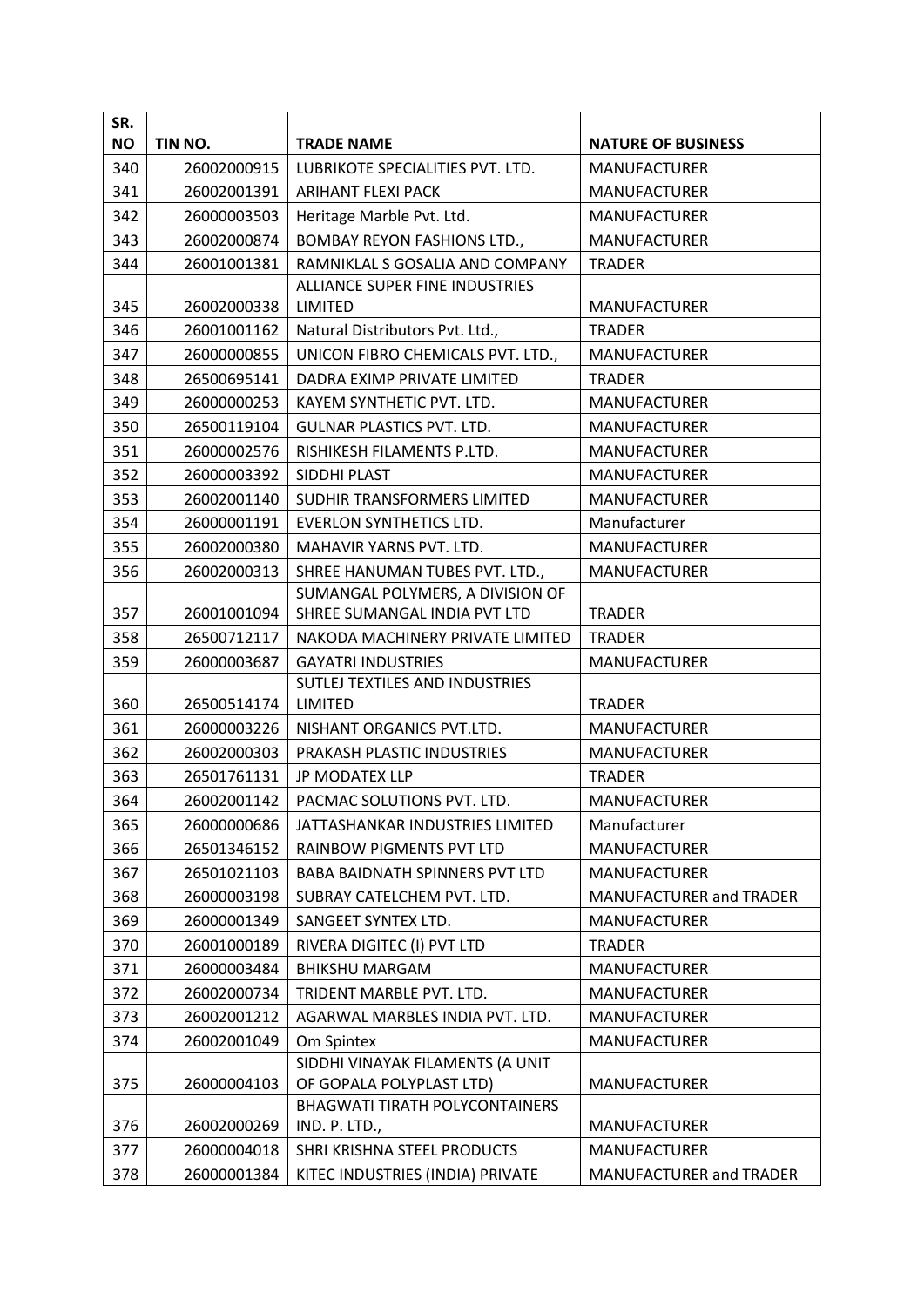| SR.       |             |                                                            |                                            |
|-----------|-------------|------------------------------------------------------------|--------------------------------------------|
| <b>NO</b> | TIN NO.     | <b>TRADE NAME</b>                                          | <b>NATURE OF BUSINESS</b>                  |
|           |             | <b>LIMITED</b>                                             |                                            |
| 379       | 26500343113 | KAMAL CARBOYS PVT LTD                                      | <b>MANUFACTURER</b>                        |
| 380       | 26002000388 | SUNSHINE FIBRE PVT. LTD.,                                  | <b>MANUFACTURER</b>                        |
| 381       | 26002000617 | <b>REGAL ELASTICS</b>                                      | <b>MANUFACTURER</b>                        |
| 382       | 26002000686 | KAILASH MARBLE INDUSTRIES PVT LTD                          | <b>MANUFACTURER</b>                        |
| 383       | 26002000356 | <b>NEETA YARNS</b>                                         | <b>MANUFACTURER</b>                        |
| 384       | 26000001350 | SYNFAB SALES AND INDUSTRIES LTD                            | <b>MANUFACTURER</b>                        |
| 385       | 26000001867 | JAI AMBE MANUFACTURERS LIMITED                             | <b>MANUFACTURER</b>                        |
| 386       | 26501251172 | DIVINE MOTORS PRIVATE LIMITED.                             | <b>TRADER</b>                              |
| 387       | 26001001305 | <b>SURYA EXIM LIMITED</b>                                  | <b>TRADER</b>                              |
| 388       | 26501826102 | <b>ARK ENTERPRISES</b>                                     | <b>TRADER</b>                              |
| 389       | 26002000096 | ROYAL ELASTICS                                             | <b>MANUFACTURER</b>                        |
| 390       | 26002001088 | IMERYS MINERALS (INDIA) PVT. LTD.,                         | <b>MANUFACTURER</b>                        |
| 391       | 26500916120 | MICROFIBER CORP PVT.LTD.                                   | <b>MANUFACTURER</b>                        |
| 392       | 26000001193 | YASHASVI YARNS LIMITED                                     | <b>MANUFACTURER</b>                        |
| 393       | 26501204187 | SURELOCK PLASTICS PRIVATE LIMITED                          | <b>MANUFACTURER and TRADER</b>             |
| 394       | 26001000836 | NARMADA INDUSTRIES (P) LTD                                 | <b>TRADER</b>                              |
|           |             | T AND D GALIAKOT CONTAINERS                                |                                            |
| 395       | 26000002570 | PRIVATE LIMITED                                            | <b>MANUFACTURER</b>                        |
| 396       | 26000003993 | ROYALE IMPEX                                               | <b>MANUFACTURER</b>                        |
|           |             | RADIANT METALS AND ALLOYS PVT.                             |                                            |
| 397       | 26000003670 | LTD.                                                       | <b>MANUFACTURER</b>                        |
| 398       | 26000000518 | SUPERTEX INDUSTRIES LIMITED                                | <b>MANUFACTURER</b>                        |
| 399       | 26000003422 | JAIN PACKAGING PVT. LTD.                                   | <b>MANUFACTURER</b>                        |
|           | 26000004079 | MILLENIUM GRANITES AND MARBLES                             |                                            |
| 400       | 26000001898 | <b>PVT LTD</b>                                             | <b>MANUFACTURER</b><br><b>MANUFACTURER</b> |
| 401       |             | PRAKASH STEALAGE LTD.,<br>A. I. FENCE PRODUCTS COMPANY PVT |                                            |
| 402       | 26002000451 | <b>LTD</b>                                                 | <b>MANUFACTURER</b>                        |
|           |             | SHUBHALAKSHMI SYNTHETICS PRIVATE                           |                                            |
| 403       | 26001000911 | LIMITED                                                    | <b>TRADER</b>                              |
| 404       | 26501849138 | MEPAL INDUSTRIES PRIVATE LIMITED                           | <b>TRADER</b>                              |
| 405       | 26002001392 | SHREE SAIBABA LOGISTICS                                    | <b>MANUFACTURER</b>                        |
|           |             | AKSHAT FABRICS - A DIVISION OF                             |                                            |
| 406       | 26501085161 | AKSHAT FREIGHT CARRIERS PVT LTD                            | <b>MANUFACTURER</b>                        |
| 407       | 26001000768 | SHREE HARSIDDHI PETROLEUM                                  | <b>TRADER</b>                              |
|           |             | <b>MANI MORE SYNTHETICS PRIVATE</b>                        |                                            |
| 408       | 26002001489 | <b>LIMITED</b>                                             | <b>MANUFACTURER</b>                        |
| 409       | 26000003334 | <b>GLOBAL PACKERS</b>                                      | <b>MANUFACTURER</b>                        |
| 410       | 26001001026 | VAJUBHAI INVESTMENTS PVT. LTD.,                            | <b>TRADER</b>                              |
| 411       | 26000002958 | <b>SILVASSA PLASTICS</b>                                   | <b>MANUFACTURER</b>                        |
|           |             | ASSET HEALTHCARE DIV.CHOKSI                                |                                            |
| 412       | 26000001049 | IMAGING LIMITED.                                           | <b>MANUFACTURER</b>                        |
| 413       | 26000002410 | NITIN CASTINGS LIMITED                                     | <b>MANUFACTURER</b>                        |
| 414       | 26501777194 | ADOR POLY-CONTAINERS LIMITED                               | <b>TRADER</b>                              |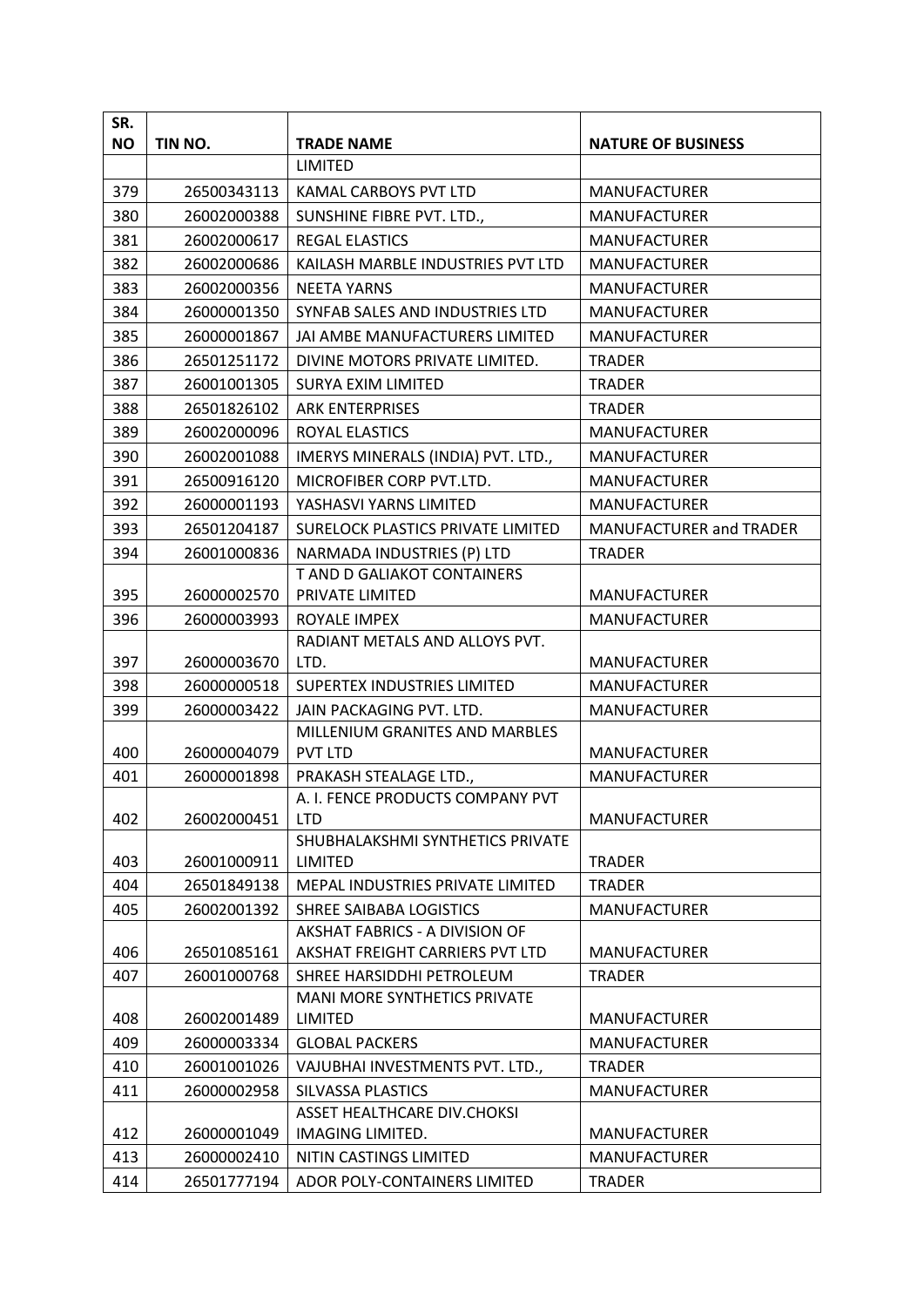| SR.<br><b>NO</b> | TIN NO.     | <b>TRADE NAME</b>                     | <b>NATURE OF BUSINESS</b> |
|------------------|-------------|---------------------------------------|---------------------------|
| 415              |             | <b>MATOSHREE KARNI ENTERPRISES</b>    |                           |
|                  | 26500290165 | DORF KETAL CHEMICALS (I) PVT. LTD.    | <b>TRADER</b>             |
| 416              | 26000001470 | (INTEC POLYMER DIV)                   | Manufacturer              |
| 417              | 26000002784 | SEAGULL COOLING PVT. LTD.             | <b>MANUFACTURER</b>       |
| 418              | 26002000775 | K. K. INDUSTRIES                      | <b>MANUFACTURER</b>       |
|                  |             | ELECTRONIC AND ENGINEERING CO. (I)    |                           |
| 419              | 26000001889 | PVT. LTD.                             | MANUFACTURER, TRADER      |
| 420              | 26501511153 | <b>BHARTIA YARNS PRIVATE LIMITED</b>  | <b>TRADER</b>             |
|                  |             | <b>VISHNULAXMI TEXTILE INDUSTRIES</b> |                           |
| 421              | 26000002577 | PVT. LTD.                             | <b>MANUFACTURER</b>       |
| 422              | 26001001219 | <b>MANISHA PETROLEUM</b>              | <b>TRADER</b>             |
| 423              | 26000002712 | <b>FENA PRIVATE LIMITED</b>           | <b>MANUFACTURER</b>       |
| 424              | 26000003188 | <b>SHYAM STEEL BARS</b>               | <b>MANUFACTURER</b>       |
| 425              | 26501720109 | <b>NOVEL PET</b>                      | <b>MANUFACTURER</b>       |
| 426              | 26002000863 | POONAM CORPORATION                    | <b>MANUFACTURER</b>       |
|                  |             | SILVASSA CEMENT PRODUCTS PVT.         |                           |
| 427              | 26000001171 | LTD.                                  | <b>TRADER</b>             |
| 428              | 26500804164 | SKYWAY INFRAPROJECTS PVT. LTD         | <b>WORKS CONTRACTOR</b>   |
| 429              | 26002000052 | <b>VISHNULAXMI TEX FAB</b>            | <b>MANUFACTURER</b>       |
| 430              | 26501035146 | DEEPLONE POLYESTER PVT. LTD.          | <b>MANUFACTURER</b>       |
| 431              | 26002001331 | CIIF LUBRICANTS PVT. LTD.             | <b>MANUFACTURER</b>       |
|                  |             | <b>BOMBAY HIGHPOLYMER CHEMICAL</b>    |                           |
| 432              | 26501858131 | PRODUCTS LIMITED                      | <b>MANUFACTURER</b>       |
| 433              | 26002001082 | SUDARSHAN MINCHEM LIMITED             | <b>MANUFACTURER</b>       |
| 434              | 26002000669 | RHJ METALS PVT. LTD.,                 | <b>MANUFACTURER</b>       |
| 435              | 26000002430 | CANBARA INDUSTRIES PVT. LTD.          | <b>MANUFACTURER</b>       |
| 436              | 26500572172 | KAPEESH INDUSTRIES L.L.P.             | <b>MANUFACTURER</b>       |
| 437              | 26000003902 | Proma Industries Ltd.                 | <b>MANUFACTURER</b>       |
| 438              | 26002000590 | <b>MRK PACKAGING</b>                  | MANUFACTURER              |
| 439              | 26002000801 | ULTRA NONWOVEN                        | <b>MANUFACTURER</b>       |
| 440              | 26000002272 | POLOLIGHT INDUSTRIES                  | <b>MANUFACTURER</b>       |
| 441              | 26501328166 | <b>SUMEET INDUSTRIES LIMITED</b>      | <b>TRADER</b>             |
| 442              | 26000003256 | STONEMANN ROYAL LIMITED               | <b>MANUFACTURER</b>       |
| 443              | 26000000706 | GINI TEX PVT. LTD.                    | <b>MANUFACTURER</b>       |
| 444              | 26000002406 | <b>MPL PLASTICS LTD</b>               | <b>MANUFACTURER</b>       |
| 445              | 26500023114 | <b>TATA MOTORS LIMITED</b>            | <b>TRADER</b>             |
| 446              | 26000001513 | <b>MANAKSIA INDUSTRIES LIMITED</b>    | <b>MANUFACTURER</b>       |
|                  |             | TODAYS WRITING INSTRUMENTS            |                           |
| 447              | 26000001164 | LIMITED                               | <b>MANUFACTURER</b>       |
| 448              | 26500200138 | <b>AMIT PETROLEUM</b>                 | <b>TRADER</b>             |
| 449              | 26501933105 | DODHIA SYNTHETICS LIMITED             | <b>MANUFACTURER</b>       |
| 450              | 26500155173 | YOGI PETROLEUM                        | <b>TRADER</b>             |
| 451              | 26500746166 | HANU TRADING PRIVATE LIMITED          | <b>TRADER</b>             |
| 452              | 26000002549 | RED ROSE TEXTILES INDUSTRIES PVT.     | <b>MANUFACTURER</b>       |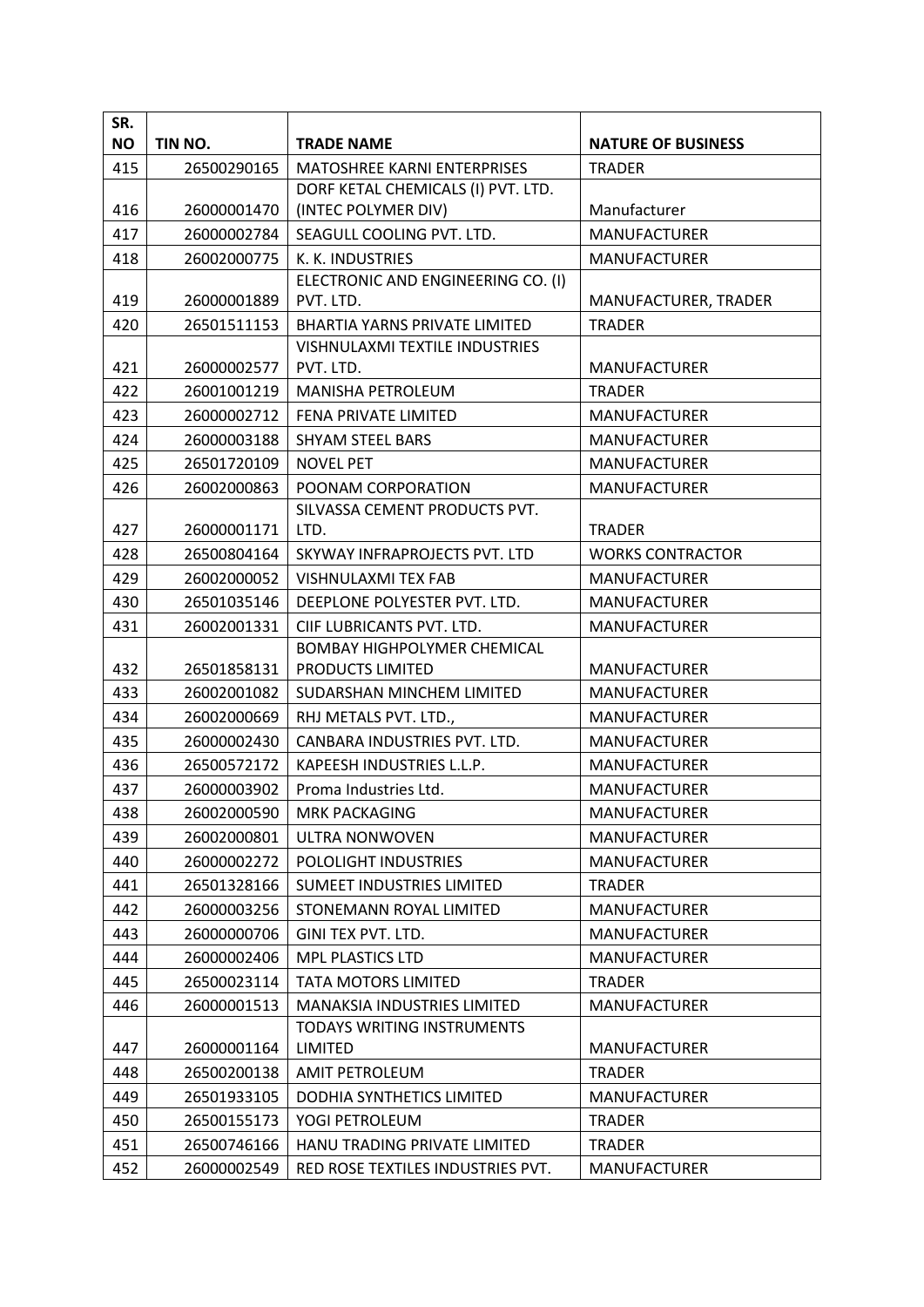| SR.       |             |                                                 |                           |
|-----------|-------------|-------------------------------------------------|---------------------------|
| <b>NO</b> | TIN NO.     | <b>TRADE NAME</b>                               | <b>NATURE OF BUSINESS</b> |
|           |             | LTD.                                            |                           |
| 453       | 26002000778 | ARIHANT POLYSACKS                               | <b>MANUFACTURER</b>       |
| 454       | 26500099195 | N L PACKAGING PVT LTD                           | <b>MANUFACTURER</b>       |
| 455       | 26501397177 | DALMIA POLYPRO INDUSTRIES LIMITED               | <b>TRADER</b>             |
|           |             | STERLING AND WILSON POWER GEN                   |                           |
| 456       | 26001001497 | <b>PVT LTD</b>                                  | <b>TRADER</b>             |
| 457       | 26500706154 | GOPESHWARI SYNTHETICS (P) LTD                   | <b>MANUFACTURER</b>       |
| 458       | 26002000923 | <b>GODAVARI CONCAST</b>                         | <b>MANUFACTURER</b>       |
| 459       | 26000001222 | SHETH COMPANY                                   | <b>MANUFACTURER</b>       |
| 460       | 26000002386 | VAL ORGANICS PVT. LTD.                          | <b>MANUFACTURER</b>       |
| 461       | 26002000021 | SIGNORA TEXPORT (P) LTD.                        | <b>MANUFACTURER</b>       |
| 462       | 26000000713 | <b>KONARK SYNTHETIC LIMITED</b>                 | <b>MANUFACTURER</b>       |
| 463       | 26002000229 | <b>RAYAN PLAST</b>                              | <b>MANUFACTURER</b>       |
| 464       | 26002000579 | Gopinath Spinning Pvt. Ltd.,                    | <b>MANUFACTURER</b>       |
| 465       | 26000001712 | <b>AKAR LIMITED</b>                             | <b>MANUFACTURER</b>       |
| 466       | 26002000147 | <b>SUBHLENE FABRICS</b>                         | <b>MANUFACTURER</b>       |
|           |             | SHRUTI ENTERPRISE (A DIVN OF                    |                           |
| 467       | 26002001299 | TEXTILE PVT LTD)                                | <b>MANUFACTURER</b>       |
| 468       | 26501149122 | SUNLIGHT BARTER PRIVATE LIMITED                 | <b>TRADER</b>             |
| 469       | 26000002500 | LATA FIBRES PVT.LTD                             | <b>MANUFACTURER</b>       |
|           |             | <b>TSUBAKI HOOVER INDIA PRIVATE</b>             |                           |
| 470       | 26500627140 | LIMITED                                         | <b>MANUFACTURER</b>       |
| 471       | 26000000344 | UPRA CHEM PVT. LTD.                             | <b>MANUFACTURER</b>       |
| 472       | 26002001144 | SAPTAGIRI PACKAGINGS PVT. LTD                   | <b>MANUFACTURER</b>       |
| 473       | 26500460119 | POOJA PRODUCTS PVT. LTD.                        | <b>MANUFACTURER</b>       |
| 474       | 26002000481 | <b>GOODWILL INTERNATIONAL</b>                   | <b>MANUFACTURER</b>       |
| 475       | 26000001788 | NIPRA INDUSTRIES PVT. LTD.                      | <b>MANUFACTURER</b>       |
| 476       | 26000004021 | Arya Industries                                 | MANUFACTURER, TRADER      |
| 477       | 26000002639 | SUPER TILES AND MARBLE PVT. LTD.                | <b>MANUFACTURER</b>       |
| 478       | 26501648165 | <b>KIRAN SPINNING MILL</b>                      | <b>MANUFACTURER</b>       |
| 479       | 26501410113 | TRANDY TRADEX PRIVATE LIMITED                   | <b>TRADER</b>             |
| 480       | 26000002695 | Everest Holovisions Ltd.                        | <b>MANUFACTURER</b>       |
| 481       | 26002001054 | PETUELA INDUSTRIES                              | <b>MANUFACTURER</b>       |
| 482       | 26500287135 | DARSHAN EXTRUSIONS PVT LTD                      | <b>MANUFACTURER</b>       |
| 483       | 26500149113 | <b>TELECOM MERCHANT</b>                         | <b>TRADER</b>             |
| 484       | 26000002465 | ENKAY TAXFAB PVT. LTD.                          | <b>MANUFACTURER</b>       |
|           |             | PRAGATI AROMA OIL DISTILLERS PVT                |                           |
| 485       | 26000004118 | <b>LTD</b>                                      | <b>MANUFACTURER</b>       |
| 486       | 26002000565 | V M S INTERNATIONAL                             | <b>MANUFACTURER</b>       |
| 487       | 26002001020 | <b>Himgiri Cooling Towers</b>                   | <b>MANUFACTURER</b>       |
| 488       | 26501851158 | M. N. TEXTILES                                  | <b>TRADER</b>             |
| 489       | 26502290183 | PAWANKUMAR KEDIA & CO                           | <b>TRADER</b>             |
| 490       | 26501007157 | <b>VIVEK POLYPLAST INDIA PRIVATE</b><br>LIMITED | <b>MANUFACTURER</b>       |
|           |             |                                                 |                           |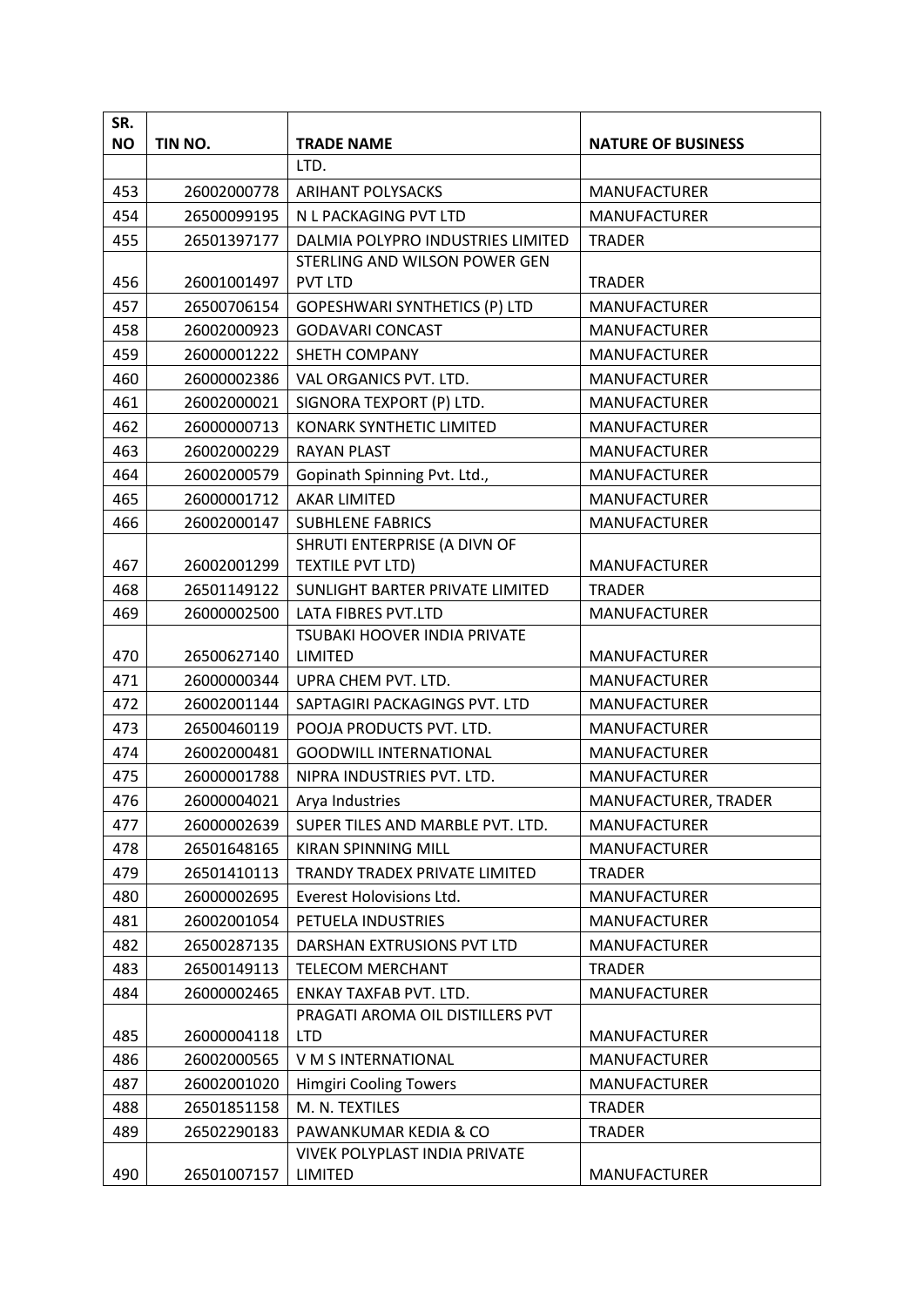| SR.       |             |                                         |                           |
|-----------|-------------|-----------------------------------------|---------------------------|
| <b>NO</b> | TIN NO.     | <b>TRADE NAME</b>                       | <b>NATURE OF BUSINESS</b> |
| 491       | 26000001897 | ZEST AROMAS PVT. LTD.                   | <b>MANUFACTURER</b>       |
| 492       | 26002001287 | <b>G.R. PET PREFORMS</b>                | <b>MANUFACTURER</b>       |
| 493       | 26000002352 | SHUBH NIL YARNS PVT. LTD.               | <b>MANUFACTURER</b>       |
| 494       | 26000003147 | <b>B. M. RAJ INDUSTRIES</b>             | <b>MANUFACTURER</b>       |
|           |             | <b>BALAJI POLYMERS (PROP CONCERN OF</b> |                           |
| 495       | 26002000422 | SHREE TNB POLYMERS LTD)                 | <b>MANUFACTURER</b>       |
| 496       | 26000003360 | <b>TIRUPATI PLASTIC INDUSTRIES</b>      | <b>MANUFACTURER</b>       |
| 497       | 26001001433 | <b>SYSTEM SALES</b>                     | <b>TRADER</b>             |
| 498       | 26501680194 | <b>LATA CREATIONS</b>                   | <b>TRADER</b>             |
| 499       | 26000003571 | ASIA PACIFIC MARBLES LTD.               | <b>MANUFACTURER</b>       |
| 500       | 26000001600 | ALOKE RUB PLAST PRIVATE LIMITED         | <b>MANUFACTURER</b>       |
| 501       | 26000003211 | Silvassa Bottling Co.                   | <b>MANUFACTURER</b>       |
| 502       | 26501212170 | MANGAL SAI TRADEWINGS PVT LTD           | <b>TRADER</b>             |
| 503       | 26000003958 | SURYAS OLDFORT PLASTICS PVT. LTD.       | <b>MANUFACTURER</b>       |
| 504       | 26001000813 | MODISON COPPER PRIVATE LIMITED          | MANUFACTURER and TRADER   |
| 505       | 26500484165 | AVN PETROCHEMICALS INDIA                | <b>TRADER</b>             |
| 506       | 26000000694 | MEHRATEX INDIA PVT. LTD.                | <b>MANUFACTURER</b>       |
| 507       | 26000002012 | SUPERNOVA ENGINEERS LTD.                | <b>MANUFACTURER</b>       |
| 508       | 26002000350 | <b>VENUS GUMS</b>                       | <b>MANUFACTURER</b>       |
| 509       | 26002000939 | ARIHANT GOLD PLAST PVT. LTD.            | <b>MANUFACTURER</b>       |
| 510       | 26000000806 | AMRUT GAS AGENCY                        | <b>TRADER</b>             |
| 511       | 26000003975 | SHREE PLASTOMETCH                       | <b>MANUFACTURER</b>       |
|           |             | SK LUBRICANTS AND OILS INDIA PVT        |                           |
| 512       | 26501863181 | LIMITED                                 | <b>TRADER</b>             |
| 513       | 26002001115 | <b>MOHAN STONE DEPOT</b>                | <b>MANUFACTURER</b>       |
| 514       | 26501531159 | <b>JESONS INDUSTRIES LTD</b>            | <b>TRADER</b>             |
| 515       | 26002000213 | ALLIANCE CONTAINERS CO.                 | <b>MANUFACTURER</b>       |
| 516       | 26500180132 | PRABHA INDUSTRIES                       | <b>MANUFACTURER</b>       |
| 517       | 26000001542 | HUNTER DOUGLAS INDIA PVT. LTD.          | <b>MANUFACTURER</b>       |
| 518       | 26500550146 | <b>BHAWANI TEXO TWIST</b>               | <b>MANUFACTURER</b>       |
| 519       | 26002000428 | <b>FLUOROFLON INDUSTRY</b>              | <b>MANUFACTURER</b>       |
| 520       | 26000001295 | HARLEM POLYCONTAINERS PVT. LTD.         | MANUFACTURER              |
| 521       | 26001000775 | <b>BEDMUTHA INDUSTRIES LTD</b>          | <b>TRADER</b>             |
|           |             | <b>JMS UNIVERSAL TECHNOLOGIES</b>       |                           |
| 522       | 26500277132 | PRIVATE LTD.                            | <b>MANUFACTURER</b>       |
| 523       | 26000003809 | SIDDHI VINAYAK STEEL                    | <b>MANUFACTURER</b>       |
| 524       | 26001000486 | <b>BHAVIK ENTERPRISES LIMITED</b>       | <b>TRADER</b>             |
| 525       | 26501294117 | <b>ORACLE POLYPLAST</b>                 | <b>MANUFACTURER</b>       |
| 526       | 26000000543 | KSL AND INDUSTRIES LTD.                 | <b>MANUFACTURER</b>       |
| 527       | 26500761122 | KHATOR TECHNICAL TEXTILES PVT LTD.      | <b>MANUFACTURER</b>       |
| 528       | 26002000534 | <b>SUMAN CREATION</b>                   | <b>MANUFACTURER</b>       |
| 529       | 26001001430 | RATHOD PETROLEUM                        | <b>TRADER</b>             |
| 530       | 26001001090 | K. N. RAI                               | <b>WORKS CONTRACTOR</b>   |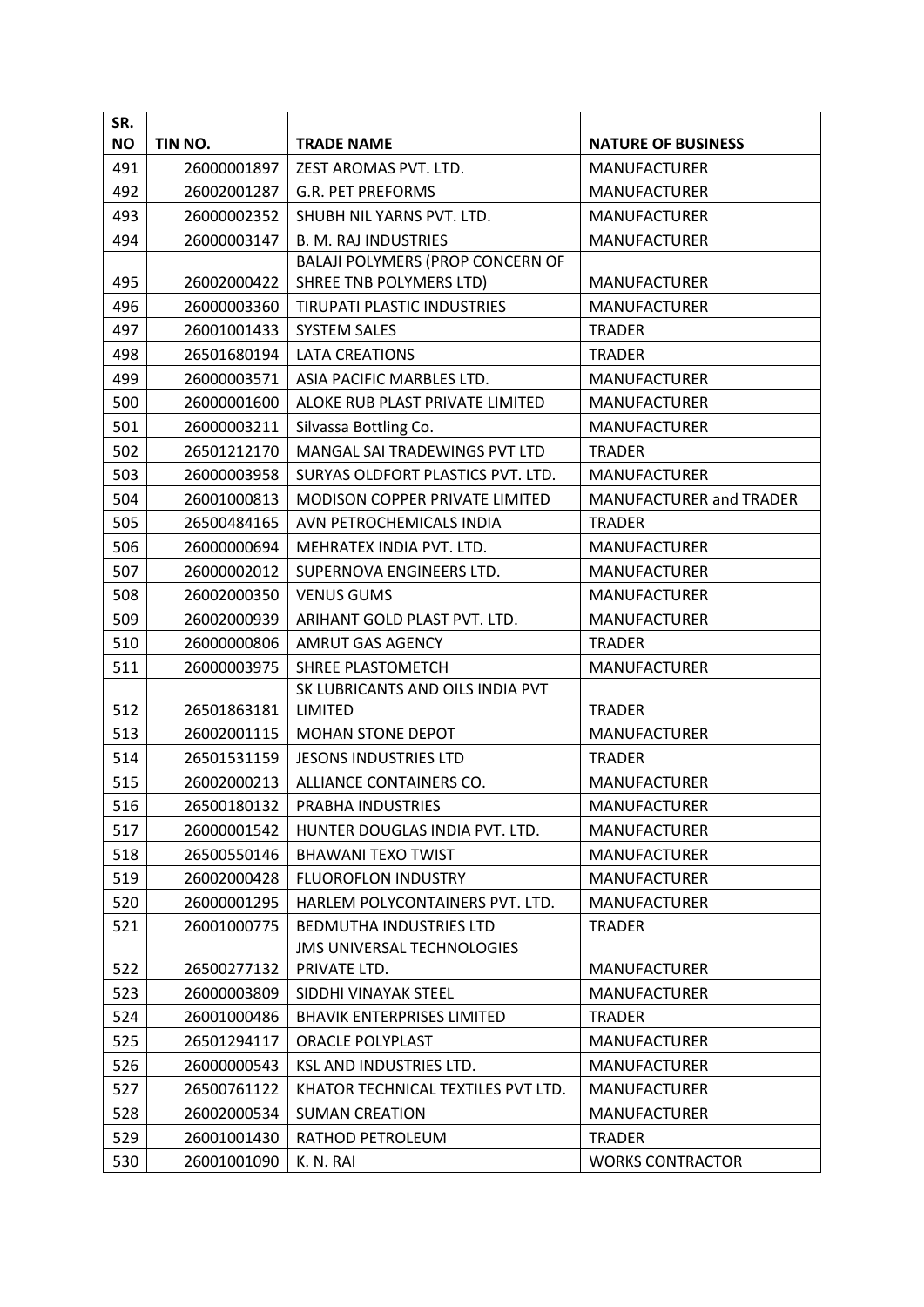| SR.       |             |                                            |                                                  |
|-----------|-------------|--------------------------------------------|--------------------------------------------------|
| <b>NO</b> | TIN NO.     | <b>TRADE NAME</b>                          | <b>NATURE OF BUSINESS</b>                        |
| 531       | 26002001091 | NEUECO PACKSOLUTIONS PVT. LTD.,            | <b>MANUFACTURER</b>                              |
| 532       | 26500863172 | <b>SHUBH POLY PLAST</b>                    | <b>MANUFACTURER</b>                              |
| 533       | 26002000236 | <b>MARUTI POLYPACK</b>                     | <b>MANUFACTURER</b>                              |
|           |             | RAYONTEX YARN TRADERS PRIVATE              |                                                  |
| 534       | 26501042119 | LIMITED                                    | <b>TRADER</b>                                    |
| 535       | 26002000820 | PUSPANJALI FASHION PVT. LTD.,              | <b>MANUFACTURER</b>                              |
| 536       | 26002001175 | SWATI INTERIOR CONCEPTS PVT. LTD           | <b>MANUFACTURER</b>                              |
| 537       | 26000003910 | <b>TIRUPATI TEXTURIZERS</b>                | <b>MANUFACTURER</b>                              |
|           |             | RIGHT SEL ECTION MARBLE INDIA              |                                                  |
| 538       | 26002001379 | PRIVATE LIMITED                            | <b>MANUFACTURER</b>                              |
| 539       | 26500056153 | <b>KRISHI YARNS</b>                        | <b>MANUFACTURER</b>                              |
| 540       | 26001001224 | MAHALAXMI PETROLEUM                        | <b>TRADER</b>                                    |
| 541       | 26000001978 | <b>ZYTEX CORPORATION</b>                   | <b>MANUFACTURER</b>                              |
| 542       | 26000003361 | <b>POSITIVE INDUSTRIES</b>                 | MANUFACTURER, OTHERS                             |
| 543       | 26000000656 | Akbarali V. Vasaya                         | <b>TRADER</b>                                    |
|           |             | <b>SHREE BALBIR FOOD PRODUCT</b>           | MANUFACTURER,                                    |
| 544       | 26501955131 | PRIVATE LIMITED                            | <b>MANUFACTURER and TRADER</b>                   |
| 545       | 26000003848 | <b>JASMIN MARBELES</b>                     | <b>MANUFACTURER</b>                              |
| 546       | 26501124163 | DEEP JYOTI SYNTHETICS                      | <b>MANUFACTURER</b>                              |
| 547       | 26501440122 | AROMA ORGANICS LIMITED                     | <b>TRADER</b>                                    |
| 548       | 26002000501 | UNITED SPECIALITIES PVT.LTD                | <b>MANUFACTURER</b>                              |
| 549       | 26000002241 | <b>SUPER FLOORINGS</b>                     | <b>MANUFACTURER</b>                              |
| 550       | 26501032116 | WESTERN METAL INDUSTRIES PVT LTD           | <b>TRADER</b>                                    |
| 551       | 26000001759 | Aditya Industries                          | <b>MANUFACTURER</b>                              |
| 552       | 26000002145 | BAJARI FILAMENTS PVT. LTD.                 | <b>MANUFACTURER</b>                              |
|           |             | MILLENNIUM WRITING PRODUCTS PVT.           |                                                  |
| 553       | 26000003463 | <b>LTD</b>                                 | <b>MANUFACTURER</b>                              |
| 554       | 26002000539 | <b>RAJ SYNTHETICS</b>                      | <b>MANUFACTURER</b>                              |
| 555       | 26002001147 | KSHITIJ POLYLINE PVT. LTD                  | <b>MANUFACTURER</b>                              |
| 556       | 26001000142 | <b>GURU RAJENDRA METALS PVT. LTD.</b>      | <b>TRADER</b>                                    |
| 557       | 26002000955 | PLATINUM FABRICS PVT. LTD.                 | <b>MANUFACTURER</b>                              |
|           |             | ADVANCE SURFACTANTS INDIA                  |                                                  |
| 558       | 26000003169 | <b>LIMITED</b>                             | <b>MANUFACTURER</b>                              |
| 559       | 26000003976 | SHREE MARBLE INDUSTRIES                    | <b>MANUFACTURER</b>                              |
| 560       | 26000002214 | VAKHARIA ALUMINIUM INDUSTRIES<br>PVT. LTD. | <b>MANUFACTURER</b>                              |
|           |             |                                            |                                                  |
| 561       | 26000003959 | UNIQUE WIRE INDUSTRIES                     | <b>MANUFACTURER</b><br><b>WORKS CONTRACT AND</b> |
| 562       | 26501264108 | KINGS MOTORS PVT. LTD.                     | <b>TRADER</b>                                    |
| 563       | 26500207111 | 365 PLASTIUM PRIVATE LIMITED               | <b>MANUFACTURER</b>                              |
| 564       | 26001001378 | <b>SILVASSA TRADERS</b>                    | <b>TRADER</b>                                    |
| 565       | 26501022113 | <b>SWASTIK POLYMERS</b>                    | <b>TRADER</b>                                    |
| 566       | 26000004084 | SHREE JAY AMBE YARN                        | <b>MANUFACTURER</b>                              |
| 567       | 26501172158 | MULTIPRENE INTERNATIONALS                  | <b>MANUFACTURER</b>                              |
|           |             |                                            |                                                  |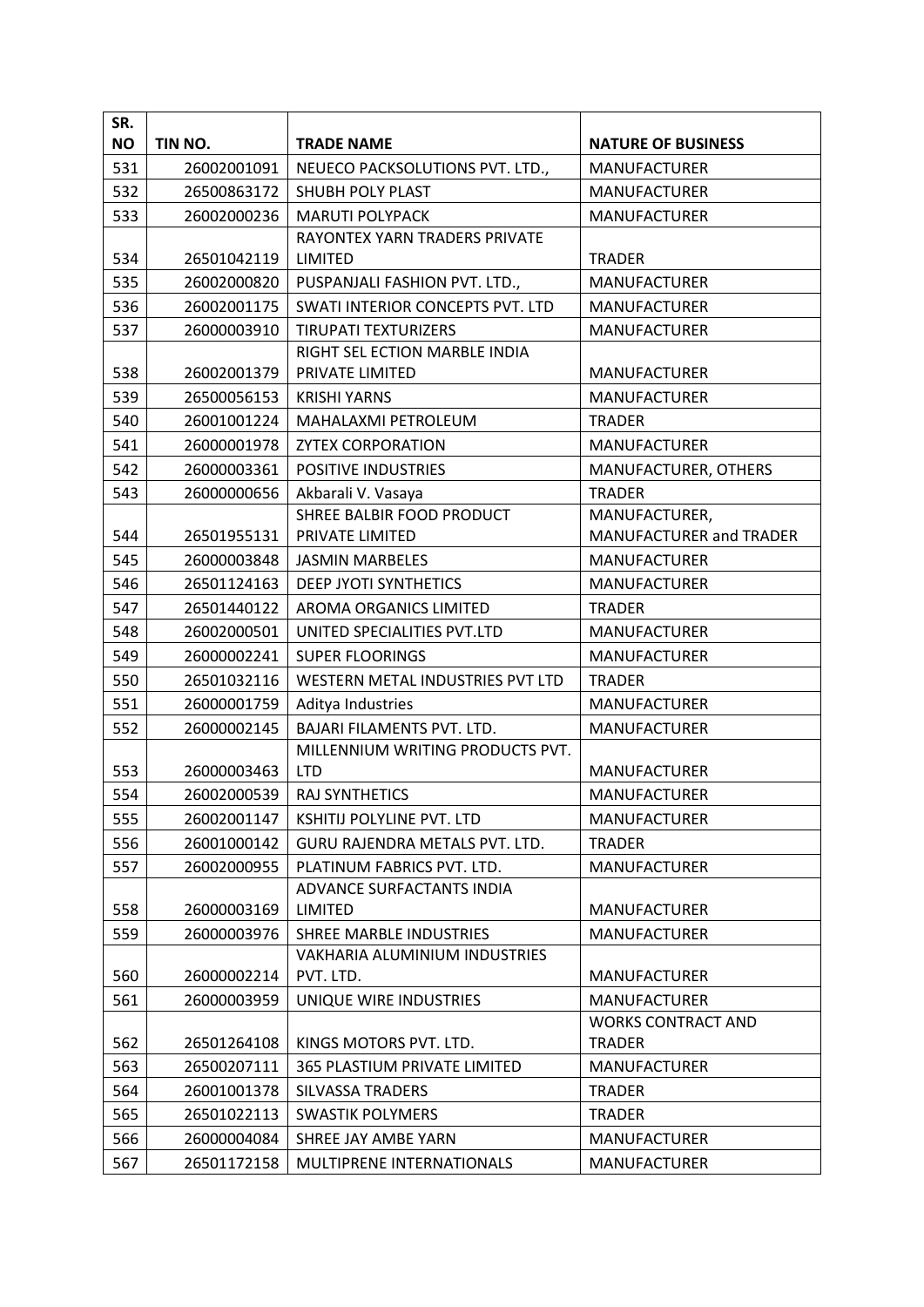| SR.       |             |                                           |                           |
|-----------|-------------|-------------------------------------------|---------------------------|
| <b>NO</b> | TIN NO.     | <b>TRADE NAME</b>                         | <b>NATURE OF BUSINESS</b> |
| 568       | 26501350192 | SUPREME PETROCHEM LTD                     | <b>TRADER</b>             |
| 569       | 26000002971 | S. K. PLASTIC ENGINEERINGS                | <b>MANUFACTURER</b>       |
| 570       | 26501672114 | <b>VERITAS INDUSTRIES PRIVATE LIMITED</b> | <b>TRADER</b>             |
| 571       | 26001000400 | <b>TEJ AGENCY</b>                         | <b>TRADER</b>             |
| 572       | 26501396167 | KRISHNA PETROLEUM                         | <b>TRADER</b>             |
| 573       | 26000003820 | ASIA PACIFIC MARBLES LTD (UNIT-2)         | <b>MANUFACTURER</b>       |
| 574       | 26002000486 | REYNOLD SHIRTING LTD.,                    | <b>MANUFACTURER</b>       |
| 575       | 26500139110 | SHRI RAMDOOT STEEL FAB                    | <b>MANUFACTURER</b>       |
| 576       | 26000000705 | ACCURA INKS PRIVATE LIMITED               | <b>MANUFACTURER</b>       |
|           |             | <b>SURYASHRI SECURITIES PRIVATE</b>       |                           |
| 577       | 26501817109 | <b>LIMITED</b>                            | <b>TRADER</b>             |
| 578       | 26002000326 | PRAGATI PLASTIC INDUSTRIES                | <b>MANUFACTURER</b>       |
| 579       | 26500378172 | SMART COMMUNICATION                       | <b>TRADER</b>             |
| 580       | 26002001388 | DISHA POLYARNS PVT LTD                    | <b>MANUFACTURER</b>       |
| 581       | 26002000333 | <b>WEAVETCH ENGINEERS</b>                 | MANUFACTURER              |
| 582       | 26500177102 | P P PLASTOPACK                            | <b>MANUFACTURER</b>       |
| 583       | 26000003325 | RAINBOW PLASTICS INDIA LTD.               | <b>MANUFACTURER</b>       |
| 584       | 26002000783 | GOYOLENE FIBRES (INDIA) PVT. LTD.,        | <b>MANUFACTURER</b>       |
| 585       | 26002000202 | SHREE BALAJI CASTINGS                     | <b>MANUFACTURER</b>       |
| 586       | 26002000416 | <b>FABKEM INDIA</b>                       | <b>MANUFACTURER</b>       |
| 587       | 26000001987 | <b>ISHAAN ENGINEERING</b>                 | <b>MANUFACTURER</b>       |
| 588       | 26002000685 | SALASAR POLYSACKS INDUSTRIES              | <b>MANUFACTURER</b>       |
| 589       | 26000002267 | <b>SHIVOM INDUSTRIES</b>                  | <b>MANUFACTURER</b>       |
| 590       | 26002001042 | <b>Capri Coating Solutions</b>            | <b>MANUFACTURER</b>       |
| 591       | 26001000211 | <b>BHAGWATI DISTRIBUTORS</b>              | <b>TRADER</b>             |
| 592       | 26501818119 | NEXUS TRADING COMPANY                     | <b>TRADER</b>             |
|           |             | <b>GUJARAT CABLES AND ENAMELLED</b>       |                           |
| 593       | 26000001328 | PRODUCTS PVT. LTD.                        | Manufacturer              |
| 594       | 26002000311 | SHRI VAISHNO CASTINGS                     | <b>MANUFACTURER</b>       |
| 595       | 26002001488 | <b>G R PET INDUSTRIES</b>                 | <b>MANUFACTURER</b>       |
| 596       | 26002000363 | <b>MEGNATIC METAL INDUSTRIES</b>          | MANUFACTURER              |
| 597       | 26002001423 | UDYOGI SAFETY APPLIANCES PVT.LTD          | <b>MANUFACTURER</b>       |
| 598       | 26002000633 | ELASTIMOLD (INDIA) PVT. LTD.,             | <b>MANUFACTURER</b>       |
| 599       | 26500766172 | NEXTGEN FIBRES PRIVATE LIMITED            | MANUFACTURER and TRADER   |
| 600       | 26001000497 | SHREE SIDDHI VINAYAK SERVICES             | <b>TRADER</b>             |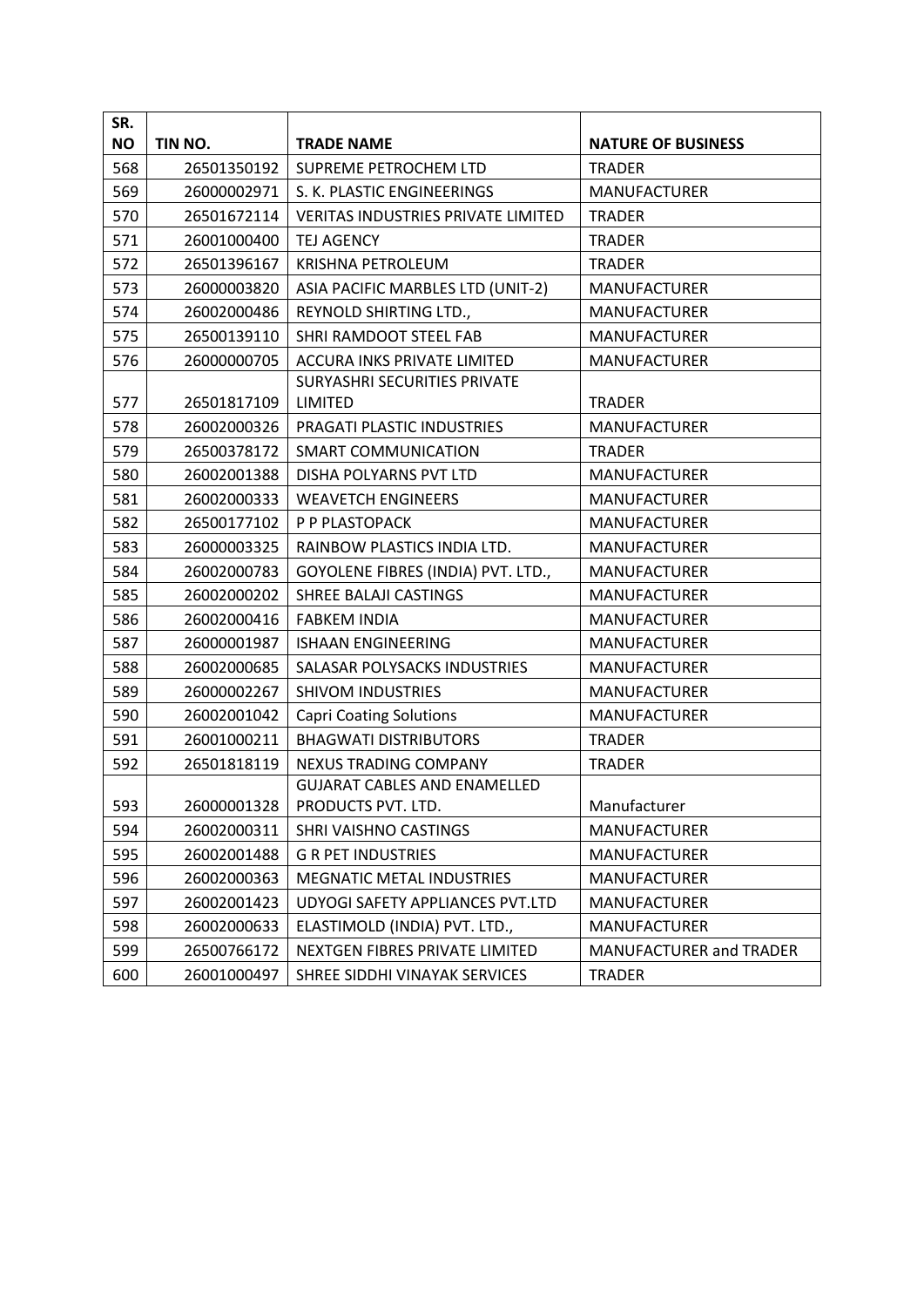# **BATCH-III**

| SR.N |             |                                    |                           |
|------|-------------|------------------------------------|---------------------------|
| O    | TIN NO.     | <b>TRADE NAME</b>                  | <b>NATURE OF BUSINESS</b> |
| 601  | 26501306140 | SHREE DURGA SYNTEX PVT.LTD.        | <b>TRADER</b>             |
| 602  | 26001001061 | SUGNA IMPEX PVT. LTD.,             | <b>TRADER</b>             |
| 603  | 26002000504 | <b>BARODA PACKAGING</b>            | <b>MANUFACTURER</b>       |
| 604  | 26001000628 | SHREE RAM PETROLEUM                | <b>TRADER</b>             |
| 605  | 26002001156 | AMI POLYMER PVT. LTD.,             | <b>MANUFACTURER</b>       |
| 606  | 26002000964 | MODHESHWARI PLASTICS               | <b>MANUFACTURER</b>       |
| 607  | 26501956141 | <b>S.G.PLASTIC INDUSTRIES</b>      | <b>MANUFACTURER</b>       |
| 608  | 26500648156 | <b>SCION SPINNERS PVT LTD</b>      | <b>MANUFACTURER</b>       |
| 609  | 26000001272 | KHANVEL PETROLEUM,                 | <b>TRADER</b>             |
| 610  | 26001001109 | <b>NARMADA CREATIONS</b>           | <b>TRADER</b>             |
| 611  | 26002001362 | SARVOTTAM POLYMERS PVT. LTD.,      | MANUFACTURER              |
| 612  | 26000003332 | KHUSHBOO BEAUTY CARE               | <b>MANUFACTURER</b>       |
| 613  | 26501564101 | M K INDUSTRIES                     | <b>TRADER</b>             |
| 614  | 26002001370 | Leo Precision Products             | MANUFACTURER              |
| 615  | 26500097175 | SUBHANG CAPSAS PVT LTD             | <b>MANUFACTURER</b>       |
| 616  | 26001000498 | NATIONAL ALUMINIUM CO. LTD.,       | <b>TRADER</b>             |
| 617  | 26501171148 | DAMATI PLASTICS                    | <b>MANUFACTURER</b>       |
| 618  | 26500225194 | MYSTICAL TECHNOPLAST PVT.LTD.      | <b>MANUFACTURER</b>       |
| 619  | 26002000334 | <b>KEMOX CORPORATION</b>           | <b>MANUFACTURER</b>       |
| 620  | 26000002067 | <b>K C POWER TRACKS</b>            | <b>MANUFACTURER</b>       |
| 621  | 26500860142 | <b>ASPIRE INCORPORATION</b>        | <b>TRADER</b>             |
| 622  | 26501639172 | SOMAIN ENTERPRISES PVT. LTD.       | <b>MANUFACTURER</b>       |
| 623  | 26001000693 | SABITA PACKAGING                   | <b>TRADER</b>             |
|      |             | KADAKIA PLASTICS AND CHEMICALS PVT |                           |
| 624  | 26000001938 | LTD.                               | MANUFACTURER              |
| 625  | 26002000928 | Textron Texturisers Pvt. Ltd.,     | <b>MANUFACTURER</b>       |
| 626  | 26000001986 | S. S PACKAGING                     | <b>MANUFACTURER</b>       |
| 627  | 26001001410 | SIGMA CHEMTRADE PVT. LTD.,         | <b>TRADER</b>             |
|      |             |                                    | MANUFACTURER and          |
| 628  | 26500382115 | <b>BALBIR STRUCTURE PVT LTD</b>    | <b>TRADER</b>             |
| 629  | 26002000317 | <b>VIKRAM AROMATICS</b>            | <b>MANUFACTURER</b>       |
| 630  | 26002001170 | <b>MONOPOLY YARNS PVT. LTD</b>     | <b>MANUFACTURER</b>       |
| 631  | 26002000082 | SHRI HARI TEXTILES                 | <b>MANUFACTURER</b>       |
| 632  | 26001000545 | <b>KESHARI ENTERPRISE</b>          | <b>TRADER</b>             |
| 633  | 26000002839 | PATEL PACKAGING                    | Manufacturer              |
| 634  | 26000003685 | SANGITA INDUSTRIES                 | MANUFACTURER, TRADER      |
| 635  | 26500396158 | OYSTER INDUSTRIES PVT LTD          | <b>MANUFACTURER</b>       |
| 636  | 26001000996 | JAY BHARAT ROADLINES               | <b>WORKS CONTRACTOR</b>   |
| 637  | 26000004083 | ELEGANT SALES CORPORATION          | Manufacturer              |
| 638  | 26000002814 | TINKA STONES PVT. LTD.             | <b>MANUFACTURER</b>       |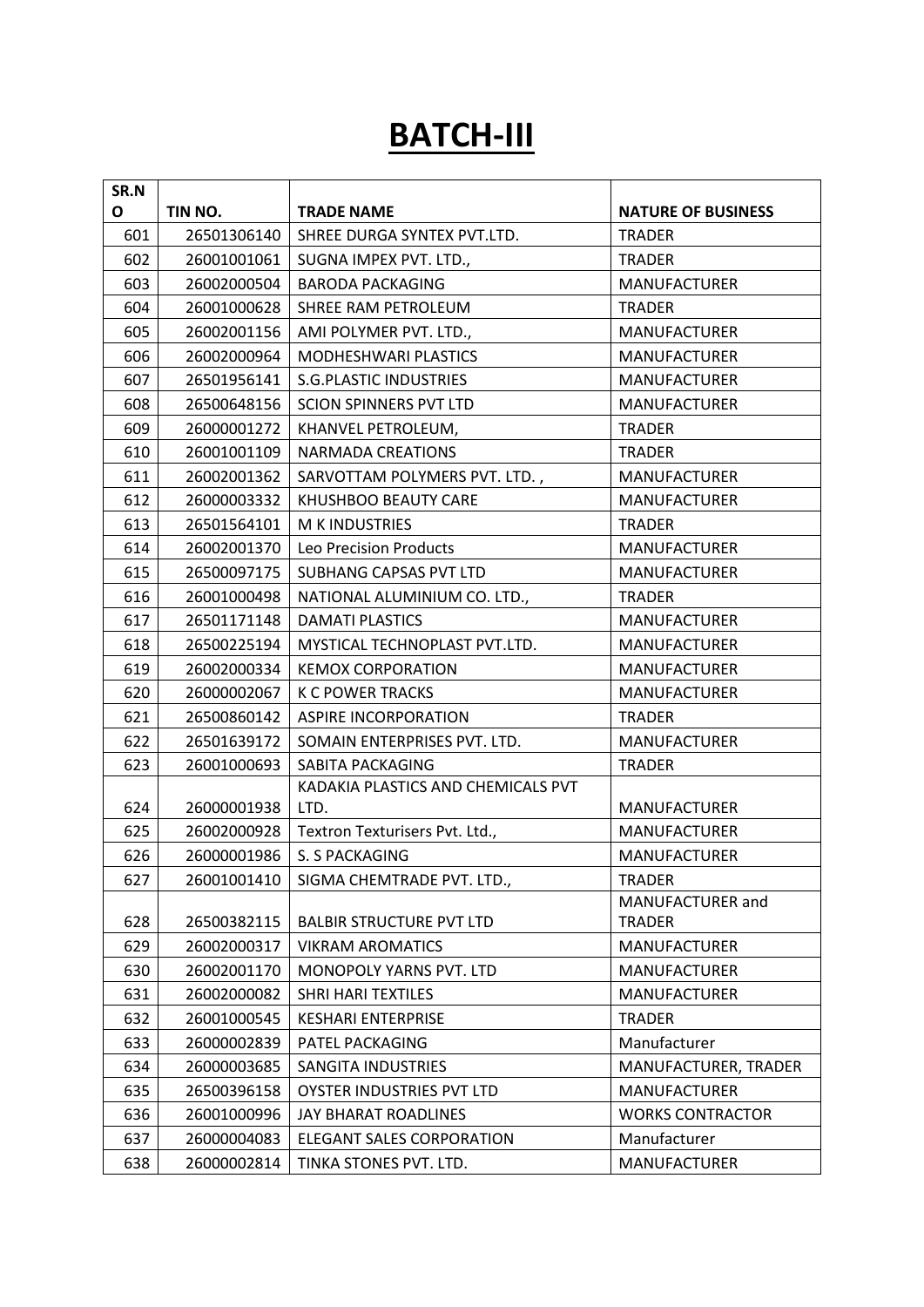| SR.N |             |                                                   |                                            |
|------|-------------|---------------------------------------------------|--------------------------------------------|
| O    | TIN NO.     | <b>TRADE NAME</b>                                 | <b>NATURE OF BUSINESS</b>                  |
| 639  | 26000002812 | DURA PUF (SILVASSA) PVT. LTD.                     | <b>MANUFACTURER</b>                        |
|      |             | AWARD OFFSET PRINTERS & PACKAGING                 |                                            |
| 640  | 26500256116 | PVT. LTD.                                         | <b>MANUFACTURER</b>                        |
| 641  | 26000002692 | D D SHAH FRAGRANCES PVT LTD                       | <b>MANUFACTURER</b>                        |
| 642  | 26000000923 | NAGAR HAVELI PERFUMES AND<br><b>AROMATICS</b>     | <b>MANUFACTURER</b>                        |
| 643  | 26002000909 | <b>EVERPLUS PLASTICS PRIVATE LIMITED</b>          | <b>MANUFACTURER</b>                        |
| 644  | 26500800124 | SHRI BALAJI SYNTHETICS                            | <b>MANUFACTURER</b>                        |
| 645  | 26500889141 | SILVASSA YARNS                                    | <b>MANUFACTURER</b>                        |
| 646  | 26500620167 | VIKAS TECHNOPLAST PVT LTD                         | MANUFACTURER, TRADER                       |
| 647  | 26001000500 | TURAKHIA POLYMERS PVT. LTD.                       | <b>TRADER</b>                              |
| 648  | 26500713127 | CHANDRALOK POLYSTER PRIVATE LIMITED               | <b>MANUFACTURER</b>                        |
| 649  | 26000003439 | <b>ABHIJEET INDUSTRIES</b>                        | <b>MANUFACTURER</b>                        |
| 650  | 26001000463 | <b>ANKUR PETROLEUM</b>                            |                                            |
| 651  | 26502219152 |                                                   | <b>TRADER</b>                              |
| 652  | 26500835183 | GEEP INDUSTRIES (I) PRIVATE LIMITED<br>S P SYNTEX | <b>MANUFACTURER</b><br><b>MANUFACTURER</b> |
|      |             |                                                   |                                            |
| 653  | 26000000620 | ALOK KNIT EXPORTS LIMITED                         | <b>MANUFACTURER</b>                        |
| 654  | 26002001377 | KOSAS INDUSTRIES PVT.LTD                          | <b>MANUFACTURER</b>                        |
| 655  | 26000001963 | KALYANI ELECTRONIC,                               | <b>MANUFACTURER</b>                        |
| 656  | 26002000343 | <b>DEV ASSOCIATES</b>                             | <b>MANUFACTURER</b>                        |
| 657  | 26000003442 | SACHIN PERFUMERY COSMETICS                        | <b>MANUFACTURER</b>                        |
| 658  | 26002001077 | <b>SATI INDUSTRIES</b>                            | <b>MANUFACTURER</b>                        |
| 659  | 26002000570 | Aditya Tech-Mech                                  | <b>MANUFACTURER</b>                        |
| 660  | 26002000499 | NASSOLKEM PRIVATE LIMITED                         | <b>MANUFACTURER</b>                        |
| 661  | 26002000409 | TEXSPUN INDUSTRIES PVT. LTD.                      | <b>MANUFACTURER</b>                        |
| 662  | 26501300177 | EXOTIC TREXIM INDIA PVT LTD                       | <b>TRADER</b>                              |
| 663  | 26501577134 | JIVANJYOT MOTORS PRIVATE LIMITED                  | <b>TRADER</b>                              |
| 664  | 26002000282 | <b>INOX INDIA PRIVATE LIMITED</b>                 | <b>MANUFACTURER</b>                        |
| 665  | 26001000623 | <b>MARUTI PETROCHEM</b>                           | <b>TRADER</b>                              |
| 666  | 26002001416 | JAIN ALUFOILS PRIVATE LIMITED                     | <b>MANUFACTURER</b>                        |
| 667  | 26000002311 | KAVITA AUXILIARIES PVT. LTD.,                     | <b>MANUFACTURER</b>                        |
| 668  | 26002001130 | <b>ALCARE CONTAINER</b>                           | <b>MANUFACTURER</b>                        |
| 669  | 26501636142 | PARAS INDUSTRIES                                  | <b>MANUFACTURER</b>                        |
| 670  | 26000002689 | MAXWEL AIRCON INDIA PVT. LTD.,                    | <b>MANUFACTURER</b>                        |
| 671  | 26000003699 | RAINBOW PLASTIC INUSTRIES                         | <b>MANUFACTURER</b>                        |
| 672  | 26002001236 | SHREE BABAJI INDUSTRIES                           | <b>MANUFACTURER</b>                        |
| 673  | 26501205100 | SHREE BALAJI SPINTEX                              | <b>MANUFACTURER</b>                        |
| 674  | 26000001942 | DEVASHISH POLYMERS PVT. LTD.                      | <b>MANUFACTURER</b>                        |
| 675  | 26000002155 | <b>SCHWABE INCOATS</b>                            | <b>MANUFACTURER</b>                        |
| 676  | 26000003018 | PERFECT CARBOUYS PVT. LTD.                        | <b>MANUFACTURER</b>                        |
| 677  | 26002000663 | MARMO GRANITE INTERNATIONAL                       | <b>MANUFACTURER</b>                        |
| 678  | 26002000912 | MA SATI INDUSTRIES                                | MANUFACTURER                               |
| 679  | 26002000692 | SHAH CONTAINERS PVT. LTD.,                        | <b>MANUFACTURER</b>                        |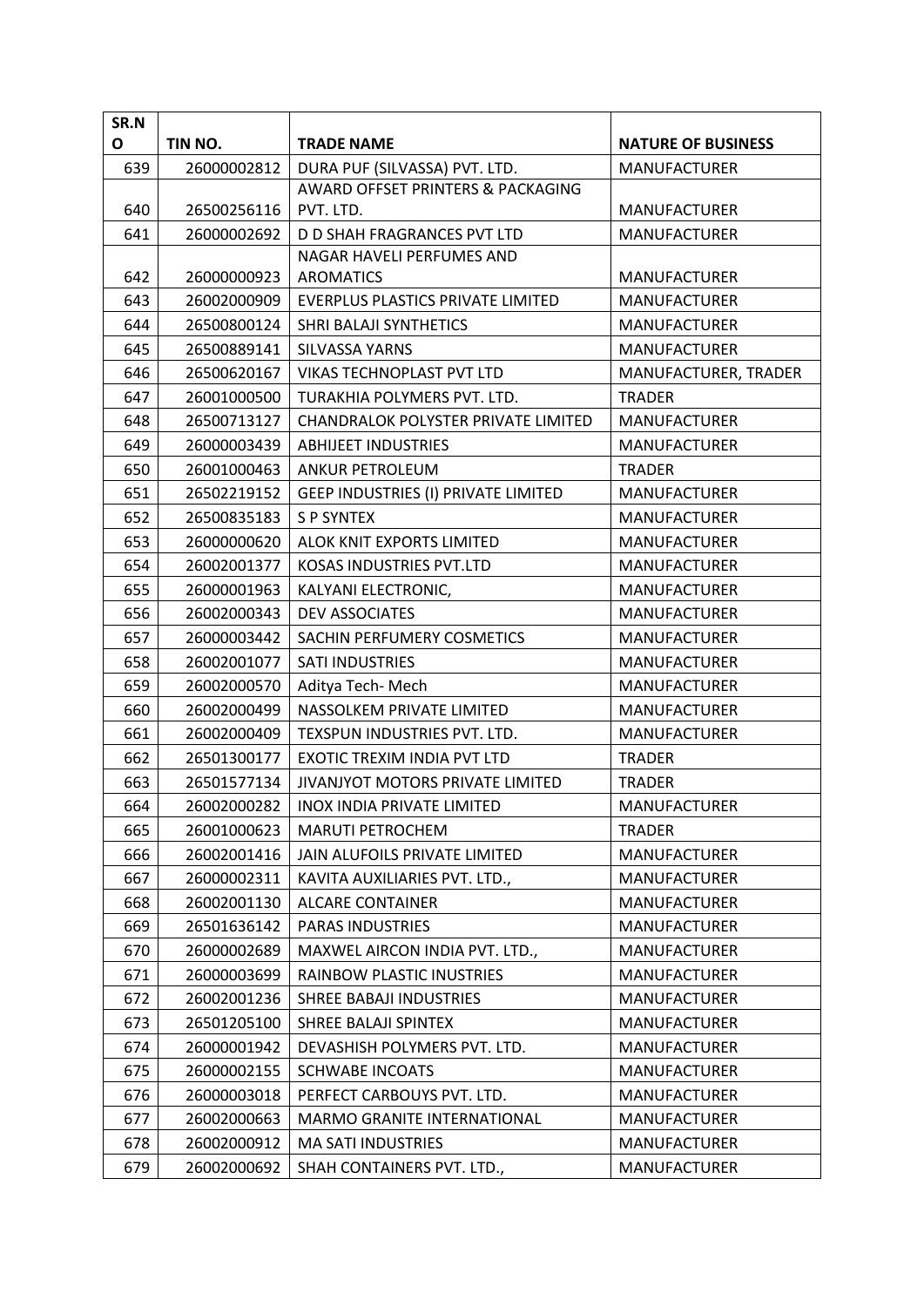| SR.N |             |                                                   |                           |
|------|-------------|---------------------------------------------------|---------------------------|
| O    | TIN NO.     | <b>TRADE NAME</b>                                 | <b>NATURE OF BUSINESS</b> |
| 680  | 26000002226 | ALIDHRA MACHINES PVT LTD                          | <b>MANUFACTURER</b>       |
| 681  | 26501324126 | <b>BLUE HAVEN MARKETING</b>                       | <b>TRADER</b>             |
| 682  | 26000003235 | S. R. KNITTINGS                                   | <b>MANUFACTURER</b>       |
| 683  | 26002000611 | LANTEC TECHNOLOGIES                               | <b>MANUFACTURER</b>       |
| 684  | 26000002088 | KRISTEEL SHINWA INDUSTRIES LTD                    | <b>MANUFACTURER</b>       |
| 685  | 26000001484 | AMULYA ENGINEERS                                  | <b>MANUFACTURER</b>       |
| 686  | 26002001460 | VIJAYLAXMI TEXTILE INDUSTRIES PVT LTD             | <b>MANUFACTURER</b>       |
| 687  | 26500528120 | POLY WORLD                                        | <b>MANUFACTURER</b>       |
| 688  | 26000003520 | <b>HEM INDUSTRIES</b>                             | MANUFACTURER, OTHERS      |
| 689  | 26501211160 | PRITHVI POLYMER INDUSTRIES PVT LTD                | <b>MANUFACTURER</b>       |
| 690  | 26000002395 | R. G. DESAI INDUSTRIES                            | <b>MANUFACTURER</b>       |
| 691  | 26002000665 | <b>MOUR MARBLE INDUSTRIES</b>                     | <b>MANUFACTURER</b>       |
| 692  | 26001000973 | <b>Sony Enterprises</b>                           | <b>WORKS CONTRACTOR</b>   |
| 693  | 26500898134 | SAMRAT CARS PRIVATE LIMITED                       | <b>TRADER</b>             |
| 694  | 26001001478 | K. K. ENTERPRISES                                 | <b>TRADER</b>             |
| 695  | 26500251163 | <b>AMBICA POLYMERS</b>                            | <b>MANUFACTURER</b>       |
| 696  | 26001000990 | <b>CHEMSYNTH INNOVATIONS</b>                      | <b>TRADER</b>             |
|      |             | SHREERAM VANIJYA GLOBAL EXIM PRIVATE              |                           |
| 697  | 26500741116 | LIMITED                                           | <b>TRADER</b>             |
| 698  | 26002001312 | SONACHI INDUSTRIES LTD.,                          | <b>MANUFACTURER</b>       |
| 699  | 26500792141 | RAJENDRA SYNTHETICS                               | <b>MANUFACTURER</b>       |
| 700  | 26000002070 | MWV INDIA PAPERBOARD PACKAGING<br>PRIVATE LIMITED | <b>MANUFACTURER</b>       |
| 701  | 26002001258 | ANURITA ENTERPRISES PVT. LTD.,                    | <b>MANUFACTURER</b>       |
| 702  | 26000002950 | NMC INDUSTRIES PVT.LTD.                           | <b>MANUFACTURER</b>       |
| 703  | 26001000472 | <b>AMAR AUTO</b>                                  | <b>TRADER</b>             |
| 704  | 26002001471 | <b>LASER CUT CORPORATION</b>                      | <b>MANUFACTURER</b>       |
| 705  | 26500603191 | DURGA METAL CORPORATION                           | MANUFACTURER              |
| 706  | 26501497110 | <b>VISHNU FABRICS</b>                             | TRADER                    |
| 707  | 26001001254 | DHANRAJ DISTRIBUTORS PVT. LTD.,                   | <b>TRADER</b>             |
| 708  | 26002000873 | <b>KRISHNA TEXTILES</b>                           | <b>MANUFACTURER</b>       |
| 709  | 26501852168 | A.A.TEXTILES                                      | <b>TRADER</b>             |
| 710  | 26001000997 | <b>SRP BROTHERS</b>                               | <b>MANUFACTURER</b>       |
| 711  | 26000002722 | ADVANCE PRINT TECHNOLOGIES                        | <b>MANUFACTURER</b>       |
| 712  | 26501913196 | <b>KAVITA TRADERS</b>                             | <b>TRADER</b>             |
| 713  | 26002001195 | SHREE RAM TEXTILE MILLS PVT. LTD.                 | <b>MANUFACTURER</b>       |
| 714  | 26000002240 | JEYENKAY PETROGELS PVT LTD                        | <b>MANUFACTURER</b>       |
|      |             | <b>ESSEL MARKETING &amp; PROMOTIONS</b>           |                           |
| 715  | 26501170138 | PRIVATE LIMITED                                   | <b>TRADER</b>             |
| 716  | 26500402121 | YASH WIRE & CABLE INDUSTRIES                      | <b>MANUFACTURER</b>       |
| 717  | 26002001305 | MAHALAXMI SYNCOTEX                                | <b>MANUFACTURER</b>       |
| 718  | 26000002313 | MILESTONE PLASTICS PVT. LTD.,                     | <b>MANUFACTURER</b>       |
| 719  | 26000003276 | PENTA PHARMACEUTICAL                              | <b>MANUFACTURER</b>       |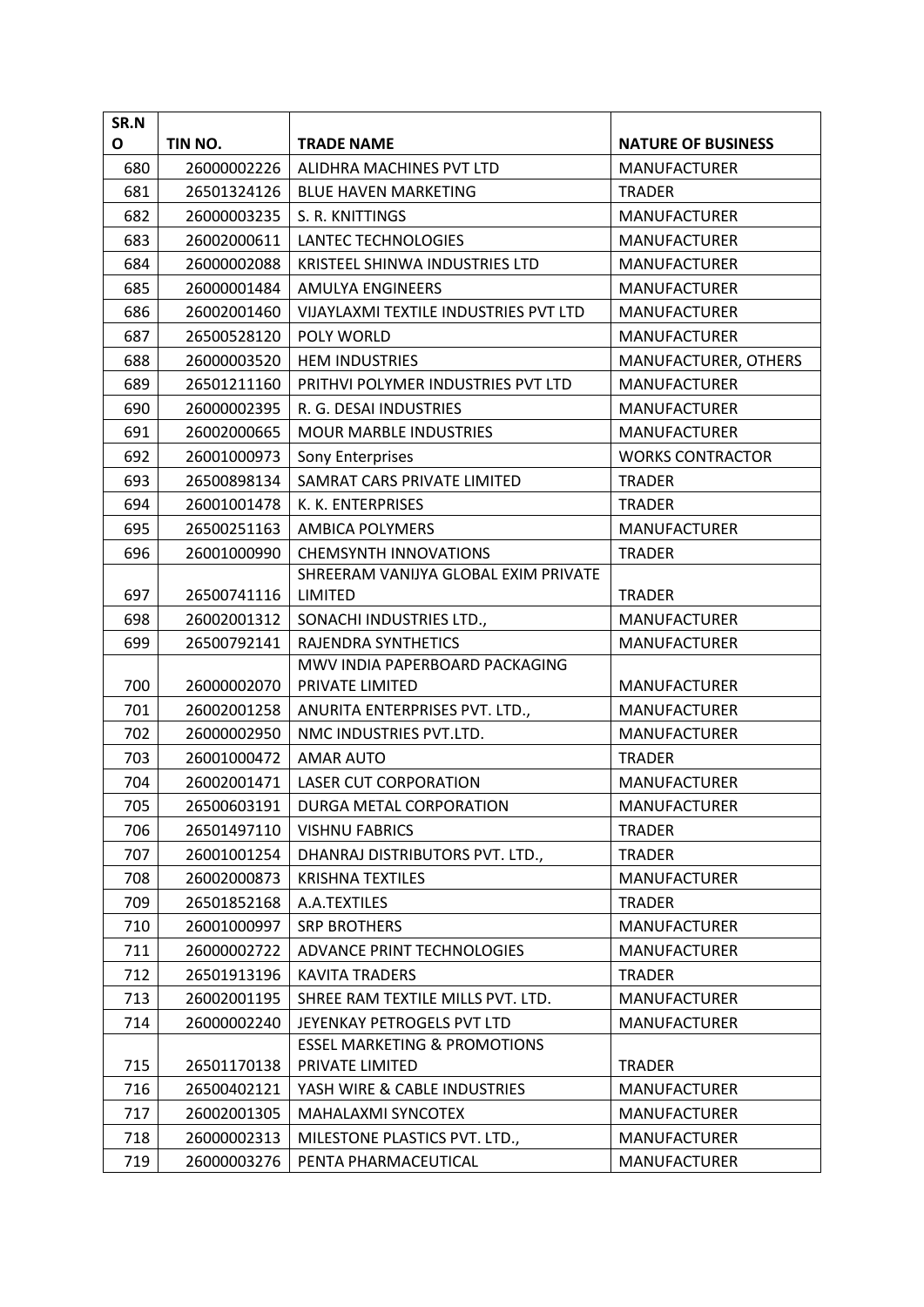| SR.N |             |                                           |                           |
|------|-------------|-------------------------------------------|---------------------------|
| O    | TIN NO.     | <b>TRADE NAME</b>                         | <b>NATURE OF BUSINESS</b> |
| 720  | 26000003545 | PRIJAI HEAT EXCHANGERS PVT.LTD            | <b>MANUFACTURER</b>       |
| 721  | 26501239149 | <b>MLS INDUSTRIES</b>                     | <b>MANUFACTURER</b>       |
| 722  | 26501321193 | M/S. PINNACLE POLYMERS                    | <b>MANUFACTURER</b>       |
| 723  | 26000002580 | SHREE SIDDHI ISPAT CORPORATION            | <b>MANUFACTURER</b>       |
| 724  | 26000001407 | KHANDELWAL LABORATORIES LTD.              | MANUFACTURER, OTHERS      |
| 725  | 26002000599 | <b>AUTOCARE LUBRICANTS</b>                | <b>MANUFACTURER</b>       |
| 726  | 26000002205 | BHAVIN CONTAINERS PVT. LTD.               | <b>MANUFACTURER</b>       |
| 727  | 26501338169 | <b>AVANTI SPINNERS</b>                    | <b>MANUFACTURER</b>       |
| 728  | 26001000686 | SHUBHAM PETROLEUM                         | <b>TRADER</b>             |
| 729  | 26000002346 | SUNLIGHT CABLE INDUSTRIES                 | <b>MANUFACTURER</b>       |
| 730  | 26000001284 | VIJAY SABRE SAFETY PVT. LTD. (UNIT I, II) | <b>MANUFACTURER</b>       |
| 731  | 26002000630 | SHYAAM SWITCHGEARS PVT. LTD.,             | <b>MANUFACTURER</b>       |
| 732  | 26000003313 | TRISHUL WIRE PRODUCTS                     | <b>MANUFACTURER</b>       |
| 733  | 26000001747 | APSARA PLASTICS PVT. LTD.                 | <b>MANUFACTURER</b>       |
| 734  | 26500228127 | N P POLYMERS LLP                          | <b>TRADER</b>             |
| 735  | 26000002050 | UNITED ENGINEERING WORKS                  | <b>MANUFACTURER</b>       |
| 736  | 26000003279 | JYOTHY LABORATORIES LIMITED               | <b>MANUFACTURER</b>       |
| 737  | 26001000705 | SHREE SATTADHAR SALES AGENCY              | <b>TRADER</b>             |
| 738  | 26000003556 | BHIMRAJ SYNTEX PVT. LTD. (KNIT DIV.)      | MANUFACTURER, OTHERS      |
| 739  | 26500989171 | <b>DH PATEL</b>                           | <b>WORKS CONTRACTOR</b>   |
| 740  | 26500735153 | <b>LIZA INDUSTRIES</b>                    | <b>MANUFACTURER</b>       |
| 741  | 26001001039 | SOMNATH PACKAGING                         | <b>TRADER</b>             |
| 742  | 26000001658 | MAHAVIR PACKAGING,                        | Manufacturer              |
| 743  | 26002000999 | RENA KUTZ KITCHENWARES PVT. LTD.          | <b>MANUFACTURER</b>       |
| 744  | 26000002493 | <b>CHHAPARIA EXPORTS</b>                  | <b>MANUFACTURER</b>       |
| 745  | 26002000782 | MAN FOOD PVT. LTD.                        | <b>MANUFACTURER</b>       |
| 746  | 26502104166 | <b>SUNRISE SPINNERS</b>                   | <b>MANUFACTURER</b>       |
| 747  | 26501131136 | AERO FIBRE PRIVATE LIMITED                | <b>MANUFACTURER</b>       |
| 748  | 26002000281 | DYNA CRAFT AIR CONTROLS                   | <b>MANUFACTURER</b>       |
| 749  | 26501621186 | JAY AMBEY INDUSTRIES                      | <b>MANUFACTURER</b>       |
| 750  | 26002001218 | NAWAL PRAKASH AVIKEM PVT. LTD.            | <b>MANUFACTURER</b>       |
| 751  | 26002000465 | HARDIK POLYCONTAINERS PVT. LTD.,          | <b>MANUFACTURER</b>       |
| 752  | 26500301178 | <b>K K TRADERS</b>                        | <b>TRADER</b>             |
| 753  | 26501103147 | PEARL THERMOPLAST PVT. LTD.               | <b>MANUFACTURER</b>       |
| 754  | 26500022104 | URVI CONSTRUCTION CO.                     | <b>WORKS CONTRACTOR</b>   |
| 755  | 26002000542 | Choksey Chemicals Pvt. Ltd.,              | <b>MANUFACTURER</b>       |
| 756  | 26500817100 | <b>SUKH SHANTI RAYON</b>                  | <b>MANUFACTURER</b>       |
| 757  | 26500997154 | <b>CARE MEDIQUIP</b>                      | <b>TRADER</b>             |
| 758  | 26500911167 | SANSAR TEXTURISERS PVT LTD                | <b>TRADER</b>             |
| 759  | 26002000804 | S A PHARMACHEM PVT. LTD                   | <b>MANUFACTURER</b>       |
| 760  | 26000002613 | CROWN TAPES PVT. LTD.                     | Manufacturer              |
| 761  | 26000001159 | DWINE BAR AND RESTAURANT                  | <b>TRADER</b>             |
| 762  | 26000004010 | NIRBAN IRON AND STEEL CO                  | <b>MANUFACTURER</b>       |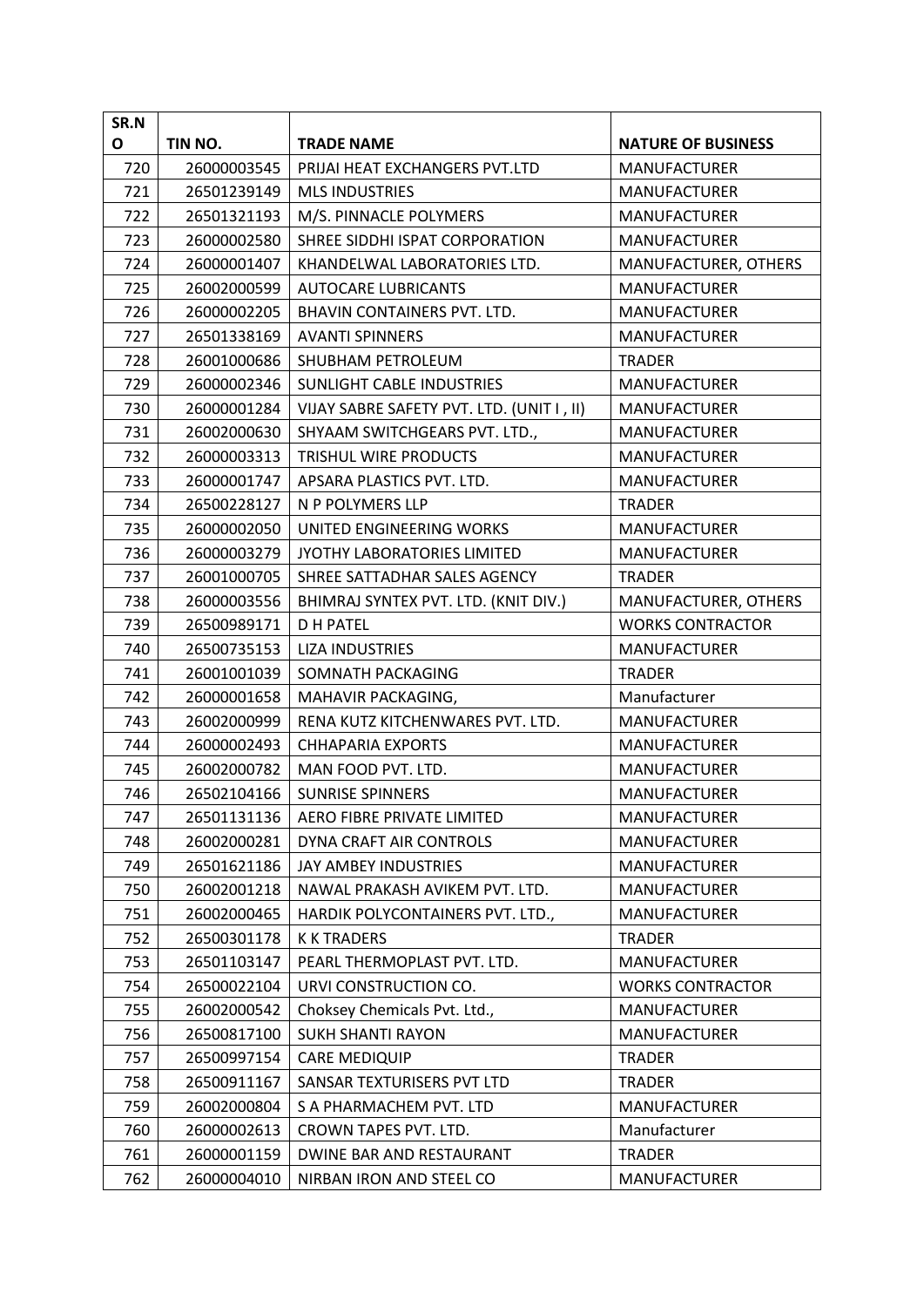| SR.N |             |                                     |                           |
|------|-------------|-------------------------------------|---------------------------|
| O    | TIN NO.     | <b>TRADE NAME</b>                   | <b>NATURE OF BUSINESS</b> |
| 763  | 26002001222 | JAI SHIV SPINTEX PVT. LTD.          | <b>MANUFACTURER</b>       |
| 764  | 26001001286 | <b>PRABHA AGENCIES</b>              | <b>TRADER</b>             |
| 765  | 26002001099 | RAMMURTI TEXTILES PVT. LTD.,        | <b>MANUFACTURER</b>       |
| 766  | 26001000958 | SHASHIJIT INFRAPROJECTS LIMITED     | <b>WORKS CONTRACTOR</b>   |
| 767  | 26002000995 | Foremost Marbles Pyt. Ltd.          | <b>MANUFACTURER</b>       |
| 768  | 26002000976 | <b>VINAYAK PLASTIC INDUSTRIES</b>   | <b>MANUFACTURER</b>       |
| 769  | 26501912186 | SIMRAN ENTERPRISES                  | <b>TRADER</b>             |
| 770  | 26000001040 | <b>SAHYADRI DIESEL</b>              | <b>TRADER</b>             |
| 771  | 26002001468 | SHREE RUBBERS PRODUCTS PVT. LTD     | <b>MANUFACTURER</b>       |
| 772  | 26002000086 | <b>3A ASSOCIATES INCORPORATED</b>   | <b>MANUFACTURER</b>       |
| 773  | 26002000001 | SHRI KHEMISATI PLASTICS PVT. LTD.   | <b>MANUFACTURER</b>       |
| 774  | 26001000867 | <b>SHREE RAM TRADERS</b>            | <b>TRADER</b>             |
| 775  | 26000001717 | <b>AAKASH ENGINEERS</b>             | <b>MANUFACTURER</b>       |
| 776  | 26501228136 | SHRI NIRMAL TRADING CO.             | <b>TRADER</b>             |
| 777  | 26501115170 | SIYARAM PACKAGING PRIVATE LIMITED   | <b>MANUFACTURER</b>       |
| 778  | 26500348163 | SIDDHI CAPSUS                       | <b>MANUFACTURER</b>       |
| 779  | 26000002200 | PIONEER EMBOIDERY LTD.,             | Manufacturer              |
| 780  | 26002000515 | VIJAY SYSTEMS ENGINEERS PVT. LTD.   | <b>MANUFACTURER</b>       |
| 781  | 26002000634 | STEELFAB BUILDING SYSTEMS           | <b>MANUFACTURER</b>       |
| 782  | 26502150141 | PIONEER PLASTICS                    | <b>MANUFACTURER</b>       |
| 783  | 26001000912 | <b>MAHADEV MARKETING</b>            | <b>TRADER</b>             |
| 784  | 26500196195 | <b>AMIN ENTERPRISES</b>             | <b>TRADER</b>             |
| 785  | 26500463149 | SATYEN SCOTT BADER PRIVATE LIMITED  | <b>TRADER</b>             |
| 786  | 26000004053 | <b>BAZARI UDYOG</b>                 | <b>MANUFACTURER</b>       |
| 787  | 26501807106 | TRICON ENERGY INDIA PRIVATE LIMITED | <b>TRADER</b>             |
| 788  | 26501841155 | <b>ANILA PROVISION STORES</b>       | <b>TRADER</b>             |
| 789  | 26000001741 | KUMAR SYNTHETICS                    | MANUFACTURER, OTHERS      |
| 790  | 26002001326 | M/S POLYFIBRE INDUSTRIES PVT LTD    | <b>MANUFACTURER</b>       |
| 791  | 26000003344 | ALLPAK PACKAGING                    | <b>MANUFACTURER</b>       |
| 792  | 26500613194 | JARIWALA SALES PRIVATE LIMITED      | <b>TRADER</b>             |
| 793  | 26500953102 | <b>KAMAL POLYTEX</b>                | <b>MANUFACTURER</b>       |
| 794  | 26002000796 | NEOSTYLE INDIA PVT. LTD.            | <b>MANUFACTURER</b>       |
| 795  | 26002000461 | SHRI NAVKAR PLASTOPACK              | <b>MANUFACTURER</b>       |
| 796  | 26501532169 | <b>APPLE IMPEX</b>                  | <b>MANUFACTURER</b>       |
| 797  | 26001001263 | S. K. PARMAR                        | <b>WORKS CONTRACTOR</b>   |
|      |             | VENKTESHWAR FILAMENT PRIVATE        |                           |
| 798  | 26000002261 | LIMITED                             | <b>MANUFACTURER</b>       |
| 799  | 26500134157 | UNILEVER INDIA EXPORTS LIMITED      | <b>TRADER</b>             |
| 800  | 26000002192 | PRAKASH POLYESTER PVT. LTD.         | <b>MANUFACTURER</b>       |
| 801  | 26501417183 | <b>RAMALON POLYFILMS</b>            | <b>MANUFACTURER</b>       |
| 802  | 26000002122 | ANMOL MONOWER PLASTIC PVT. LTD.     | <b>MANUFACTURER</b>       |
| 803  | 26500639163 | BHAVMARK SYSTEMS PVT. LTD.          | <b>MANUFACTURER</b>       |
| 804  | 26002000846 | PREMIERLITES                        | <b>MANUFACTURER</b>       |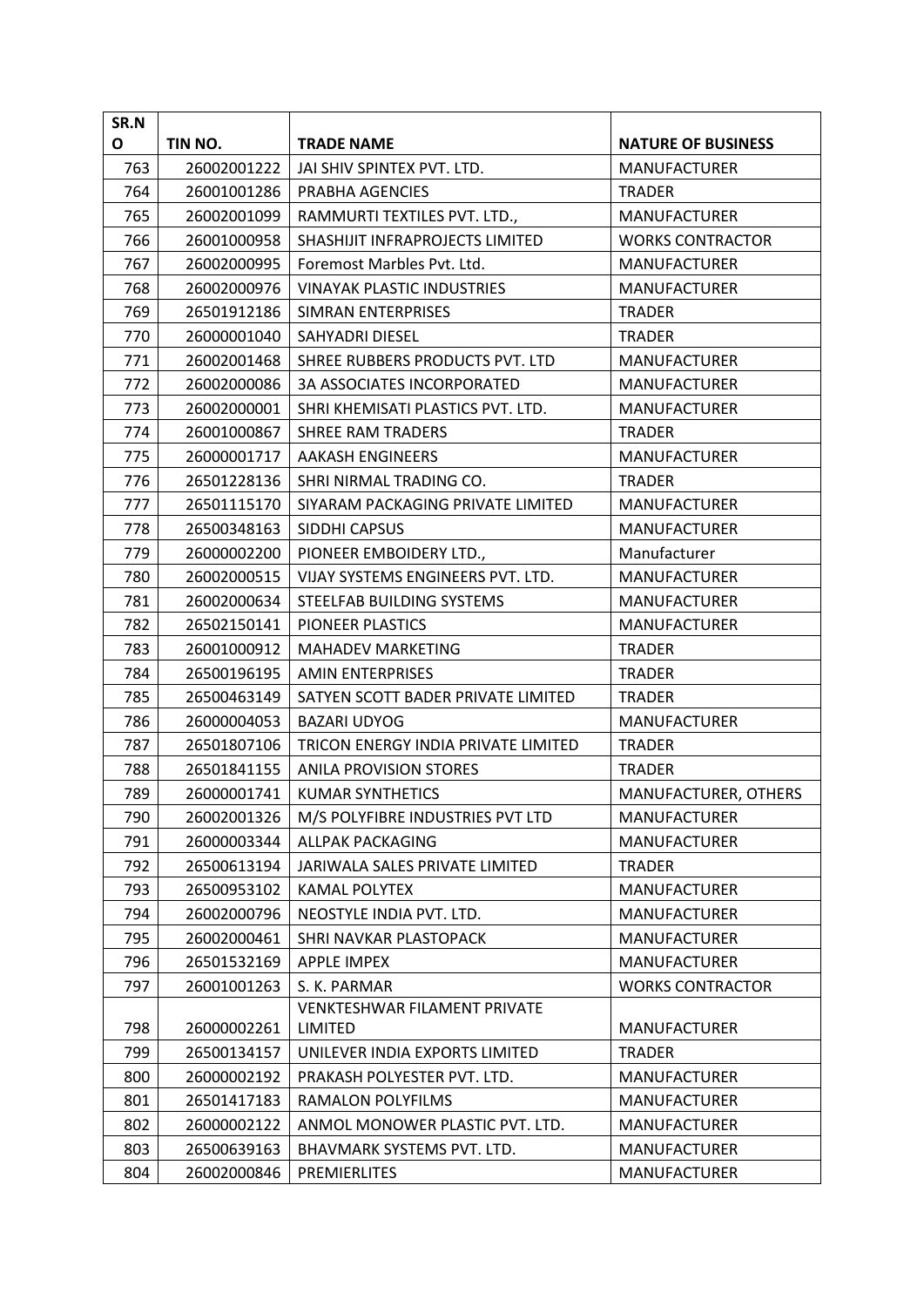| SR.N |             |                                     |                           |
|------|-------------|-------------------------------------|---------------------------|
| O    | TIN NO.     | <b>TRADE NAME</b>                   | <b>NATURE OF BUSINESS</b> |
| 805  | 26500901164 | SHREE SAI ENTERPRISE                | <b>TRADER</b>             |
| 806  | 26002000179 | SHREE PAR FRAGRANCE PVT. LTD.,      | <b>MANUFACTURER</b>       |
| 807  | 26000001441 | CHETAK MANUFACTURING CO.            | Manufacturer              |
| 808  | 26001000082 | VIKRAM INFRASTRUCTURE CO.           | <b>TRADER</b>             |
| 809  | 26001000421 | PERFECT INDUSTRIAL SERVICES         | <b>TRADER</b>             |
| 810  | 26002001181 | <b>BALAJI FIBERS</b>                | <b>MANUFACTURER</b>       |
| 811  | 26001001004 | S. S. Trading Co.,                  | <b>TRADER</b>             |
| 812  | 26500964115 | <b>B.K. TRADERS</b>                 | <b>TRADER</b>             |
| 813  | 26500587128 | <b>VARDHMAN POLY-YARN</b>           | <b>MANUFACTURER</b>       |
| 814  | 26002000123 | RONUK METAFIN PVT. LTD.,            | <b>MANUFACTURER</b>       |
| 815  | 26000003273 | <b>VIKRANT PACKAGING INDUSTRIES</b> | <b>MANUFACTURER</b>       |
| 816  | 26500086162 | AMAZON PLASTICS P. LTD              | <b>MANUFACTURER</b>       |
| 817  | 26500705144 | <b>MEETA TUBE</b>                   | <b>MANUFACTURER</b>       |
| 818  | 26002000205 | <b>CROWN PACKAGING INDUSTRIES</b>   | <b>MANUFACTURER</b>       |
|      |             | BAWA POLYMERS (PROP HARMAN BAWA     |                           |
| 819  | 26000001361 | PVT LTD)                            | <b>MANUFACTURER</b>       |
| 820  | 26500871155 | NEW S, S, WATCH AND ELECTRONICS     | <b>TRADER</b>             |
| 821  | 26000001479 | SHAH PACKAGING PVT. LTD.            | <b>MANUFACTURER</b>       |
| 822  | 26500322194 | <b>HOTEL REGENT</b>                 | <b>TRADER</b>             |
| 823  | 26000003675 | PAN-ASIA PETROLEUM PVT.LTD.         | <b>MANUFACTURER</b>       |
| 824  | 26500029174 | HISAHI PLASTOCHEM                   | <b>MANUFACTURER</b>       |
| 825  | 26000004030 | SHREE PACKAGING INDUSTRIES          | <b>MANUFACTURER</b>       |
| 826  | 26002000933 | Bhagirthi Synthetics Pvt. Ltd.,     | <b>MANUFACTURER</b>       |
| 827  | 26000003209 | <b>R R ROSIN</b>                    | <b>MANUFACTURER</b>       |
| 828  | 26501501150 | <b>KASHYAP BUILDERS</b>             | <b>WORKS CONTRACTOR</b>   |
| 829  | 26002000583 | PRIJAI COOLTECH PVT. LTD            | <b>MANUFACTURER</b>       |
| 830  | 26001000772 | KAYA SKIN CARE LIMITED              | <b>TRADER</b>             |
| 831  | 26001000220 | <b>ARIHANT ENTERPRISES</b>          | <b>TRADER</b>             |
| 832  | 26000003402 | AMAR PACKAGING                      | <b>MANUFACTURER</b>       |
| 833  | 26500571162 | SHREE GURUKRUPA INDUSTRIES          | <b>MANUFACTURER</b>       |
| 834  | 26000002923 | <b>MITUL INDUSTRIES</b>             | <b>MANUFACTURER</b>       |
| 835  | 26500930163 | AKSH COMPOSITES PRIVATE LIMITED     | <b>MANUFACTURER</b>       |
| 836  | 26501981100 | <b>VARDHAN ENTERPRISES</b>          | <b>TRADER</b>             |
| 837  | 26002000240 | <b>CENTENNIAL FABRICS LTD</b>       | <b>MANUFACTURER</b>       |
| 838  | 26501848128 | RENFRO INDIA PRIVATE LIMITED        | <b>MANUFACTURER</b>       |
| 839  | 26001000323 | Avanti Law Price Market             | <b>TRADER</b>             |
| 840  | 26000001628 | <b>BEEKAY CORPORATION</b>           | <b>MANUFACTURER</b>       |
|      |             | IL & FS EDUCATION & TECHONLOGY      | TRADER, WORKS             |
| 841  | 26501937145 | <b>SERVICE LIMITED</b>              | <b>CONTRACTOR</b>         |
| 842  | 26500325127 | <b>COPTEC</b>                       | <b>TRADER</b>             |
| 843  | 26002001038 | PATRON INDUSTRIES PVT. LTD.,        | <b>MANUFACTURER</b>       |
| 844  | 26000003540 | STAR INDUSTRIAL CORPORATION         | <b>MANUFACTURER</b>       |
| 845  | 26001000280 | SHIV SHAKTI KIRANA GENERAL STORES   | <b>TRADER</b>             |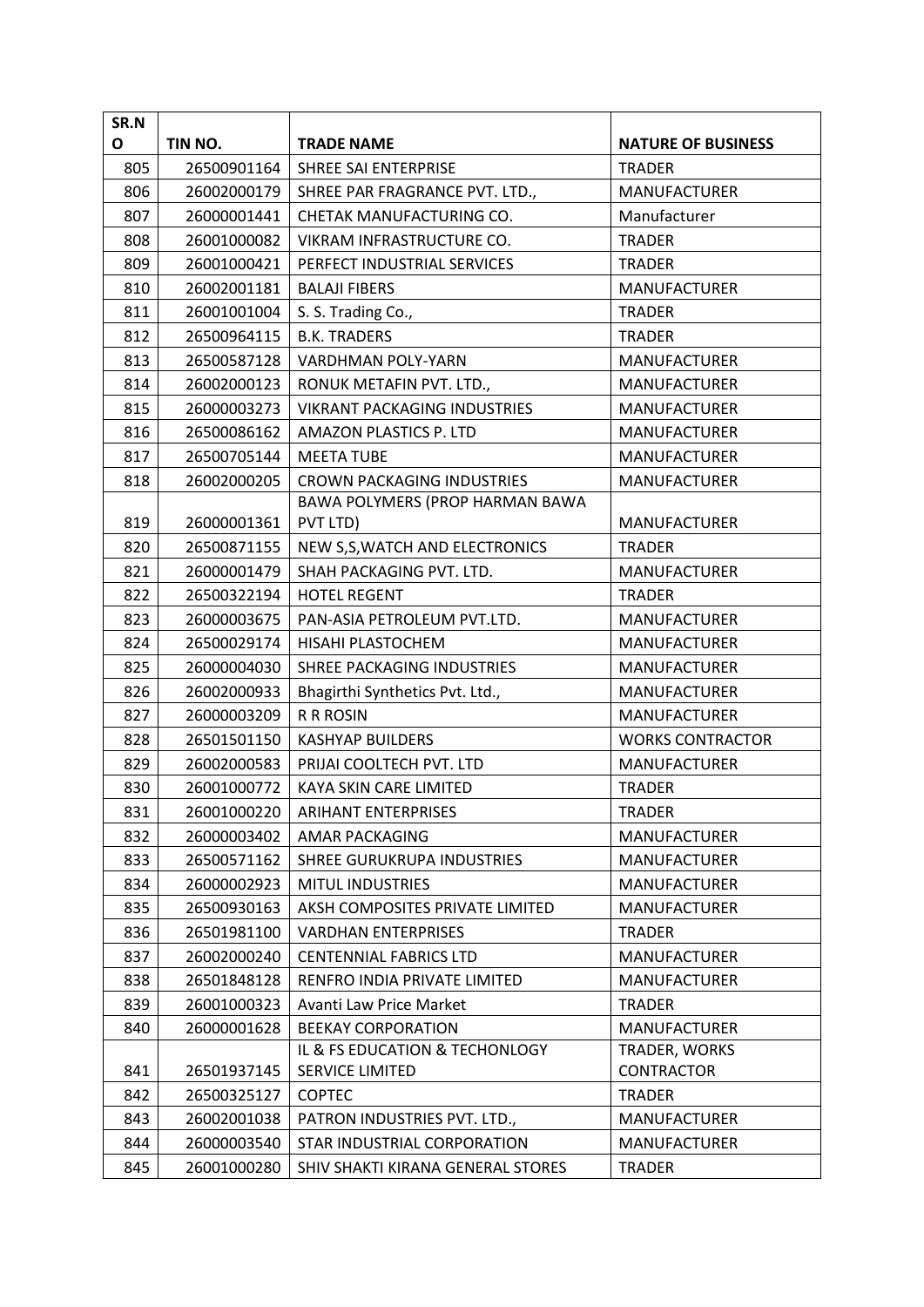| SR.N |             |                                                         |                                            |
|------|-------------|---------------------------------------------------------|--------------------------------------------|
| O    | TIN NO.     | <b>TRADE NAME</b>                                       | <b>NATURE OF BUSINESS</b>                  |
| 846  | 26001000953 | RACHNA CONSTRUCTION COMPANY                             | <b>WORKS CONTRACTOR</b>                    |
| 847  | 26500229137 | <b>SAMAY SYNTEX</b>                                     | <b>MANUFACTURER</b>                        |
| 848  | 26000002253 | ALFA WOOD PACK PVT. LTD.                                | <b>MANUFACTURER</b>                        |
| 849  | 26002000711 | SONAL PAPER PRODUCTS                                    | <b>MANUFACTURER</b>                        |
| 850  | 26002000345 | SANJAY PRODUCTS PVT. LTD.                               | <b>MANUFACTURER</b>                        |
|      |             | TAINWALA PERSONAL CARE PRODUCTS                         |                                            |
| 851  | 26000001260 | PVT. LTD.                                               | <b>MANUFACTURER</b>                        |
| 852  | 26501784167 | <b>SONY STEEL PACK PRODUCTS</b>                         | <b>MANUFACTURER</b>                        |
| 853  | 26500439103 | SURYA POLYCONTAINER                                     | <b>MANUFACTURER</b>                        |
| 854  | 26001001261 | <b>B. D. KANERIA</b>                                    | <b>WORKS CONTRACTOR</b>                    |
| 855  | 26001000956 | V. K. SHAH AND CO.                                      | <b>TRADER</b>                              |
| 856  | 26000002451 | PRAMUKH POLY PRODUCTS,                                  | <b>MANUFACTURER</b>                        |
| 857  | 26501319173 | SHIVAM PROTECO PRIVATE LIMITED                          | <b>MANUFACTURER</b>                        |
| 858  | 26500381105 | <b>JALARAM IMPEX</b>                                    | <b>TRADER</b>                              |
| 859  | 26002000068 | RUDRAKSH MINECHEM PVT. LTD.                             | <b>MANUFACTURER</b>                        |
| 860  | 26501751128 | POOJA POLYMERS                                          | <b>TRADER</b>                              |
| 861  | 26500717167 | SUSHILA PARMAR INTERNATIONAL PVT LTD                    | <b>TRADER</b>                              |
| 862  | 26500903184 | <b>HOTEL PARNERA</b>                                    | <b>HOTELIER</b>                            |
| 863  | 26002001486 | HIMANSHU EXTRUSION PVT LTD                              | <b>MANUFACTURER</b>                        |
|      |             | TREAT RESORT (A UNIT OF TIRUPATI                        |                                            |
| 864  | 26001000069 | SHELTERS LTD.)                                          | <b>TRADER</b>                              |
| 865  | 26000000724 | <b>COSMOPACK</b>                                        | <b>MANUFACTURER</b>                        |
| 866  | 26000003055 | <b>BALAJI PACKAGING INDUSTRIES</b>                      | <b>MANUFACTURER</b>                        |
| 867  | 26001000747 | <b>Bhagwati Enterprises</b>                             | <b>TRADER</b>                              |
| 868  | 26501163165 | <b>UV POLYMERS</b>                                      | <b>MANUFACTURER</b>                        |
| 869  | 26002001182 | Sanika Packaging                                        | <b>MANUFACTURER</b>                        |
| 870  | 26001001499 | VITRA INTERNATIONAL                                     | <b>TRADER</b>                              |
| 871  | 26000003803 | <b>CLASSIC PAPER TUBE CO.</b>                           | MANUFACTURER, OTHERS                       |
| 872  | 26500616127 | SHREE SAMARTH KRUPA FILAMENT                            | MANUFACTURER                               |
| 873  | 26002000394 | DHANPANKAJ SPINNERS                                     | <b>MANUFACTURER</b>                        |
|      |             |                                                         | MANUFACTURER and                           |
| 874  | 26501572181 | <b>HARSH POLY PRODUCTS</b>                              | TRADER                                     |
| 875  | 26501546115 | <b>SURJA PLASTICS</b>                                   | <b>TRADER</b>                              |
| 876  | 26002000926 | KADMAWALA SILK MILLS                                    | <b>MANUFACTURER</b>                        |
| 877  | 26000003270 | SPIRAL FLEX INDUSTRIES                                  | <b>MANUFACTURER</b>                        |
| 878  | 26001001205 | SHREEJI CONSTRUCTION                                    | <b>WORKS CONTRACTOR</b>                    |
| 879  | 26002000812 | ADD TECH PACKAGING (P) LTD.,                            | <b>MANUFACTURER</b>                        |
| 880  | 26000003486 | BHAVESH PRODUCTS PVT. LTD.                              | <b>MANUFACTURER</b>                        |
| 881  | 26500142140 | EASY PLASTICS PVT. LTD.                                 | <b>MANUFACTURER</b>                        |
|      |             |                                                         | MANUFACTURER and                           |
| 882  | 26500811137 | BLUE LOTUS PAPER CUPS PVT LTD                           | <b>TRADER</b>                              |
| 883  | 26501925122 | <b>QUALITY INFRASTRUCTURE PRIVATE</b><br><b>LIMITED</b> | <b>WORKS CONTRACT AND</b><br><b>TRADER</b> |
| 884  | 26000002127 | DAMAN RUBBER PRODUCTS                                   | <b>MANUFACTURER</b>                        |
|      |             |                                                         |                                            |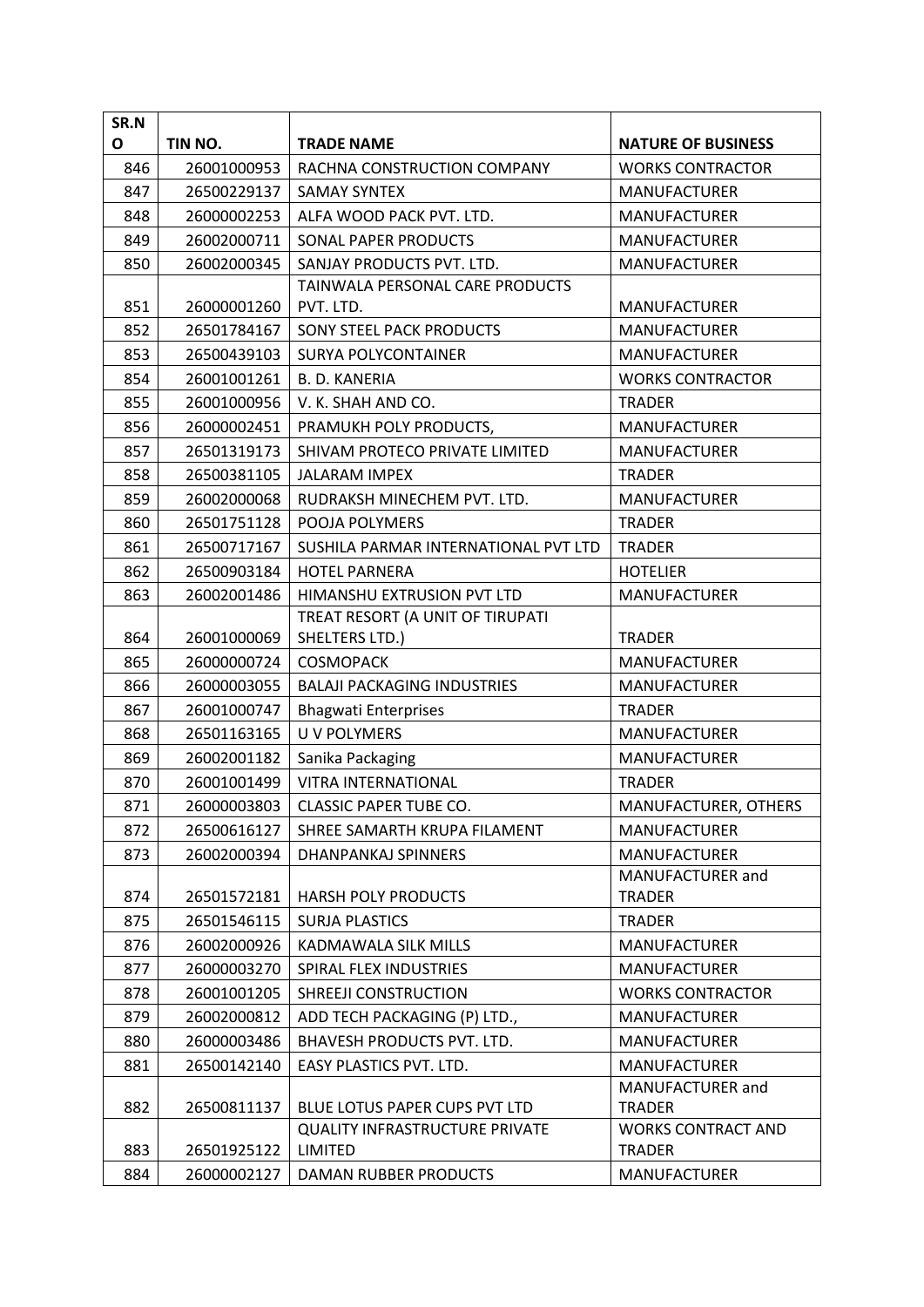| SR.N |             |                                  |                           |
|------|-------------|----------------------------------|---------------------------|
| O    | TIN NO.     | <b>TRADE NAME</b>                | <b>NATURE OF BUSINESS</b> |
| 885  | 26500893181 | <b>DEEPAK INDUSTRIES</b>         | <b>MANUFACTURER</b>       |
| 886  | 26002000101 | <b>POLYFAB</b>                   | <b>MANUFACTURER</b>       |
| 887  | 26002001043 | SHREE SALPACKAGING               | <b>MANUFACTURER</b>       |
| 888  | 26002000323 | SHREE POOJA PACKWEL              | <b>MANUFACTURER</b>       |
| 889  | 26500748186 | <b>CGS SYNTEX PVT LTD</b>        | <b>MANUFACTURER</b>       |
| 890  | 26500652196 | <b>DURO INDUSTRIES</b>           | <b>MANUFACTURER</b>       |
| 891  | 26501099107 | YASH SYNTHETICS PRIVATE LIMITED  | TRADER                    |
| 892  | 26500185182 | <b>SHAKTI MARBLE</b>             | <b>TRADER</b>             |
|      |             | WEST INDIA EQUIPMENTS PRIVATE    |                           |
| 893  | 26001001402 | LIMITED                          | <b>TRADER</b>             |
| 894  | 26001000700 | HARSHVARDHAN INTERNATIONAL       | <b>TRADER</b>             |
| 895  | 26001000123 | SUPER CONSTRUCTION               | <b>WORKS CONTRACTOR</b>   |
|      |             | VAIBHAV INTERNATIONAL PRIVATE    |                           |
| 896  | 26501702123 | LIMITED                          | <b>TRADER</b>             |
| 897  | 26002001017 | Ultra Fab India Pyt. Ltd.        | <b>MANUFACTURER</b>       |
| 898  | 26000001430 | METAL MOLDING AND PRESSING WORKS | <b>MANUFACTURER</b>       |
| 899  | 26501688177 | <b>VINAYAKA ENTERPRISES</b>      | <b>TRADER</b>             |
| 900  | 26500497101 | <b>CREATIVE YARNS</b>            | <b>MANUFACTURER</b>       |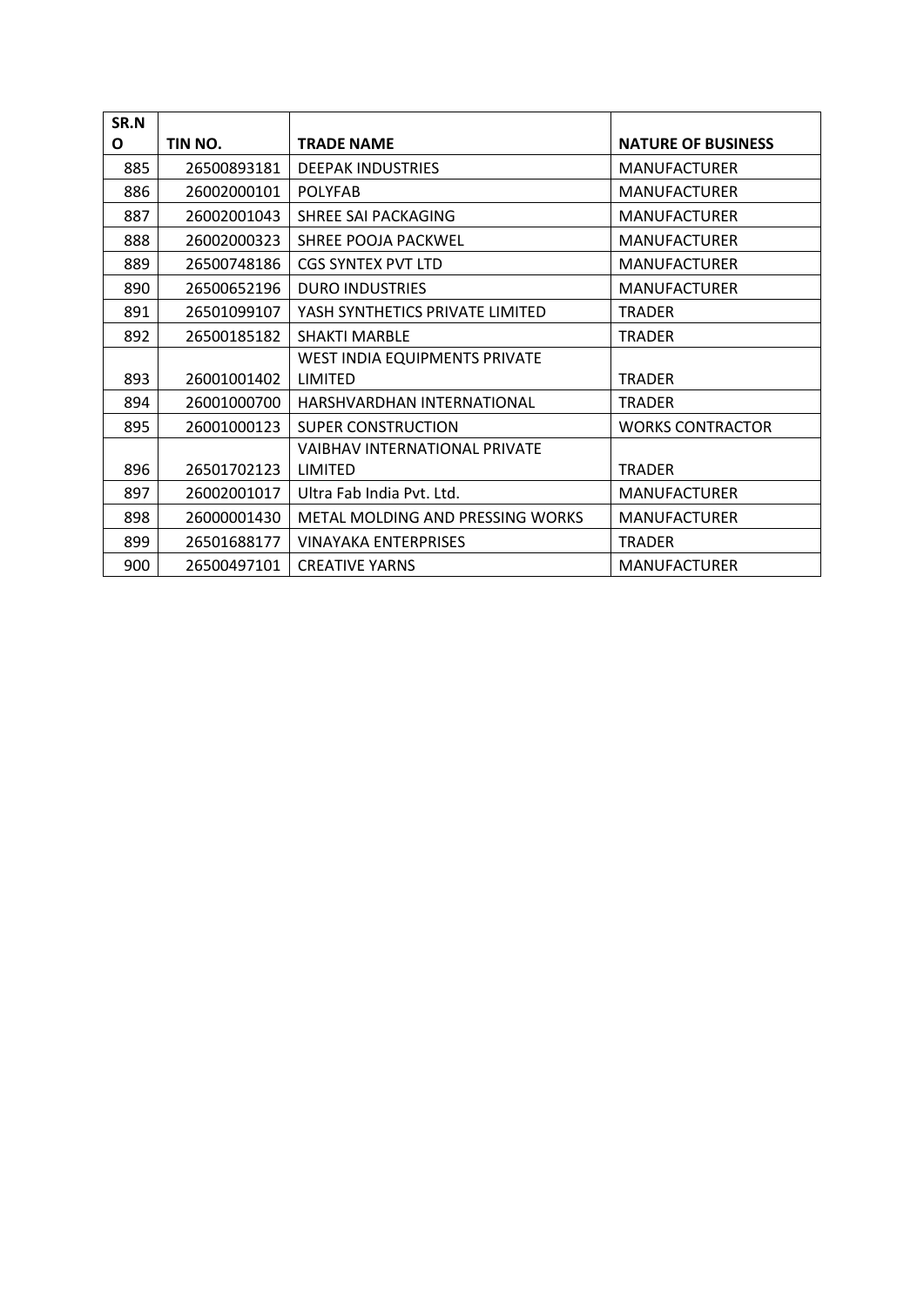### **BATCH-IV**

| SR.NO | <b>TIN</b>  | <b>TRADE NAME</b>                   | <b>NATURE OF BUSINESS</b>      |
|-------|-------------|-------------------------------------|--------------------------------|
| 901   | 26002001292 | <b>LINEAR DESIGN</b>                | <b>MANUFACTURER</b>            |
|       |             | <b>BIAX ELECTRIC AND CONTROLS</b>   |                                |
| 902   | 26002000251 | PVT. LTD.,                          | <b>MANUFACTURER</b>            |
| 903   | 26500035137 | <b>INTOUCH INDUSTRIES</b>           | <b>MANUFACTURER</b>            |
| 904   | 26002000520 | MAHALAXMI METALS INDUSTRIES         | <b>MANUFACTURER</b>            |
|       |             | FLEXOMATIC VARIETY PACKAGINGS       | MANUFACTURER, WORKS            |
| 905   | 26000002871 | PVT. LTD.                           | <b>CONTRACTOR</b>              |
| 906   | 26501005137 | SHRI KHEMISATI PLASPACK LLP         | <b>MANUFACTURER</b>            |
| 907   | 26000002488 | OMEGA PAPERS PACK PVT. LTD.,        | <b>MANUFACTURER</b>            |
| 908   | 26501213180 | <b>KK POLYCHEM</b>                  | <b>MANUFACTURER</b>            |
| 909   | 26501018170 | <b>LAXMI ENTERPRISES</b>            | <b>MANUFACTURER</b>            |
| 910   | 26500371102 | ADDZOL OIL (INDIA) PVT LTD          | <b>MANUFACTURER</b>            |
| 911   | 26000003644 | PRECISION ENG. PRODUCTS,            | Manufacturer                   |
| 912   | 26001001469 | <b>JIGNA PETROCHEM</b>              | <b>TRADER</b>                  |
| 913   | 26501490137 | SHRI SAIRAM INDUSTRIES              | <b>MANUFACTURER and TRADER</b> |
| 914   | 26002000867 | POLY DRAPE                          | <b>MANUFACTURER</b>            |
| 915   | 26002001438 | MANTRA PACKAGING PVT LTD            | <b>MANUFACTURER</b>            |
| 916   | 26002000177 | SIGMA PACKAGING                     | <b>MANUFACTURER</b>            |
| 917   | 26002001103 | MNM COMPOSITES PVT LTD              | <b>MANUFACTURER</b>            |
| 918   | 26002000231 | FIT TIGHT FASTNERS                  | <b>MANUFACTURER</b>            |
| 919   | 26501540152 | <b>KRISHNA TEXTILE</b>              | <b>MANUFACTURER</b>            |
| 920   | 26002000214 | <b>ALLIED PLASTICS</b>              | <b>MANUFACTURER</b>            |
| 921   | 26000002420 | HITESH INDUSTRIES                   | <b>MANUFACTURER</b>            |
| 922   | 26500560149 | <b>HASMITA PACKAGING</b>            | <b>MANUFACTURER</b>            |
| 923   | 26002000958 | Shloka Engineering Pvt. Ltd.,       | <b>MANUFACTURER</b>            |
| 924   | 26501748195 | MALIBA PETROLEUM                    | <b>TRADER</b>                  |
| 925   | 26501562178 | SAMRIDHI SPINNING MILLS LLP.        | <b>MANUFACTURER</b>            |
| 926   | 26000003971 | <b>BALAJI FORMS AND STATIONERY,</b> | Manufacturer                   |
| 927   | 26500683118 | ACE EXTRUSIONS PRIVATE LIMITED      | <b>MANUFACTURER</b>            |
| 928   | 26000003811 | NANDAN IMPEX PVT.LTD,               | <b>MANUFACTURER</b>            |
| 929   | 26501624119 | <b>DIVY PLAST</b>                   | <b>MANUFACTURER</b>            |
| 930   | 26002000962 | SHITAL TEXTILES                     | <b>MANUFACTURER</b>            |
| 931   | 26001000508 | <b>ELITE ELECTRICALS</b>            | <b>TRADER</b>                  |
| 932   | 26500042110 | PRAMUKH COPPER PVT. LTD.            | <b>MANUFACTURER</b>            |
| 933   | 26001000587 | S. S. WATCH ELECTRONICS             | <b>TRADER</b>                  |
|       |             |                                     | MANUFACTURER, MANUFACTURER     |
| 934   | 26501471141 | PROSAFE LUBE TECHNOLOGY             | and TRADER                     |
| 935   | 26002000885 | <b>VINAYAK POLYMERS</b>             | <b>MANUFACTURER</b>            |
| 936   | 26000003716 | JAYRAM VELJI AND CO.                | <b>MANUFACTURER</b>            |
| 937   | 26000003238 | MUNDHRA POLYCOM PVT.LTD.,           | <b>MANUFACTURER</b>            |
|       |             | SAVERA BAR AND FAMILY               |                                |
| 938   | 26000001158 | RESTAURENT                          | <b>TRADER</b>                  |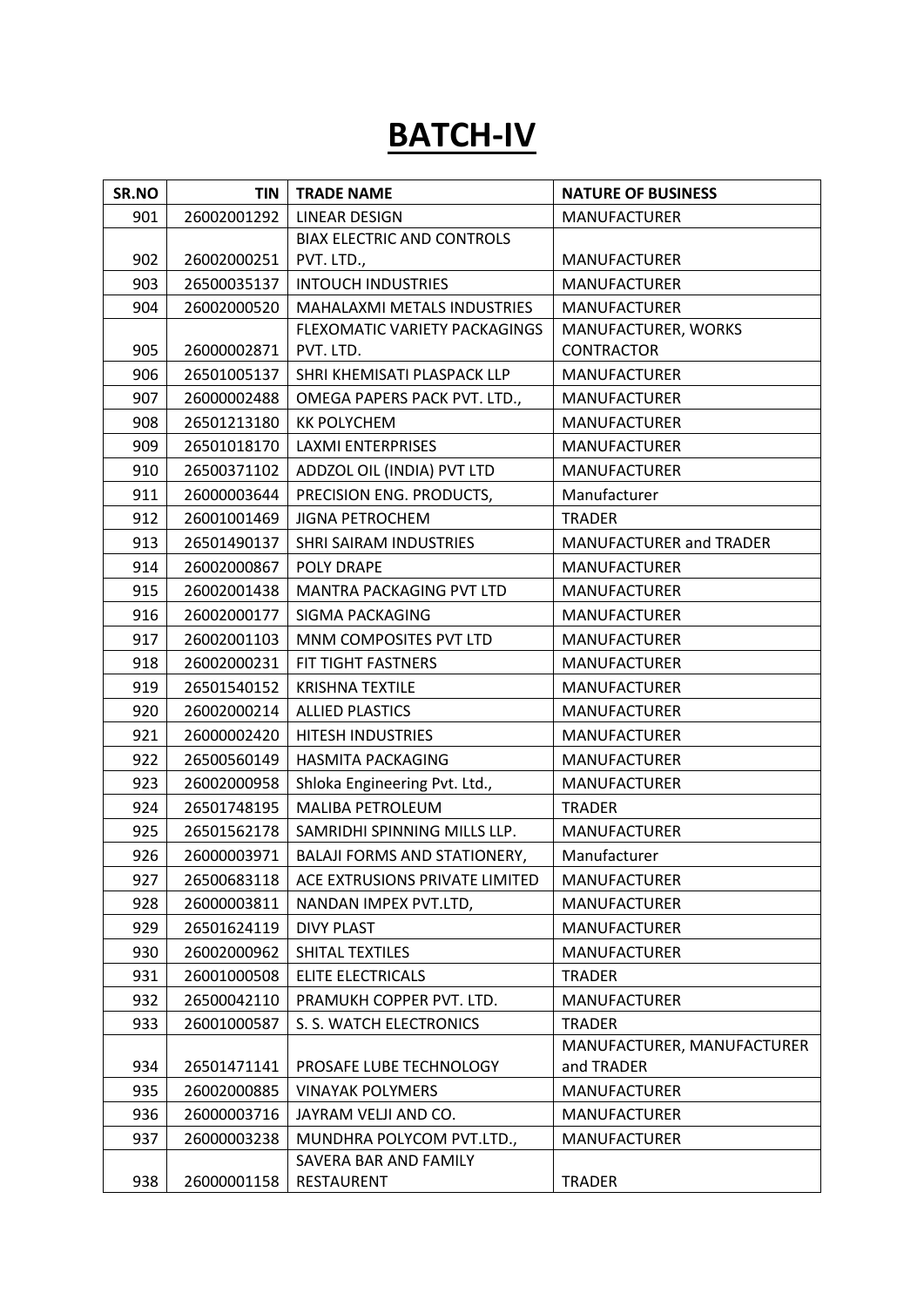|     |             | SUMMIT HELTHCARE PRIVATE                 |                         |
|-----|-------------|------------------------------------------|-------------------------|
| 939 | 26501113150 | LIMITED                                  | <b>TRADER</b>           |
| 940 | 26001001105 | <b>SANGAM ENGINEERS</b>                  | <b>WORKS CONTRACTOR</b> |
| 941 | 26500778195 | <b>BHAWANI YARN</b>                      | <b>MANUFACTURER</b>     |
| 942 | 26002000870 | BENELUX PLAST-TECH PVT. LTD.             | <b>MANUFACTURER</b>     |
| 943 | 26002001118 | S. S. PACKAGING INDUSTRIES               | <b>MANUFACTURER</b>     |
| 944 | 26001000875 | ANNPURNA ELECTRICAL PVT.LTD              | <b>TRADER</b>           |
|     |             | TIRUPATI FANCY YARN INDUSTRIES           |                         |
| 945 | 26000002215 | PVT. LTD.                                | <b>MANUFACTURER</b>     |
| 946 | 26002000357 | CITY PETROCHEM PVT. LTD.,                | <b>MANUFACTURER</b>     |
| 947 | 26500137187 | <b>TULSI TRADING</b>                     | <b>TRADER</b>           |
| 948 | 26000002435 | <b>VIJAY FABRICON</b>                    | <b>MANUFACTURER</b>     |
| 949 | 26500993114 | SHREE GIRDHAR POLYMERS                   | <b>MANUFACTURER</b>     |
| 950 | 26501245112 | HARIDRA YARNS PVT. LTD.                  | <b>MANUFACTURER</b>     |
| 951 | 26000002129 | PATRON INDUSTRIES PVT. LTD               | <b>TRADER</b>           |
| 952 | 26002000337 | RATNADEEP ENTERPRISES                    | <b>MANUFACTURER</b>     |
|     |             | ROYAL INFRAENGINEERING PVT               |                         |
| 953 | 26500891161 | <b>LTD</b>                               | <b>WORKS CONTRACTOR</b> |
| 954 | 26501062125 | <b>K TRADE LINE</b>                      | <b>TRADER</b>           |
| 955 | 26002000800 | <b>GEE CEE SILK MILLS</b>                | <b>MANUFACTURER</b>     |
| 956 | 26501726169 | SPEEDMART THE SUPER MARKET               | <b>TRADER</b>           |
| 957 | 26000002587 | THERMAL SYSTEM AND ENGINEERS             | Manufacturer            |
| 958 | 26001000129 | SHREE VALLABH ENTERPRISES                | <b>TRADER</b>           |
| 959 | 26501786187 | <b>HOTEL VANDHARA</b>                    | <b>HOTELIER</b>         |
| 960 | 26501568141 | ABIRAMI SOAP WORKS LLP                   | <b>MANUFACTURER</b>     |
| 961 | 26001000580 | <b>KAMAL TRADERS</b>                     | <b>TRADER</b>           |
| 962 | 26002000887 | PHOOLCHAND METALS PVT. LTD               | <b>MANUFACTURER</b>     |
| 963 | 26000003444 | IDEAL THERMO PLAST PVT. LTD.             | Manufacturer            |
| 964 | 26002000274 | SWABS TAPES INDIA PVT. LTD.,             | <b>MANUFACTURER</b>     |
|     |             | NATIANAL POLY SYNTHETICS,                |                         |
| 965 | 26000002423 | PIPARIA.                                 | <b>MANUFACTURER</b>     |
| 966 | 26001000653 | SIGNET INDUSTRIES LIMITED                | <b>TRADER</b>           |
| 967 | 26000000084 | <b>VIRAL CORPORATION</b>                 | <b>TRADER</b>           |
| 968 | 26001001056 | INTERNATIONAL TRANSMISSION<br><b>LTD</b> | <b>TRADER</b>           |
| 969 | 26001000769 | MAHADEV PAPER CORPORATION                | <b>TRADER</b>           |
| 970 | 26000003669 | Dhanpankaj Polyester                     | <b>MANUFACTURER</b>     |
|     |             | SYSTEM AUTOMATION ENGINEERS              |                         |
| 971 | 26000002412 | (I) PVT. LTD                             | <b>MANUFACTURER</b>     |
| 972 | 26000002357 | <b>EXCEL PACK</b>                        | <b>MANUFACTURER</b>     |
| 973 | 26501323116 | <b>INDIAN YARNS SYNDICATE</b>            | <b>TRADER</b>           |
| 974 | 26500753139 | <b>VISHWA ENTERPRISE</b>                 | <b>HOTELIER</b>         |
| 975 | 26500855189 | H. K. CONSTRUCTION                       | <b>WORKS CONTRACTOR</b> |
| 976 | 26001001241 | SHREE KRISHNA ENTERPRISES                | <b>TRADER</b>           |
| 977 | 26000002414 | <b>CMP MET FIN</b>                       | <b>MANUFACTURER</b>     |
| 978 | 26002001398 | <b>AMBAL TEXTILES</b>                    | <b>MANUFACTURER</b>     |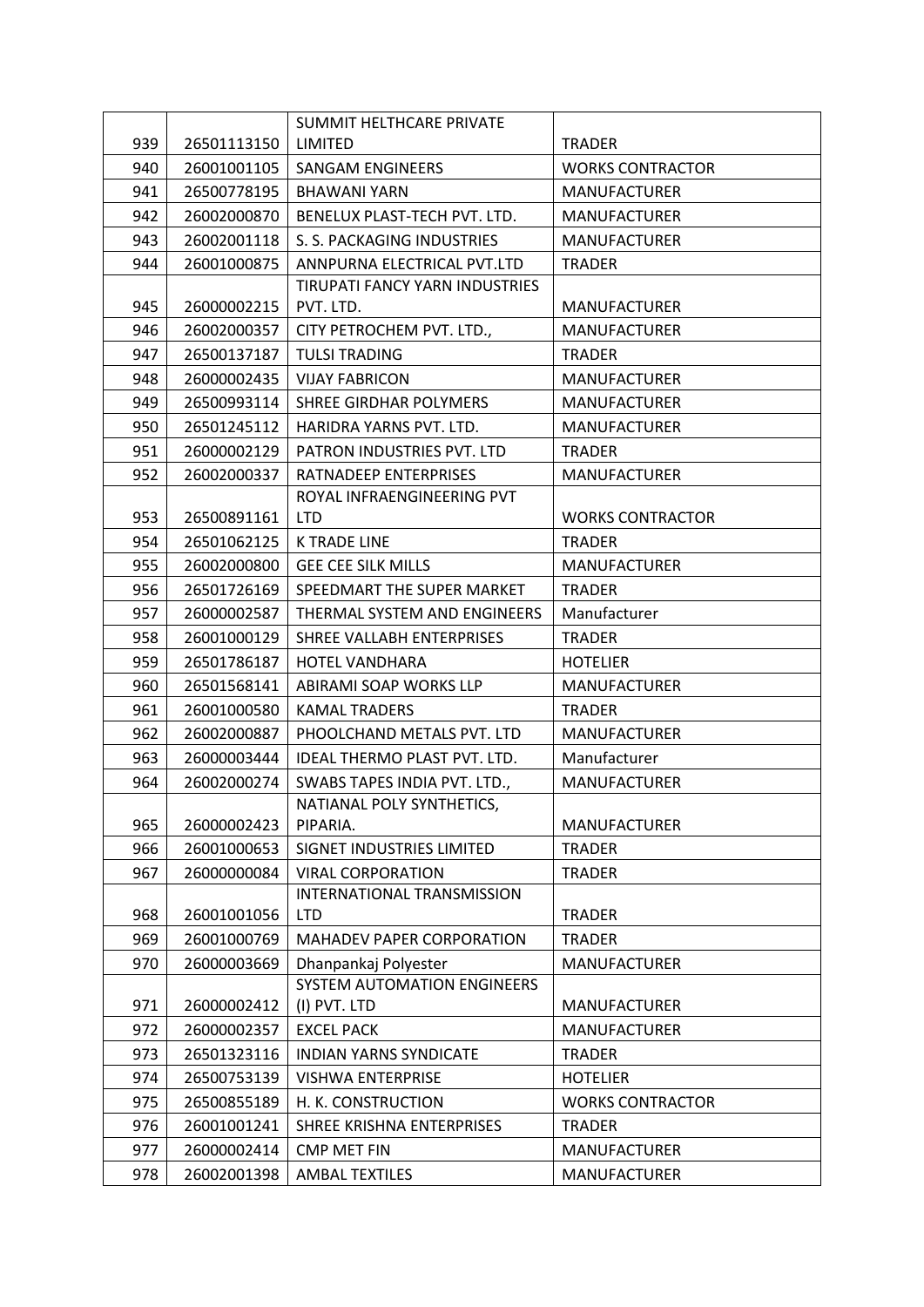|      |             | <b>BHAGYASHRI CREATION PRIVATE</b> |                         |
|------|-------------|------------------------------------|-------------------------|
| 979  | 26501119113 | LIMITED                            | <b>MANUFACTURER</b>     |
| 980  | 26000002061 | SUPER PLAST INDUSTRIES,            | <b>MANUFACTURER</b>     |
| 981  | 26000000825 | RAJA BAR AND SNACKS                | <b>TRADER</b>           |
| 982  | 26000003469 | <b>FIBRO LAMINATION</b>            | <b>MANUFACTURER</b>     |
| 983  | 26500968155 | <b>AGRAWAL WIRE INDUSTRIES</b>     | <b>MANUFACTURER</b>     |
|      |             | TAINWALA CHEMICALS AND             |                         |
| 984  | 26000001900 | PLASTICS INDIA LTD.                | <b>MANUFACTURER</b>     |
|      |             | VANGUARD ELECTRONICS PVT.          |                         |
| 985  | 26000001814 | LTD.                               | <b>MANUFACTURER</b>     |
| 986  | 26000003647 | SHIV SHAKTI SACKS INDUSTRIES       | <b>MANUFACTURER</b>     |
| 987  | 26500384135 | <b>DURGA ENTERPRISES</b>           | <b>MANUFACTURER</b>     |
| 988  | 26501565111 | NIDHI COOKWARE INDUSTRIES LLP      | <b>MANUFACTURER</b>     |
| 989  | 26000003588 | <b>BRIGHT INDUSTRIES</b>           | <b>MANUFACTURER</b>     |
|      |             | SAVITRI BHAGCHAND LUBE CHEM        |                         |
| 990  | 26500812147 | <b>TECHNOLOGIES PVT LTD</b>        | <b>MANUFACTURER</b>     |
| 991  | 26001000113 | P.L.PATEL                          | <b>WORKS CONTRACTOR</b> |
| 992  | 26000003433 | POLYCOT KNITTERS (UNIT I / II)     | <b>MANUFACTURER</b>     |
| 993  | 26001000984 | LE ROYALE                          | <b>TRADER</b>           |
| 994  | 26000002339 | PHARMA LINKS                       | <b>MANUFACTURER</b>     |
| 995  | 26000003538 | <b>APOLLO INDUSTRIES</b>           | <b>MANUFACTURER</b>     |
| 996  | 26001000208 | VIMAL ELECTRIC CORPORATION         | <b>TRADER</b>           |
| 997  | 26002001185 | G. C. Export                       | <b>MANUFACTURER</b>     |
| 998  | 26002001224 | J. K. INDUSTRIES (AMBOLI)          | <b>MANUFACTURER</b>     |
| 999  | 26500076159 | <b>GALAXY TUBE INDUSTRIES</b>      | <b>MANUFACTURER</b>     |
|      |             | <b>MENKA TEXTILE INDUSTRIES</b>    |                         |
| 1000 | 26002000365 | PVT.LTD                            | <b>MANUFACTURER</b>     |
| 1001 | 26002000679 | L. S. Industries                   | <b>MANUFACTURER</b>     |
| 1002 | 26000000140 | <b>SHAH AUTOMOBILES</b>            | <b>TRADER</b>           |
|      |             | SHREE SADGURU PLASTIC              |                         |
| 1003 | 26002000963 | <b>INDUSTRIES</b>                  | <b>MANUFACTURER</b>     |
| 1004 | 26001000806 | MEGAMET STEELS PRIVATE<br>LIMITED  | <b>TRADER</b>           |
|      |             | HOST INTERNATIONAL PRIVATE         |                         |
| 1005 | 26002001072 | LIMITED                            | <b>MANUFACTURER</b>     |
| 1006 | 26002001183 | <b>VARUN PLASTO PACK</b>           | <b>MANUFACTURER</b>     |
| 1007 | 26001000687 | SAINATH PETROLEUM                  | <b>TRADER</b>           |
| 1008 | 26500663112 | <b>DYNAMIC RESOURCES</b>           | <b>MANUFACTURER</b>     |
| 1009 | 26001000898 | NOOR INDIA BUILDCON PVT LTD        | <b>WORKS CONTRACTOR</b> |
| 1010 | 26001001516 | FULLIFE HEALTHCARE PVT LTD         | <b>MANUFACTURER</b>     |
| 1011 | 26001000631 | <b>ESSGEE ALLOYS AND CHEMICALS</b> | <b>TRADER</b>           |
|      |             | <b>CLASSIC INTERNATIONAL</b>       |                         |
| 1012 | 26501304120 | <b>CORPORATION</b>                 | <b>TRADER</b>           |
| 1013 | 26000003511 | <b>JAY PLASTIC</b>                 | MANUFACTURER, OTHERS    |
| 1014 | 26000001675 | PLASTO PACK INC                    | <b>MANUFACTURER</b>     |
| 1015 | 26501084151 | JAY AMBEY TEXTILES                 | <b>MANUFACTURER</b>     |
| 1016 | 26501493167 | RELIANCE RETAIL LIMITED            | <b>TRADER</b>           |
|      |             |                                    |                         |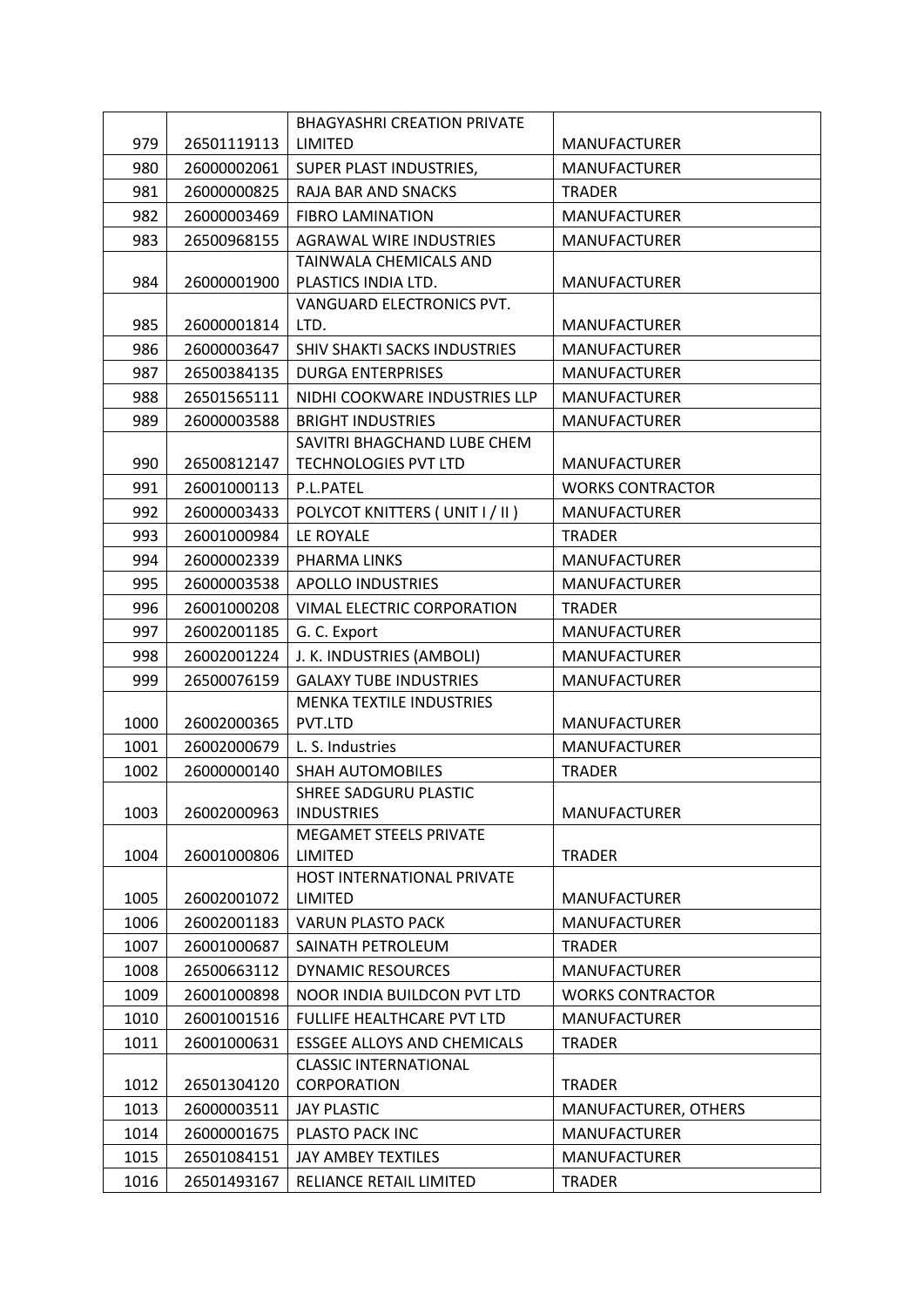| 1017 | 26000001300 | THOR POLYMERS PVT. LTD.                         | <b>MANUFACTURER</b> |
|------|-------------|-------------------------------------------------|---------------------|
| 1018 | 26000002612 | ACE CANS MANUFACTURING CO.                      | <b>MANUFACTURER</b> |
| 1019 | 26000002319 | <b>INDOSIND PACKAGING INDUSTRIES</b>            | <b>MANUFACTURER</b> |
|      |             | SHREE SALASAR MARBLES IMPEX                     |                     |
| 1020 | 26500673115 | <b>PVT LTD</b>                                  | <b>TRADER</b>       |
| 1021 | 26000001554 | <b>KUTZ INDUSTRIES</b>                          | <b>MANUFACTURER</b> |
| 1022 | 26002000860 | <b>JORAJI INDUSTRIES</b>                        | <b>MANUFACTURER</b> |
| 1023 | 26001001086 | Next Door                                       | <b>TRADER</b>       |
| 1024 | 26000002284 | <b>GAJRA DISTRIBUTION</b>                       | <b>TRADER</b>       |
| 1025 | 26000001263 | MEGHNA PACKAGING                                | <b>MANUFACTURER</b> |
| 1026 | 26501370101 | SHREE KRISHNA POLYMERS                          | <b>MANUFACTURER</b> |
| 1027 | 26000002800 | <b>VAIBHAV POLYPLAST</b>                        | Manufacturer        |
|      |             | H.K TRADE INTERNATIONAL                         |                     |
| 1028 | 26000003729 | LIMITED                                         | <b>MANUFACTURER</b> |
|      |             | <b>GOOD PLASTICS A DIVISION OF</b>              |                     |
| 1029 | 26002001136 | <b>SHARAD FIBERS LIMITED</b>                    | <b>MANUFACTURER</b> |
| 1030 | 26002000624 | LUMIS BIOTECH PVT. LTD.,                        | <b>MANUFACTURER</b> |
| 1031 | 26002000483 | KHUSHI PACKERS PVT. LTD.,                       | <b>MANUFACTURER</b> |
| 1032 | 26000001587 | <b>GALADA POWER AND</b><br>TELCOMUNICATION LTD. | <b>MANUFACTURER</b> |
|      |             | HILL RESORT BAR AND                             |                     |
| 1033 | 26000001161 | RESTAURANT                                      | HOTELIER, OTHERS    |
| 1034 | 26501454165 | PARDI SYNTEX P LTD                              | <b>MANUFACTURER</b> |
| 1035 | 26001001501 | PKPARAG ENTERPRISE                              | <b>TRADER</b>       |
|      |             | SAROJ FIBRETEX SPINNERS PVT.                    |                     |
| 1036 | 26002000944 | LTD.                                            | <b>MANUFACTURER</b> |
| 1037 | 26002000421 | <b>DOWELLS ELECTRICALS</b>                      | <b>MANUFACTURER</b> |
|      |             | SHILPA MACHINERY                                |                     |
| 1038 | 26000002407 | TECHNOLOGIES PVT LTD.                           | <b>MANUFACTURER</b> |
| 1039 | 26501798113 | R. D. SALES                                     | <b>TRADER</b>       |
| 1040 |             | 26002000934   DKNV Engineering Pvt. Ltd.,       | MANUFACTURER        |
| 1041 | 26000003142 | K. P. PACKAGING LTD                             | Manufacturer        |
| 1042 | 26001001172 | <b>DEVJANI BROTHERS</b>                         | <b>TRADER</b>       |
| 1043 | 26501502160 | <b>GANESH ENTERPRISES</b>                       | <b>MANUFACTURER</b> |
| 1044 | 26500662102 | SUDHAM PACKAGING INDUSTRIES                     | <b>MANUFACTURER</b> |
| 1045 | 26501342112 | KHUTLIWALA ENTERPRISE                           | <b>TRADER</b>       |
| 1046 | 26000003604 | <b>NAVAJISH TRADERS,</b>                        | TRADER              |
| 1047 | 26002000307 | ACCENT PACKAGING PVT. LTD.,                     | <b>MANUFACTURER</b> |
| 1048 | 26500405151 | SAI MEDICAL SERVICES                            | <b>TRADER</b>       |
| 1049 | 26001000778 | Shakeel Ahmed Akbal Ahmed                       | TRADER              |
| 1050 | 26501944118 | ZIBO PAPER TECH                                 | <b>MANUFACTURER</b> |
| 1051 | 26001000858 | HOTEL SONA INN                                  | <b>TRADER</b>       |
| 1052 | 26002000587 | <b>DIAMOND PLASTIC</b>                          | <b>MANUFACTURER</b> |
| 1053 | 26000002663 | ROHIL INDUSTRIES PVT. LTD.                      | <b>MANUFACTURER</b> |
|      |             | JRD FIBRE COMPOSITE PRIVATE                     |                     |
| 1054 | 26501558138 | LIMITED                                         | <b>MANUFACTURER</b> |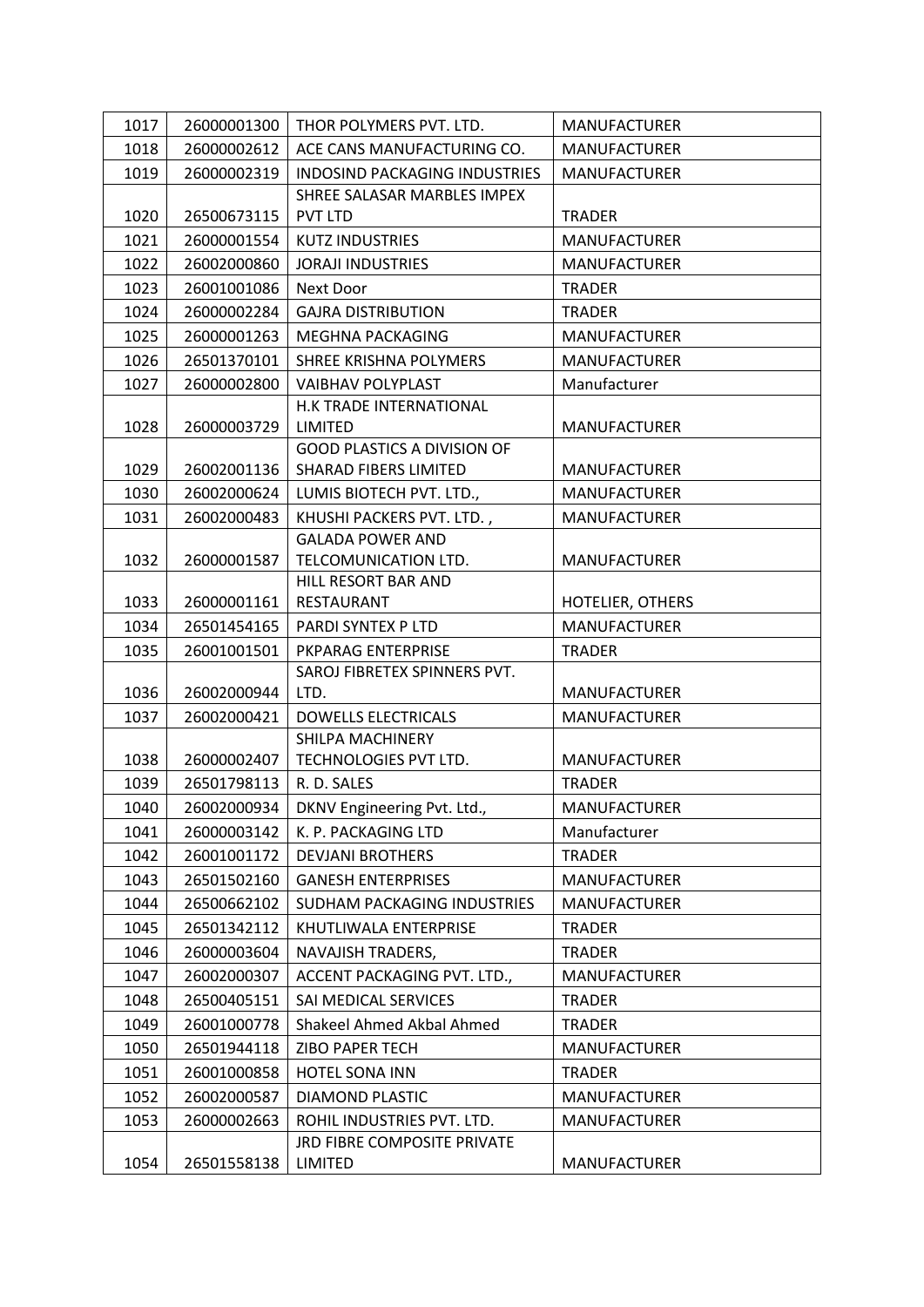| 1055 | 26002000892 | METAL SALES MFG. CO. PVT. LTD.        | <b>MANUFACTURER</b>      |
|------|-------------|---------------------------------------|--------------------------|
| 1056 | 26002000393 | DELTA ELECTRICAL (SILVASSA)           | <b>MANUFACTURER</b>      |
| 1057 | 26000002927 | <b>HOTEL PATANG</b>                   | HOTELIER, OTHERS         |
| 1058 | 26002000819 | <b>DESAI INDUSTRIES</b>               | <b>MANUFACTURER</b>      |
| 1059 | 26000002482 | HARE KRISHNA TRADELINE                | <b>TRADER</b>            |
| 1060 | 26001000820 | <b>GODFREY PHILLIPS INDIA LIMITED</b> | <b>TRADER</b>            |
| 1061 | 26001000828 | Amil R.J. General Store               | <b>TRADER</b>            |
| 1062 | 26001000785 | D. L. KIRANA                          | <b>TRADER</b>            |
| 1063 | 26001001175 | M/S CONA ELECTRICALS.                 | <b>TRADER</b>            |
| 1064 | 26000001351 | Flotech Velvets Pvt. Ltd.             | Manufacturer             |
| 1065 | 26500316134 | VISHNULAXMI POLY PACK PVT. LTD.       | <b>MANUFACTURER</b>      |
| 1066 | 26501391117 | V S KOTADIA                           | <b>WORKS CONTRACTOR</b>  |
| 1067 | 26001001017 | Prince Industries                     | <b>TRADER</b>            |
| 1068 | 26501504180 | <b>PANCHCON INC</b>                   | <b>WORKS CONTRACTOR</b>  |
| 1069 | 26500657149 | <b>FALGUNI FASHIONS PVT LTD</b>       | <b>MANUFACTURER</b>      |
| 1070 | 26001000680 | <b>RAJ GIRI MARMO</b>                 | <b>TRADER</b>            |
| 1071 | 26001000550 | SAM INTERNATIONAL PVT. LTD.           | <b>TRADER</b>            |
| 1072 | 26501991103 | SHREE MAHAVEER POLY YARN              | <b>MANUFACTURER</b>      |
| 1073 | 26501921179 | CHAMUNDA CONSTRUCTION CO.             | TRADER, WORKS CONTRACTOR |
|      |             | AAROGYAM PACKAGING                    |                          |
| 1074 | 26500451126 | SOLUTIONS PRIVATE LIMITED             | <b>MANUFACTURER</b>      |
| 1075 | 26501941185 | SHREE TIRUPATI IMPEX                  | <b>MANUFACTURER</b>      |
| 1076 | 26002000690 | <b>VIMAL INDUSTRIES</b>               | <b>MANUFACTURER</b>      |
| 1077 | 26501001194 | MIDAS PETROCHEM PVT LTD               | <b>TRADER</b>            |
| 1078 | 26000004109 | SAI INDUSTRIES                        | <b>MANUFACTURER</b>      |
| 1079 | 26001001445 | <b>AARTI ENTERPRISE</b>               | <b>TRADER</b>            |
| 1080 | 26002000511 | A. K. PLASTICS                        | <b>MANUFACTURER</b>      |
| 1081 | 26000002384 | SUMILON INDUSTRIES LIMITED            | <b>MANUFACTURER</b>      |
| 1082 | 26501736172 | SNEHSAGAR ENTERPRISES                 | <b>MANUFACTURER</b>      |
| 1083 | 26000002982 | <b>JELUM INSULATION</b>               | <b>MANUFACTURER</b>      |
| 1084 | 26001000613 | <b>BENZAYAN FUEL LUBES</b>            | <b>TRADER</b>            |
| 1085 | 26000003594 | SRINIDHI INDUSTRIES LTD.              | <b>MANUFACTURER</b>      |
| 1086 | 26502249161 | <b>EXCELLENT PLAST</b>                | <b>TRADER</b>            |
| 1087 | 26500637143 | <b>VIRGIN CRAFT INDUSTRIES</b>        | <b>MANUFACTURER</b>      |
| 1088 | 26001001052 | <b>SHREE THREADS</b>                  | <b>TRADER</b>            |
| 1089 | 26000002584 | <b>MIKU TRADERS</b>                   | <b>TRADER</b>            |
|      |             | <b>VRINDAVAN BAR AND</b>              |                          |
| 1090 | 26000001141 | RESTAURANT                            | <b>TRADER</b>            |
|      |             | UNIFORM MAGNET WIRE                   |                          |
| 1091 | 26002000585 | <b>INDUSTRIES</b>                     | <b>MANUFACTURER</b>      |
| 1092 | 26501593100 | <b>MAYANK MARBLE</b>                  | <b>TRADER</b>            |
| 1093 | 26000000971 | SHREE JALARAM TRADERS,                | <b>TRADER</b>            |
| 1094 | 26002000379 | PRATIK ALLOYS PRIVATE LIMITED         | <b>MANUFACTURER</b>      |
| 1095 | 26002000253 | RADIANT PACKAGING                     | <b>MANUFACTURER</b>      |
| 1096 | 26000003682 | A. T. MANUFACTURING CO.               | Manufacturer             |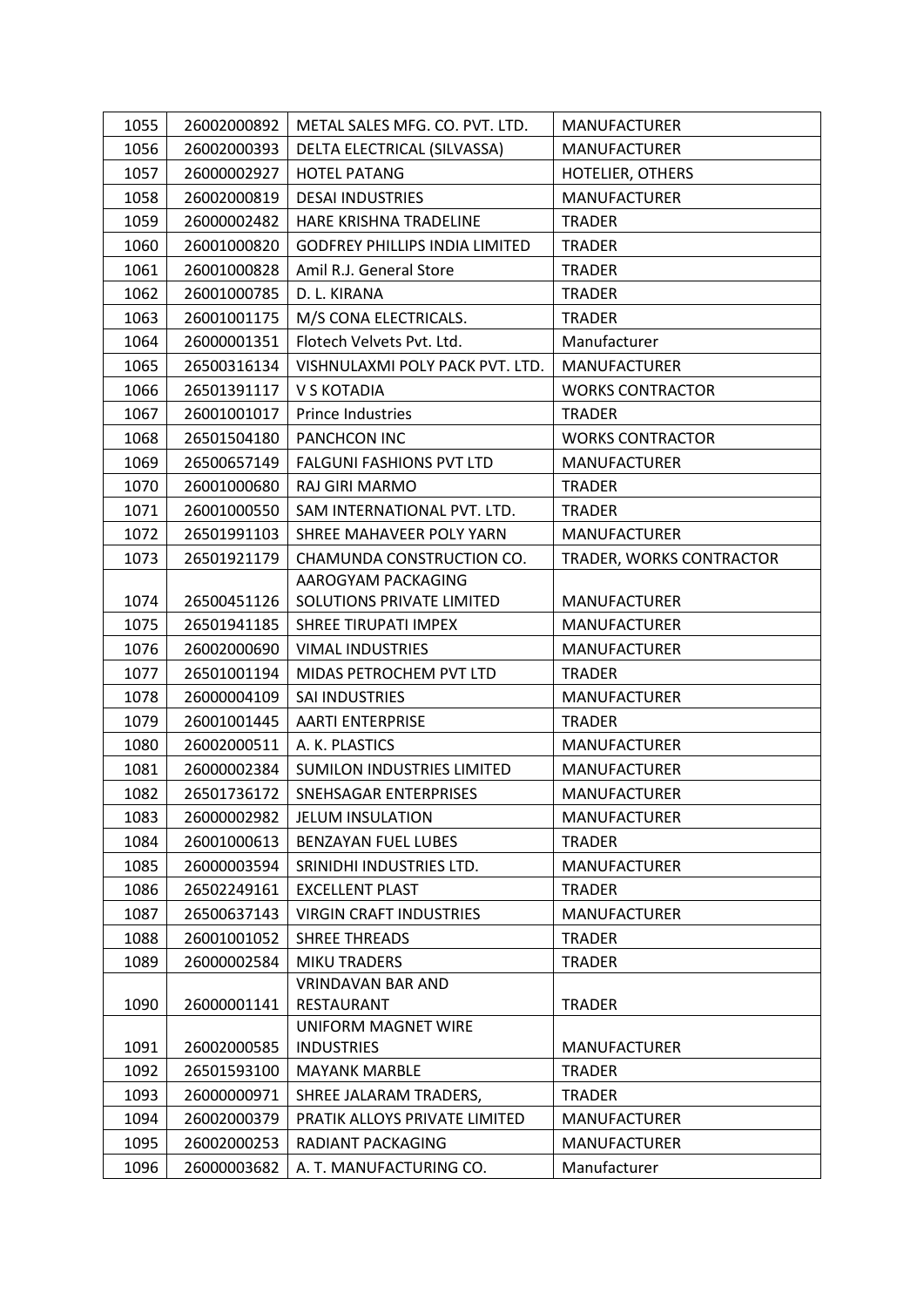| 1097 | 26000003557 | <b>SRIDA KNITTERS</b>            | <b>MANUFACTURER</b>              |
|------|-------------|----------------------------------|----------------------------------|
| 1098 | 26500843166 | <b>RC SYNTHETICS</b>             | <b>MANUFACTURER</b>              |
| 1099 | 26000002978 | J. K. Cosmetics                  | <b>MANUFACTURER</b>              |
| 1100 | 26000001833 | KANCHI PLAST ENTERPRISES         | <b>MANUFACTURER</b>              |
| 1101 | 26002000382 | <b>VIRAJ INDUSTRIES</b>          | <b>MANUFACTURER</b>              |
|      |             | SIDDHIVINAYAK PLASTIC            |                                  |
| 1102 | 26002001381 | <b>INDUSTRIES</b>                | <b>MANUFACTURER</b>              |
| 1103 | 26501275121 | SAHEJ POLYMERS                   | <b>MANUFACTURER</b>              |
| 1104 | 26001000967 | Hotel Korniq                     | TRADER                           |
| 1105 | 26002000176 | <b>Yellow Tapes</b>              | <b>MANUFACTURER</b>              |
| 1106 | 26002001448 | SAI SYNTHETICS INDUSTRIES        | <b>MANUFACTURER</b>              |
| 1107 | 26500941176 | HOTEL RAJ GHARANA                | <b>HOTELIER</b>                  |
| 1108 | 26501717176 | <b>NIMIT TRADING</b>             | <b>TRADER</b>                    |
| 1109 | 26000003877 | SHRI NAKODA ENTERPRIES           | <b>MANUFACTURER</b>              |
| 1110 | 26500885101 | LILA POLYMERS PRIVATE LTD        | <b>TRADER</b>                    |
| 1111 | 26500032107 | <b>DEV INDUSTRIES</b>            | <b>MANUFACTURER</b>              |
| 1112 | 26000001506 | SUNRAHI BAR AND RESTAURANT       | <b>TRADER</b>                    |
| 1113 | 26002001453 | <b>SHAH PAPER PRODUCTS</b>       | <b>MANUFACTURER</b>              |
| 1114 | 26501668171 | <b>JAYATI SPUNTEX</b>            | <b>MANUFACTURER</b>              |
| 1115 | 26500270159 | RAJGURU CONSTRUCTION             | <b>WORKS CONTRACTOR</b>          |
| 1116 | 26002000360 | K. K. TEXTILES INDUSTRIES        | <b>MANUFACTURER</b>              |
| 1117 | 26002000861 | ANNAPURNA POLYTEX                | <b>MANUFACTURER</b>              |
| 1118 | 26501823169 | <b>SONA BUILDERS</b>             | <b>WORKS CONTRACT AND TRADER</b> |
| 1119 | 26000000603 | <b>CONWY HOSPITALITY PVT LTD</b> | <b>HOTELIER</b>                  |
| 1120 | 26002001069 | A-1 TECHNOLOGIES                 | <b>MANUFACTURER</b>              |
| 1121 | 26002000905 | THREE STAR PLASTICS              | <b>MANUFACTURER</b>              |
| 1122 | 26501311190 | ORIEN EQUIPMENT                  | <b>TRADER</b>                    |
| 1123 | 26500947139 | PATEL ELECTRICAL WORKS           | <b>TRADER</b>                    |
| 1124 | 26002000803 | SILVER STRAP INDUSTRIES          | <b>MANUFACTURER</b>              |
| 1125 | 26002000550 | M. B. AUTOMOTION                 | <b>MANUFACTURER</b>              |
| 1126 | 26500397168 | MANISH SURFACTANTS LIMITED       | <b>MANUFACTURER and TRADER</b>   |
| 1127 | 26000002045 | HINDALCO INDUSTRIES LTD.         | <b>MANUFACTURER</b>              |
| 1128 | 26501811146 | PHOENIX PROJECTS PVT LTD         | <b>WORKS CONTRACTOR</b>          |
| 1129 | 26000003210 | MIN TOYS PVT. LTD                | <b>MANUFACTURER</b>              |
| 1130 | 26501654128 | SAIBABA ELECTRONICS              | <b>TRADER</b>                    |
| 1131 | 26500486185 | DINESH M LAD                     | <b>WORKS CONTRACT AND TRADER</b> |
| 1132 | 26000001293 | NISHI PLASTIC INDUSTRIES         | <b>MANUFACTURER</b>              |
| 1133 | 26000002071 | <b>HI-TECH PLASTICS</b>          | <b>MANUFACTURER</b>              |
| 1134 | 26500671192 | <b>MARUTI PETRO CHEMICALS</b>    | TRADER                           |
| 1135 | 26000003987 | <b>FIRST VENTURE</b>             | <b>MANUFACTURER</b>              |
| 1136 | 26000002457 | Gurukrupa Traders                | TRADER                           |
| 1137 | 26001001072 | SHREE KRISHNA ELECTRICALS        | <b>TRADER</b>                    |
| 1138 | 26501334129 | S.S. CORPORATION                 | <b>MANUFACTURER</b>              |
| 1139 | 26000002321 | MALDE PAPER BOX INDUSTRIES,      | <b>MANUFACTURER</b>              |
| 1140 | 26002000921 | KAYSON POLYLAM PVT. LTD          | <b>MANUFACTURER</b>              |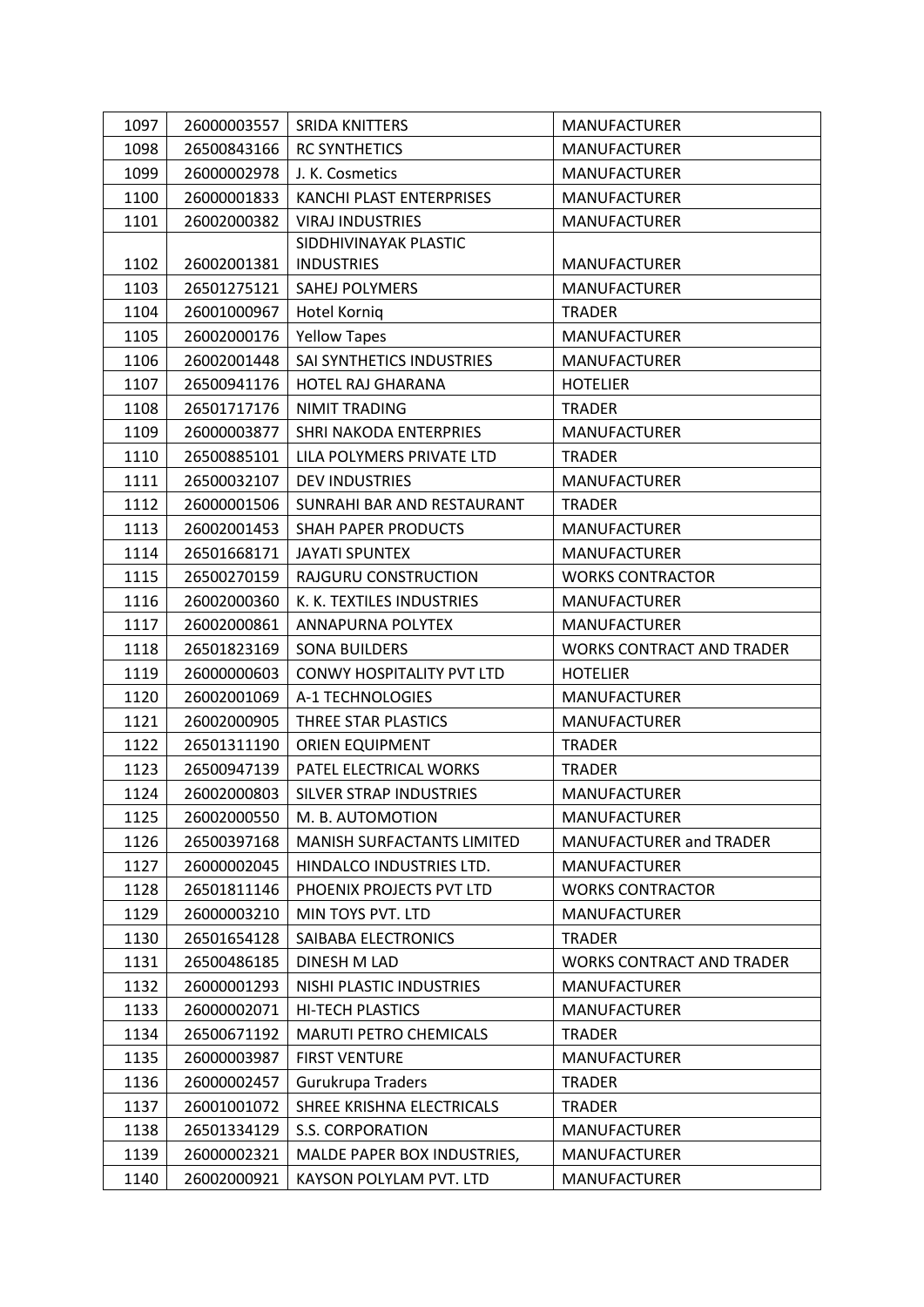| 1141 | 26001000755 | <b>HOTEL VIRAJ</b>                | <b>TRADER</b>                    |
|------|-------------|-----------------------------------|----------------------------------|
|      |             | SYSTEMATIC STEEL INDUSTRIES       |                                  |
| 1142 | 26000001647 | LTD.                              | <b>MANUFACTURER</b>              |
| 1143 | 26001001252 | LAMINATE PLUS AND HARDWARE        | <b>TRADER</b>                    |
| 1144 | 26000002602 | SAROJ PRESS PVT. LTD.             | <b>MANUFACTURER</b>              |
| 1145 | 26000001359 | SHREE MAHADEV PRODUCTS            | <b>TRADER</b>                    |
| 1146 | 26002000260 | <b>KV CHEM INDUSTRIES</b>         | <b>MANUFACTURER</b>              |
| 1147 | 26000002640 | R.A. SHAIKH PACKAGING             | <b>MANUFACTURER</b>              |
| 1148 | 26000003255 | PIONEER HOTEL                     | <b>TRADER</b>                    |
| 1149 | 26500305121 | LARSEN & TOUBRO LIMITED           | <b>WORKS CONTRACT AND TRADER</b> |
| 1150 | 26000000124 | <b>HEMRAJ BAR</b>                 | Manufacturer                     |
| 1151 | 26001000479 | UTKARSH HIGHWAY SERVICES          | <b>TRADER</b>                    |
| 1152 | 26000001221 | <b>NEWEL LAMINATIONS</b>          | <b>MANUFACTURER</b>              |
|      |             | VISHAKH (SILVASSA)                |                                  |
| 1153 | 26001000738 | INFRASTRUCTURE PVT. LTD.,         | <b>WORKS CONTRACTOR</b>          |
| 1154 | 26000001149 | ZATPAT BAR AND RESTAURANT         | <b>HOTELIER, TRADER</b>          |
| 1155 | 26500467189 | <b>NEMI ENTERPISES</b>            | <b>MANUFACTURER</b>              |
| 1156 | 26000001990 | Symbiosis Srapings Pvt. Ltd.      | <b>TRADER</b>                    |
| 1157 | 26002001452 | <b>GLACIER ALUMINUM P LTD</b>     | <b>MANUFACTURER</b>              |
| 1158 | 26501262185 | SHREE SAI ENTERPRISES             | <b>TRADER</b>                    |
| 1159 | 26002001143 | <b>ORANGE ENTERPRISES</b>         | <b>MANUFACTURER</b>              |
| 1160 | 26000001770 | MEDIKLIN HEATHCARE LTD.           | MANUFACTURER, OTHERS             |
|      |             | NPL BLUESKY AUTOMOTIVE            |                                  |
| 1161 | 26500060193 | PRIVATE LIMITED                   | <b>MANUFACTURER</b>              |
|      |             | PELICAN EARTHMOVING SPARES        |                                  |
| 1162 | 26500135167 | CO<br>SAURABH PLASTO PRODUCTS PVT | <b>TRADER</b>                    |
| 1163 | 26500553176 | <b>LTD</b>                        | <b>MANUFACTURER</b>              |
| 1164 | 26501722129 | <b>BHAVSAR MOBILE</b>             | <b>TRADER</b>                    |
|      |             | <b>INTACT PACKAGING &amp;</b>     |                                  |
| 1165 | 26500719187 | <b>AUTOMATION</b>                 | TRADER                           |
| 1166 | 26000002505 | <b>GURUKRUPA ELECTRICALS</b>      | <b>TRADER</b>                    |
| 1167 | 26001000617 | TIMEX BELTING COMPANY             | <b>TRADER</b>                    |
| 1168 | 26000000250 | <b>ALLIED FRUIT INDUSTRIES</b>    | <b>MANUFACTURER</b>              |
| 1169 | 26002000415 | SEWA ELASTOMERS                   | <b>MANUFACTURER</b>              |
| 1170 | 26001001110 | K. K. ENTERPRISE                  | <b>TRADER</b>                    |
| 1171 | 26501101127 | <b>HAZEL MERCANTILE LIMITED</b>   | <b>TRADER</b>                    |
| 1172 | 26001001546 | <b>RC REPRO TRADE</b>             | <b>TRADER</b>                    |
| 1173 | 26000001697 | INDO SWISS EMBROIDERY IND.LLP     | <b>MANUFACTURER</b>              |
| 1174 | 26002000600 | SHREE SHANTINATH PLASTICS         | <b>MANUFACTURER</b>              |
| 1175 | 26000003752 | SONAL INDUSTRIES                  | <b>MANUFACTURER</b>              |
| 1176 | 26500175179 | <b>KESHAR INDUSTRIES</b>          | <b>MANUFACTURER</b>              |
| 1177 | 26500743136 | <b>NARAYAN TEXTILE</b>            | <b>MANUFACTURER</b>              |
| 1178 | 26002001361 | SURE LOGISTIC CONTROL PVT. LTD.   | <b>MANUFACTURER</b>              |
| 1179 | 26000000240 | <b>ROYAL BAR</b>                  | <b>TRADER</b>                    |
| 1180 | 26001001503 | <b>FORTUNE MARBLES</b>            | MANUFACTURER and TRADER          |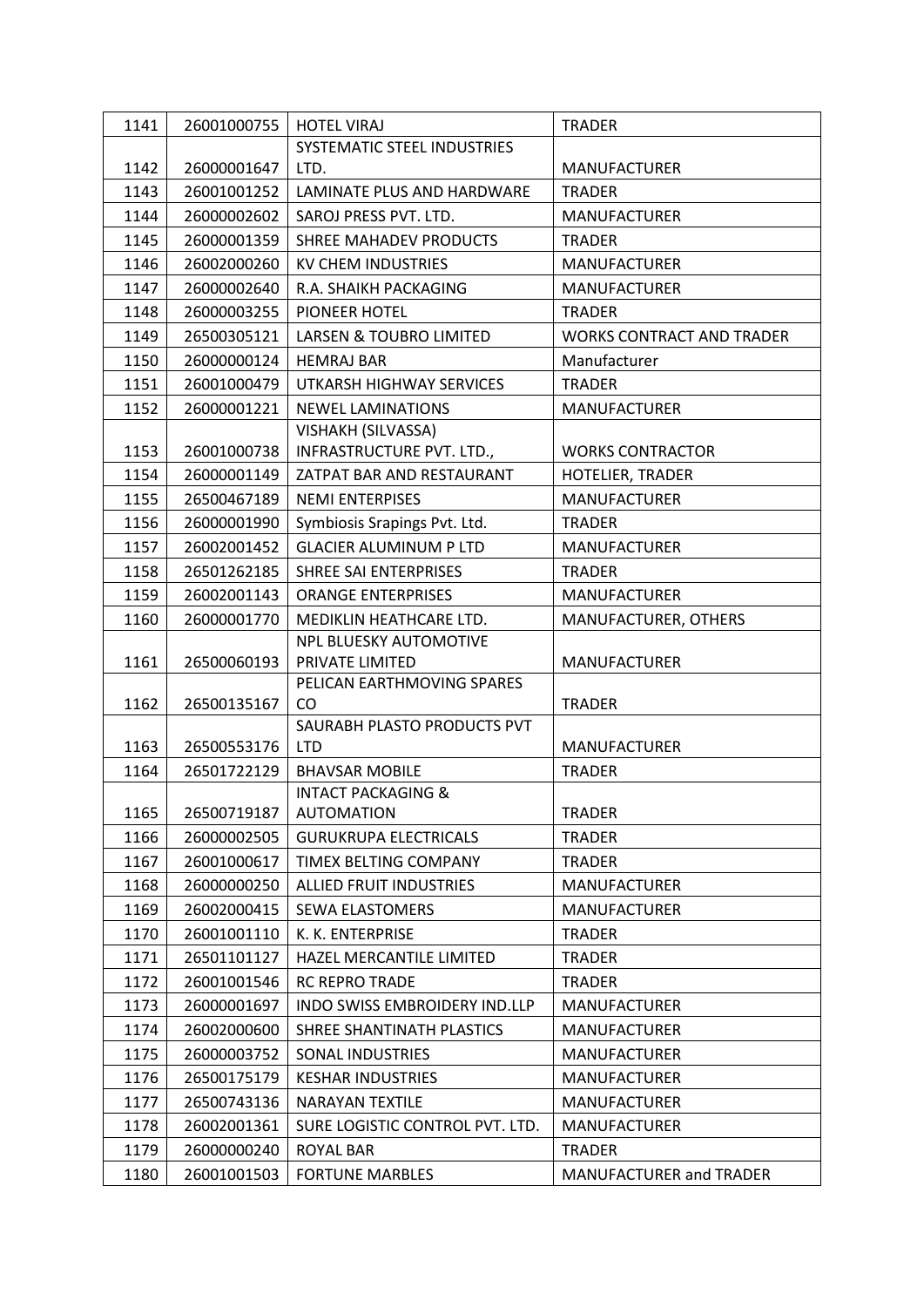|      |             | <b>DESIRE MOULDINGS PRIVATE</b>       |                                |
|------|-------------|---------------------------------------|--------------------------------|
| 1181 | 26500480125 | LIMITED                               | <b>MANUFACTURER</b>            |
| 1182 | 26002000862 | JAYATI SPINNERS P. LTD.,              | <b>MANUFACTURER</b>            |
| 1183 | 26501515193 | <b>RAHUL ENTERPRISES</b>              | <b>TRADER</b>                  |
| 1184 | 26002001032 | <b>MANGALTARA ENTERPRISES</b>         | <b>MANUFACTURER</b>            |
| 1185 | 26500684128 | <b>BALBIR STEEL ROLLING PVT. LTD.</b> | <b>MANUFACTURER</b>            |
| 1186 | 26000001630 | JEEVAN DIESEL ELECTRICALS LTD,        | <b>MANUFACTURER</b>            |
| 1187 | 26002001291 | <b>DISHA PLASTIC</b>                  | <b>MANUFACTURER</b>            |
| 1188 | 26500289155 | <b>JAIN PLASTO PACK</b>               | <b>MANUFACTURER</b>            |
| 1189 | 26001001036 | <b>RIVER TOUCH RESORT</b>             | <b>TRADER</b>                  |
|      |             | ANUPAM HEATERS AND CONTROLS           |                                |
| 1190 | 26000002091 | PVT. LTD.                             | MANUFACTURER, OTHERS           |
| 1191 | 26500826190 | <b>RAGHAY ENTERPRISES</b>             | <b>MANUFACTURER and TRADER</b> |
|      |             | <b>GANJAWALLA FABRI PRO. PVT.</b>     |                                |
| 1192 | 26002001121 | LTD.,                                 | <b>MANUFACTURER</b>            |
| 1193 | 26002000556 | <b>SHREY PLASTO</b>                   | <b>MANUFACTURER</b>            |
| 1194 | 26001000830 | <b>QUALITY MARBLE</b>                 | <b>TRADER</b>                  |
| 1195 | 26500259146 | YASH ENTERPRISES                      | <b>TRADER</b>                  |
| 1196 | 26500795171 | UDYOGI INTERNATIONAL PVT LTD          | <b>MANUFACTURER</b>            |
| 1197 | 26000004092 | <b>GAYATRI ENGINEERING</b>            | <b>MANUFACTURER</b>            |
| 1198 | 26501840145 | <b>STELLA INDUSTRIES</b>              | <b>MANUFACTURER and TRADER</b> |
| 1199 | 26002000519 | SAREEKA POLYMER                       | <b>MANUFACTURER</b>            |
| 1200 | 26002001351 | M TECH INDUSTRIES                     | <b>MANUFACTURER</b>            |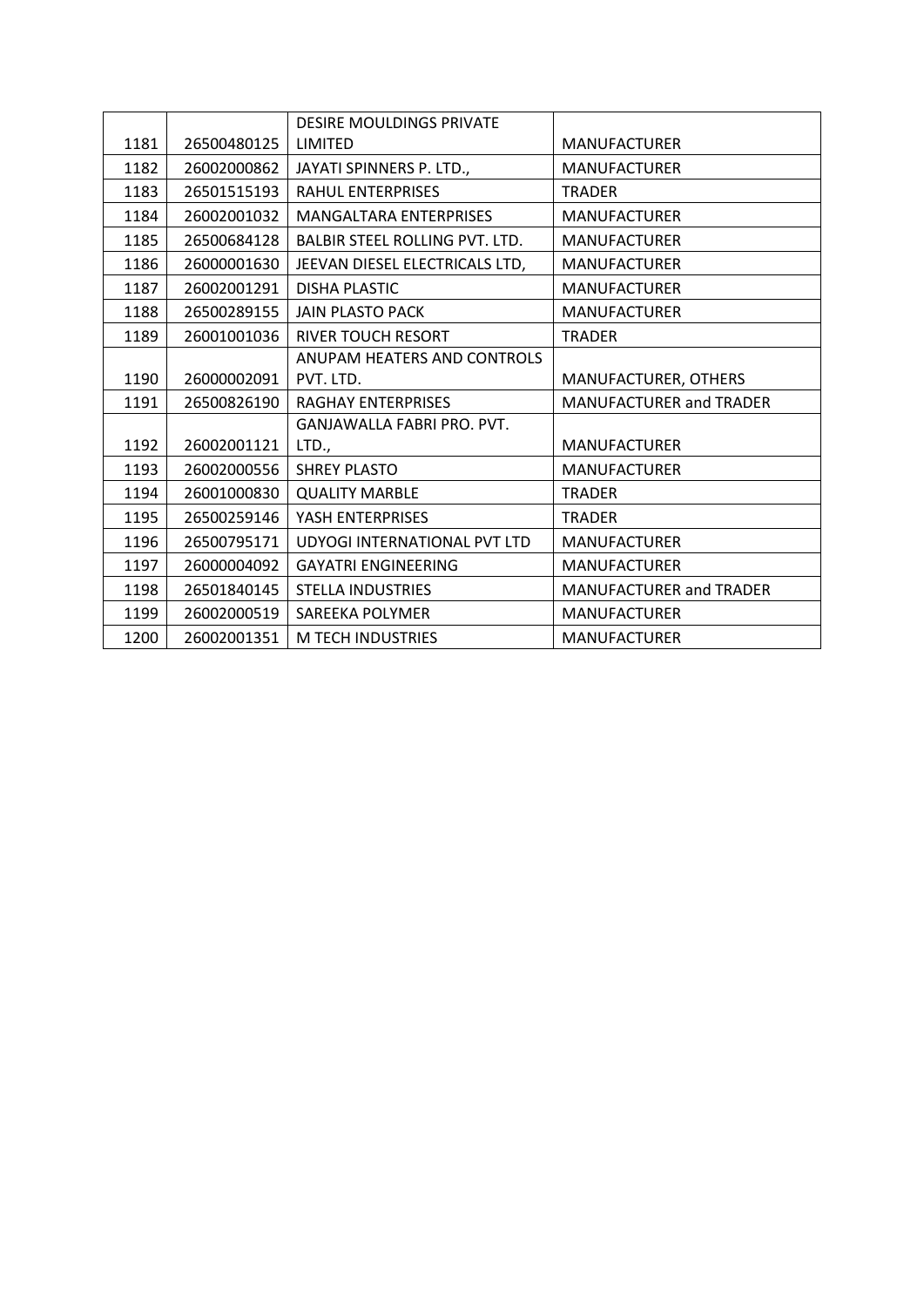#### **BATCH-V**

| SR.NO | TIN NO.     | <b>TRADE NAME</b>                            | <b>NATURE OF BUSINESS</b>        |
|-------|-------------|----------------------------------------------|----------------------------------|
| 1201  | 26501753148 | <b>VARAD KNITS</b>                           | <b>MANUFACTURER</b>              |
| 1202  | 26500260156 | <b>WINPACK INDUSTRIES</b>                    | <b>MANUFACTURER</b>              |
| 1203  | 26501625129 | <b>AARAV ENTERPRISE</b>                      | <b>TRADER</b>                    |
| 1204  | 26501272188 | <b>S MART</b>                                | <b>TRADER</b>                    |
| 1205  | 26002001425 | DEEP FOOD INDUSTRIES                         | <b>MANUFACTURER</b>              |
| 1206  | 26002001210 | Synergy Packaging Pvt. Ltd.,                 | <b>MANUFACTURER</b>              |
| 1207  | 26000003371 | RESHAM PETROTECH LTD.                        | <b>MANUFACTURER</b>              |
| 1208  | 26500877118 | SHRADDHA SYNTHETICS                          | <b>MANUFACTURER</b>              |
| 1209  | 26500387165 | SHREE NAKODA TEX                             | <b>MANUFACTURER</b>              |
| 1210  | 26002000988 | <b>TOPCAP PACKAGING</b>                      | <b>MANUFACTURER</b>              |
| 1211  | 26000001953 | <b>JITAL BAR</b>                             | <b>TRADER</b>                    |
| 1212  | 26001000897 | <b>DNH PROJECTS LIMITED</b>                  | <b>TRADER</b>                    |
| 1213  | 26001000938 | <b>HOTEL NAMRATA</b>                         | <b>TRADER</b>                    |
| 1214  | 26500417174 | <b>BHUMI SALES</b>                           | <b>TRADER</b>                    |
| 1215  | 26002001207 | PARSHWANATH PACKAGING                        | <b>MANUFACTURER</b>              |
| 1216  | 26001000124 | SHREEJI CONSTRUCTION                         | <b>WORKS CONTRACTOR</b>          |
| 1217  | 26000000073 | <b>SIBAR</b>                                 | <b>TRADER</b>                    |
| 1218  | 26000003609 | NOVEL PLASTIC PVT.LTD.                       | <b>MANUFACTURER</b>              |
| 1219  | 26501975137 | MUTHOOT FINANCE LIMITED                      | <b>TRADER</b>                    |
| 1220  | 26001001435 | <b>EQUISCALE TECHNOLOGIES</b>                | <b>TRADER</b>                    |
| 1221  | 26500790121 | SAI MACHINERY                                | <b>TRADER</b>                    |
| 1222  | 26002001104 | OMM PACKAGING                                | <b>MANUFACTURER</b>              |
| 1223  | 26001000797 | RONEY FOOD PRODUCTS                          | <b>TRADER</b>                    |
| 1224  | 26001001368 | <b>Arihant Electrical</b>                    | <b>TRADER</b>                    |
| 1225  | 26500558129 | <b>HOSPITECH</b>                             | <b>TRADER</b>                    |
| 1226  | 26002001477 | SHREE SITA POLYESTERS                        | <b>MANUFACTURER</b>              |
|       |             | <b>SWAN INDUSTRIES PRIVATE</b>               |                                  |
| 1227  | 26501436179 | LIMITED                                      | <b>TRADER</b>                    |
| 1228  | 26002000023 | R.T. ENGINEER                                | <b>MANUFACTURER</b>              |
| 1229  | 26001000798 | BHAGYA LAXMI PETROLEUM                       | <b>TRADER</b>                    |
| 1230  | 26501977157 | AMAR SHAKTI TECHNO ESTATE<br>PRIVATE LIMITED | <b>WORKS CONTRACT AND TRADER</b> |
| 1231  | 26000002363 | <b>SHAKTI PACKERS</b>                        | <b>MANUFACTURER</b>              |
| 1232  | 26002000849 | <b>VIBTRON COLOURS</b>                       | <b>MANUFACTURER</b>              |
|       |             | ADVANCE TUBES PIPES (INDIA) PVT              |                                  |
| 1233  | 26000003570 | <b>LTD</b>                                   | <b>MANUFACTURER</b>              |
| 1234  | 26002000882 | SIDDHANT ISPAT PVT. LTD.                     | <b>MANUFACTURER</b>              |
| 1235  | 26000003115 | <b>GULSHAN BAR AND RESTAURANT</b>            | Manufacturer                     |
|       |             | DHIRAJ CAN COMPANY PRIVATE                   |                                  |
| 1236  | 26002001155 | LIMITED                                      | <b>MANUFACTURER</b>              |
| 1237  | 26000003665 | <b>ACME SOAP WORKS</b>                       | <b>MANUFACTURER</b>              |
| 1238  | 26501043129 | PRAMUKH AUTOMOBILES PRIVATE                  | <b>TRADER</b>                    |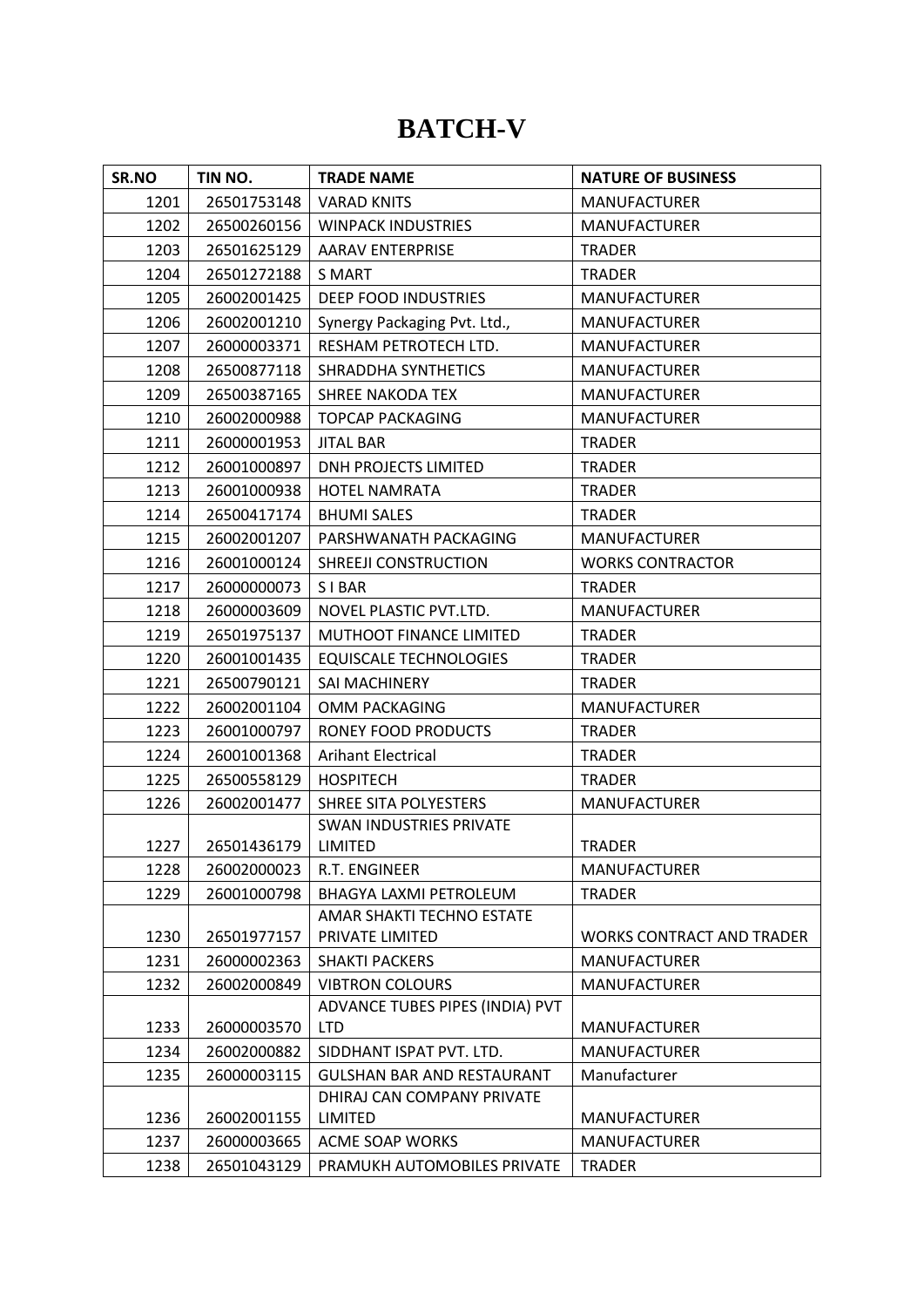| SR.NO                                                                | TIN NO.                                                                                               | <b>TRADE NAME</b>                                                                                                                                                                                                     | <b>NATURE OF BUSINESS</b>                                                                                                                                                                     |
|----------------------------------------------------------------------|-------------------------------------------------------------------------------------------------------|-----------------------------------------------------------------------------------------------------------------------------------------------------------------------------------------------------------------------|-----------------------------------------------------------------------------------------------------------------------------------------------------------------------------------------------|
|                                                                      |                                                                                                       | <b>LTD</b>                                                                                                                                                                                                            |                                                                                                                                                                                               |
| 1239                                                                 | 26000003891                                                                                           | <b>SHANTI POLY PLAST</b>                                                                                                                                                                                              | <b>MANUFACTURER</b>                                                                                                                                                                           |
|                                                                      |                                                                                                       | <b>BASP CHEMICALS PRODUCTS</b>                                                                                                                                                                                        |                                                                                                                                                                                               |
| 1240                                                                 | 26500929153                                                                                           | LIMITED                                                                                                                                                                                                               | <b>TRADER</b>                                                                                                                                                                                 |
| 1241                                                                 | 26501313113                                                                                           | ANANT ANAND EXIMS LLP                                                                                                                                                                                                 | <b>TRADER</b>                                                                                                                                                                                 |
| 1242                                                                 | 26500046150                                                                                           | PHARMA AGENCIES                                                                                                                                                                                                       | <b>TRADER</b>                                                                                                                                                                                 |
|                                                                      |                                                                                                       | <b>INPROCORP INDIA PRIVATE</b>                                                                                                                                                                                        |                                                                                                                                                                                               |
| 1243                                                                 | 26501047169                                                                                           | LIMITED                                                                                                                                                                                                               | <b>TRADER</b>                                                                                                                                                                                 |
| 1244                                                                 | 26000004088                                                                                           | <b>ASHUTOSH PLASTICS</b>                                                                                                                                                                                              | <b>MANUFACTURER</b>                                                                                                                                                                           |
| 1245                                                                 | 26002001090                                                                                           | <b>DURGA PLASTICS</b>                                                                                                                                                                                                 | <b>MANUFACTURER</b>                                                                                                                                                                           |
| 1246                                                                 | 26001001514                                                                                           | <b>VASAYA TRADERS</b>                                                                                                                                                                                                 | <b>MANUFACTURER</b>                                                                                                                                                                           |
| 1247                                                                 | 26001001223                                                                                           | <b>JALARAM TRADERS</b>                                                                                                                                                                                                | <b>TRADER</b>                                                                                                                                                                                 |
| 1248                                                                 | 26000002984                                                                                           | <b>SIMPLEX POLYMERS</b>                                                                                                                                                                                               | <b>MANUFACTURER</b>                                                                                                                                                                           |
|                                                                      |                                                                                                       | M/S SHREE AMULYA FABRICATORS                                                                                                                                                                                          |                                                                                                                                                                                               |
|                                                                      |                                                                                                       | (UNIT OF MAHEK CARGO                                                                                                                                                                                                  |                                                                                                                                                                                               |
| 1249                                                                 | 26502193183                                                                                           | CARRIERS PVT. LTD.)                                                                                                                                                                                                   | <b>MANUFACTURER</b>                                                                                                                                                                           |
| 1250                                                                 | 26000003357                                                                                           | PAPER BAGE (INDIA) P. LTD.,<br>POLIGOF- MICRO HYGIENE (INDIA)                                                                                                                                                         | <b>MANUFACTURER</b>                                                                                                                                                                           |
| 1251                                                                 | 26501997163                                                                                           | PRIVATE LIMITED                                                                                                                                                                                                       | <b>MANUFACTURER</b>                                                                                                                                                                           |
| 1252                                                                 | 26500566112                                                                                           | R. P. TEX                                                                                                                                                                                                             | <b>MANUFACTURER</b>                                                                                                                                                                           |
| 1253                                                                 | 26500182152                                                                                           | <b>SUNGRACE INDUSTRIES</b>                                                                                                                                                                                            | <b>MANUFACTURER</b>                                                                                                                                                                           |
| 1254                                                                 | 26002000538                                                                                           | C & R VALVES PRIVATE LIMITED                                                                                                                                                                                          | <b>MANUFACTURER</b>                                                                                                                                                                           |
| 1255                                                                 | 26501000184                                                                                           | <b>G.P.FOOD PRODUCTS</b>                                                                                                                                                                                              | MANUFACTURER and TRADER                                                                                                                                                                       |
| 1256                                                                 | 26001001425                                                                                           | M. H. TRADERS                                                                                                                                                                                                         | <b>TRADER</b>                                                                                                                                                                                 |
| 1257                                                                 | 26501297147                                                                                           | <b>MAHAVIR INDUSTRIES</b>                                                                                                                                                                                             | <b>MANUFACTURER</b>                                                                                                                                                                           |
| 1258                                                                 | 26000003763                                                                                           | <b>SURYA PLAST INDUSTRIES</b>                                                                                                                                                                                         | <b>MANUFACTURER</b>                                                                                                                                                                           |
| 1259                                                                 | 26001000054                                                                                           | POPULAR HOTEL                                                                                                                                                                                                         | <b>TRADER</b>                                                                                                                                                                                 |
| 1260                                                                 | 26000000376                                                                                           | <b>ALANKAR FOOTWEAR</b>                                                                                                                                                                                               | <b>MANUFACTURER</b>                                                                                                                                                                           |
|                                                                      |                                                                                                       |                                                                                                                                                                                                                       | MANUFACTURER, WORKS                                                                                                                                                                           |
| 1261                                                                 | 26501779117                                                                                           | PRESCIENCE CONTROLS                                                                                                                                                                                                   | <b>CONTRACTOR</b>                                                                                                                                                                             |
| 1262                                                                 | 26002000110                                                                                           | <b>KISAN AGRO</b>                                                                                                                                                                                                     | <b>MANUFACTURER</b>                                                                                                                                                                           |
|                                                                      | 26501887130                                                                                           |                                                                                                                                                                                                                       |                                                                                                                                                                                               |
|                                                                      |                                                                                                       |                                                                                                                                                                                                                       |                                                                                                                                                                                               |
|                                                                      | 26002000144                                                                                           | <b>SHINSEI INDUSTRIES</b>                                                                                                                                                                                             | <b>MANUFACTURER</b>                                                                                                                                                                           |
|                                                                      |                                                                                                       | <b>GUJARAT STATE FERTILIZERS AND</b>                                                                                                                                                                                  |                                                                                                                                                                                               |
| 1266                                                                 | 26000000078                                                                                           | CHEMICALS LTD.                                                                                                                                                                                                        | <b>TRADER</b>                                                                                                                                                                                 |
|                                                                      |                                                                                                       | HOTEL AMRUTA (MITALI                                                                                                                                                                                                  |                                                                                                                                                                                               |
| 1267                                                                 | 26001000287                                                                                           | RESTAURANT)                                                                                                                                                                                                           | <b>TRADER</b>                                                                                                                                                                                 |
|                                                                      |                                                                                                       | <b>SECURE PACKAGING</b>                                                                                                                                                                                               | <b>MANUFACTURER</b>                                                                                                                                                                           |
|                                                                      |                                                                                                       |                                                                                                                                                                                                                       |                                                                                                                                                                                               |
|                                                                      |                                                                                                       |                                                                                                                                                                                                                       |                                                                                                                                                                                               |
|                                                                      |                                                                                                       |                                                                                                                                                                                                                       |                                                                                                                                                                                               |
|                                                                      |                                                                                                       |                                                                                                                                                                                                                       |                                                                                                                                                                                               |
|                                                                      |                                                                                                       |                                                                                                                                                                                                                       |                                                                                                                                                                                               |
|                                                                      |                                                                                                       |                                                                                                                                                                                                                       |                                                                                                                                                                                               |
| 1263<br>1264<br>1265<br>1268<br>1269<br>1270<br>1271<br>1272<br>1273 | 26000003985<br>26002001302<br>26002000361<br>26501906126<br>26000003974<br>26002000475<br>26501097184 | ABBELINE IMPEX PRIVATE LIMITED<br>SAI ENTERPRISES<br>WELLBERT PHARMACEUTICAL<br>(BOMBAY) PVT. LTD.,<br><b>KARTIKAY CORPORATION</b><br>SAUVRASTRA CEMENT PRODUCTS<br>MADHAVI PAWAN KUMAR DHELIA<br>SHAKTI CONSTRUCTION | <b>TRADER</b><br><b>MANUFACTURER</b><br><b>MANUFACTURER</b><br>MANUFACTURER and TRADER<br><b>MANUFACTURER</b><br><b>MANUFACTURER</b><br><b>WORKS CONTRACT AND</b><br>TRADER, WORKS CONTRACTOR |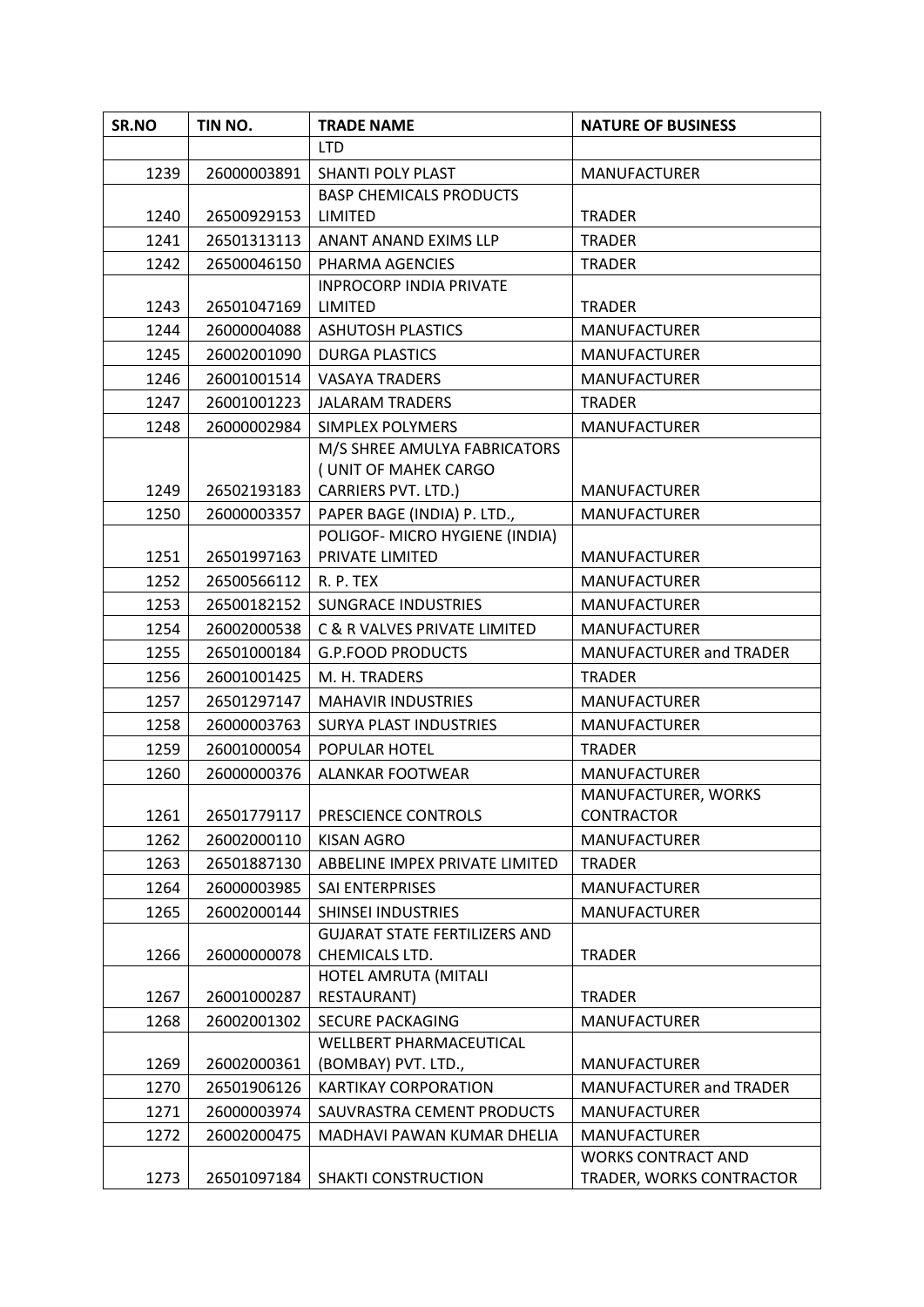| SR.NO | TIN NO.     | <b>TRADE NAME</b>              | <b>NATURE OF BUSINESS</b>        |
|-------|-------------|--------------------------------|----------------------------------|
| 1274  | 26000003122 | R.K.INDUSTRIES                 | <b>MANUFACTURER</b>              |
| 1275  | 26501814176 | PRECISION EXTRUSION            | MANUFACTURER and TRADER          |
| 1276  | 26000001795 | SANGAM HARDWARE AND STORES     | <b>TRADER</b>                    |
| 1277  | 26500217114 | KHEDPA VALLEY RESORTS          | <b>TRADER</b>                    |
|       |             | SHREE MAHA RAJESHWAR           |                                  |
| 1278  | 26001000629 | <b>TRADERS</b>                 | <b>TRADER</b>                    |
| 1279  | 26001001007 | <b>Enkay Electricals</b>       | <b>TRADER</b>                    |
| 1280  | 26002001451 | <b>CRYSTAL PACK</b>            | <b>MANUFACTURER</b>              |
| 1281  | 26000004089 | <b>DEV PHERIPHERALS</b>        | MANUFACTURER, TRADER             |
| 1282  | 26002000484 | DIPEN SYNTHETICS PVT. LTD.,    | <b>MANUFACTURER</b>              |
| 1283  | 26001000317 | MINI SANGAM STORES             | <b>TRADER</b>                    |
| 1284  | 26001001456 | <b>BABY RESORT</b>             | <b>TRADER</b>                    |
| 1285  | 26500246113 | <b>HARSH INDUSTRIES</b>        | <b>MANUFACTURER</b>              |
| 1286  | 26501908146 | <b>RAGHAY CORPORATION</b>      | <b>MANUFACTURER and TRADER</b>   |
| 1287  | 26000003204 | NETGUARD INDUSTRIES            | <b>MANUFACTURER</b>              |
| 1288  | 26500449106 | AURTECH CONSTRUCTION PVT LTD   | <b>TRADER</b>                    |
| 1289  | 26000002258 | M V PLASTIC INDUSTRIES         | Manufacturer                     |
| 1290  | 26502114169 | <b>JAIN POLY ENTERPRISES</b>   | <b>TRADER</b>                    |
| 1291  | 26001000042 | RAJESH HARDWARE STORES         | <b>TRADER</b>                    |
| 1292  | 26000002669 | SAMARTH POLYPLAST LLP.         | <b>MANUFACTURER</b>              |
| 1293  | 26000002340 | TRIACE MACHINES PVT. LTD.      | <b>TRADER</b>                    |
|       |             | <b>LORDS ORIENTAL RESORTS</b>  |                                  |
|       |             | DEVELOPERS SILVASSA PRIVATE    |                                  |
| 1294  | 26001001538 | LIMITED                        | <b>HOTELIER</b>                  |
| 1295  | 26502144178 | YASH INDUSTRIES                | <b>MANUFACTURER</b>              |
| 1296  | 26000001147 | DING DONG BAR                  | Manufacturer                     |
| 1297  | 26500965125 | HOTEL ROYAL INN                | HOTELIER, TRADER                 |
| 1298  | 26000001674 | <b>INSOTHERM GLASS SYSTEMS</b> | <b>MANUFACTURER</b>              |
| 1299  | 26501611183 | RAJRATH CONSTRUCTION           | <b>WORKS CONTRACT AND TRADER</b> |
| 1300  | 26000002401 | SHREEJI POLY PACK              | <b>MANUFACTURER</b>              |
| 1301  | 26001001302 | <b>HOTEL NIKHIL</b>            | <b>TRADER</b>                    |
| 1302  | 26500867115 | <b>AKS ENTERPRISES</b>         | <b>TRADER</b>                    |
| 1303  | 26000001168 | MILI BAR AND RESTAURENT        | <b>TRADER</b>                    |
|       |             | M/S SHREE SALASAR TRADING      |                                  |
| 1304  | 26500232167 | <b>COMPANY</b>                 | <b>TRADER</b>                    |
| 1305  | 26001000642 | RAJ VISION HOME APPLIANCE      | <b>TRADER</b>                    |
| 1306  | 26000003009 | APS GLOBAL PVT LTD             | <b>MANUFACTURER</b>              |
| 1307  | 26500670182 | <b>MADHAV ENTERPRISES</b>      | <b>TRADER</b>                    |
| 1308  | 26002000525 | <b>ASY CORPORATION</b>         | <b>MANUFACTURER</b>              |
| 1309  | 26501750118 | SAMARPAN INDUSTRIES            | <b>MANUFACTURER</b>              |
| 1310  | 26500884188 | SAI RAM INDUSTRIES             | <b>MANUFACTURER</b>              |
| 1311  | 26500567122 | <b>SRB YARNS</b>               | <b>MANUFACTURER</b>              |
| 1312  | 26001000927 | SANDESH DISTRIBUTORS PVT.LTD   | <b>TRADER</b>                    |
| 1313  | 26000002876 | PERFECT SPECIALITY PRODUCTS    | <b>MANUFACTURER</b>              |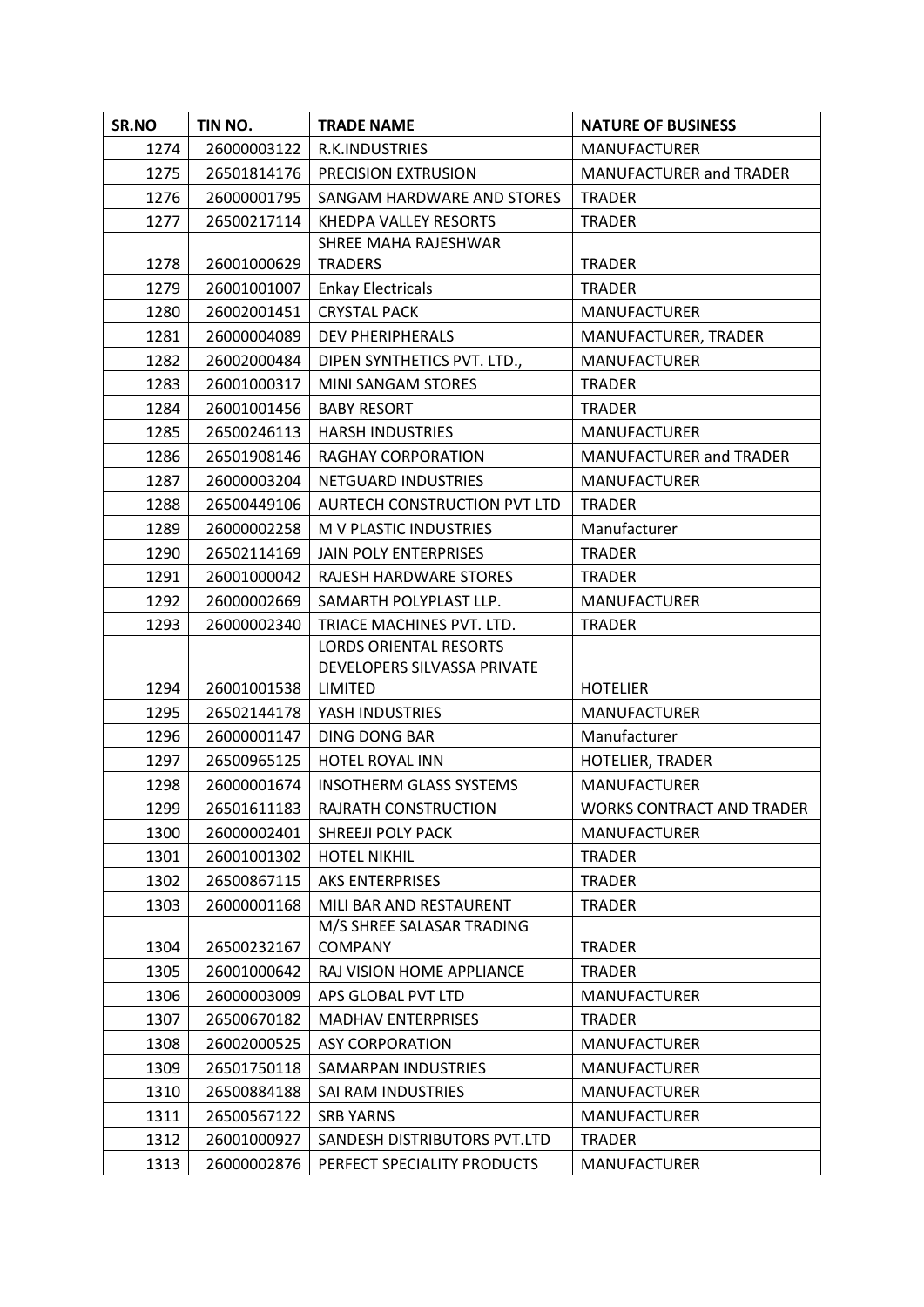| SR.NO        | TIN NO.     | <b>TRADE NAME</b>                     | <b>NATURE OF BUSINESS</b>        |
|--------------|-------------|---------------------------------------|----------------------------------|
| 1314         | 26002000971 | DELTA TRANSMISSION PVT. LTD.,         | <b>MANUFACTURER</b>              |
| 1315         | 26500971185 | <b>SHREE BALAJI FOODS</b>             | <b>MANUFACTURER</b>              |
| 1316         | 26500438190 | <b>NAUKA INDUSTRIES</b>               | <b>MANUFACTURER</b>              |
| 1317         | 26500130117 | SARASWATI POLYMERS                    | <b>MANUFACTURER</b>              |
| 1318         | 26002001234 | R. G. Enterprises                     | <b>MANUFACTURER</b>              |
| 1319         | 26002000152 | CLASSIC MARBLE CO. PVT. LTD.          | <b>MANUFACTURER</b>              |
| 1320         | 26501970184 | <b>SHUBH POLYPACK</b>                 | <b>MANUFACTURER</b>              |
| 1321         | 26001001412 | PIYUSH ENTERPRISES                    | <b>WORKS CONTRACTOR</b>          |
|              |             | JIGNESHKUMAR KAMLESHBHAI              |                                  |
| 1322         | 26501309170 | <b>RATHOD</b>                         | <b>WORKS CONTRACTOR</b>          |
| 1323         | 26000003844 | SUPREME TECHNOFAB PVT. LTD.           | <b>MANUFACTURER</b>              |
| 1324         | 26501550155 | <b>VIYAAN PLASTIC INDUSTRIES</b>      | MANUFACTURER and TRADER          |
|              |             | PATEL MACHINERY AND HARD              |                                  |
| 1325         | 26001000185 | <b>WARE STORES</b>                    | <b>TRADER</b>                    |
| 1326         | 26001001565 | LIZA PLASTIC MANUFACTURING<br>PVT LTD | <b>TRADER</b>                    |
| 1327         | 26501754158 | <b>RPM INDUSTRIES</b>                 | <b>MANUFACTURER</b>              |
| 1328         | 26000003554 | <b>ARIHANT ENTERPRISES</b>            | Manufacturer                     |
| 1329         | 26001000518 | MITTAL ELECTRICALS                    | <b>TRADER</b>                    |
| 1330         | 26002001300 | <b>VENTURE TECHNOLOGIES</b>           | <b>MANUFACTURER</b>              |
| 1331         | 26001000810 | AANUJ INFRAPROJECTS PVT. LTD.         | <b>WORKS CONTRACTOR</b>          |
| 1332         | 26001001389 | <b>SUNRISE BUILDERS</b>               | <b>WORKS CONTRACTOR</b>          |
|              | 26500958152 | DADRA POLYPLAST INDUSTRIES            | <b>MANUFACTURER</b>              |
| 1333<br>1334 | 26502083150 | <b>VVR POLYFILM</b>                   | MANUFACTURER and TRADER          |
| 1335         | 26500237120 | <b>VIVEK SILK INDUSTRIES</b>          | <b>MANUFACTURER</b>              |
| 1336         | 26000003894 | SILVASSA SPANYARN INDUSTRIES          | <b>MANUFACTURER</b>              |
| 1337         | 26500772135 | <b>EXPORT PACKAGING SOLUTION</b>      | <b>TRADER</b>                    |
| 1338         | 26000001551 | TAVOY WORKWEAR PVT. LTD.              | <b>MANUFACTURER</b>              |
|              |             | PADMAVATI PLASTOFILM                  |                                  |
| 1339         | 26501134166 | <b>INDUSTRIES</b>                     | <b>MANUFACTURER</b>              |
| 1340         | 26501830142 | <b>GUJARAT GAS LIMITED</b>            | <b>TRADER</b>                    |
| 1341         | 26000002877 | PRATIK ENTERPRISES,                   | <b>MANUFACTURER</b>              |
| 1342         | 26500541153 | JAYNIDHI ENTERPRISES                  | <b>TRADER</b>                    |
| 1343         | 26500102128 | SIDDHESHWAR INFRA PVT.LTD.            | <b>WORKS CONTRACTOR</b>          |
| 1344         | 26501884100 | SHREE MAHALAXMI INDUSTRIES            | <b>MANUFACTURER</b>              |
| 1345         | 26001001196 | <b>HITUMET CORPORATION</b>            | <b>TRADER</b>                    |
| 1346         | 26501195194 | <b>MAYA INDUSTRIES</b>                | MANUFACTURER and TRADER          |
| 1347         | 26001000292 | NATIONAL ELECTRICALS                  | <b>TRADER</b>                    |
| 1348         | 26001000173 | Damanaganga Velly Resorts P. Ltd.     | <b>TRADER</b>                    |
|              |             | THERMOPLASTIC AND PHENOLIC            |                                  |
| 1349         | 26002001166 | <b>MOULDERS</b>                       | <b>MANUFACTURER</b>              |
| 1350         | 26501677164 | <b>KAIZEN WRITING SOLUTIONS</b>       | <b>MANUFACTURER</b>              |
| 1351         | 26500988161 | SILVERTOUCH TECHNOLOGIES LTD.         | <b>WORKS CONTRACT AND TRADER</b> |
| 1352         | 26000002903 | <b>SABRI &amp; COMPANY</b>            | <b>MANUFACTURER</b>              |
| 1353         | 26000004098 | VIVIDH PACKAGING PVT. LTD.            | <b>MANUFACTURER</b>              |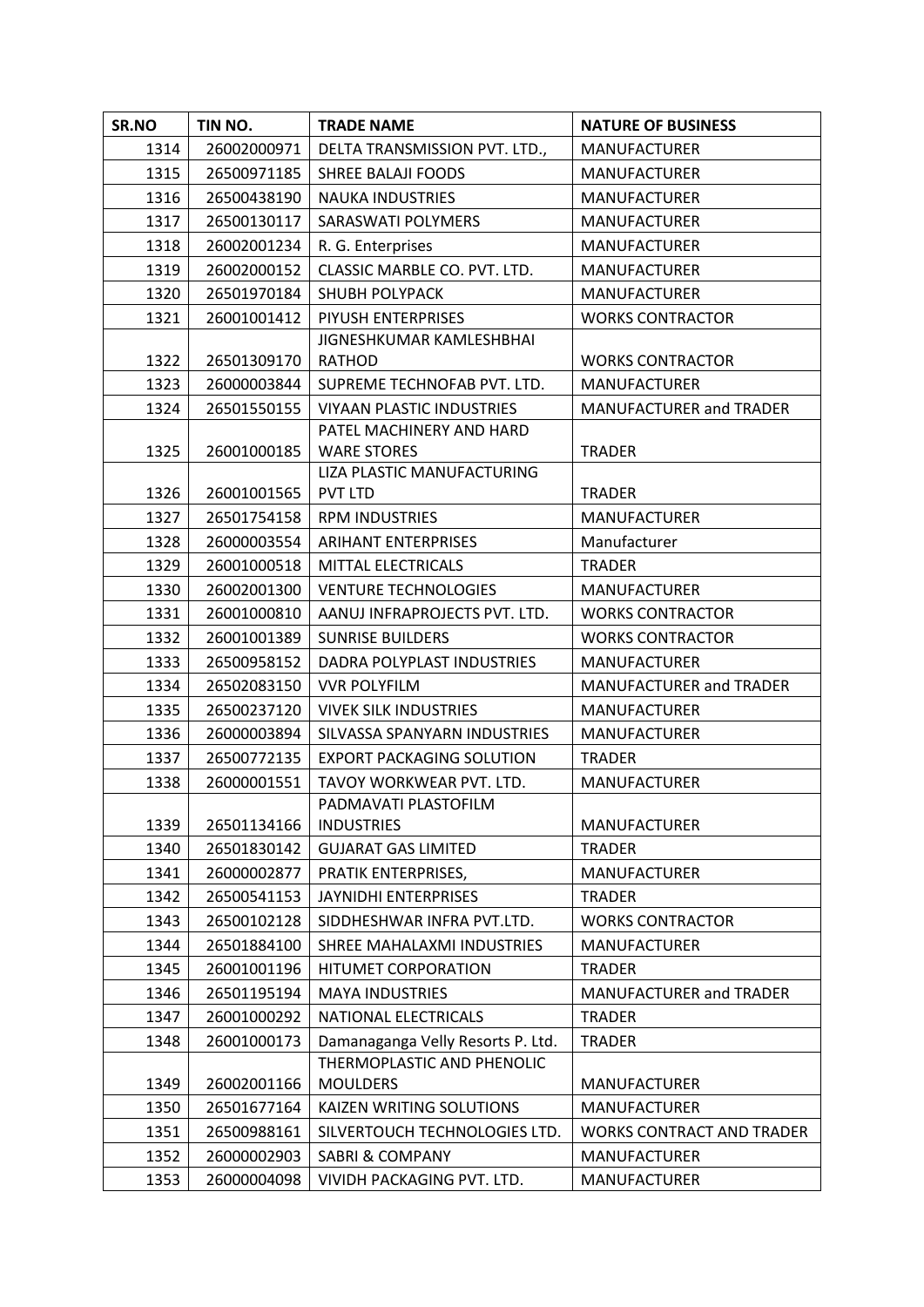| SR.NO | TIN NO.     | <b>TRADE NAME</b>                      | <b>NATURE OF BUSINESS</b>        |
|-------|-------------|----------------------------------------|----------------------------------|
| 1354  | 26502052131 | <b>SHUBH YS FIBRES</b>                 | <b>MANUFACTURER</b>              |
| 1355  | 26000001894 | LUB OIL DEPOT                          | <b>TRADER</b>                    |
| 1356  | 26000001866 | PRITHVI INDUSTRIES,                    | <b>MANUFACTURER</b>              |
| 1357  | 26001001508 | SAMARTH ENTERPRISES                    | <b>TRADER</b>                    |
| 1358  | 26000003563 | <b>SATGURUS VELVETS</b>                | <b>MANUFACTURER</b>              |
|       |             | RISHABH MICRO PRECISION CO.            |                                  |
| 1359  | 26002000159 | PVT. LTD.,                             | <b>MANUFACTURER</b>              |
|       |             | SHRI SOMESHWARA SPUN PRIVATE           |                                  |
| 1360  | 26500526100 | <b>LIMITED</b>                         | <b>MANUFACTURER</b>              |
| 1361  | 26000002415 | RANGOLI INDUSTRIES PVT. LTD.           | <b>MANUFACTURER</b>              |
| 1362  | 26001000278 | MYSORE PETRO CHEMICALS LTD.,           | <b>TRADER</b>                    |
| 1363  | 26000002514 | SUNLAND RECYLING INDUSTRIES<br>LIMITED | <b>MANUFACTURER</b>              |
|       |             | <b>BLUE STAR ENGINEERING</b>           |                                  |
| 1364  | 26501999183 | <b>COMPANY</b>                         | <b>WORKS CONTRACTOR</b>          |
| 1365  | 26501713136 | <b>WALVEKAR CONSTRUCTION</b>           | <b>WORKS CONTRACT AND TRADER</b> |
| 1366  | 26500288145 | SHRI KRISHNA TEXYARN PVT. LTD.         | <b>MANUFACTURER</b>              |
| 1367  | 26500669172 | <b>GIRIRAJ SALES CORPORATION</b>       | <b>MANUFACTURER</b>              |
| 1368  | 26000003551 | ARIHANT POLYMERS INDUSTRIES            | <b>MANUFACTURER</b>              |
| 1369  | 26002001111 | SAI TEXTURISERS                        | <b>MANUFACTURER</b>              |
| 1370  | 26500899144 | <b>SUPREME PLAST INDUSTRIES</b>        | MANUFACTURER and TRADER          |
| 1371  | 26000000092 | ABULI ABDUL HUSAIN AND CO.             | <b>TRADER</b>                    |
| 1372  | 26000002135 | <b>FIBRO PAPER CONVERTORS</b>          | <b>MANUFACTURER</b>              |
| 1373  | 26001001164 | AARTI MARBLE INDUSTRIES                | <b>TRADER</b>                    |
| 1374  | 26000000530 | <b>JAI INDUSTRIES</b>                  | Manufacturer                     |
| 1375  | 26000001214 | SHREE BALKRISHNA PETROLEUM             | <b>TRADER</b>                    |
| 1376  | 26501835192 | SUDARSHAN ADDPACK PVT LTD              | <b>MANUFACTURER</b>              |
| 1377  | 26501509133 | SHARDA INFRASTRUCTURE CO.              | <b>WORKS CONTRACTOR</b>          |
| 1378  | 26001001220 | <b>HOTEL GITANJALI</b>                 | <b>TRADER</b>                    |
| 1379  | 26501160135 | <b>AARTI ELECTROMECH</b>               | <b>MANUFACTURER</b>              |
| 1380  | 26002001444 | Freho Foods                            | <b>MANUFACTURER</b>              |
| 1381  | 26501938155 | KATARIA CARS PRIVATE LIMITED           | <b>TRADER</b>                    |
| 1382  | 26500762132 | ANUSHREE POLYPLAST                     | <b>MANUFACTURER</b>              |
| 1383  | 26001000753 | VANDANA ELECTRICALS                    | <b>TRADER</b>                    |
| 1384  | 26500281172 | YATIN METAL INDUSTRIES                 | <b>MANUFACTURER</b>              |
| 1385  | 26001000601 | <b>HOTEL UNNATI</b>                    | <b>TRADER</b>                    |
| 1386  | 26500109101 | J.K PROJECTS PVT LTD                   | <b>WORKS CONTRACTOR</b>          |
| 1387  | 26500608144 | <b>G K INDUSTRIAL SERVICES</b>         | <b>TRADER</b>                    |
| 1388  | 26501700103 | PARAMOUNT ENTERPRISE                   | <b>TRADER</b>                    |
|       |             | AGARWAL DETCHEM PRIVATE                |                                  |
| 1389  | 26500077169 | <b>LIMITED</b>                         | <b>MANUFACTURER</b>              |
| 1390  | 26002001441 | MAHALAXMI SPUNTEX                      | <b>MANUFACTURER</b>              |
|       |             |                                        | MANUFACTURER and TRADER,         |
| 1391  | 26500840136 | <b>KETAN MARBLE AND GRANITE</b>        | <b>WORKS CONTRACTOR</b>          |
| 1392  | 26501943108 | PRECISION ENGINEERS                    | <b>TRADER</b>                    |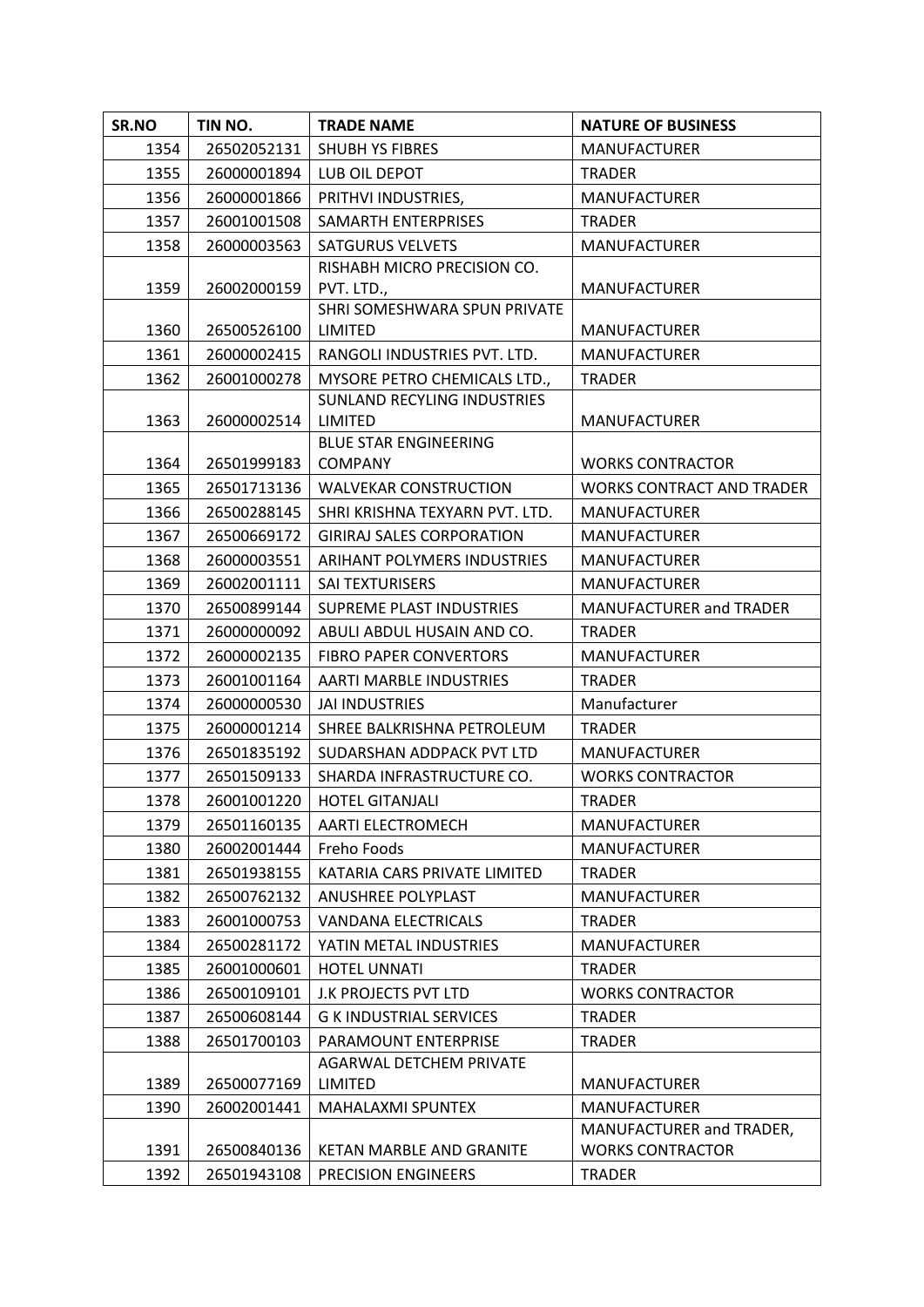| SR.NO | TIN NO.     | <b>TRADE NAME</b>                              | <b>NATURE OF BUSINESS</b>      |
|-------|-------------|------------------------------------------------|--------------------------------|
| 1393  | 26001000887 | S. R. PACKING                                  | <b>TRADER</b>                  |
| 1394  | 26001000250 | HARI OM POWER ELECTRONICS                      | <b>TRADER</b>                  |
| 1395  | 26001001329 | PRAYAG CONSTRUCTION                            | <b>WORKS CONTRACTOR</b>        |
| 1396  | 26002001314 | SUPER PACKAGINGS,                              | <b>MANUFACTURER</b>            |
| 1397  | 26501158115 | AJOSHA BIO TEKNIK PVT. LTD.                    | <b>MANUFACTURER</b>            |
|       |             |                                                | MANUFACTURER, WORKS            |
| 1398  | 26501423146 | PREMIER PROCESSORS                             | <b>CONTRACTOR</b>              |
| 1399  | 26002000773 | <b>VALLABH INDUSTRIES</b>                      | <b>MANUFACTURER</b>            |
| 1400  | 26002000961 | <b>Genesis Packaging</b>                       | <b>MANUFACTURER</b>            |
| 1401  | 26501282191 | SHREE SOMNATH FABRICS PVT LTD                  | <b>TRADER</b>                  |
| 1402  | 26000001179 | UNIQUE HEALTH CARE PRODUCTS                    | <b>MANUFACTURER</b>            |
| 1403  | 26502100126 | ALPLA INDIA PRIVATE LIMITED                    | <b>MANUFACTURER</b>            |
| 1404  | 26500552166 | SHREE RAM TEXOLENE PVT LTD                     | <b>MANUFACTURER</b>            |
| 1405  | 26501905116 | <b>TIRUPATI ENTERPRISES</b>                    | <b>MANUFACTURER and TRADER</b> |
| 1406  | 26001001361 | SHREENATH CONSTRUCTION                         | <b>WORKS CONTRACTOR</b>        |
| 1407  | 26500820130 | <b>SHREE ENTERPRISES</b>                       | <b>TRADER</b>                  |
| 1408  | 26000000712 | <b>DECAGON</b>                                 | <b>MANUFACTURER</b>            |
| 1409  | 26500985131 | <b>ARATI FIBRES PVT LTD</b>                    | <b>MANUFACTURER</b>            |
| 1410  | 26002001148 | <b>ARIHANT CAP INDUSTRIES</b>                  | <b>MANUFACTURER</b>            |
| 1411  | 26000001671 | <b>MEDI CLOUSERS</b>                           | <b>MANUFACTURER</b>            |
| 1412  | 26001000657 | RATHORE ELECTRICALS                            | <b>TRADER</b>                  |
| 1413  | 26500857112 | SHIVALIK PLASTIC INDUSTRIES                    | <b>MANUFACTURER</b>            |
| 1414  | 26000003761 | <b>FLAVOUR AND ESSENCE RESOURCE</b>            | <b>MANUFACTURER</b>            |
| 1415  | 26500536103 | <b>HOTEL RAJ</b>                               | <b>HOTELIER</b>                |
|       |             | PLASTMOULD CONTAINERS AND                      |                                |
| 1416  | 26501127193 | PACKAGING SOLUTION PVT. LTD                    | <b>MANUFACTURER</b>            |
| 1417  | 26500621177 | <b>NAAZ PLASTICS</b>                           | <b>MANUFACTURER</b>            |
| 1418  | 26002000480 | R. D. Speciality Yarn Pvt. Ltd.,               | <b>MANUFACTURER</b>            |
| 1419  | 26501456185 | RUSHA CHEMICALS                                | TRADER                         |
| 1420  | 26001001490 | J. P. STEEL                                    | <b>TRADER</b>                  |
|       |             | ALNAS PLASTICS (A UNIT OF PARLE                |                                |
| 1421  | 26000002095 | AGRO PVT LTD)                                  | <b>MANUFACTURER</b>            |
| 1422  | 26000001157 | <b>BRIJESH BAR AND RESTAURANT</b>              | Manufacturer                   |
| 1423  | 26001000045 | COOKWELL MARKETING PVT. LTD.                   | <b>TRADER</b>                  |
| 1424  | 26000002417 | UNIVERSAL HEALTH CARE                          | <b>MANUFACTURER</b>            |
|       |             | CHANDRA CONSTRUCTION AND                       |                                |
| 1425  | 26501559148 | <b>ENGINEERS</b>                               | <b>WORKS CONTRACTOR</b>        |
| 1426  | 26501528129 | <b>MARS CONSTRUCTION CO</b>                    | <b>WORKS CONTRACTOR</b>        |
| 1427  | 26002001439 | <b>KRISHANA PLASTIC INDUSTRIES</b>             | <b>MANUFACTURER</b>            |
| 1428  | 26000001115 | SHREEJI DOORS AND PLYWOOD<br><b>INDUSTRIES</b> | <b>MANUFACTURER</b>            |
|       |             | RAS RESORTS AND APARTS HOTEL                   |                                |
| 1429  | 26000000232 | LTD.                                           | <b>HOTELIER</b>                |
| 1430  | 26001001060 | DEEP TRADERS,                                  | <b>TRADER</b>                  |
| 1431  | 26000003720 | SCOOT ENGINEERING PVT. LTD.                    | <b>MANUFACTURER</b>            |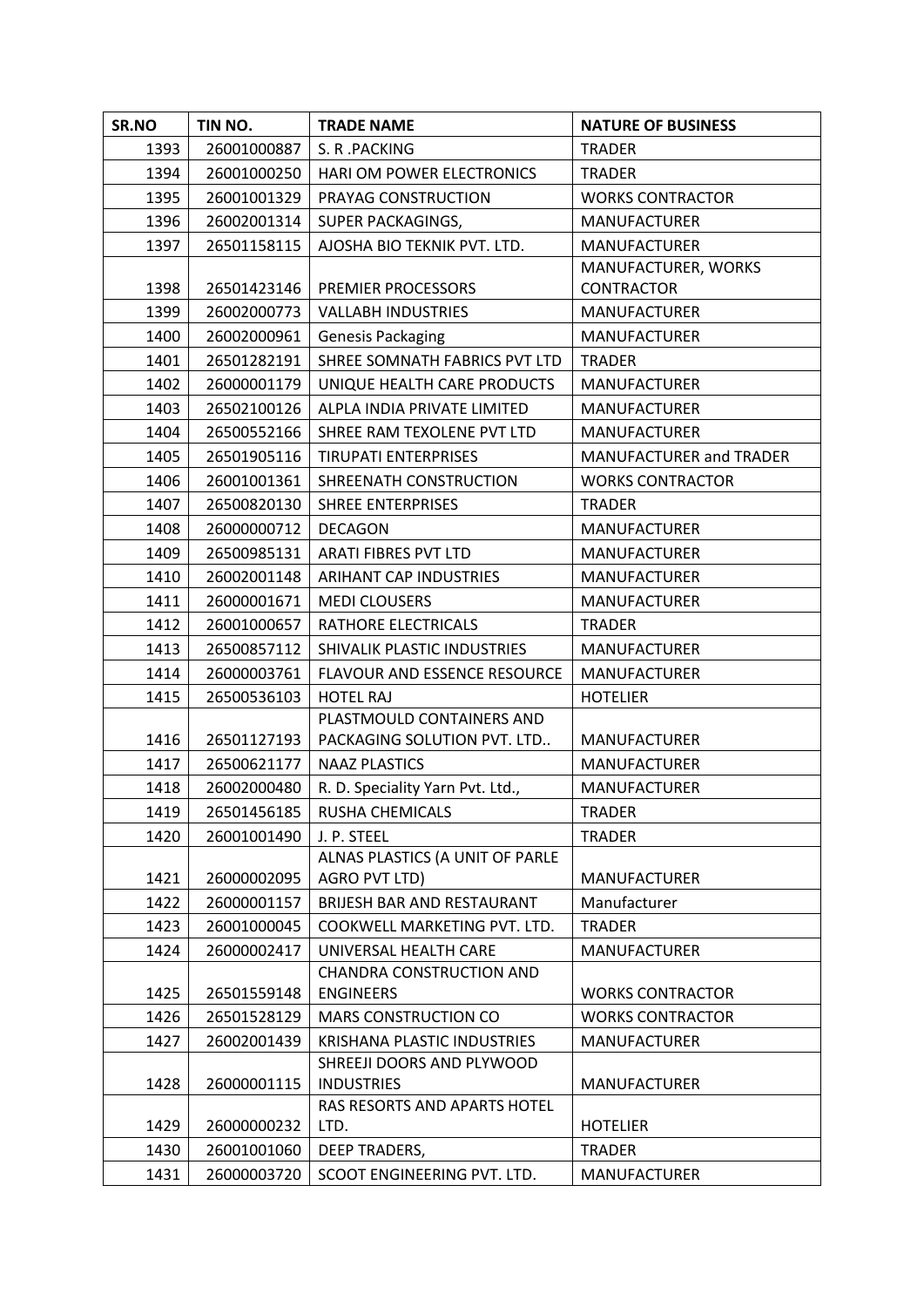| SR.NO | TIN NO.     | <b>TRADE NAME</b>                       | <b>NATURE OF BUSINESS</b>      |
|-------|-------------|-----------------------------------------|--------------------------------|
| 1432  | 26500210141 | <b>HARSH MICRO PLAST</b>                | <b>MANUFACTURER</b>            |
| 1433  | 26000002110 | <b>RISHABH TAPES</b>                    | <b>MANUFACTURER</b>            |
| 1434  | 26002000852 | <b>COMPACT INDUSTRIES</b>               | <b>MANUFACTURER</b>            |
| 1435  | 26002001458 | SAI BABA TEXTILES                       | <b>MANUFACTURER</b>            |
| 1436  | 26500294108 | <b>WINSUN INDUSTRIES</b>                | <b>MANUFACTURER</b>            |
| 1437  | 26501704143 | V.P. IMPEX                              | <b>MANUFACTURER</b>            |
| 1438  | 26002001325 | M.R. PACKGING                           | <b>MANUFACTURER</b>            |
| 1439  | 26002000473 | KAIZEN PLASTMOULD PVT. LTD.,            | MANUFACTURER                   |
| 1440  | 26502111139 | SILVASSA HOME PRODUCTS                  | <b>MANUFACTURER</b>            |
| 1441  | 26000003131 | SHIVAM PACKAGING                        | <b>MANUFACTURER</b>            |
| 1442  | 26002000572 | <b>ZYREX ENTERPRISES</b>                | <b>MANUFACTURER</b>            |
| 1443  | 26001000279 | JAGDAMBA TRADING CO.,                   | <b>TRADER</b>                  |
| 1444  | 26001001277 | <b>TANISH ENGINEERING</b>               | <b>WORKS CONTRACTOR</b>        |
| 1445  | 26002001481 | <b>TAKE2 COSMETICS</b>                  | <b>MANUFACTURER</b>            |
| 1446  | 26000001163 | <b>SAROJ PRINTS</b>                     | <b>MANUFACTURER</b>            |
| 1447  | 26000000335 | DAN TOURIST HOTEL                       | Manufacturer                   |
| 1448  | 26000003464 | KAMAL INDUSTRIES.,                      | <b>MANUFACTURER</b>            |
| 1449  | 26501351105 | DESAI CONSTRUCTION PVT LTD              | <b>WORKS CONTRACTOR</b>        |
| 1450  | 26001000023 | CENTRAL INDL. CORP.                     | <b>TRADER</b>                  |
| 1451  | 26500570152 | KRISHNA METAL CORPORATION               | <b>TRADER</b>                  |
| 1452  | 26500006138 | <b>HOTEL SAI YATRI</b>                  | <b>TRADER</b>                  |
| 1453  | 26001000588 | <b>GAYTRI ELECTRICALS</b>               | <b>TRADER</b>                  |
| 1454  | 26501040196 | <b>J.P INDUSTRIES</b>                   | MANUFACTURER and TRADER        |
| 1455  | 26002001137 | SHRI GANPATI PLASTIC                    | <b>MANUFACTURER</b>            |
| 1456  | 26000003645 | <b>NAKODA INDUSTRIES</b>                | <b>MANUFACTURER</b>            |
| 1457  | 26000003455 | SIDDHI PACKAGING                        | <b>MANUFACTURER</b>            |
| 1458  | 26002001290 | ATHARAV INDUSTRIES PVT LTD              | <b>MANUFACTURER</b>            |
| 1459  | 26501718186 | MONALISA PACKAGING<br><b>INDUSTRIES</b> | <b>MANUFACTURER</b>            |
| 1460  | 26001000893 | <b>HOTEL EMBASSY</b>                    | <b>TRADER</b>                  |
| 1461  | 26001001091 | <b>HOTEL MALHAR</b>                     | <b>TRADER</b>                  |
|       |             | SAPANA OVERSEAS PRIVATE                 | MANUFACTURER,                  |
| 1462  | 26501627149 | <b>LIMITED</b>                          | <b>MANUFACTURER and TRADER</b> |
|       |             | CERA TRADE INDIA PRIVATE                |                                |
| 1463  | 26501886120 | LIMITED                                 | <b>TRADER</b>                  |
| 1464  | 26500122134 | JAY JALARAM INDANE                      | <b>TRADER</b>                  |
| 1465  | 26000000234 | ROYAL BAR RESTAURANT                    | <b>TRADER</b>                  |
| 1466  | 26502129125 | PREMIUM PLASTIC PRODUCTS                | <b>MANUFACTURER</b>            |
| 1467  | 26501091124 | SANDEEP ENTERPRISES                     | <b>TRADER</b>                  |
| 1468  | 26501773154 | <b>BHARDEEP MARMO</b>                   | <b>TRADER</b>                  |
| 1469  | 26001001314 | <b>ASHOK D. RATHOD</b>                  | <b>WORKS CONTRACTOR</b>        |
| 1470  | 26500324117 | <b>HOTEL TULSI</b>                      | <b>HOTELIER</b>                |
| 1471  | 26002001365 | <b>SAKHI INDUSTRIES</b>                 | <b>MANUFACTURER</b>            |
| 1472  | 26000003760 | <b>SAT CROWN (INDIA)</b>                | <b>MANUFACTURER</b>            |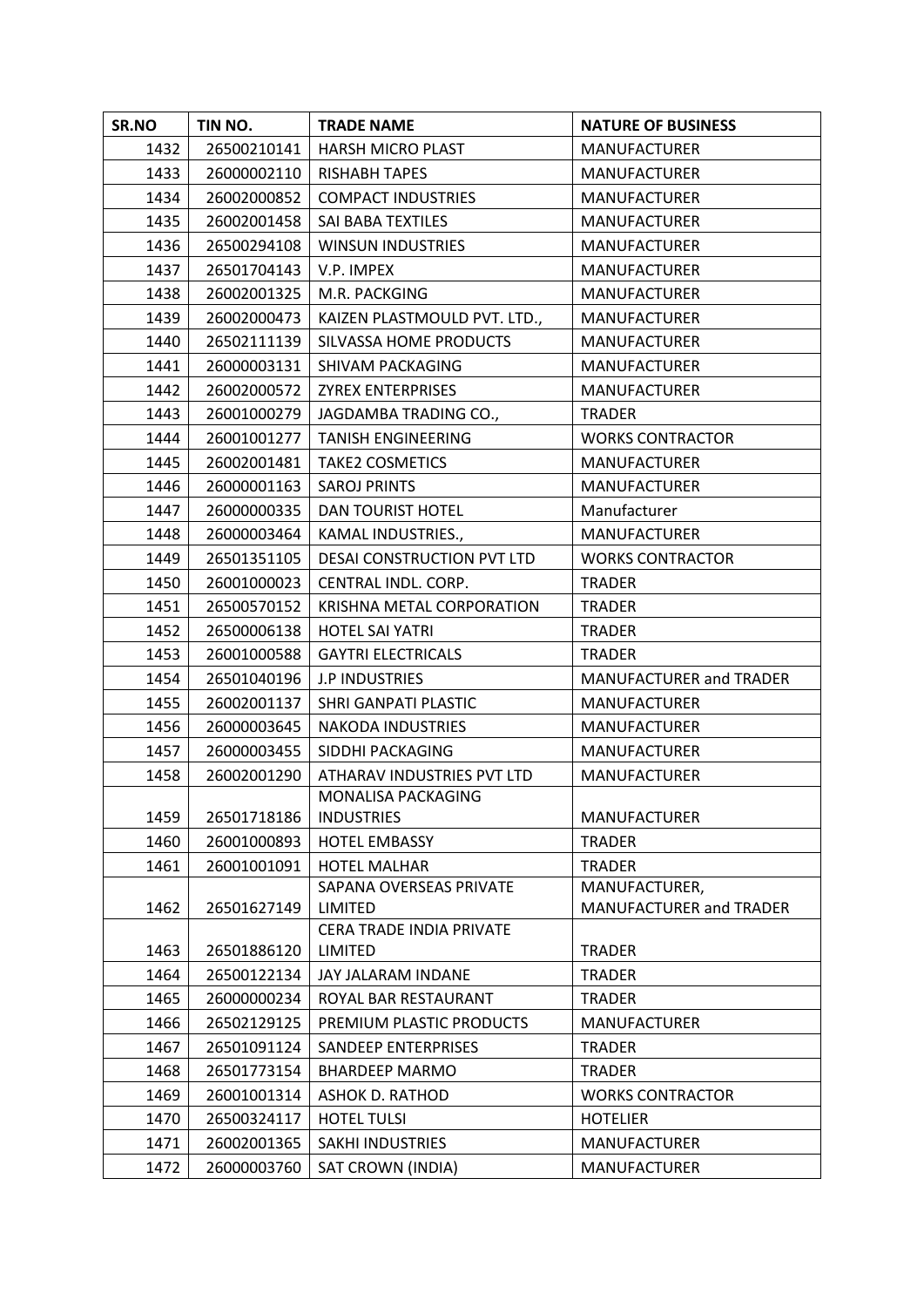| SR.NO | TIN NO.     | <b>TRADE NAME</b>             | <b>NATURE OF BUSINESS</b> |
|-------|-------------|-------------------------------|---------------------------|
| 1473  | 26002000280 | <b>VERTEX POLYMERS</b>        | <b>MANUFACTURER</b>       |
|       |             | NATIONAL PLYWOOD AND          |                           |
| 1474  | 26501928152 | <b>HARDWARE STORE</b>         | <b>TRADER</b>             |
| 1475  | 26000003213 | <b>GURUDEV PLASTIC</b>        | <b>MANUFACTURER</b>       |
| 1476  | 26500350183 | VAISAN PETROLEUM PVT LTD      | MANUFACTURER and TRADER   |
| 1477  | 26500311181 | JAY AMBE ENTERPRISE           | <b>TRADER</b>             |
| 1478  | 26500284105 | <b>SHREE SADGURU TRADERS</b>  | <b>TRADER</b>             |
| 1479  | 26501039186 | <b>FLEXY STEEL</b>            | <b>MANUFACTURER</b>       |
| 1480  | 26001000049 | NISON CONSULTENTS P. LTD.     | <b>TRADER</b>             |
|       |             | OFFSHORE INFRASTRUCTURE       |                           |
| 1481  | 26500443143 | LIMITED                       | <b>WORKS CONTRACTOR</b>   |
| 1482  | 26500148103 | <b>J 9 PROJECTS</b>           | <b>WORKS CONTRACTOR</b>   |
| 1483  | 26501868134 | KUMAR ENGINEERING COMPANY     | <b>WORKS CONTRACTOR</b>   |
| 1484  | 26501877127 | RAGHAV INDUSTRIES             | <b>MANUFACTURER</b>       |
| 1485  | 26002000312 | <b>AKSHAY AGRO INDUSTRIES</b> | <b>MANUFACTURER</b>       |
| 1486  | 26001000734 | <b>SUN ENTERPRISE</b>         | <b>TRADER</b>             |
| 1487  | 26500830133 | <b>SHIV ENTERPRISE</b>        | <b>TRADER</b>             |
| 1488  | 26000001893 | RED LINE INDUSTRIES LTD.      | <b>MANUFACTURER</b>       |
| 1489  | 26501150132 | <b>SANGAM HOTEL</b>           | <b>HOTELIER</b>           |
| 1490  | 26001000819 | <b>SHEEL ENGINEERS</b>        | <b>WORKS CONTRACTOR</b>   |
| 1491  | 26002000954 | ZAHA HARDWARE LLP             | <b>MANUFACTURER</b>       |
| 1492  | 26001001438 | <b>SHREE SAI TRADERS</b>      | <b>TRADER</b>             |
| 1493  | 26001001069 | <b>JALARAM ENTERPRISES</b>    | <b>TRADER</b>             |
| 1494  | 26500756169 | <b>ENERGY ZONE</b>            | <b>TRADER</b>             |
| 1495  | 26002000593 | <b>INDIGO</b>                 | <b>MANUFACTURER</b>       |
| 1496  | 26001000638 | <b>ADVENTURE JEWELLERS</b>    | <b>TRADER</b>             |
| 1497  | 26000001679 | UNIVARSAL COSMETICS           | <b>MANUFACTURER</b>       |
| 1498  | 26001001203 | SHIVA SHAKTHI TRADERS         | <b>TRADER</b>             |
| 1499  | 26002000837 | JAYDEEP ENTERPRISES           | <b>WORKS CONTRACTOR</b>   |
| 1500  | 26001000777 | <b>PRIYA POLYMERS</b>         | <b>TRADER</b>             |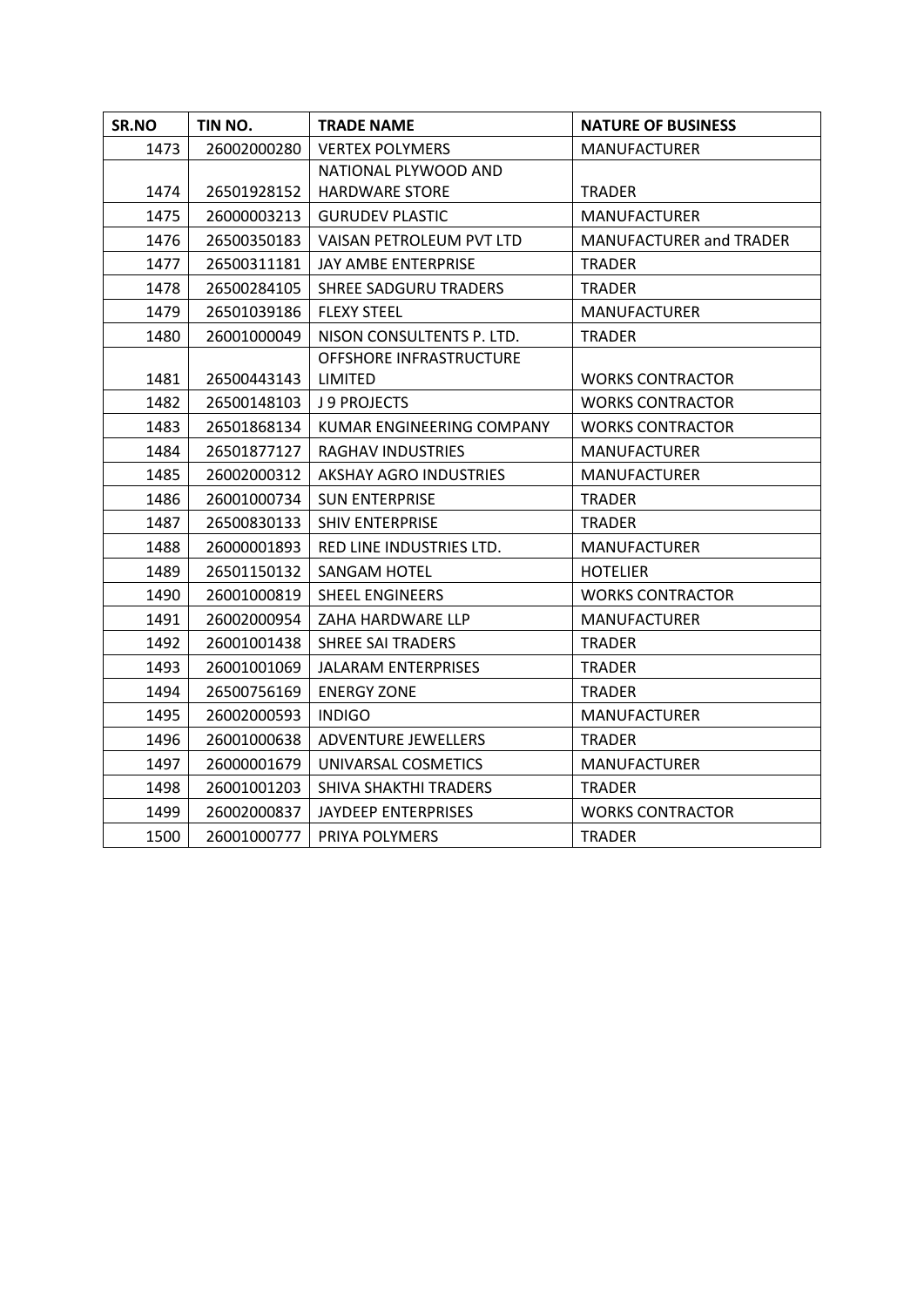#### **BATCH-VI**

| Sr.No | <b>TIN</b>  | <b>TRADE NAME</b>                    | <b>NATURE OF BUSINESS</b> |
|-------|-------------|--------------------------------------|---------------------------|
| 1501  | 26500504171 | <b>HARSH TYRES</b>                   | <b>TRADER</b>             |
| 1502  | 26500888131 | M.N.CONSTRUCTION                     | <b>WORKS CONTRACTOR</b>   |
|       |             | KAMBESHWAR MARBLE &                  |                           |
| 1503  | 26501120123 | <b>STONE</b>                         | <b>TRADER</b>             |
| 1504  | 26002001479 | <b>NOBAL PACKAGING</b>               | <b>MANUFACTURER</b>       |
|       |             | SHREEJI METAL                        |                           |
| 1505  | 26501812156 | <b>PRODUCTS</b>                      | <b>MANUFACTURER</b>       |
| 1506  | 26001001108 | <b>HOTEL ASHOK INN</b>               | <b>TRADER</b>             |
| 1507  | 26002000406 | <b>VALLEY POLYMERS</b>               | <b>MANUFACTURER</b>       |
| 1508  | 26501151142 | <b>K-ICON INDUSTRIES</b>             | <b>MANUFACTURER</b>       |
|       |             | <b>HARE KRISHNA</b>                  |                           |
| 1509  | 26501769114 | <b>ENTERPRISES</b>                   | <b>TRADER</b>             |
| 1510  | 26002001161 | AMKAY PLAST PVT. LTD.,               | <b>MANUFACTURER</b>       |
| 1511  | 26500411114 | <b>MAHAVIR IMPEX</b>                 | <b>TRADER</b>             |
| 1512  | 26001000164 | <b>JAY TYRE HOUSE</b>                | <b>TRADER</b>             |
| 1513  | 26500264196 | <b>MASTER PLAST</b>                  | <b>TRADER</b>             |
| 1514  | 26000002943 | <b>CHINTAMNAI PLASTICS</b>           | Manufacturer              |
| 1515  | 26002001369 | R. K. Engineering                    | <b>MANUFACTURER</b>       |
| 1516  | 26502190153 | <b>HOTEL THANKS INN</b>              | <b>HOTELIER</b>           |
| 1517  | 26500696151 | <b>HARSH METALS</b>                  | <b>TRADER</b>             |
|       |             | <b>NEW SHREENATH</b>                 |                           |
|       |             | PLYWOOD AND                          |                           |
| 1518  | 26001000744 | <b>HARDWARE STORE</b>                | <b>TRADER</b>             |
| 1519  | 26002000659 | SHREE KESHARIYA                      |                           |
|       | 26002000682 | <b>TRADERS</b>                       | MANUFACTURER and TRADER   |
| 1520  |             | SPECIALITY PACKAGING                 | <b>MANUFACTURER</b>       |
| 1521  | 26501653118 | PARDARSHI POLYMERS                   | <b>MANUFACTURER</b>       |
| 1522  | 26000003356 | <b>NEHA ELECTRICALS</b>              | Manufacturer              |
| 1523  | 26001000610 | <b>MITTAL ENTERPRISES</b>            | <b>TRADER</b>             |
| 1524  | 26001001386 | HANUMANT ENTERPRISES                 | <b>TRADER</b>             |
| 1525  | 26500868125 | SONAM TECHNOPLAST                    | <b>MANUFACTURER</b>       |
| 1526  | 26001000784 | SHITAL AGRO CENTRE                   | <b>TRADER</b>             |
| 1527  | 26000000688 | A. B. COLOR PVT. LTD.                | <b>MANUFACTURER</b>       |
| 1528  | 26001001318 | M. M. TANK                           | <b>WORKS CONTRACTOR</b>   |
| 1529  | 26002001117 | LOOK (INDIA)                         | <b>MANUFACTURER</b>       |
| 1530  | 26000003477 | PACKWELL INDUSTRIES                  | <b>MANUFACTURER</b>       |
| 1531  | 26000001613 | POOJA PACKAGING                      | <b>MANUFACTURER</b>       |
| 1532  | 26501362118 | <b>DHRUV PLASTIC</b>                 | <b>MANUFACTURER</b>       |
|       |             | <b>FASTTRACK</b>                     |                           |
|       |             | PHARMACEUTICALS PVT.                 |                           |
| 1533  | 26500698171 | LTD.<br><b>EASTERN POLY PRODUCTS</b> | <b>MANUFACTURER</b>       |
| 1534  | 26000003029 | PVT. LTD.                            | MANUFACTURER              |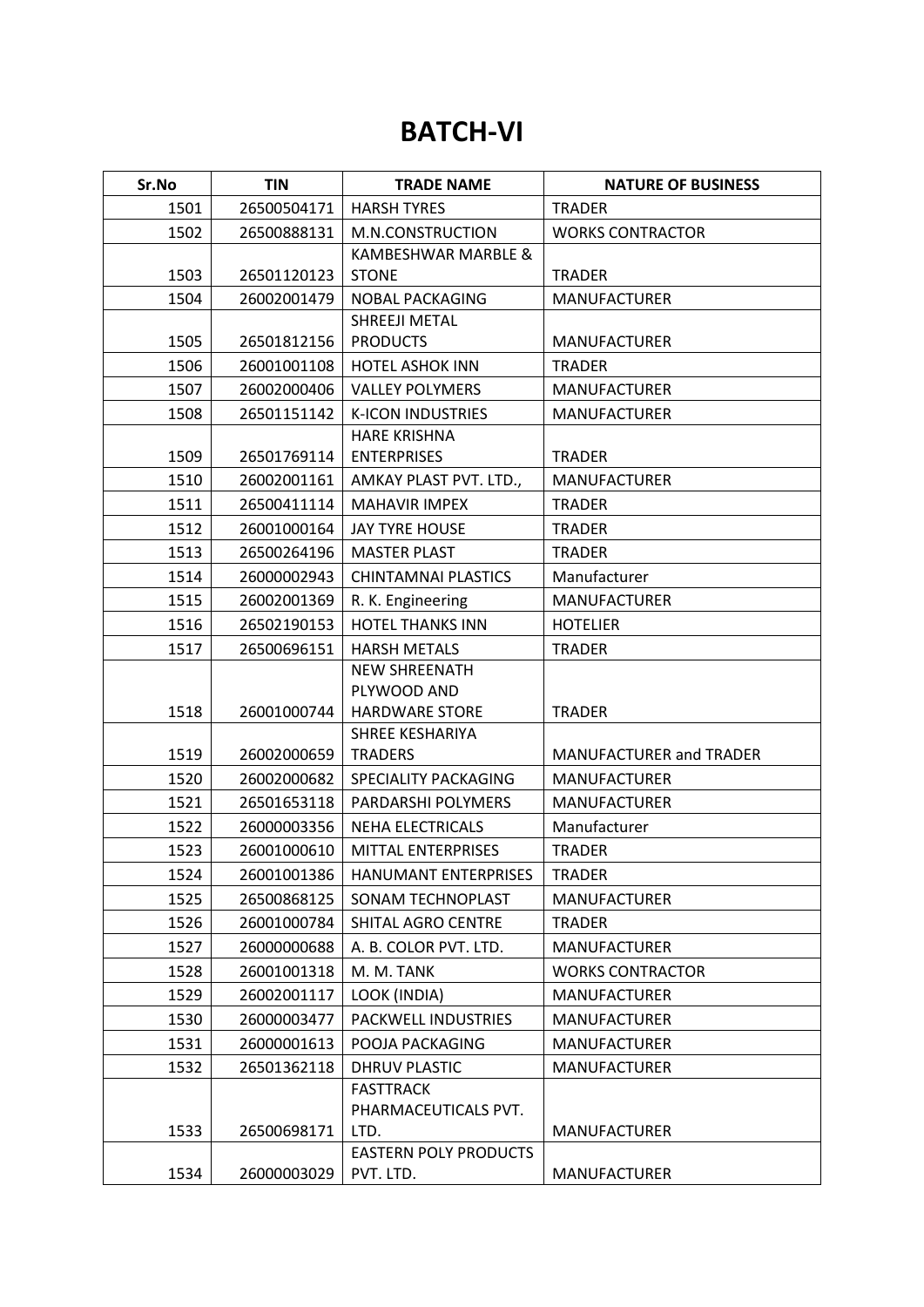| Sr.No | <b>TIN</b>  | <b>TRADE NAME</b>                       | <b>NATURE OF BUSINESS</b> |
|-------|-------------|-----------------------------------------|---------------------------|
|       |             | <b>HARE KRISHNA</b>                     |                           |
| 1535  | 26501874194 | <b>MARKETING</b>                        | <b>TRADER</b>             |
| 1536  | 26501198127 | <b>AVIRAT PACKAGING</b>                 | <b>MANUFACTURER</b>       |
|       |             | <b>USHMA PLASTO PACK</b>                |                           |
| 1537  | 26002000288 | PVT. LTD.                               | <b>MANUFACTURER</b>       |
| 1538  | 26501011100 | <b>SHYAM POLY PACK</b>                  | <b>MANUFACTURER</b>       |
| 1539  | 26501384144 | <b>NATSON LAMINATES</b>                 | <b>MANUFACTURER</b>       |
| 1540  | 26501598150 | <b>TANISHCA HOSPITALITIES</b>           | <b>HOTELIER</b>           |
| 1541  | 26500649166 | <b>TEJAS AGRO PRODUCTS</b>              | <b>MANUFACTURER</b>       |
| 1542  | 26501193174 | S.V. POLY VINYL FILMS                   | <b>MANUFACTURER</b>       |
| 1543  | 26500376152 | SAI PLASTIC INDUSTRIES                  | <b>MANUFACTURER</b>       |
| 1544  | 26002000395 | <b>ATISTOCRAT ENTERPRISES</b>           | <b>MANUFACTURER</b>       |
| 1545  | 26001001003 | <b>TIRUPATI ENTERPRISES</b>             | <b>WORKS CONTRACTOR</b>   |
| 1546  | 26000002186 | <b>COSMOTAPE</b>                        | <b>MANUFACTURER</b>       |
| 1547  | 26500767182 | A. P. INDUSTRIES                        | <b>MANUFACTURER</b>       |
|       |             | <b>MARKETING</b>                        |                           |
| 1548  | 26001000615 | <b>INTERNATIONAL</b>                    | <b>TRADER</b>             |
|       |             | DIAMOND OIL                             |                           |
| 1549  | 26000004024 | CORPORATION                             | Manufacturer              |
|       |             | <b>HARDIK ENGINEERING</b>               |                           |
| 1550  | 26001001529 | <b>WORKS</b>                            | <b>MANUFACTURER</b>       |
| 1551  | 26501601180 | <b>REALLO</b><br>ALD AUTOMOTIVE PVT.    | <b>MANUFACTURER</b>       |
| 1552  | 26001001436 | <b>LTD</b>                              | <b>TRADER</b>             |
|       |             | A-ONE CONSTRUCTION                      |                           |
| 1553  | 26500219134 | <b>COMPANY</b>                          | <b>WORKS CONTRACTOR</b>   |
| 1554  | 26501283104 | NIREN ENTERPRISE                        | <b>TRADER</b>             |
| 1555  | 26000002593 | SHREE PLASTIC PRODUCTS                  | <b>MANUFACTURER</b>       |
| 1556  | 26000003457 | ADITYA POLYNET PVT LTD                  | <b>MANUFACTURER</b>       |
|       |             | SANGHVI WOODS PVT.                      |                           |
| 1557  | 26000001746 | LTD., NAROLI.                           | MANUFACTURER, OTHERS      |
|       |             | <b>SHREE SAI KRUPA</b>                  |                           |
| 1558  | 26002001421 | <b>ENGINEERS</b>                        | <b>MANUFACTURER</b>       |
| 1559  | 26500755159 | <b>D FRONT GRAVURETECQ</b>              | <b>MANUFACTURER</b>       |
| 1560  | 26500341190 | RAJNIKANT J. TANK                       | <b>WORKS CONTRACTOR</b>   |
| 1561  | 26000003412 | ROYAL POLYMERS                          | <b>MANUFACTURER</b>       |
| 1562  | 26500437180 | <b>SURYA PLASTIC</b>                    | <b>MANUFACTURER</b>       |
| 1563  | 26502287153 | <b>INDIAN TRADING</b>                   | <b>TRADER</b>             |
|       |             | <b>SUGNA GRANITES AND</b>               |                           |
| 1564  | 26001000737 | <b>MARBLES</b>                          | <b>TRADER</b>             |
|       |             | ARIHANT PLYWOOD AND                     |                           |
| 1565  | 26001001001 | <b>HARDWARE</b>                         | <b>TRADER</b>             |
| 1566  | 26500920160 | <b>DESIRE TRADE LINKS</b>               | <b>MANUFACTURER</b>       |
| 1567  | 26500248133 | <b>AMRUT PAPER</b><br><b>CONVERTORS</b> | <b>MANUFACTURER</b>       |
|       |             | Sharma Engineering                      |                           |
| 1568  | 26002001203 | Works                                   | <b>MANUFACTURER</b>       |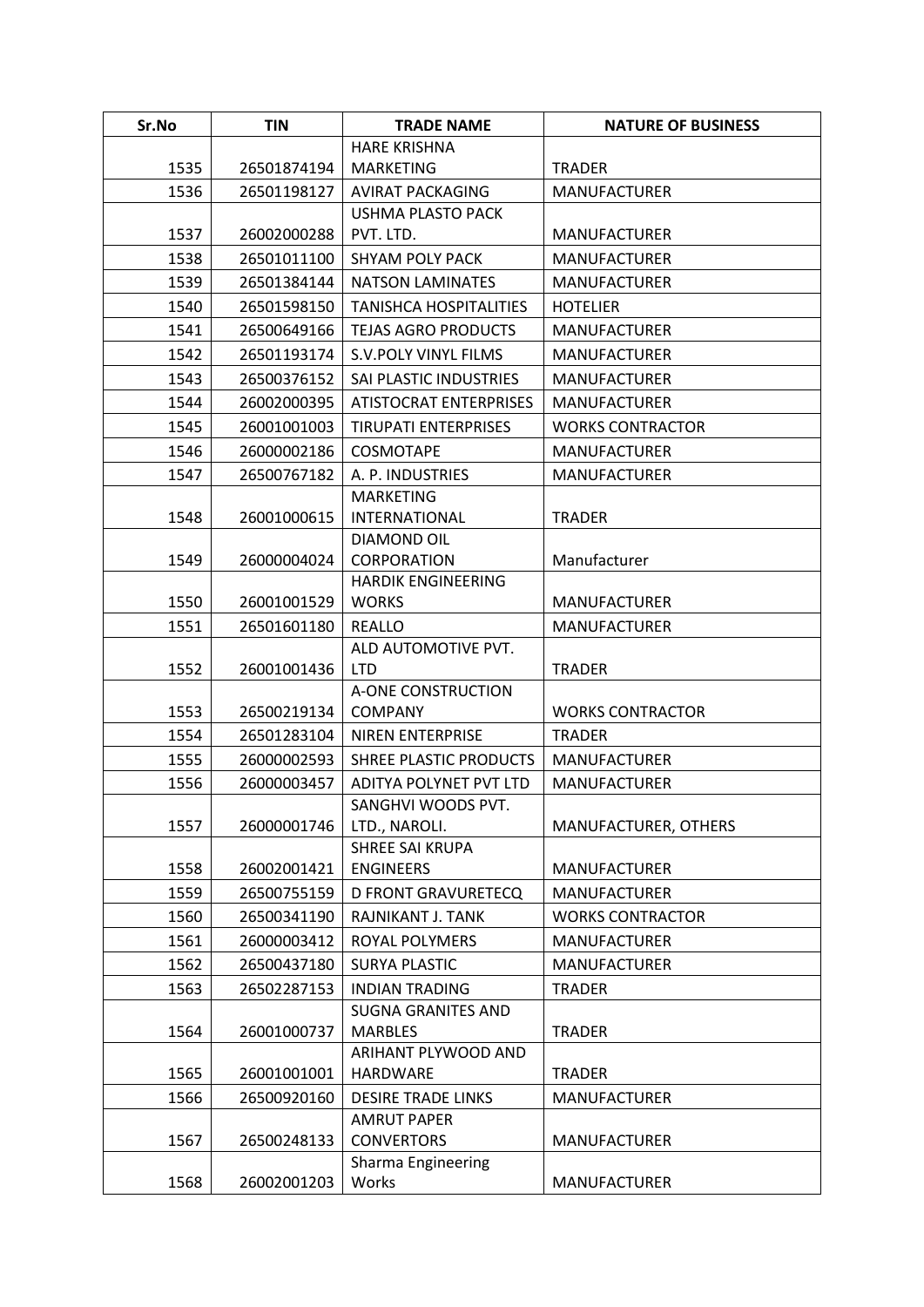| Sr.No | <b>TIN</b>  | <b>TRADE NAME</b>                            | <b>NATURE OF BUSINESS</b>        |
|-------|-------------|----------------------------------------------|----------------------------------|
| 1569  | 26500346143 | OM SAI TEXTILE                               | <b>MANUFACTURER</b>              |
| 1570  | 26500523167 | <b>ARIHANT POLYPACK</b>                      | <b>MANUFACTURER and TRADER</b>   |
| 1571  | 26000003835 | JAY PLASTICS,                                | <b>MANUFACTURER</b>              |
|       |             | <b>KISAN AGRONET</b>                         |                                  |
| 1572  | 26500257126 | <b>INDUSTRIES</b>                            | MANUFACTURER and TRADER          |
| 1573  | 26002000597 | SHREE VINAYAK PLASTIC                        | <b>MANUFACTURER</b>              |
| 1574  | 26501354135 | <b>MANISH PLASTIC</b>                        | <b>MANUFACTURER</b>              |
|       |             | SHREENATH PLYWOOD                            |                                  |
| 1575  | 26001000157 | AND HARDWARE STORES                          | <b>TRADER</b>                    |
| 1576  | 26500887121 | <b>WHITE GLOSSY</b>                          | <b>MANUFACTURER</b>              |
| 1577  | 26002000331 | SHREEJI ENTERPRISES                          | <b>MANUFACTURER</b>              |
| 1578  | 26002000488 | <b>ANSH ENTERPRISES</b>                      | <b>MANUFACTURER</b>              |
|       |             | SNOW COOL                                    |                                  |
| 1579  | 26000004066 | <b>REFRIGERATION</b>                         | <b>MANUFACTURER</b>              |
| 1580  | 26000002653 | <b>COMFORT CORPORATION</b>                   | <b>MANUFACTURER</b>              |
| 1581  | 26500955122 | SHREE. GANESH<br><b>ENTERPRISE</b>           | MANUFACTURER, TRADER             |
|       |             | <b>SHRI SAI PAPER</b>                        |                                  |
| 1582  | 26501273101 | <b>INDUSTRIES</b>                            | <b>MANUFACTURER</b>              |
|       |             | NEW INDIA SPINNING                           |                                  |
| 1583  | 26002001120 | <b>COMPANY</b>                               | <b>MANUFACTURER</b>              |
| 1584  | 26501483164 | RAGHUVANSHI TEXTILES                         | <b>MANUFACTURER and TRADER</b>   |
| 1585  | 26501177111 | J. P. INDUSTRIES                             | <b>MANUFACTURER</b>              |
|       |             | PANCHAL ENGINEERING                          |                                  |
| 1586  | 26002001473 | <b>WORKS</b>                                 | <b>MANUFACTURER</b>              |
|       |             | <b>SHREE HANUMAN</b>                         |                                  |
| 1587  | 26500915110 | <b>PACKAGING</b>                             | <b>MANUFACTURER</b>              |
| 1588  | 26500561159 | DINESH FABRICATOR                            | <b>WORKS CONTRACT AND TRADER</b> |
| 1589  | 26001000645 | YOGITA ENTERPRISES                           | <b>TRADER</b>                    |
| 1590  | 26000002827 | NITYADEEP ENTERPRISES,                       | Manufacturer                     |
| 1591  | 26000002366 | <b>TECHNO TECH</b>                           | <b>MANUFACTURER</b>              |
| 1592  | 26501210150 | PRIYANI ENTERPRISES                          | <b>MANUFACTURER</b>              |
| 1593  | 26000003163 | <b>TOTO ENTERPRISES</b>                      | <b>MANUFACTURER</b>              |
| 1594  | 26001000717 | <b>Hotel Darpan</b>                          | <b>TRADER</b>                    |
|       |             | VISHWASAMRAT                                 |                                  |
| 1595  | 26002000386 | <b>ENTERPRISES</b>                           | <b>MANUFACTURER</b>              |
| 1596  | 26001000949 | <b>TOYOTA CONSTRUCTION</b><br>PVT. LTD.      | <b>TRADER</b>                    |
|       |             |                                              |                                  |
| 1597  | 26002001015 | <b>NEIL PLASTIC INDUSTRIES</b>               | <b>MANUFACTURER</b>              |
| 1598  | 26000003934 | <b>LAXMI PLASTICS</b><br>SAI ENGINEERING AND | <b>MANUFACTURER</b>              |
| 1599  | 26001000892 | <b>ELECTRICAL</b>                            | <b>TRADER</b>                    |
| 1600  | 26002000397 | SANKALP INDUSTRIES                           | <b>MANUFACTURER</b>              |
|       |             | <b>IDP AUTOMATION</b>                        |                                  |
| 1601  | 26001000689 | <b>SYSTEMS</b>                               | <b>TRADER</b>                    |
| 1602  | 26000000475 | PRAVIN TAILORS                               | <b>TRADER</b>                    |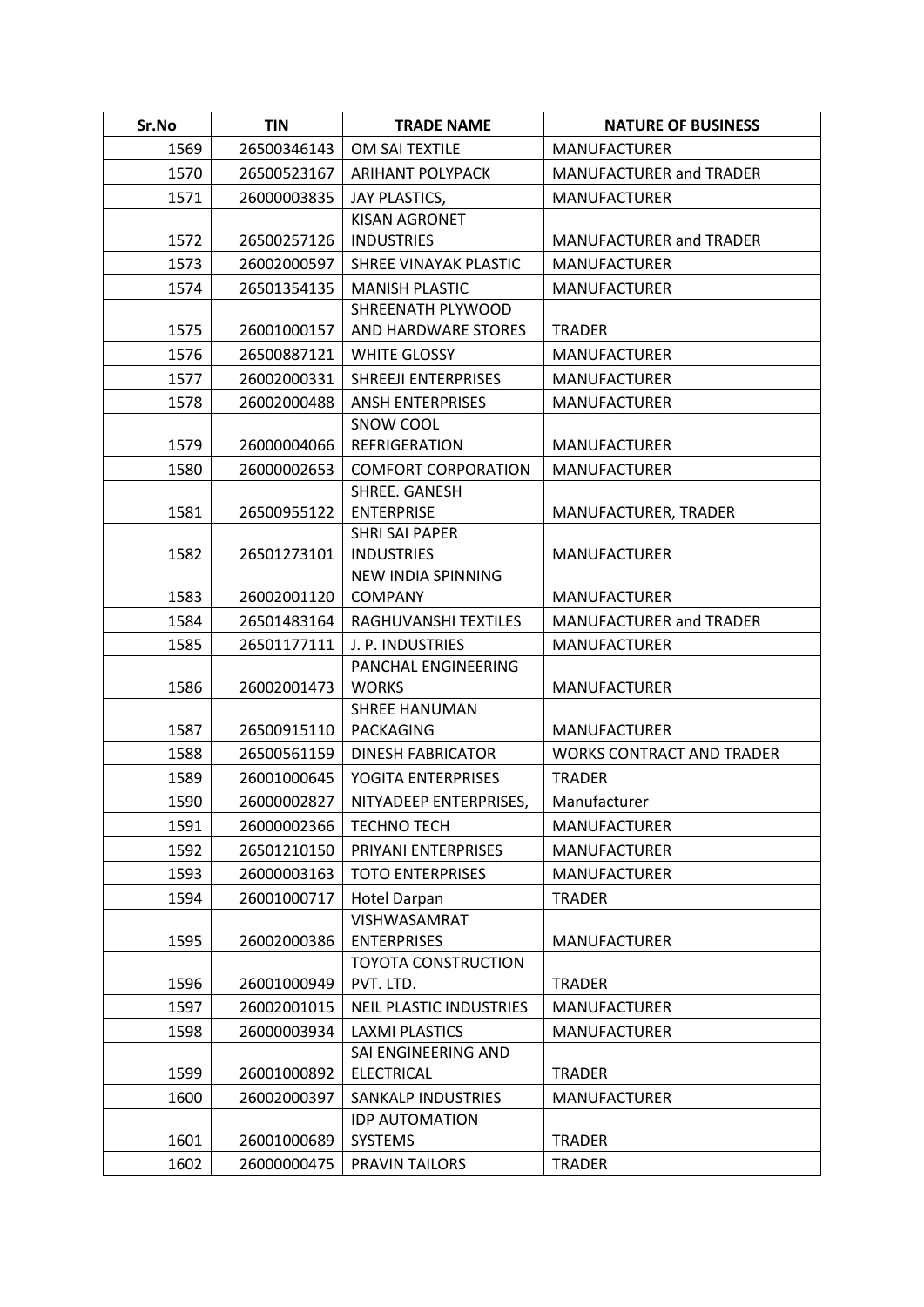| Sr.No | <b>TIN</b>  | <b>TRADE NAME</b>                    | <b>NATURE OF BUSINESS</b>         |
|-------|-------------|--------------------------------------|-----------------------------------|
|       |             | <b>NSP FOOD PRODUCTS</b>             |                                   |
| 1603  | 26501614116 | PRIVATE LIMITED                      | <b>MANUFACTURER</b>               |
|       |             | <b>REGAL CONSTRUCTION</b>            |                                   |
| 1604  | 26500733133 | CO                                   | <b>WORKS CONTRACT AND TRADER</b>  |
| 1605  | 26500271169 | <b>HOTEL ROSHNI</b>                  | <b>HOTELIER</b>                   |
| 1606  | 26500218124 | <b>HOTEL AMRAPALI</b>                | <b>TRADER</b>                     |
| 1607  | 26500844176 | <b>USHA POLYMERS</b>                 | <b>MANUFACTURER</b>               |
| 1608  | 26002000404 | J. D. PLASTICS                       | <b>MANUFACTURER</b>               |
| 1609  | 26000000592 | <b>GAYATRI INDUSTRIES</b>            | <b>MANUFACTURER</b>               |
| 1610  | 26500758189 | SHREE SAI ELECTRICALS                | <b>TRADER</b>                     |
| 1611  | 26000003853 | <b>WELL PLASTICS</b>                 | <b>MANUFACTURER</b>               |
| 1612  | 26002001366 | SABITA INDUSTRIES                    | <b>MANUFACTURER</b>               |
|       |             | <b>SHREE RUBBER</b>                  |                                   |
| 1613  | 26000002595 | <b>PRODUCTS</b>                      | <b>MANUFACTURER</b>               |
|       |             | <b>JAI SHREE RAM</b>                 |                                   |
|       |             | <b>ELECTRICAL AND</b>                |                                   |
| 1614  | 26000001760 | <b>HARDWARES</b>                     | <b>TRADER</b>                     |
| 1615  | 26001001123 | SHREE SALASAR<br><b>ENTERPRISES,</b> | <b>TRADER</b>                     |
|       |             | <b>KRISHNA PAPER</b>                 |                                   |
| 1616  | 26500716157 | <b>PRODUCTS</b>                      | <b>MANUFACTURER</b>               |
|       |             | <b>ASTORION MEDIACOMM</b>            | <b>WORKS CONTRACT AND TRADER,</b> |
| 1617  | 26501206110 | <b>SOLUTIONS</b>                     | <b>LEASING</b>                    |
| 1618  | 26500373122 | <b>VEENUS CONVEY SYSTEM</b>          | <b>TRADER</b>                     |
| 1619  | 26501078188 | <b>DEEP POLYMERS</b>                 | <b>MANUFACTURER</b>               |
| 1620  | 26500834173 | INDIGO PACKAGING                     | <b>MANUFACTURER and TRADER</b>    |
| 1621  | 26002000410 | <b>SOHM INDUSTRIES</b>               | <b>MANUFACTURER</b>               |
| 1622  | 26000003704 | ARGEE CORPORATION                    | <b>MANUFACTURER</b>               |
|       |             | <b>TRINETRA CEMENT</b>               |                                   |
| 1623  | 26500408181 | <b>LIMITED</b>                       | <b>TRADER</b>                     |
| 1624  | 26501666151 | <b>ANITA SYNTHETICS</b>              | <b>MANUFACTURER</b>               |
| 1625  | 26000003250 | <b>KIRTI INDUSTRIES</b>              | <b>MANUFACTURER</b>               |
| 1626  | 26000000915 | MAFPLAST INDIA PVT.LTD               | <b>MANUFACTURER</b>               |
| 1627  | 26000000165 | <b>AGENCY REAL</b>                   | Manufacturer                      |
| 1628  | 26000003619 | <b>SHAKTI TRADERS</b>                | <b>TRADER</b>                     |
|       |             | R. R. ENGINEERING                    |                                   |
| 1629  | 26001001005 | <b>WORKS</b>                         | <b>WORKS CONTRACTOR</b>           |
|       |             | <b>APEX MERCANTILE</b>               |                                   |
| 1630  | 26500008158 | POLYFILMS PVT. LTD.                  | <b>TRADER</b>                     |
| 1631  | 26500127184 | SOLANKI INDUSTRIES                   | <b>MANUFACTURER</b>               |
| 1632  | 26500377162 | <b>J S R TRADERS</b>                 | <b>TRADER</b>                     |
| 1633  | 26002000347 | H. L. EQUIPMENTS                     | <b>MANUFACTURER</b>               |
| 1634  | 26002001402 | SIDDHUM CAPS                         | <b>MANUFACTURER</b>               |
|       |             | KANDOI FABRICS PVT.                  |                                   |
| 1635  | 26501589157 | LTD.                                 | <b>TRADER</b>                     |
| 1636  | 26501953111 | RAJARAM KIRANA STORE                 | <b>TRADER</b>                     |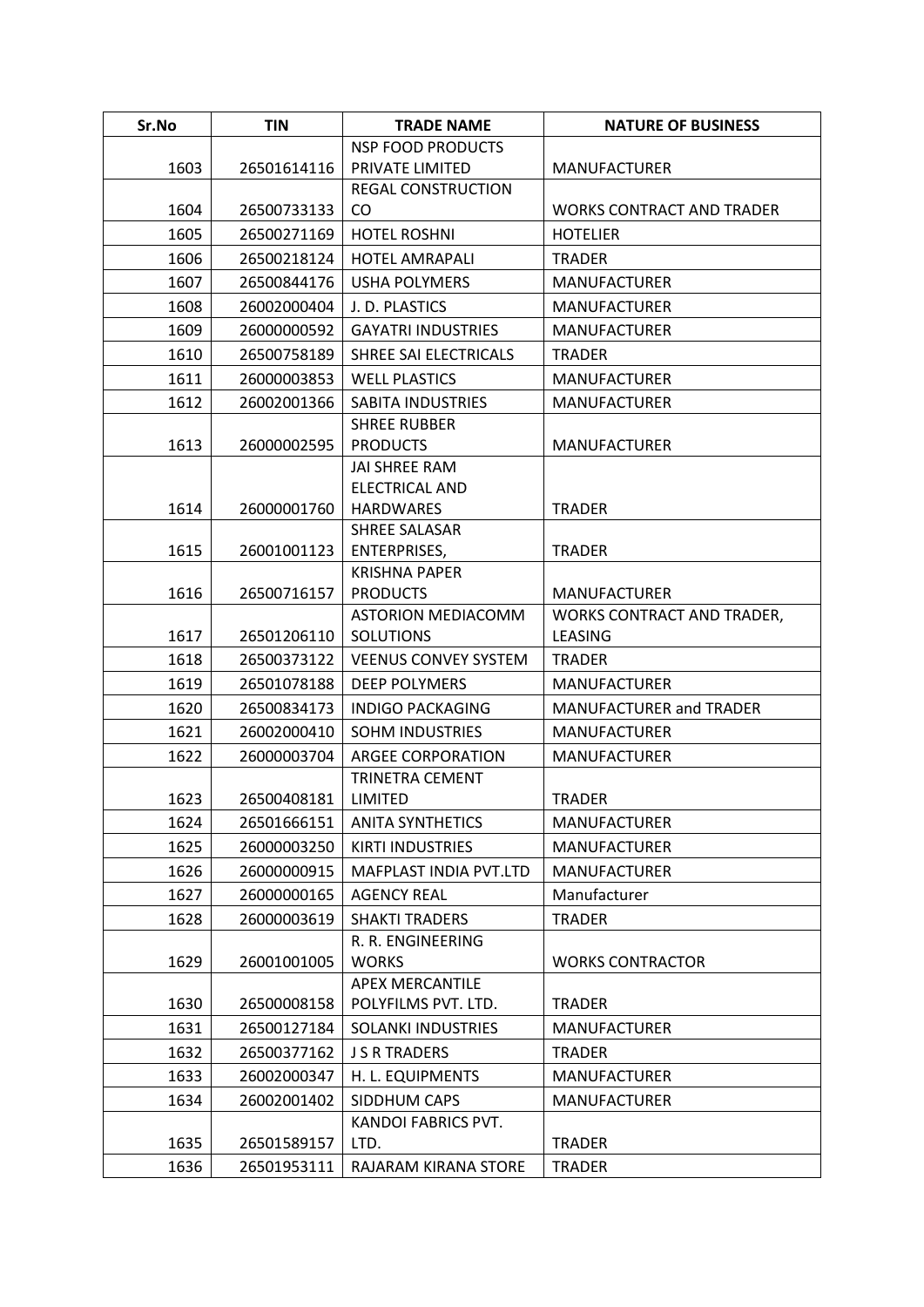| Sr.No | <b>TIN</b>  | <b>TRADE NAME</b>                                              | <b>NATURE OF BUSINESS</b>                |
|-------|-------------|----------------------------------------------------------------|------------------------------------------|
| 1637  | 26000003312 | <b>SURAJ PAPER BOX WORKS</b>                                   | <b>MANUFACTURER</b>                      |
| 1638  | 26002000209 | <b>UNISTAR TRADING</b><br>COMPANY PVT. LTD.                    | <b>MANUFACTURER</b>                      |
| 1639  | 26000003879 | SHREE POOJA PACKAGING<br><b>INDUSTRIES</b>                     | <b>MANUFACTURER</b>                      |
| 1640  | 26501628159 | <b>RAMA POLYMERS</b>                                           | <b>MANUFACTURER</b>                      |
| 1641  | 26002000588 | SILVAPLAST                                                     | <b>MANUFACTURER</b>                      |
| 1642  | 26001001492 | <b>MANSHI ENGINEERING</b><br><b>WORKS</b>                      | <b>WORKS CONTRACTOR</b>                  |
| 1643  | 26000000863 | SILVASSA PLYWOOD<br><b>CENTRE</b>                              | <b>TRADER</b>                            |
| 1644  | 26000000011 | <b>GREGORIO COUNTINHO</b>                                      | Manufacturer                             |
| 1645  | 26000001454 | <b>GAUTAM RECYCLING</b><br>RESOURCES PVT. LTD.                 | Manufacturer                             |
| 1646  | 26001000727 | <b>HOTEL DIVYARAJ</b>                                          | <b>TRADER</b>                            |
| 1647  | 26001000667 | <b>NEELA ENTERPRISES</b>                                       | <b>TRADER</b>                            |
| 1648  | 26500263186 | <b>ASHI INDUSTRIES</b>                                         | MANUFACTURER and TRADER                  |
| 1649  | 26500202158 | <b>HOTEL SAI LEELA</b>                                         | <b>HOTELIER</b>                          |
| 1650  | 26002001055 | Sejal Synthetics                                               | <b>MANUFACTURER</b>                      |
| 1651  | 26000001773 | J. J. PACKAGING                                                | <b>MANUFACTURER</b>                      |
| 1652  | 26000003980 | SHREENATH POLY PLAST<br>(UNIT OF METAWALA<br>PLASTIC PVT. LTD) | <b>MANUFACTURER</b>                      |
| 1653  | 26500326137 | <b>ANNPURNA PLASTIC &amp;</b><br><b>WIRE</b>                   | <b>MANUFACTURER</b>                      |
| 1654  | 26000003678 | PREM PLAST,                                                    | MANUFACTURER, OTHERS                     |
| 1655  | 26500061106 | <b>SHRI SAI KRUPA</b><br><b>ENTERPRISE</b>                     | <b>TRADER</b>                            |
| 1656  | 26002001196 | <b>D N PLASTIC</b>                                             | MANUFACTURER, WORKS<br><b>CONTRACTOR</b> |
| 1657  | 26002000868 | <b>Ekal Plastics</b>                                           | <b>MANUFACTURER</b>                      |
| 1658  | 26501247132 | MAY FARE BAR AND<br>RESTAURANT                                 | <b>HOTELIER</b>                          |
| 1659  | 26001000816 | N.N. SONS                                                      | <b>TRADER</b>                            |
| 1660  | 26002001123 | SHREENATHJI PLASTIC                                            | <b>MANUFACTURER</b>                      |
| 1661  | 26501505190 | SHRI SAI CORPORATION                                           | <b>TRADER</b>                            |
| 1662  | 26000001099 | HINDUSTAN PACKAGING                                            | Manufacturer                             |
| 1663  | 26000003416 | <b>KNOWELL CORPORATION</b>                                     | MANUFACTURER, TRADER                     |
| 1664  | 26000002598 | <b>VEEKAY ENTERPRISES</b>                                      | Manufacturer                             |
| 1665  | 26001000321 | RAJKOT MACHINERY AND<br><b>HARDWARE STORES</b>                 | <b>TRADER</b>                            |
| 1666  | 26002000891 | SHREE GANESH POLY<br><b>PACK</b>                               | <b>MANUFACTURER</b>                      |
| 1667  | 26001000988 | CHEP INDIA PVT. LTD.,                                          | <b>TRADER</b>                            |
| 1668  | 26002000654 | SILVASSA INTERNATIONAL                                         | <b>MANUFACTURER</b>                      |
| 1669  | 26002000448 | Shree Vinayak Industries                                       | <b>MANUFACTURER</b>                      |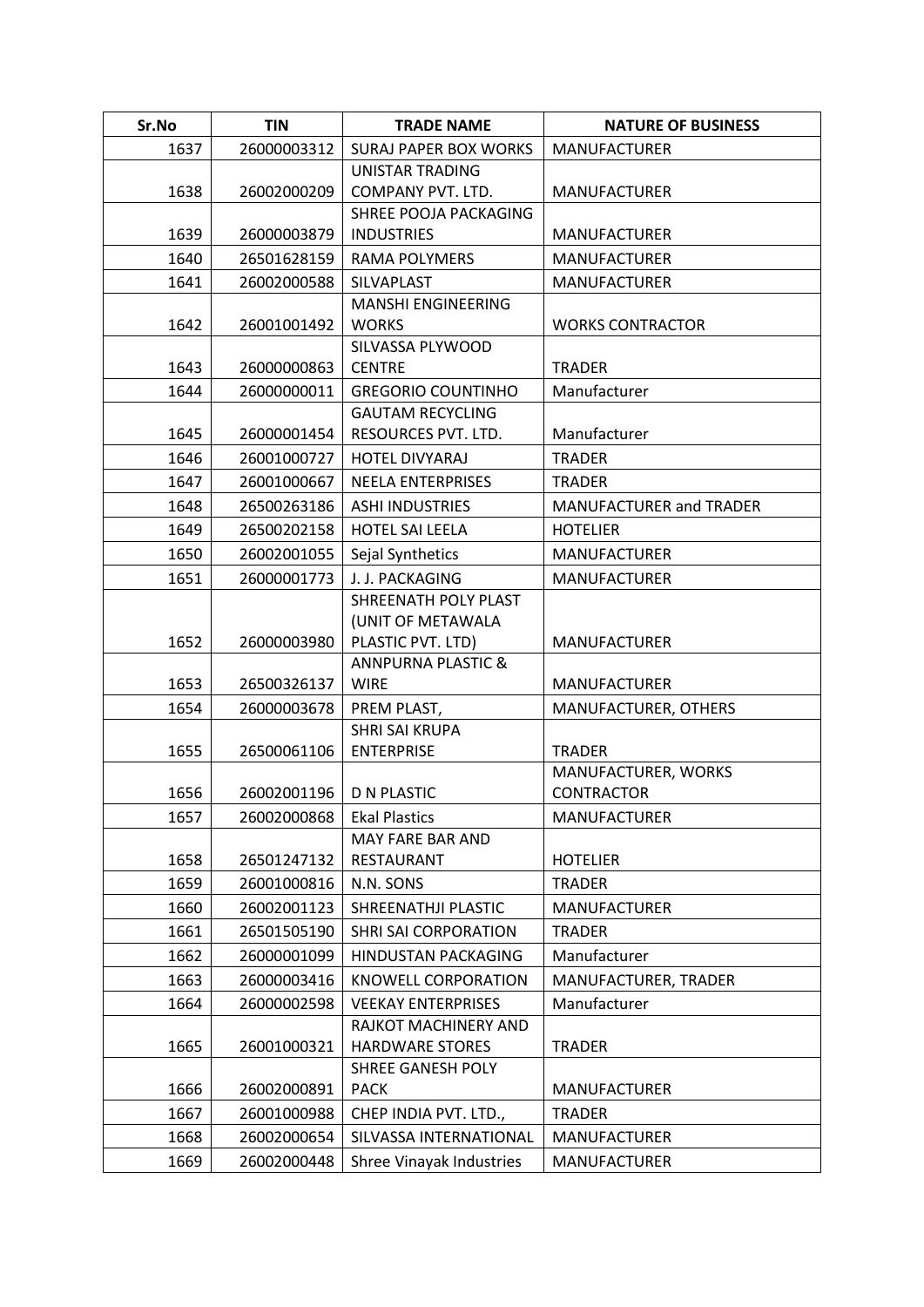| Sr.No | <b>TIN</b>  | <b>TRADE NAME</b>                   | <b>NATURE OF BUSINESS</b>        |
|-------|-------------|-------------------------------------|----------------------------------|
| 1670  | 26500176189 | <b>HOTEL AKSHAT</b>                 | <b>TRADER</b>                    |
|       |             | <b>GAYATRI ENGINEERING</b>          |                                  |
| 1671  | 26501989180 | <b>WORKS</b>                        | <b>MANUFACTURER</b>              |
|       |             | <b>JUBILANT FOODWORKS</b>           |                                  |
| 1672  | 26500747176 | <b>LIMITED</b>                      | <b>TRADER</b>                    |
| 1673  | 26002001283 | <b>STAR TILES</b>                   | <b>MANUFACTURER</b>              |
|       |             | SOGO INNOVATIVES PVT.               |                                  |
| 1674  | 26000002156 | LTD.                                | <b>MANUFACTURER</b>              |
| 1675  | 26500581165 | <b>SIL PLAST</b>                    | <b>MANUFACTURER</b>              |
|       |             | <b>FIBRE AND FIBRE</b>              |                                  |
| 1676  | 26000002355 | <b>PRODUCTS</b>                     | <b>MANUFACTURER</b>              |
| 1677  | 26501705153 | V.P.TEXTILES                        | <b>MANUFACTURER</b>              |
|       |             | MUNDRA PACKAING                     |                                  |
| 1678  | 26000002611 | <b>INDUSTRIES</b>                   | <b>MANUFACTURER</b>              |
| 1679  | 26000003259 | OM ENTERPRISES                      | <b>MANUFACTURER</b>              |
|       |             | PUNJAB SIND DAIRY                   |                                  |
|       |             | <b>PRODUCTS PRIVATE</b>             |                                  |
| 1680  | 26501435169 | LIMITED                             | <b>TRADER</b>                    |
| 1681  | 26002000563 | <b>BALAJI METALING</b>              | <b>MANUFACTURER</b>              |
| 1682  | 26500162146 | SHREE MOMAI AGENCY                  | <b>TRADER</b>                    |
| 1683  | 26002001171 | <b>VIKRAM POLY PLAST</b>            | <b>MANUFACTURER</b>              |
|       |             | SONA BAR AND                        |                                  |
| 1684  | 26000000584 | RESTAURANT                          | <b>TRADER</b>                    |
| 1685  | 26000003800 | SHIVAM ELECTRICALS                  | <b>TRADER</b>                    |
| 1686  | 26501801143 | SUPER POLYFILMS LLP                 | <b>MANUFACTURER</b>              |
|       |             | <b>NAHUSH</b>                       |                                  |
| 1687  | 26501855101 | <b>CONSTRUCTIONS</b>                | <b>WORKS CONTRACT AND TRADER</b> |
| 1688  | 26000003691 | D. K. POLYMERS                      | <b>MANUFACTURER</b>              |
| 1689  | 26501246122 | <b>MEGA PLAST</b>                   | <b>TRADER</b>                    |
| 1690  |             | N. K. MULTI TECH FILTERS            |                                  |
|       | 26002000609 | PVT. LTD.,<br>SHREE KRISHNA PLASTIC | <b>MANUFACTURER</b>              |
| 1691  | 26002000569 | ENG.                                | <b>MANUFACTURER</b>              |
| 1692  | 26002001410 | MAHALAXMI TEXTILES                  | <b>MANUFACTURER</b>              |
| 1693  | 26001000639 | <b>ADVENTURE</b>                    | <b>TRADER</b>                    |
| 1694  | 26000003183 | ESS VEE ALLOYS PVT. LTD.            | <b>MANUFACTURER</b>              |
|       | 26500763142 |                                     |                                  |
| 1695  |             | HARI KRISHNA TRADERS                | <b>TRADER</b>                    |
| 1696  | 26001001405 | RAJ LAXMI JEWELLERS                 | <b>TRADER</b>                    |
| 1697  | 26001000246 | <b>SHREE RAM CYCLE</b>              | <b>TRADER</b>                    |
|       |             | <b>VASANT CHEMISTS AND</b>          |                                  |
| 1698  | 26000000115 | <b>DRUGISTS</b>                     | <b>TRADER</b>                    |
| 1699  | 26501175188 | PUSHPAK PETROLEUM                   | <b>TRADER</b>                    |
| 1700  | 26000001719 | NARENDRA SWITCHGEAR<br>AND CONTROLS | <b>MANUFACTURER</b>              |
|       |             |                                     |                                  |
| 1701  | 26001001262 | B. M. Construction                  | <b>WORKS CONTRACTOR</b>          |
| 1702  | 26500253183 | <b>KRISHNA POLYMERS</b>             | <b>MANUFACTURER</b>              |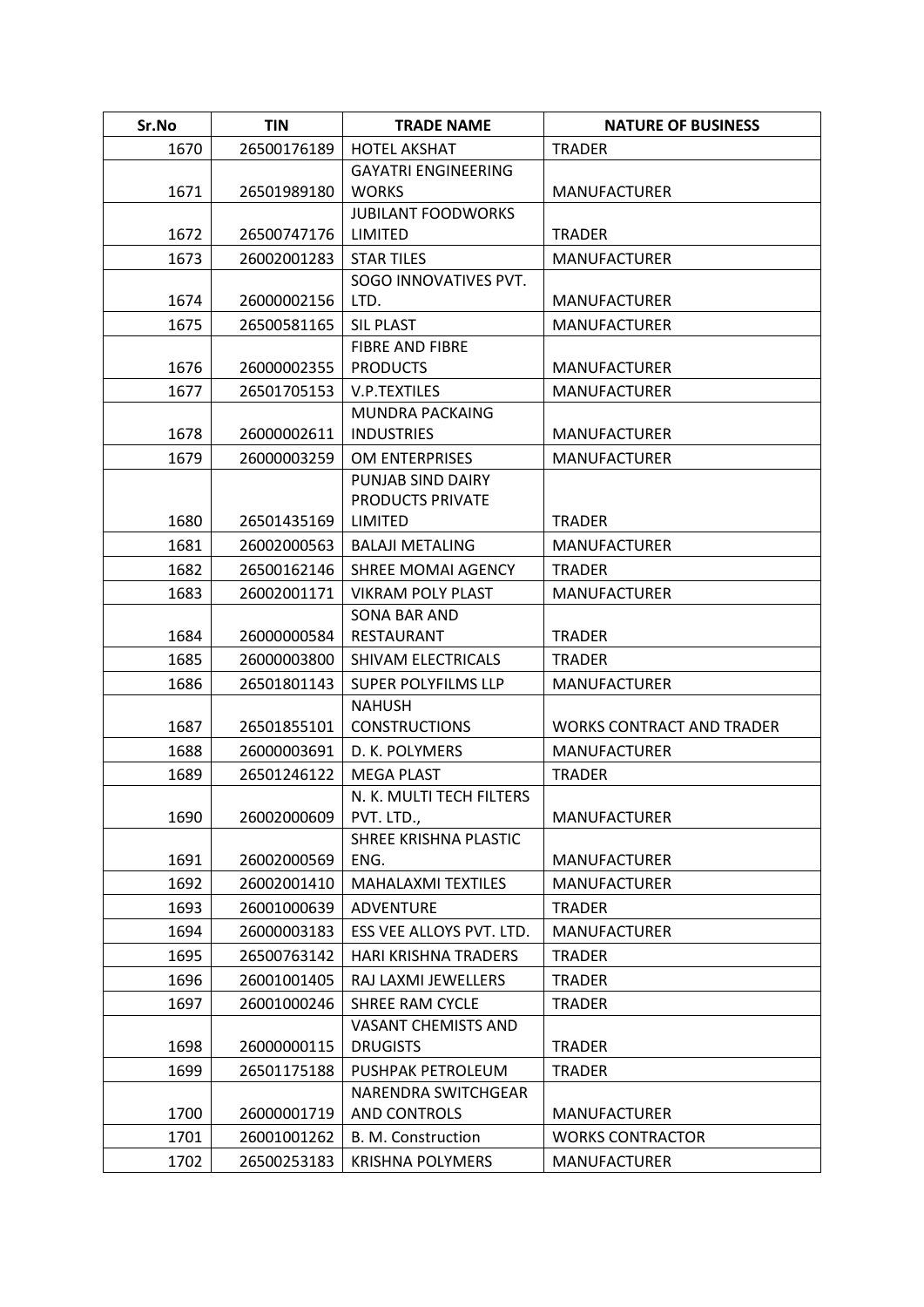| Sr.No | <b>TIN</b>  | <b>TRADE NAME</b>                                | <b>NATURE OF BUSINESS</b>        |
|-------|-------------|--------------------------------------------------|----------------------------------|
| 1703  | 26000002286 | <b>VAIBHAV JEWELLERS</b>                         | <b>TRADER</b>                    |
|       |             | <b>MEDICO IMAGING</b>                            |                                  |
| 1704  | 26500500131 | <b>SERVICES</b>                                  | <b>TRADER</b>                    |
| 1705  | 26002001295 | SHRI NAKODA SPUN TEX                             | <b>MANUFACTURER</b>              |
| 1706  | 26500710194 | SHEETAL POLY PLAST                               | <b>MANUFACTURER</b>              |
| 1707  | 26000000048 | <b>BOMBAY CYCLE STORE</b>                        | Manufacturer                     |
|       |             | SAREEKA POLYBATCH                                |                                  |
| 1708  | 26002001363 | <b>INDUSTRIES</b>                                | <b>MANUFACTURER</b>              |
| 1709  | 26500679175 | PRAVIN FASHION                                   | <b>TRADER</b>                    |
| 1710  | 26501958161 | SARA ELECTRICAL                                  | <b>TRADER</b>                    |
| 1711  | 26002001061 | <b>SUVIN AGENCIES</b>                            | <b>MANUFACTURER</b>              |
| 1712  | 26500254193 | <b>VIRAT PLAST</b>                               | MANUFACTURER and TRADER          |
|       |             | SIDDHI VINAYAK                                   |                                  |
| 1713  | 26501447192 | <b>POLYSTER</b>                                  | <b>MANUFACTURER</b>              |
| 1714  | 26500975128 | <b>NEHA ENTERPRISES</b>                          | <b>TRADER</b>                    |
| 1715  | 26002000339 | <b>TIRUPATI PLASTIC</b>                          | <b>MANUFACTURER</b>              |
| 1716  | 26002000577 | Rudra Systems                                    | <b>MANUFACTURER</b>              |
| 1717  | 26002000925 | PERFECT MICRO PLAST                              | <b>MANUFACTURER</b>              |
|       |             | <b>SHREE RAM STEEL</b>                           | <b>TRADER</b>                    |
| 1718  | 26501924112 | SYNDICATE                                        |                                  |
| 1719  | 26500087172 | <b>JAY CONSTRUCTION</b><br><b>KALYANI GLOBAL</b> | <b>WORKS CONTRACTOR</b>          |
|       |             | <b>ENGINEERING PRIVATE</b>                       |                                  |
| 1720  | 26501189134 | <b>LIMITED</b>                                   | <b>WORKS CONTRACT AND TRADER</b> |
| 1721  | 26002001476 | SHREE RADHA PLASTICS                             | <b>MANUFACTURER</b>              |
| 1722  | 26501422136 | <b>BHAGYA LAXMI PLASTICS</b>                     | <b>MANUFACTURER</b>              |
| 1723  | 26002001406 | <b>SHREETEX MACHINES</b>                         | <b>MANUFACTURER</b>              |
| 1724  | 26500328157 | <b>H M PARMAR</b>                                | <b>WORKS CONTRACTOR</b>          |
| 1725  | 26501701113 | SHRI RAM PACKAGING                               | <b>MANUFACTURER</b>              |
|       |             | <b>ANAND MACHINERY</b>                           |                                  |
| 1726  | 26001001517 | <b>INDIA PVT LTD</b>                             | <b>MANUFACTURER</b>              |
| 1727  | 26501190144 | <b>MONIC WIRE INDUSTRIES</b>                     | <b>MANUFACTURER</b>              |
| 1728  | 26500908137 | <b>ANKIT INDUSTRIES</b>                          | <b>MANUFACTURER</b>              |
|       |             | PANTAJALI ARROGAYA                               |                                  |
| 1729  | 26500793151 | <b>KENDRA</b>                                    | <b>TRADER</b>                    |
| 1730  | 26501271178 | PRINCE INDUSTRIES                                | <b>MANUFACTURER</b>              |
| 1731  | 26500230147 | <b>MUKTA UNIFORMS</b>                            | <b>TRADER</b>                    |
| 1732  | 26000003461 | <b>TECHNO FERITES</b>                            | <b>MANUFACTURER</b>              |
|       |             | <b>AMRAPALI METAL</b>                            |                                  |
| 1733  | 26002000911 | <b>INDUSTRIES</b>                                | <b>MANUFACTURER</b>              |
|       |             |                                                  | WORKS CONTRACT AND TRADER,       |
| 1734  | 26500849129 | <b>B D ENTERPRISES</b>                           | <b>WORKS CONTRACTOR</b>          |
| 1735  | 26501178121 | <b>ARHAM POLY CREATIONS</b><br>PRIVATE LIMITED   | <b>MANUFACTURER</b>              |
|       |             | TRISHUL INDUSTRIES                               | <b>MANUFACTURER</b>              |
| 1736  | 26002000506 |                                                  |                                  |
| 1737  | 26501406170 | <b>ABLE PET</b>                                  | <b>MANUFACTURER</b>              |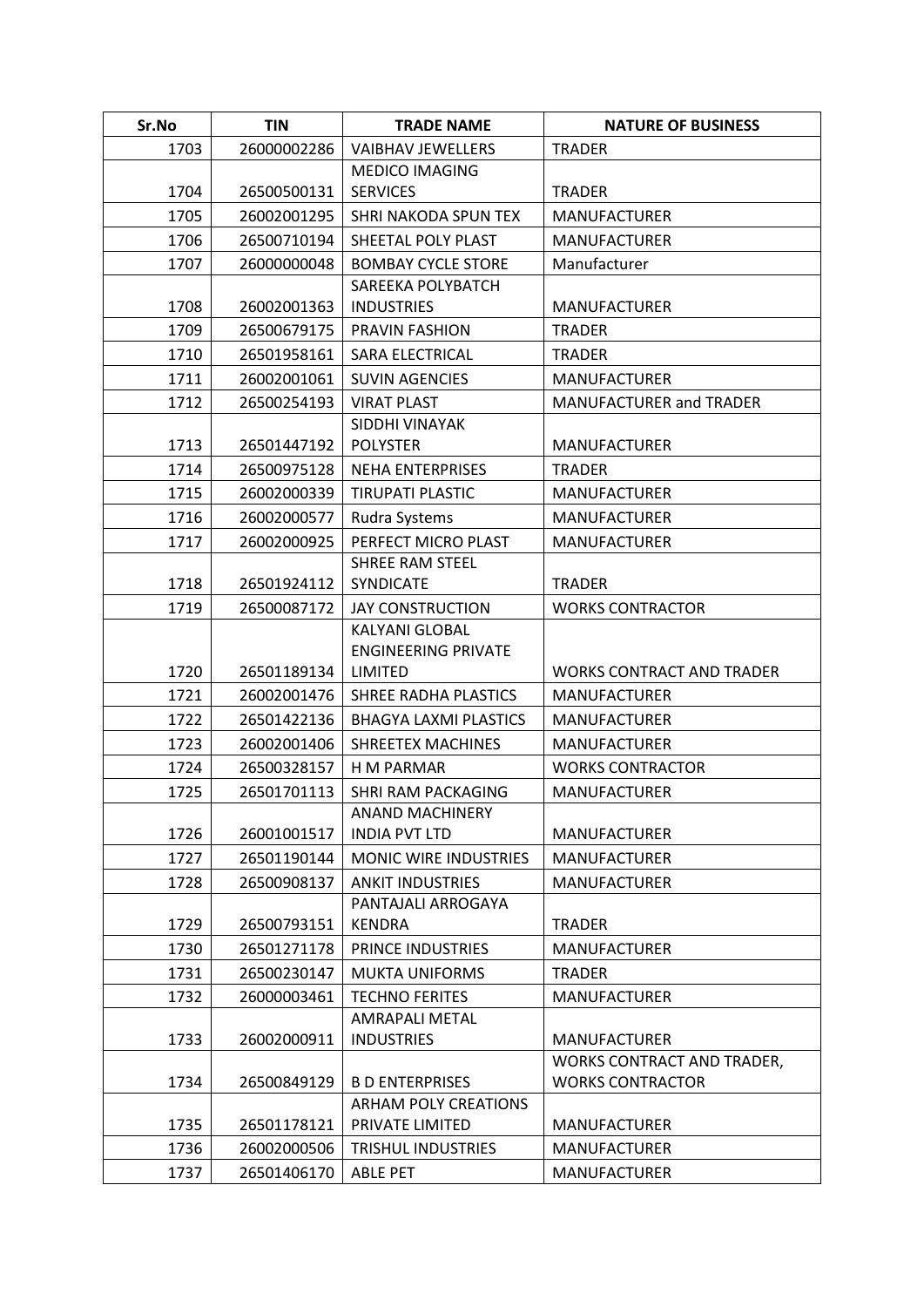| Sr.No | <b>TIN</b>  | <b>TRADE NAME</b>                            | <b>NATURE OF BUSINESS</b> |
|-------|-------------|----------------------------------------------|---------------------------|
| 1738  | 26001000939 | <b>HOTEL BHAGWATI</b>                        | <b>TRADER</b>             |
| 1739  | 26002000755 | <b>ROYAL PLASTICS</b>                        | <b>MANUFACTURER</b>       |
|       |             | YASH FIBRES AND                              |                           |
| 1740  | 26000002338 | <b>PACKERS</b>                               | <b>MANUFACTURER</b>       |
| 1741  | 26001001231 | <b>BALAJI TRADERS</b>                        | <b>TRADER</b>             |
|       |             | SAKARVAN TOURIST BAR                         |                           |
| 1742  | 26000000687 | AND RESTAURANT                               | <b>TRADER</b>             |
|       |             | <b>SHREE GURUKRUPA</b>                       |                           |
| 1743  | 26501082131 | <b>ENTERPRISE</b>                            | <b>TRADER</b>             |
|       |             | <b>VECNER PAPER</b>                          |                           |
| 1744  | 26000002230 | <b>CONVESTORS</b>                            | <b>MANUFACTURER</b>       |
| 1745  | 26000001457 | PLASTO CAP INDUSTRIES                        | <b>MANUFACTURER</b>       |
|       |             | RISHABH ELECTRICALS                          |                           |
| 1746  | 26001001419 | AND HARDWARE                                 | <b>TRADER</b>             |
| 1747  | 26000003396 | <b>SHREE GANESH PAPER</b><br><b>PRODUCTS</b> | <b>MANUFACTURER</b>       |
| 1748  | 26001000743 | <b>HOTEL MEGHAVI</b>                         | <b>TRADER</b>             |
|       |             | SILVASSA SYNCOTEX PVT.                       |                           |
| 1749  | 26002001002 | LTD.                                         | <b>MANUFACTURER</b>       |
| 1750  | 26500721110 | HOTEL VRINDAVAN INN                          | <b>TRADER</b>             |
| 1751  | 26500589148 | <b>NOKTA STONES PVT LTD</b>                  | <b>TRADER</b>             |
| 1752  | 26000003232 | <b>COBURG PRINT AND PACK</b>                 | <b>MANUFACTURER</b>       |
| 1753  | 26000002561 | <b>Bombay Stationery Mart</b>                | <b>TRADER</b>             |
|       |             | PERFECT PLANTEX                              |                           |
| 1754  | 26002000011 | <b>INDUSTRIES LIMITED</b>                    | <b>MANUFACTURER</b>       |
| 1755  | 26001001285 | <b>BRIJESH JOSHI CO.</b>                     | <b>TRADER</b>             |
| 1756  | 26000001832 | <b>NIKHIL PLAST</b>                          | Manufacturer              |
|       |             | N.K.Filters Febrics Pvt.                     |                           |
| 1757  | 26000003421 | Ltd.,                                        | <b>MANUFACTURER</b>       |
| 1758  | 26501412133 | <b>VIBGYOR TEXTILE</b>                       | <b>MANUFACTURER</b>       |
|       |             | <b>SUNDARAM STATIONERY</b>                   |                           |
| 1759  | 26001001448 | MART                                         | <b>TRADER</b>             |
| 1760  | 26501642105 | <b>FLEX CONT</b>                             | <b>MANUFACTURER</b>       |
|       |             | <b>GANESH ENGINEERING</b>                    |                           |
| 1761  | 26500110111 | <b>WORKS</b>                                 | <b>MANUFACTURER</b>       |
| 1762  | 26501686157 | SHREE KRISHNA AGENCY                         | <b>TRADER</b>             |
| 1763  | 26002001288 | <b>ARTEMIES COSMETICS</b>                    | <b>MANUFACTURER</b>       |
| 1764  | 26501584107 | <b>PRAYAG ENTERPRISES</b>                    | <b>MANUFACTURER</b>       |
| 1765  | 26501821149 | M P BABARIYA                                 | <b>WORKS CONTRACTOR</b>   |
| 1766  | 26001000878 | <b>HOTEL SANGAM</b>                          | <b>TRADER</b>             |
|       |             | ROZAA CONSTRUCTION                           |                           |
| 1767  | 26001001579 | <b>AND ENTERPRISES</b>                       | <b>TRADER</b>             |
| 1768  | 26000003373 | TRIKAP INDUSTRIES                            | <b>MANUFACTURER</b>       |
| 1769  | 26002000364 | S. N. POLYPLAST                              | <b>MANUFACTURER</b>       |
| 1770  | 26502006156 | <b>SUNSHINE PACKAGING</b>                    | <b>MANUFACTURER</b>       |
| 1771  | 26501308160 | <b>AMOL TRADERS</b>                          | <b>TRADER</b>             |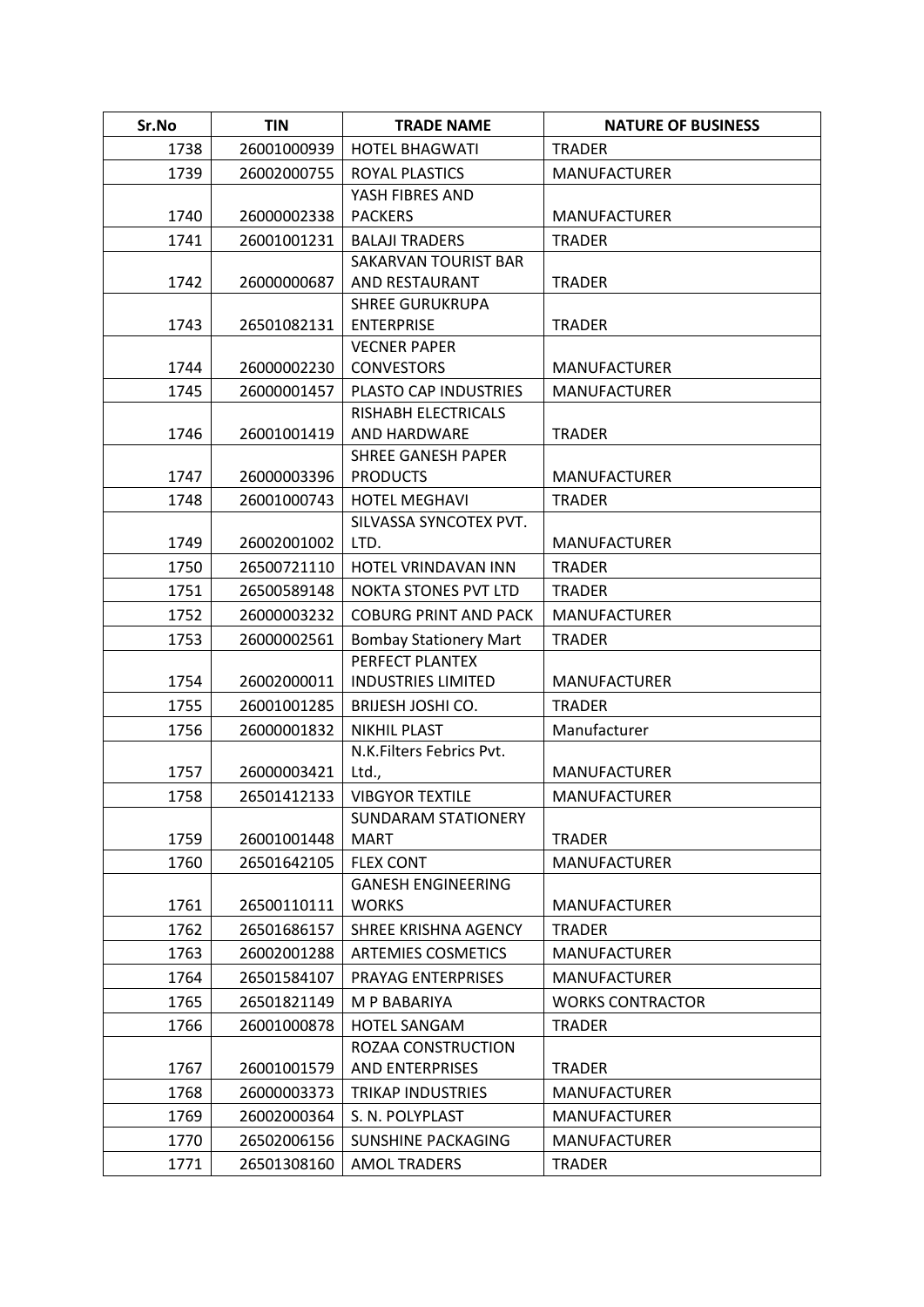| Sr.No | <b>TIN</b>  | <b>TRADE NAME</b>                               | <b>NATURE OF BUSINESS</b> |
|-------|-------------|-------------------------------------------------|---------------------------|
| 1772  | 26500686148 | <b>SHIV SHAKTI TEXTILES</b>                     | <b>MANUFACTURER</b>       |
| 1773  | 26501025143 | <b>SHANTINATH</b><br><b>ENTERPRISES</b>         | <b>TRADER</b>             |
| 1774  | 26001000681 | <b>SHREE RANG ENGINEERS</b>                     | MANUFACTURER, TRADER      |
|       |             | <b>SHREE AMBIKA</b>                             |                           |
| 1775  | 26500255106 | <b>MARKETING</b>                                | <b>TRADER</b>             |
|       |             | <b>Glamour Cosmetics Pvt.</b>                   |                           |
| 1776  | 26002000965 | Ltd.,                                           | <b>MANUFACTURER</b>       |
| 1777  | 26502028182 | <b>G MART THE GOINKA</b><br><b>SUPER MARKET</b> | <b>TRADER</b>             |
| 1778  | 26000003531 | NIKI PLAST,                                     | <b>MANUFACTURER</b>       |
| 1779  | 26001000991 | Hotel Blue Star                                 | <b>TRADER</b>             |
| 1780  | 26002000320 | <b>BALAJI PLASTICS</b>                          | <b>MANUFACTURER</b>       |
| 1781  | 26002000431 | <b>CK PLASTICS INDUSTRIES</b>                   | <b>MANUFACTURER</b>       |
| 1782  | 26001001382 | S. S. ENTERPRISES                               | <b>WORKS CONTRACTOR</b>   |
|       |             | <b>VINIT TECHNICAL</b>                          |                           |
| 1783  | 26501909156 | <b>TEXTILES</b>                                 | <b>TRADER</b>             |
|       |             | KUVARJI BODHABHAI                               |                           |
| 1784  | 26001000098 | <b>PARMAR</b>                                   | <b>TRADER</b>             |
| 1785  | 26000003735 | <b>SPECTRUM ENGINEERS</b>                       | <b>MANUFACTURER</b>       |
| 1786  | 26002001238 | <b>RAJEEV PLAST</b>                             | <b>MANUFACTURER</b>       |
| 1787  | 26500600161 | <b>KRISHNA PIPES</b>                            | MANUFACTURER, OTHERS      |
| 1788  | 26500096165 | RIHAANT INDUSTRIES                              | <b>MANUFACTURER</b>       |
| 1789  | 26000003742 | <b>ABLE PLASTICS</b>                            | <b>MANUFACTURER</b>       |
| 1790  | 26000000237 | <b>JER BAR</b>                                  | Manufacturer              |
| 1791  | 26001001474 | <b>Soham Construction</b>                       | Manufacturer              |
|       |             | <b>RUSHABH PLASTIC</b>                          |                           |
| 1792  | 26000003387 | <b>INDUSTRIES</b>                               | <b>MANUFACTURER</b>       |
| 1793  | 26001000633 | <b>SANGAM TRADERS</b>                           | <b>TRADER</b>             |
| 1794  | 26002001309 | MAHALAXMI SYNTHETICS,                           | MANUFACTURER              |
| 1795  | 26501837115 | <b>STAR ELECTRIC WORK</b>                       | <b>WORKS CONTRACTOR</b>   |
| 1796  | 26500688168 | <b>RATHORE LIGHT HOUSE</b>                      | <b>TRADER</b>             |
| 1797  | 26000003227 | RINCHHADA HEAT COOL<br>SYSTEM PVT. LTD.         |                           |
|       |             | <b>TOPAIM PROPRETIES</b>                        | <b>MANUFACTURER</b>       |
| 1798  | 26000003053 | PRIVATE LIMITED                                 | <b>MANUFACTURER</b>       |
| 1799  | 26000003600 | <b>B &amp; B INDUSTRIES</b>                     | <b>MANUFACTURER</b>       |
|       |             | PRAYOSHA SOLAR PVT                              |                           |
| 1800  | 26501427186 | <b>LTD</b>                                      | <b>MANUFACTURER</b>       |
| 1801  | 26501741125 | RACHANA TEXTILES                                | <b>TRADER</b>             |
| 1802  | 26001001447 | <b>KHOTHARI CORPORATION</b>                     | <b>TRADER</b>             |
|       |             | <b>Shree Hemal Organics</b>                     |                           |
| 1803  | 26501028173 | Private Limited                                 | <b>MANUFACTURER</b>       |
| 1804  | 26002001270 | <b>EXTRUSTION ENGINEER</b>                      | <b>MANUFACTURER</b>       |
|       |             | SHREE SAIBABA TRADING                           |                           |
| 1805  | 26000003075 | CO,                                             | <b>TRADER</b>             |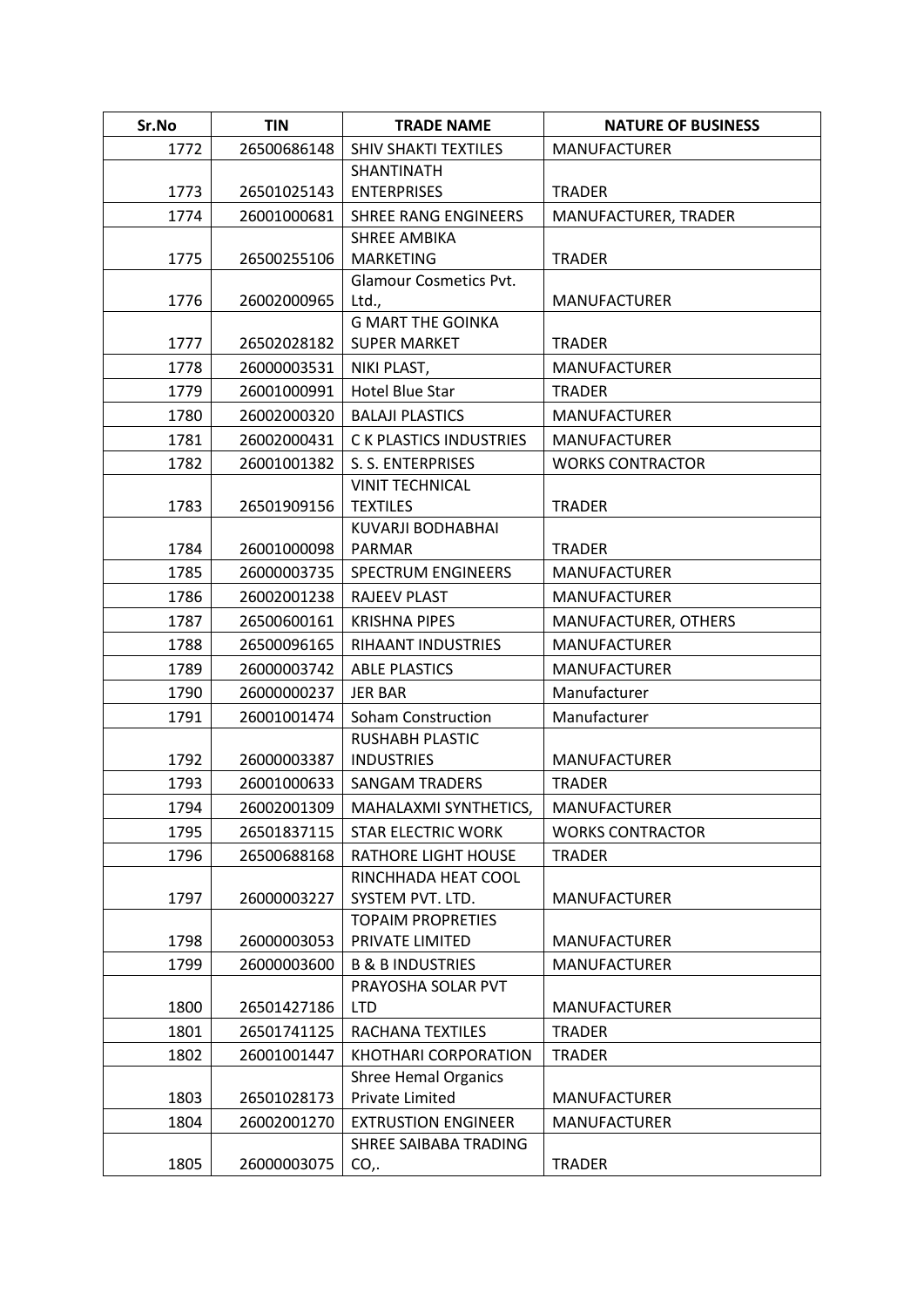| Sr.No | <b>TIN</b>  | <b>TRADE NAME</b>                            | <b>NATURE OF BUSINESS</b> |
|-------|-------------|----------------------------------------------|---------------------------|
| 1806  | 26501678174 | <b>SHREEJI POLYMERS</b>                      | <b>MANUFACTURER</b>       |
| 1807  | 26000000930 | <b>VINAYAK INDUSTRIES</b>                    | <b>MANUFACTURER</b>       |
| 1808  | 26001000933 | <b>HOTEL ASHA</b>                            | <b>TRADER</b>             |
| 1809  | 26000003176 | <b>INDUSTRIAL WORKWEAR</b>                   | <b>MANUFACTURER</b>       |
|       |             | <b>CHEMIE LEATHER TEX</b>                    |                           |
| 1810  | 26000003305 | PVT. LTD.                                    | <b>MANUFACTURER</b>       |
| 1811  | 26500578135 | <b>CITIZEN PLAST</b>                         | <b>MANUFACTURER</b>       |
| 1812  | 26002001380 | SADGURU PLAST,                               | <b>MANUFACTURER</b>       |
| 1813  | 26001000349 | <b>JAY BIJLEE GHAR</b>                       | <b>TRADER</b>             |
|       |             | <b>KRRISH METAL</b>                          |                           |
| 1814  | 26500010178 | CORPORATION                                  | <b>TRADER</b>             |
| 1815  | 26001001243 | KANHA SALES SERVICE                          | <b>TRADER</b>             |
| 1816  | 26501094154 | <b>VIHAAN SALES</b>                          | <b>TRADER</b>             |
| 1817  | 26001001258 | Johnson Lifts Pvt. Ltd.,                     | <b>WORKS CONTRACTOR</b>   |
| 1818  | 26002001011 | <b>GRACE INDUSTRIES</b>                      | <b>MANUFACTURER</b>       |
| 1819  | 26500659169 | <b>SUPERPACK INDUSTRIES</b>                  | <b>MANUFACTURER</b>       |
| 1820  | 26002001337 | <b>SPRINT</b>                                | <b>MANUFACTURER</b>       |
|       |             | SHREE SHIVAM                                 |                           |
| 1821  | 26501512163 | <b>PLASTOPACK</b>                            | <b>MANUFACTURER</b>       |
| 1822  | 26001001167 | JALARMKRUPA MEDICAL-<br><b>GENERAL STORE</b> | <b>TRADER</b>             |
| 1823  | 26501076168 | SOLANKI ENTERPRISES                          | <b>TRADER</b>             |
|       |             | <b>SAGAR SAFETY AND</b>                      |                           |
| 1824  | 26001000791 | <b>PACKAGING</b>                             | <b>TRADER</b>             |
| 1825  | 26000001246 | AROCHEM SILVASSA LTD.                        | <b>MANUFACTURER</b>       |
| 1826  | 26000001834 | <b>RAHUL PLAST</b>                           | <b>MANUFACTURER</b>       |
| 1827  | 26001000929 | <b>BANSARI</b>                               | <b>TRADER</b>             |
|       |             | PRIYA PLASTIC                                |                           |
| 1828  | 26000001189 | <b>PROCESSOR</b>                             | <b>MANUFACTURER</b>       |
|       |             | PATSON POLYESTERS P.                         |                           |
| 1829  | 26000002427 | LTD.,                                        | <b>MANUFACTURER</b>       |
| 1830  | 26500310171 | PRATIK INDUSTRIES                            | <b>MANUFACTURER</b>       |
| 1831  | 26000001580 | <b>AMBICA INDUSTRIES</b>                     | <b>MANUFACTURER</b>       |
| 1832  | 26002001344 | SHREE UMIYA PLASTIC                          | <b>MANUFACTURER</b>       |
|       |             | SILVASSA WODDEN                              |                           |
| 1833  | 26002001440 | <b>PACKAGING</b>                             | <b>MANUFACTURER</b>       |
|       |             | <b>GURU PLASTIC</b>                          |                           |
| 1834  | 26002001401 | <b>INDUSTRIES</b>                            | <b>MANUFACTURER</b>       |
| 1835  | 26002001323 | <b>SUNSHINE LAMINATOR</b>                    | <b>MANUFACTURER</b>       |
| 1836  | 26500227117 | <b>ASIAN STEREOS</b><br>SHREE SHYAM          | <b>MANUFACTURER</b>       |
| 1837  | 26002001396 | <b>INDUSTRIES</b>                            | <b>MANUFACTURER</b>       |
|       |             | <b>ESHA PAPER CUP</b>                        |                           |
| 1838  | 26500106168 | <b>INDUSTRIES</b>                            | <b>MANUFACTURER</b>       |
| 1839  | 26002001408 | Sai Packaging                                | <b>MANUFACTURER</b>       |
| 1840  | 26001000886 | <b>ANGEL DISTRIBUTORS</b>                    | <b>TRADER</b>             |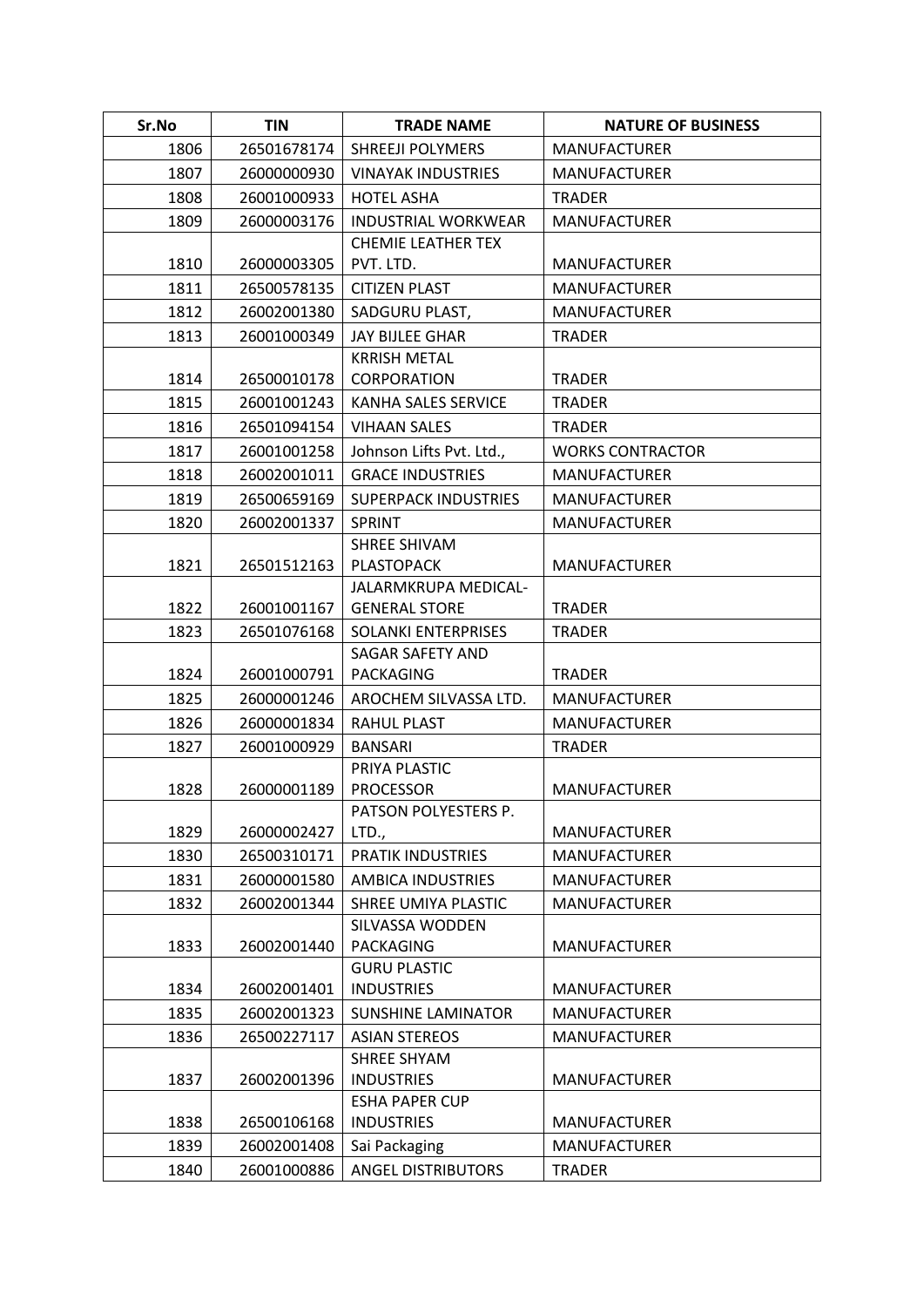| Sr.No | <b>TIN</b>  | <b>TRADE NAME</b>                          | <b>NATURE OF BUSINESS</b> |
|-------|-------------|--------------------------------------------|---------------------------|
|       |             | <b>CORP</b>                                |                           |
| 1841  | 26002001108 | SHUBHAM ENGINEERING                        | <b>MANUFACTURER</b>       |
| 1842  | 26500575105 | SHREE SAINATH SCREEN                       | <b>TRADER</b>             |
|       |             | <b>SUNIL CHEMICAL</b>                      |                           |
| 1843  | 26000003335 | <b>INDUSTRIES</b>                          | <b>TRADER</b>             |
|       |             | PRAMUKHRAJ                                 |                           |
| 1844  | 26002001332 | <b>ENGINEERING</b>                         | <b>MANUFACTURER</b>       |
| 1845  | 26501780127 | <b>NRK ENTERPRISES</b>                     | <b>WORKS CONTRACTOR</b>   |
|       |             | CONA ELECTRONICS MFG.                      |                           |
| 1846  | 26000003525 | AND RESEARCH P. LTD.                       | <b>MANUFACTURER</b>       |
| 1847  | 26500854179 | TAO PLASTICS PVT LTD                       | <b>MANUFACTURER</b>       |
| 1848  | 26002001393 | SHREE RAM INDUSTRIES                       | <b>MANUFACTURER</b>       |
| 1849  | 26501463158 | G. M. RANPARIYA                            | <b>WORKS CONTRACTOR</b>   |
| 1850  | 26001001322 | <b>VIRNTI STEEL</b>                        | <b>TRADER</b>             |
| 1851  | 26000003099 | P.B.S. GENERAL STORE                       | <b>MANUFACTURER</b>       |
| 1852  | 26001001106 | SILVASSA SPARES LINK                       | <b>TRADER</b>             |
|       |             | SHRI CHANDRASHEKHAR                        |                           |
| 1853  | 26500813157 | <b>PANDEY</b>                              | <b>WORKS CONTRACTOR</b>   |
| 1854  | 26000002838 | PACIFIC CORPORATION                        | MANUFACTURER, OTHERS      |
| 1855  | 26001001363 | <b>ROSHAN MOTORS</b>                       | <b>TRADER</b>             |
| 1856  | 26002001074 | THE METAL CRAFTER                          | <b>MANUFACTURER</b>       |
| 1857  | 26002001375 | <b>SHUBH PLASTICS</b><br><b>INDUSTRIES</b> | <b>MANUFACTURER</b>       |
|       |             | <b>BHAGWATI TIRATH</b>                     |                           |
| 1858  | 26000003759 | <b>ENTERPRISES</b>                         | <b>MANUFACTURER</b>       |
| 1859  | 26001000450 | <b>Famous Glass House</b>                  | <b>TRADER</b>             |
| 1860  | 26002000815 | PAAWAN POLY PACK                           | <b>MANUFACTURER</b>       |
| 1861  | 26001001048 | <b>HOTEL LA HERITAGE</b>                   | <b>TRADER</b>             |
| 1862  | 26002001286 | <b>VELOCITY LUBRICANTS</b>                 | <b>MANUFACTURER</b>       |
| 1863  | 26501352115 | <b>SUNRISE PLASTICS</b>                    | <b>MANUFACTURER</b>       |
| 1864  | 26002001277 | <b>GOODLUCK INDUSTRIES</b>                 | <b>MANUFACTURER</b>       |
| 1865  | 26501320183 | LILAVATI ENTERPRISES                       | <b>MANUFACTURER</b>       |
| 1866  | 26000003905 | <b>VIDYA PAPER PRODUCTS</b>                | <b>MANUFACTURER</b>       |
| 1867  | 26501940175 | S.V. PACKAGING                             | <b>MANUFACTURER</b>       |
|       |             | PETROBULK SEALING                          |                           |
| 1868  | 26000002405 | DEVICES,                                   | <b>MANUFACTURER</b>       |
| 1869  | 26500902174 | <b>MANGALAM ENTERPRISES</b>                | <b>TRADER</b>             |
| 1870  | 26501587137 | <b>SKENTERPRISES</b>                       | <b>TRADER</b>             |
|       |             | <b>SHREE RATAN TIMBER</b>                  |                           |
| 1871  | 26000003569 | <b>INDUSTRIES</b>                          | <b>MANUFACTURER</b>       |
| 1872  | 26502011109 | <b>SHUBH LABH INDUSTRIES</b>               | MANUFACTURER and TRADER   |
|       |             | LAYHER SCAFFOLDING                         |                           |
| 1873  | 26001000986 | SYSTEM PVT. LTD.                           | <b>TRADER</b>             |
|       |             | <b>GANGOUR HOME</b>                        |                           |
| 1874  | 26501344132 | <b>FURNISHING</b>                          | <b>TRADER</b>             |
| 1875  | 26000000600 | GRAVITY (INDIA) LTD.                       | Manufacturer              |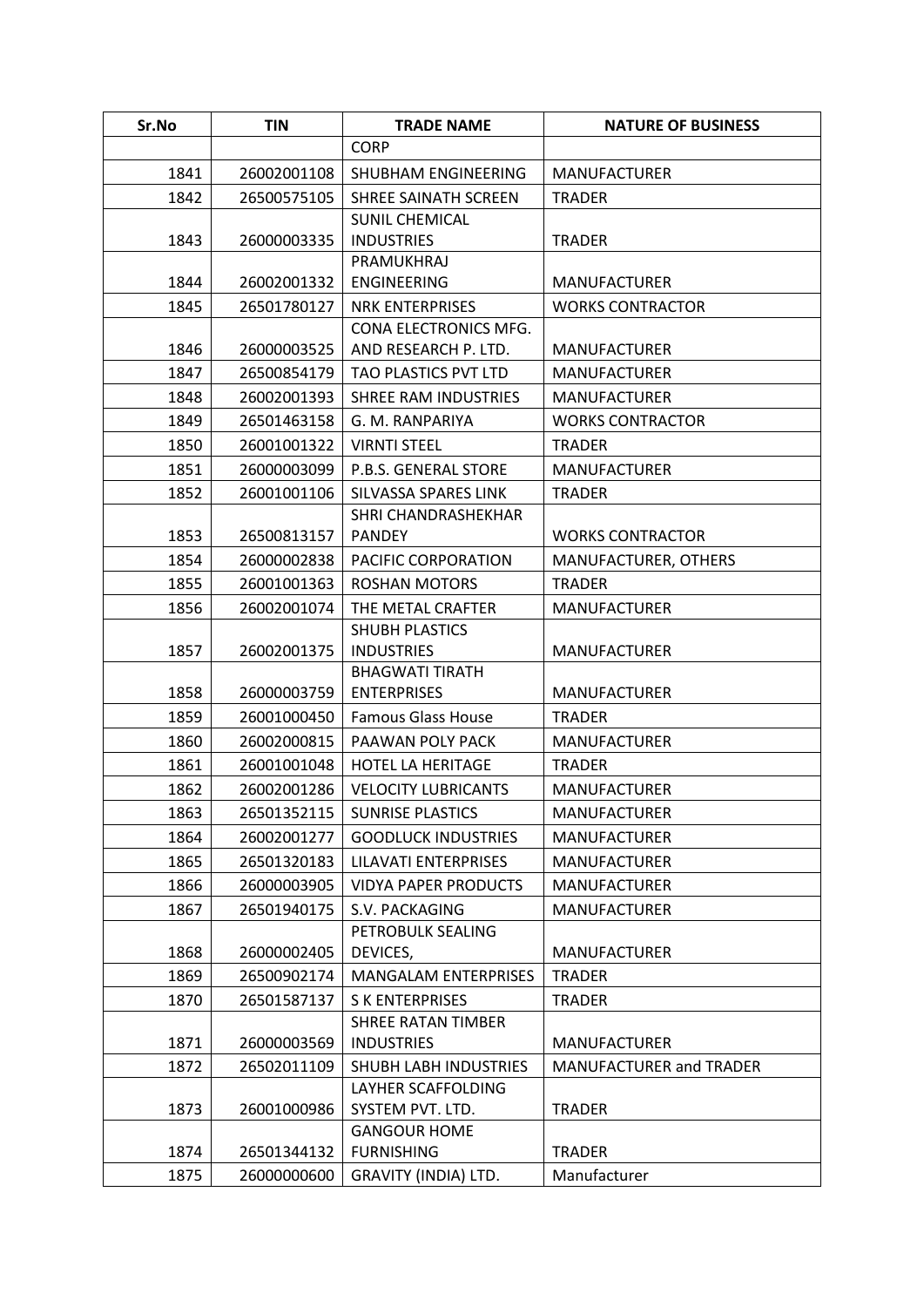| Sr.No | <b>TIN</b>  | <b>TRADE NAME</b>                     | <b>NATURE OF BUSINESS</b>        |
|-------|-------------|---------------------------------------|----------------------------------|
| 1876  | 26001000679 | A. B. Enterprises                     | <b>TRADER</b>                    |
| 1877  | 26002000646 | <b>Shree Rub Plast</b>                | <b>MANUFACTURER</b>              |
| 1878  | 26001001065 | DEVIKALA SALES SERVICE                | <b>TRADER</b>                    |
| 1879  | 26502019189 | <b>EXCEL INTERIORS</b>                | <b>WORKS CONTRACTOR</b>          |
| 1880  | 26001000001 | SARASWATI JEWELLERS                   | <b>TRADER</b>                    |
| 1881  | 26001001364 | Hasanali Akbarali Vasaya              | <b>TRADER</b>                    |
|       |             | <b>SHREE MAHALAXMI</b>                |                                  |
| 1882  | 26500444153 | <b>INDUSTRIES</b>                     | <b>MANUFACTURER</b>              |
| 1883  | 26501135176 | S N INDUSTRIAL CO                     | <b>MANUFACTURER and TRADER</b>   |
| 1884  | 26001000627 | <b>SUN IMPORTS</b>                    | <b>TRADER</b>                    |
|       |             | NILGIRI HARBALS PVT.                  |                                  |
|       |             | LTD. AND AGRO IND. PVT.               |                                  |
| 1885  | 26000003490 | <b>LTD</b>                            | <b>MANUFACTURER</b>              |
| 1886  | 26501651195 | <b>DNP INNOVATION</b>                 | <b>WORKS CONTRACTOR</b>          |
| 1887  | 26001001571 | SILVASSA TRADERS<br>LITE CONTROL      | <b>TRADER</b>                    |
| 1888  | 26501633112 | <b>ELECTRICALS</b>                    | <b>WORKS CONTRACT AND TRADER</b> |
|       |             | SATYAM SPINNERS PVT                   |                                  |
| 1889  | 26501361108 | <b>LTD</b>                            | <b>TRADER</b>                    |
| 1890  | 26002000290 | <b>INDO HERBS</b>                     | <b>MANUFACTURER</b>              |
| 1891  | 26000004146 | <b>SHUBHAM INDUSTRIES</b>             | <b>MANUFACTURER</b>              |
| 1892  | 26500626130 | <b>MAHADEV ENTERPRISE</b>             | <b>TRADER</b>                    |
|       |             | <b>MURLI MANOHAR</b>                  |                                  |
| 1893  | 26501514183 | PLASTIK INDUSTRY                      | <b>MANUFACTURER</b>              |
| 1894  | 26002001333 | <b>SHRIJI ENGINEERING</b>             | <b>MANUFACTURER</b>              |
| 1895  | 26002001413 | <b>B. RAJ TAX TECHNO PLAST</b>        | <b>MANUFACTURER</b>              |
|       |             | BHAWANI MEDICAL GEN.                  |                                  |
| 1896  | 26001000179 | <b>STIRE</b>                          | <b>TRADER</b>                    |
| 1897  | 26001000576 | <b>Brite Enterprises</b>              | <b>TRADER</b>                    |
| 1898  | 26501185191 | SHRIJI DIE CAST<br>SHREE RANG MEDICAL | <b>MANUFACTURER</b>              |
| 1899  | 26001001411 | <b>GENERAL STORE</b>                  | <b>TRADER</b>                    |
| 1900  | 26001001317 | <b>BIO FUEL PRODUCTS</b>              | <b>TRADER</b>                    |
|       |             | SHREE BALAJI MEDICAL                  |                                  |
| 1901  | 26001000941 | AND GENERAL STORES                    | <b>TRADER</b>                    |
|       |             | <b>GANESH ELECTRICALS</b>             |                                  |
| 1902  | 26001001537 | AND HADWARE STORE                     | <b>TRADER</b>                    |
| 1903  | 26002000341 | SOLITAIRE INDUSTRIES                  | <b>MANUFACTURER</b>              |
|       |             | VARUN PM ENGITECH PVT                 |                                  |
| 1904  | 26500942186 | <b>LTD</b>                            | <b>MANUFACTURER</b>              |
| 1905  | 26501622196 | <b>KAVERI SWEET CORNER</b>            | <b>TRADER</b>                    |
| 1906  | 26002000169 | SUBHI POLYPLAST                       | <b>MANUFACTURER</b>              |
| 1907  | 26001000256 | Balaji Jewellers                      | <b>TRADER</b>                    |
| 1908  | 26500981188 | <b>SUBHANGI POLYMERS</b>              | <b>MANUFACTURER</b>              |
| 1909  | 26501721119 | <b>ARHAM INDUSTRIES</b>               | <b>MANUFACTURER</b>              |
| 1910  | 26001001178 | Herital Marbles Pvt. Ltd.,            | <b>TRADER</b>                    |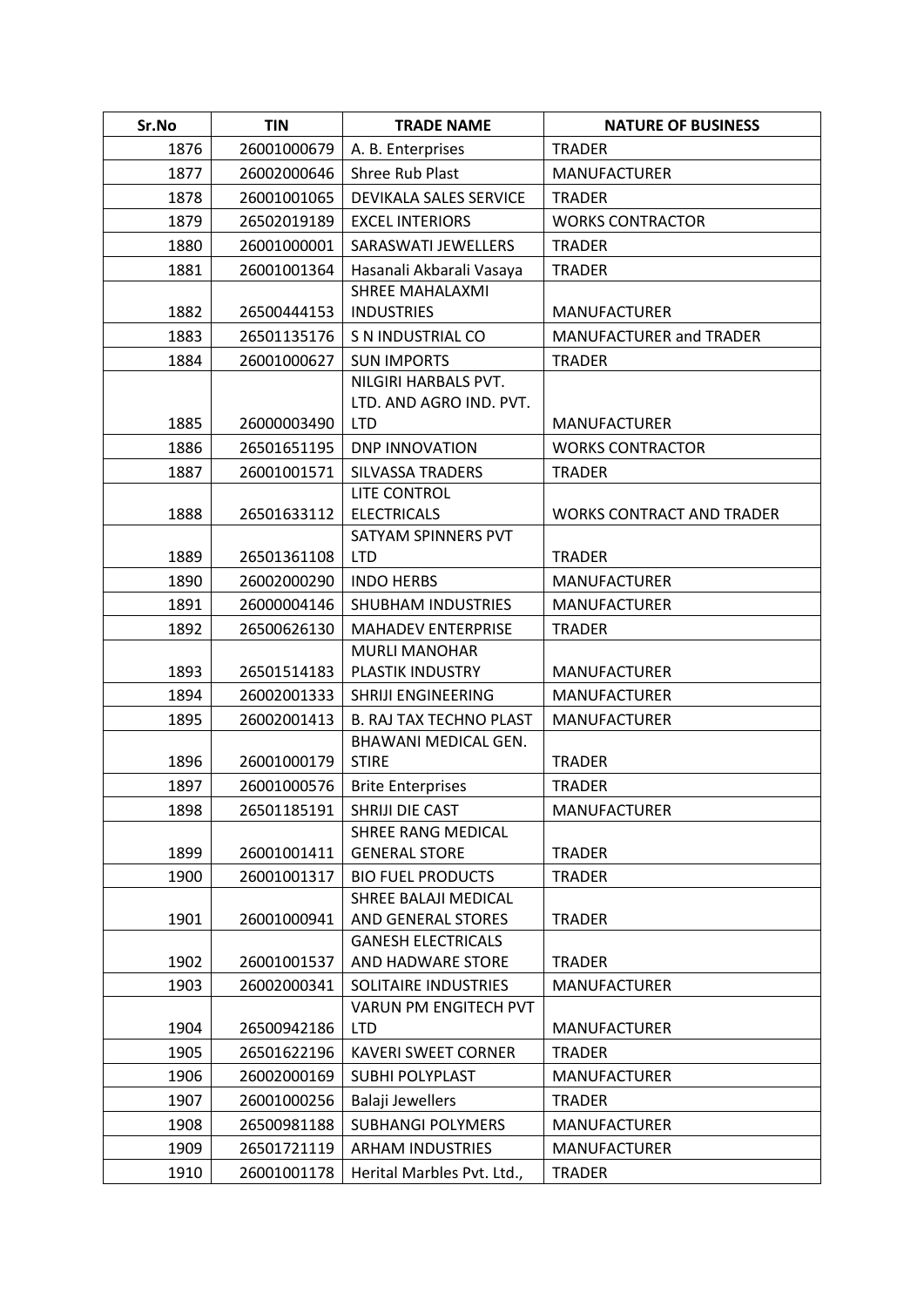| Sr.No | <b>TIN</b>  | <b>TRADE NAME</b>          | <b>NATURE OF BUSINESS</b> |
|-------|-------------|----------------------------|---------------------------|
|       |             | <b>DESIRE PLASTIC</b>      |                           |
| 1911  | 26502164184 | <b>INDUSTRIES</b>          | <b>MANUFACTURER</b>       |
|       |             | <b>INDUSTRIAL OIL</b>      |                           |
| 1912  | 26001001101 | CORPORATION                | <b>TRADER</b>             |
| 1913  | 26500357156 | <b>VITCO</b>               | MANUFACTURER and TRADER   |
| 1914  | 26000001610 | BABA ENTERPRISES, AMLI.    | <b>MANUFACTURER</b>       |
| 1915  | 26001001043 | SARASWATI ENGINEERING      | <b>TRADER</b>             |
| 1916  | 26000001689 | <b>SUNERA INDUSTRIES</b>   | <b>MANUFACTURER</b>       |
| 1917  | 26501280171 | SHREE SAI POLYPLAST        | <b>MANUFACTURER</b>       |
|       |             | ROYAL PARK HOTEL           |                           |
| 1918  | 26001000901 | APARTMENT                  | <b>TRADER</b>             |
| 1919  | 26002001060 | <b>MAHALAXMI SPINNERS</b>  | <b>MANUFACTURER</b>       |
| 1920  | 26500704134 | <b>EKTA INDUSTRIES</b>     | MANUFACTURER and TRADER   |
| 1921  | 26000003614 | DELITE PLASTIC PVT. LTD.   | <b>MANUFACTURER</b>       |
| 1922  | 26501534189 | <b>JAY ENTERPRISE</b>      | MANUFACTURER, TRADER      |
| 1923  | 26502137108 | <b>VISHAL ELECTRONICS</b>  | <b>TRADER</b>             |
| 1924  | 26002001412 | A. R. KHAN GLASS WORKS     | <b>MANUFACTURER</b>       |
|       |             | <b>ARIHANT STATIONERY</b>  |                           |
| 1925  | 26001000232 | <b>MART</b>                | <b>TRADER</b>             |
| 1926  | 26001001174 | Mateshwari Electricals     | <b>TRADER</b>             |
| 1927  | 26002000489 | P. S. ENGINEERS            | <b>MANUFACTURER</b>       |
| 1928  | 26001000714 | S. Brijwasi Sweet          | <b>TRADER</b>             |
|       |             | SOUBHAGGA INN.             |                           |
| 1929  | 26001000835 | PVT.LTD<br>MILLENIUM       | <b>TRADER</b>             |
| 1930  | 26500075149 | <b>CONSTRUCTION</b>        | <b>WORKS CONTRACTOR</b>   |
| 1931  | 26001000970 | SATYAM ENTERPRISES         | <b>TRADER</b>             |
| 1932  | 26001001232 | PRINCE AGENCY              | <b>TRADER</b>             |
|       |             | <b>RHINO INFRA</b>         |                           |
| 1933  | 26502136195 | <b>EQUIPMENTS</b>          | <b>TRADER</b>             |
|       |             | SHREE VENKATESHWARA        |                           |
| 1934  | 26502236128 | <b>INDUSTRIES</b>          | <b>MANUFACTURER</b>       |
| 1935  | 26000003185 | DEEPAK CEMENT PIPE         | Manufacturer              |
| 1936  | 26501002107 | JAY TRADING CO.            | MANUFACTURER and TRADER   |
| 1937  | 26500744146 | <b>NEW AKASHDEEP</b>       | <b>TRADER</b>             |
| 1938  | 26000002268 | <b>CHOICE MOSAIC TILES</b> | <b>MANUFACTURER</b>       |
| 1939  | 26500938146 | <b>A S TRADERS</b>         | <b>TRADER</b>             |
| 1940  | 26002000548 | AMBICA POLYPLAST           | <b>MANUFACTURER</b>       |
|       |             | RELIANCE JIO INFOCOMM      |                           |
| 1941  | 26500170129 | <b>LIMITED</b>             | <b>TRADER</b>             |
| 1942  | 26001000730 | <b>MAN MANDIR</b>          | <b>TRADER</b>             |
|       |             | <b>ENERGY EFFICIENCY</b>   |                           |
| 1943  | 26501861161 | <b>SERVICES LIMITED</b>    | <b>TRADER</b>             |
| 1944  | 26501132146 | TREXOL LUBE INDUSTRIES     | MANUFACTURER, TRADER      |
| 1945  | 26002001093 | SRI SAI INDUSTRIES         | <b>MANUFACTURER</b>       |
| 1946  | 26001000335 | <b>ICON ENTERPRISES</b>    | <b>TRADER</b>             |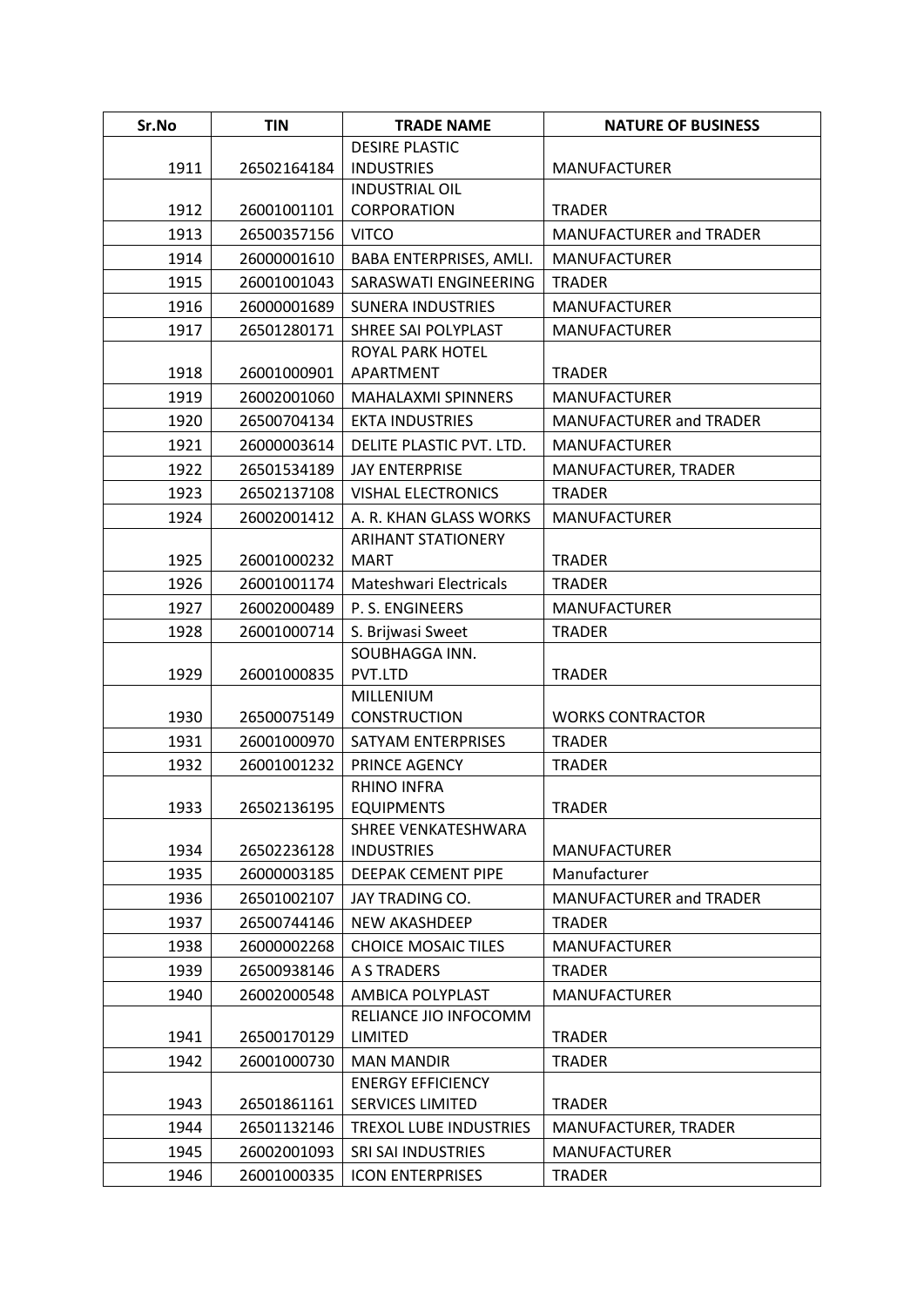| Sr.No | <b>TIN</b>  | <b>TRADE NAME</b>                           | <b>NATURE OF BUSINESS</b> |
|-------|-------------|---------------------------------------------|---------------------------|
| 1947  | 26002001374 | Sarla Filaments Pvt. Ltd.,                  | <b>MANUFACTURER</b>       |
| 1948  | 26501301187 | <b>SILVASSA TRADERS</b>                     | <b>TRADER</b>             |
| 1949  | 26001001253 | RAAJ RATAN ELECTRICALS                      | <b>TRADER</b>             |
| 1950  | 26501595120 | A1 MARBLE AND GRANITE                       | <b>TRADER</b>             |
| 1951  | 26500687158 | PIONEER INDUSTRIES                          | <b>MANUFACTURER</b>       |
| 1952  | 26501815186 | <b>P K ENTERPRISES</b>                      | <b>WORKS CONTRACTOR</b>   |
| 1953  | 26500204178 | <b>HOTEL RAJPUTANA</b>                      | <b>HOTELIER</b>           |
| 1954  | 26001001574 | PANCHCON PROJECTS LLP                       | <b>WORKS CONTRACTOR</b>   |
|       |             | <b>INTERNATIONAL PIPE</b>                   |                           |
| 1955  | 26002000719 | <b>PRODUCTS</b>                             | <b>MANUFACTURER</b>       |
| 1956  | 26502098106 | NITYA SYNTHETICS                            | <b>MANUFACTURER</b>       |
| 1957  | 26001001292 | POOJA ENTERPRISES                           | <b>TRADER</b>             |
| 1958  | 26001001159 | <b>SHIVAM LUBRICANTS</b>                    | <b>TRADER</b>             |
| 1959  | 26500700191 | AKASHDEEP FAMILY SHOP                       | <b>TRADER</b>             |
|       |             | <b>MONMAJESTIC</b>                          |                           |
| 1960  | 26002000547 | <b>ENTERPRISES</b>                          | <b>MANUFACTURER</b>       |
| 1961  | 26500274102 | <b>KRISH ENTERPRISES</b>                    | <b>TRADER</b>             |
| 1962  | 26002000487 | S. D. ENGINEERS                             | <b>MANUFACTURER</b>       |
| 1963  | 26001000177 | PCAS (INDIA)                                | <b>TRADER</b>             |
| 1964  | 26001001002 | Satyam Traders                              | <b>TRADER</b>             |
|       |             | SHUBH MANGAL TEXTILE                        | MANUFACTURER, WORKS       |
| 1965  | 26501086171 | <b>INDUSTRIES LLP</b>                       | <b>CONTRACTOR</b>         |
|       |             | OM SAI RAM                                  |                           |
| 1966  | 26001001034 | <b>ENGINEERING</b><br>MAHARAJA ELECTRIC AND | <b>WORKS CONTRACTOR</b>   |
| 1967  | 26001001093 | <b>HARDWARE STORE</b>                       | <b>TRADER</b>             |
| 1968  | 26502082140 | <b>SUN INDUSTRIES</b>                       | <b>MANUFACTURER</b>       |
| 1969  | 26000002659 | K. B. DYECHEM                               | <b>MANUFACTURER</b>       |
| 1970  | 26002000308 | <b>MARUTI POLYMERS</b>                      | <b>MANUFACTURER</b>       |
| 1971  | 26501165185 | SAI POOJA ENTERPRISES                       | MANUFACTURER, TRADER      |
| 1972  | 26001001398 | <b>Dharmik Construction</b>                 | <b>WORKS CONTRACTOR</b>   |
|       |             | <b>MAKATI PLYWOOD</b>                       |                           |
| 1973  | 26000000682 | <b>CENTRE</b>                               | <b>TRADER</b>             |
|       |             | AALIDHRA TEXCRAFT                           |                           |
| 1974  | 26000001123 | <b>ENGINEERS</b>                            | <b>MANUFACTURER</b>       |
| 1975  | 26501102137 | LASER BIO OPTOTECH LLP                      | <b>TRADER</b>             |
| 1976  | 26501650185 | <b>SHIV KRUPA PLASTICS</b>                  | <b>MANUFACTURER</b>       |
| 1977  | 26002000235 | Surya Enterprises                           | <b>MANUFACTURER</b>       |
| 1978  | 26000001941 | G. M. CONSULTANT                            | <b>MANUFACTURER</b>       |
| 1979  | 26501139119 | <b>VEER TRADERS</b>                         | <b>TRADER</b>             |
| 1980  | 26500358166 | SHIPRA TRADERS                              | <b>TRADER</b>             |
| 1981  | 26001000596 | <b>GURUKRUPA FURNITURE</b>                  | <b>TRADER</b>             |
| 1982  | 26502048188 | ABHA ELECTRICALS                            | <b>WORKS CONTRACTOR</b>   |
| 1983  | 26001001301 | NILKANTH SUPPLIERS                          | <b>TRADER</b>             |
| 1984  | 26001001062 | AIM FOR MARBLE AND                          | <b>TRADER</b>             |